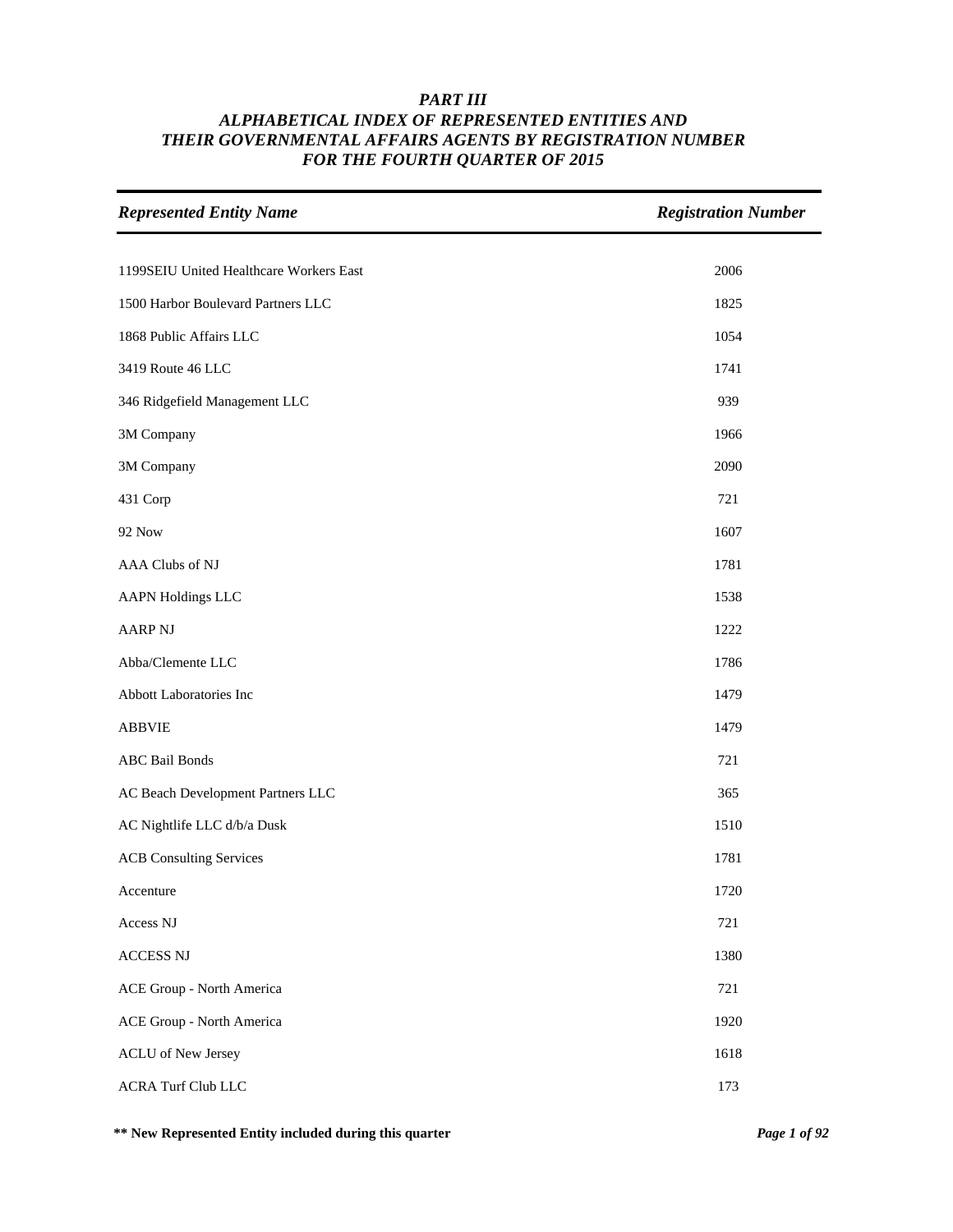| <b>Represented Entity Name</b>                                    | <b>Registration Number</b> |
|-------------------------------------------------------------------|----------------------------|
|                                                                   |                            |
| <b>Action Environmental Services</b>                              | 721                        |
| <b>Acumark</b> Inc                                                | 1895                       |
| ADP Claims Services Group                                         | 1000                       |
| <b>ADP</b> Total Source                                           | 433                        |
| <b>ADPP</b> Enterprises                                           | 365                        |
| ADT LLC dba Security Services                                     | 433                        |
| Advance Energy of NJ                                              | 1334                       |
| <b>Advance Realty Group LLC</b>                                   | 1224                       |
| Advanced Drainage Systems Inc                                     | 365                        |
| Advanced Energy NJ                                                | 1458                       |
| Adventist HealthCare                                              | 365                        |
| Advocates for Children of NJ                                      | 365                        |
| Advocates for Children of NJ (ACNJ)                               | 797                        |
| Aes/Red Oak                                                       | 463                        |
| Aetna                                                             | 1720                       |
| Aetna Health Inc                                                  | 1832                       |
| Affiliated Computer Services Inc A Xerox Company & its Affiliates | 1538                       |
| AFLAC - American Family Life Assurance Co                         | 173                        |
| <b>Agate Construction</b>                                         | 1587                       |
| AIA NJ                                                            | 433                        |
| <b>AIA-NJ Central Section</b>                                     | 433                        |
| AIG American General - US Life Insurance Co                       | 1224                       |
| Air Brook Limousine                                               | 1901                       |
| Alex Tsvaygoft                                                    | 939                        |
| Alfran Realty LP                                                  | 939                        |
| Alkermes Inc                                                      | 365                        |

**\*\* New Represented Entity included during this quarter** *Page 2 of 92*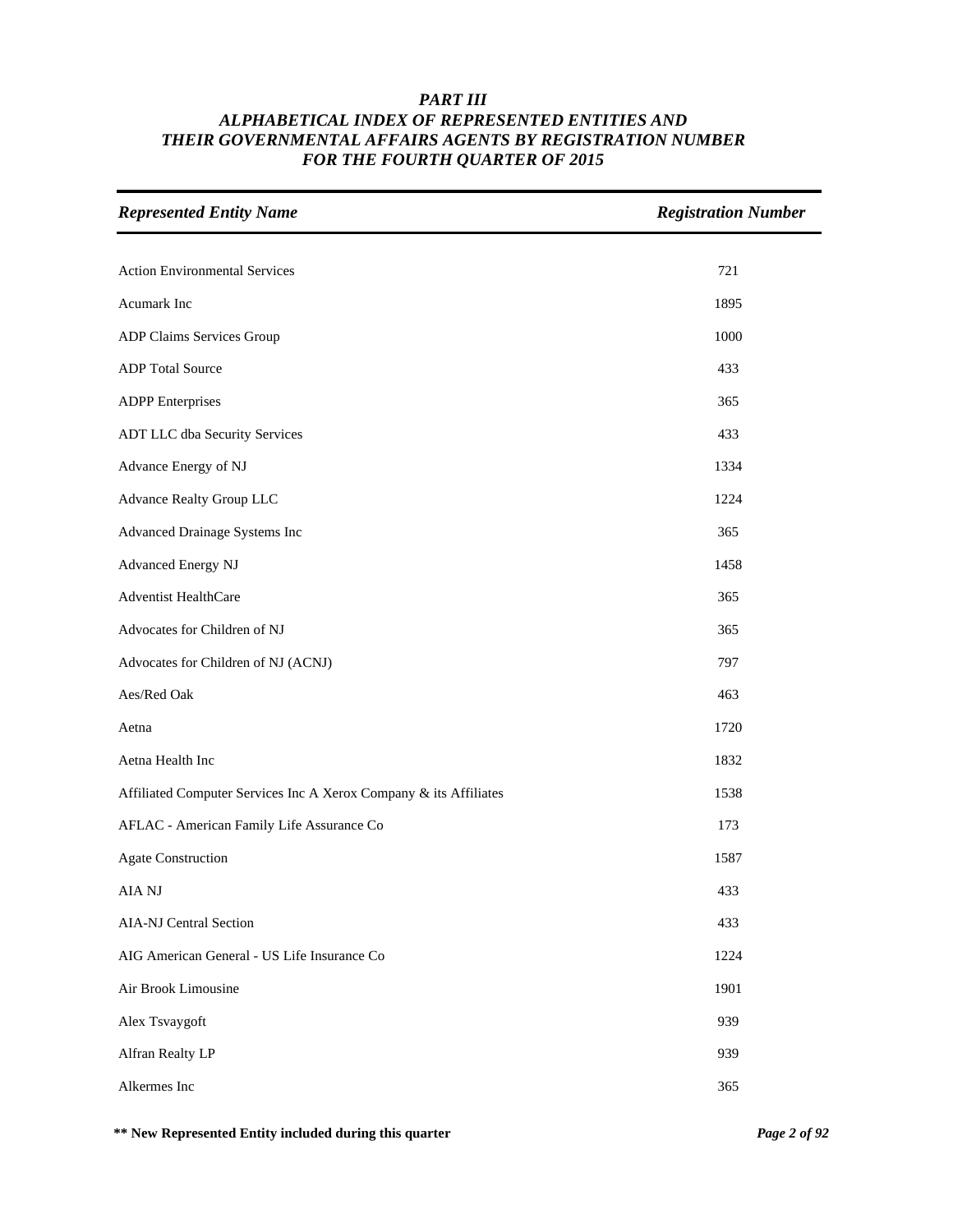| <b>Represented Entity Name</b>                                              | <b>Registration Number</b> |
|-----------------------------------------------------------------------------|----------------------------|
| Alkermes Inc                                                                | 1287                       |
| Allergan USA Inc                                                            | 1950                       |
|                                                                             |                            |
| Allergan USA Inc                                                            | 2071                       |
| Alliance for American Manufacturing                                         | 2107                       |
| Alliance for Competitive Energy Service (ACES) c/o NJSBA                    | 1536                       |
| Alliance for Environmental Concerns d/b/a New Jersey Green Industry Council | 1797                       |
| Alliance for Quality Care                                                   | 433                        |
| Alliance for Solar Choice The                                               | 1714                       |
| Alliance for the Betterment of Citizens with Disabilities (ABCD)            | 1552                       |
| Alliance for the Betterment of Citizens with Disabilities**                 | 800                        |
| Alliance of Automobile Manufacturers                                        | 721                        |
| Allianz Life Insurance Company of North America                             | 1224                       |
| Allied Beverage Group                                                       | 1720                       |
| Allied Beverage Group LLC                                                   | 433                        |
| Allstate Insurance Co                                                       | 365                        |
| Allstate NJ Insurance Co                                                    | 1242                       |
| AllVision                                                                   | 1735                       |
| Alman Group LLC                                                             | 800                        |
| Alpert Development                                                          | 1786                       |
| Alpert Development/Patterson Commercial Partners                            | 1786                       |
| Alpha Healing Center                                                        | 800                        |
| ALS Association Greater New York Chapter                                    | 2156                       |
| Alsan Realty Co                                                             | 939                        |
| <b>Alstarz Sports Pub</b>                                                   | 939                        |
| Altria Client Services LCC and its Affiliates/Philip Morris USA Inc         | 365                        |
| Altria Client Services LLC                                                  | 365                        |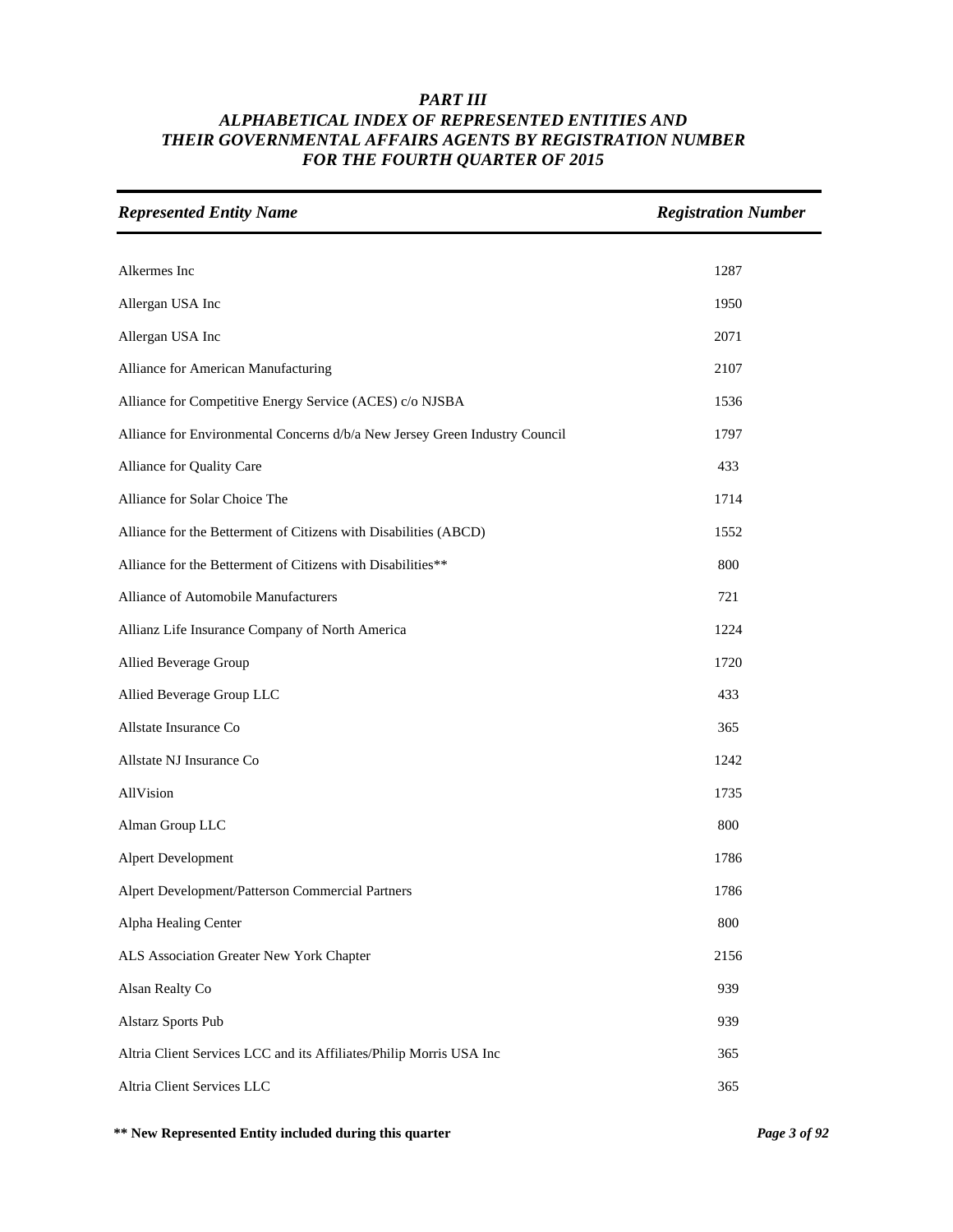| <b>Represented Entity Name</b>                                        | <b>Registration Number</b> |
|-----------------------------------------------------------------------|----------------------------|
|                                                                       |                            |
| Altria Client Services LLC and its Affiliates                         | 1320                       |
| Altria Client Services LLC and its Affiliates/John Middleton Co       | 365                        |
| Altria Client Services LLC and its Affiliates/John Middleton Co       | 1320                       |
| Altria Client Services LLC and its Affiliates/NuMark LLC              | 365                        |
| Altria Client Services LLC and its Affiliates/Philip Morris USA Inc   | 1320                       |
| Altria Client Services LLC and its Affiliates/US Smokeless Tobacco Co | 365                        |
| Altria Client Services LLC and its Affiliates/US Smokeless Tobacco Co | 1320                       |
| Alzheimer's Association of Greater New Jersey                         | 1477                       |
| Amalgamated Transit Union NJ State Joint Council ATU                  | 118                        |
| Amaya Inc                                                             | 774                        |
| Amazon.com                                                            | 1479                       |
| AMEREAM LLC                                                           | 75                         |
| America Wood Council                                                  | 365                        |
| Americaid Corp                                                        | 1165                       |
| American Academy of Neurology                                         | 1012                       |
| American Academy of Pediatrics, NJ Chapter                            | 433                        |
| American Addiction Centers Inc**                                      | 365                        |
| American Aerospace Advisors Inc                                       | 721                        |
| American Airlines Inc                                                 | 1284                       |
| American Association of Public Insurance Adjusters                    | 1741                       |
| American Bail Coalition                                               | 433                        |
| American Bank Note Holographics Inc                                   | 1224                       |
| American Boychoir School                                              | 365                        |
| American Bridal & Prom Industry Association                           | 433                        |
| American Cancer Society Cancer Action Network                         | 2037                       |
| American Cancer Society Eastern Division NJ                           | 1156                       |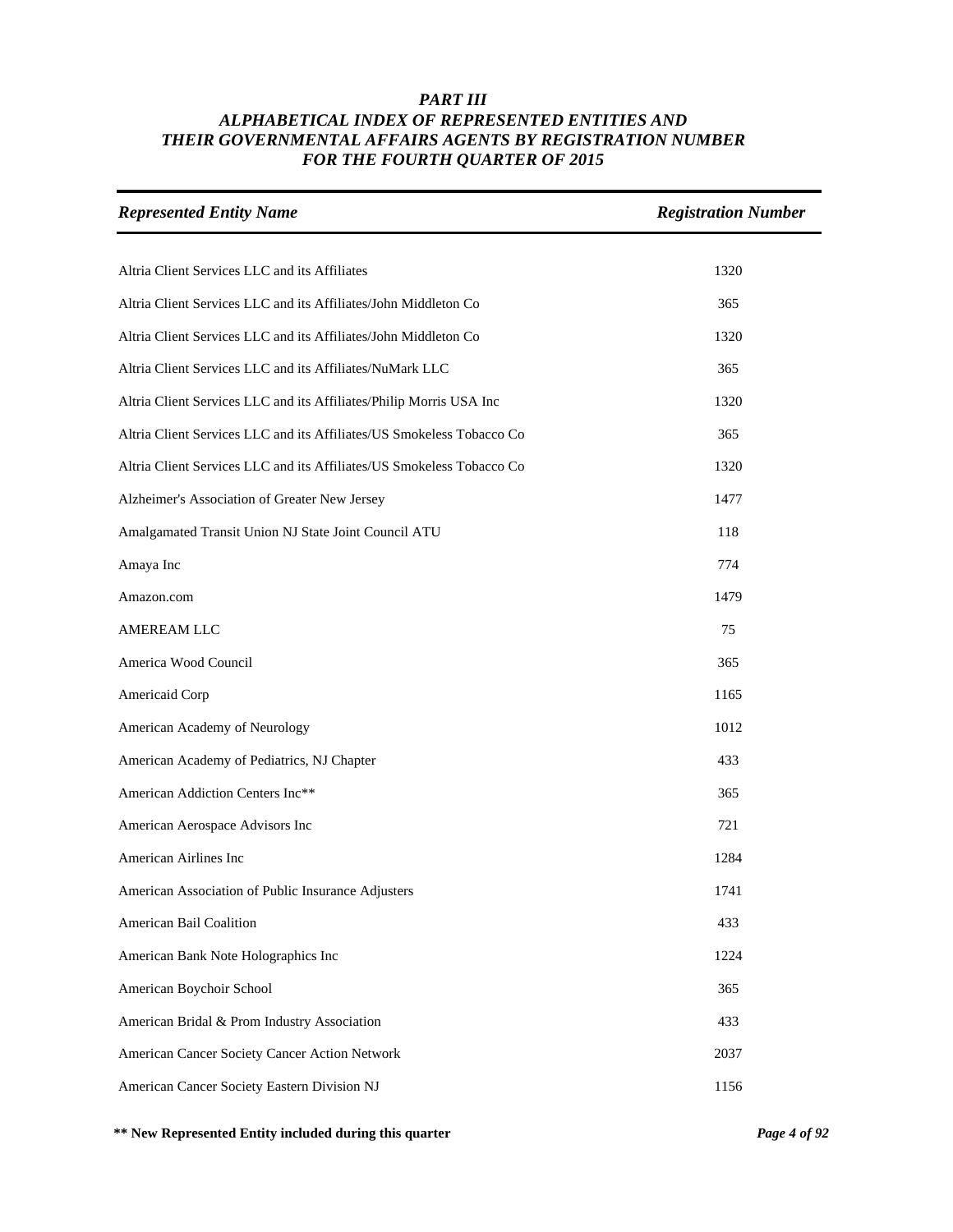| <b>Represented Entity Name</b>                                         | <b>Registration Number</b> |
|------------------------------------------------------------------------|----------------------------|
|                                                                        |                            |
| American Chemistry Council                                             | 906                        |
| American Civil Liberties Union of NJ                                   | 463                        |
| American Civil Liberties Union of NJ Inc (ACLU-NJ)                     | 2011                       |
| American Cleaning Institute                                            | 721                        |
| <b>American Coastal Industries</b>                                     | 677                        |
| American College of Nurse Midwives - NJ Chapter                        | 2151                       |
| American Congress of Obstetricians and Gynecologists/NJ Section        | 1950                       |
| American Council of Engineering Companies of NJ                        | 721                        |
| American Council of Independent Laboratories (ACIL)                    | 1618                       |
| American Council of Life Insurers                                      | 1287                       |
| American Council of Life Insurers                                      | 1644                       |
| American Diabetes Association                                          | 1394                       |
| American Diabetes Association                                          | 1984                       |
| American European Insurance Group Inc**                                | 1224                       |
| American Express Co                                                    | 721                        |
| American Fedn of State County & Mun Employees AFSCME                   | 461                        |
| American Fire Sprinkler Association - NJ Chapter                       | 100                        |
| <b>American Heart Assoc</b>                                            | 2151                       |
| American Heart Association                                             | 1419                       |
| American Insurance Association                                         | 2115                       |
| American International Group                                           | 1660                       |
| American Intl Group Inc                                                | 1284                       |
| American Legal Finance Association                                     | 721                        |
| American Littoral Society                                              | 1953                       |
| American Maritime Services of NJ/NY (d/b/a Integrated Industries Corp) | 1287                       |
| American Massage Therapy Association NJ Chapter                        | 365                        |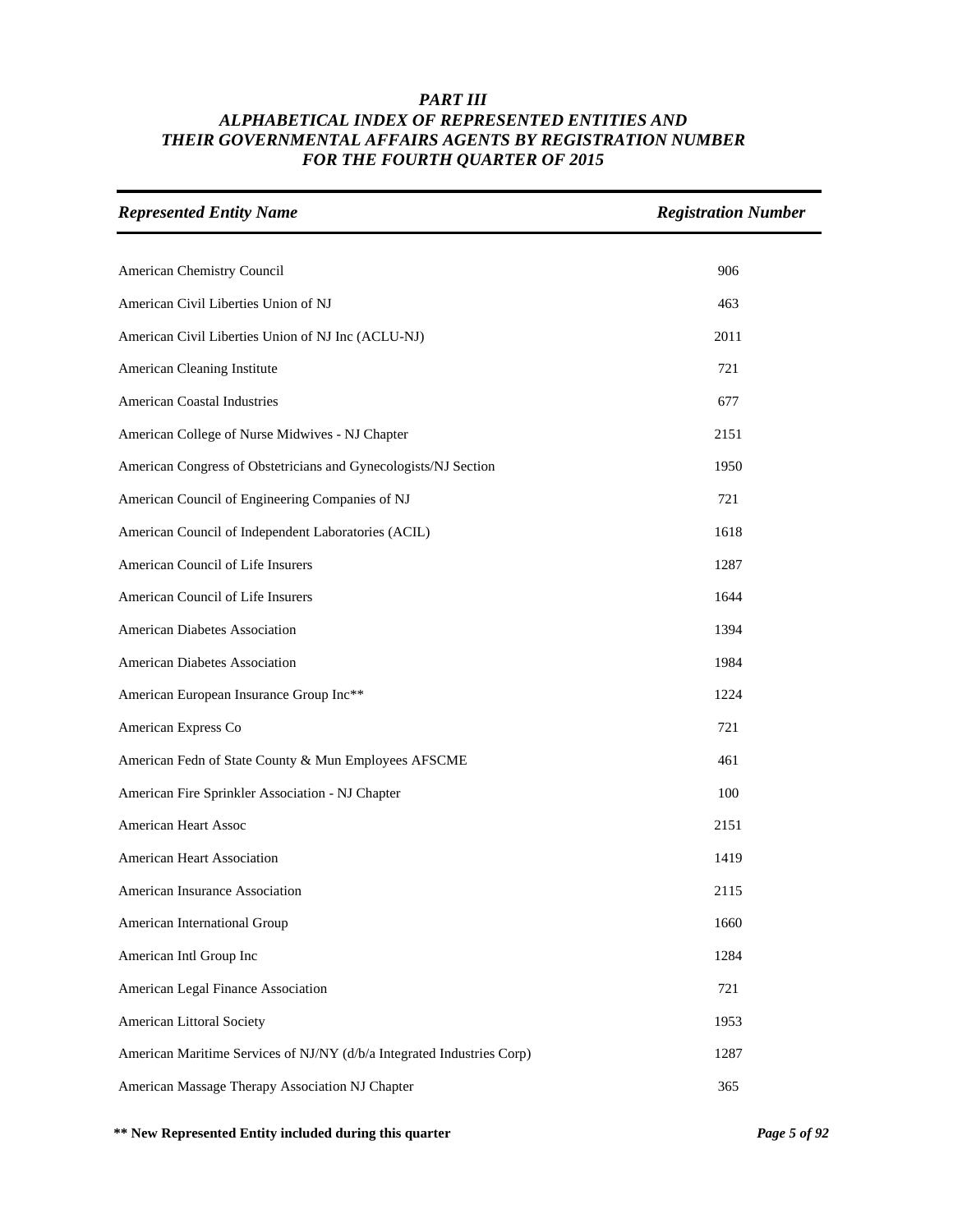| <b>Represented Entity Name</b>                              | <b>Registration Number</b> |
|-------------------------------------------------------------|----------------------------|
|                                                             |                            |
| American Medical Response                                   | 1781                       |
| American Medical Response c/o MultiState Associates         | 1618                       |
| American Physical Therapy Association of New Jersey         | 1618                       |
| American Physical Therapy Association of New Jersey         | 1984                       |
| American Red Cross                                          | 2031                       |
| American Red Cross of Metropolitan NJ                       | 800                        |
| American Resort Development Association                     | 433                        |
| American Society for the Prevention of Cruelty to Animals** | 1773                       |
| American Society of Landscape Architects NJ Chapter         | 433                        |
| American Subcontractors Association of NJ                   | 1587                       |
| American Traffic Solutions Inc                              | 1741                       |
| American Traffic Solutions Inc                              | 1781                       |
| Americans for Prosperity                                    | 2161                       |
| Americans for Responsible Solutions                         | 2137                       |
| America's Agenda: Health Care for All                       | 365                        |
| AmeriChoice                                                 | 365                        |
| Amerigroup                                                  | 551                        |
| AmeriHealth HMO Inc                                         | 1068                       |
| AmeriHealth Ins Co of NJ                                    | 1068                       |
| AmeriHealth Mercy Family of Companies                       | 1907                       |
| Amgen                                                       | 2077                       |
| Amylin Pharmaceuticals Inc                                  | 463                        |
| Angelica Corp                                               | 939                        |
| Anheuser-Busch Companies                                    | 1479                       |
| Anheuser-Busch Companies Inc                                | 1408                       |
| <b>Animal Rescue Assocation</b>                             | 337                        |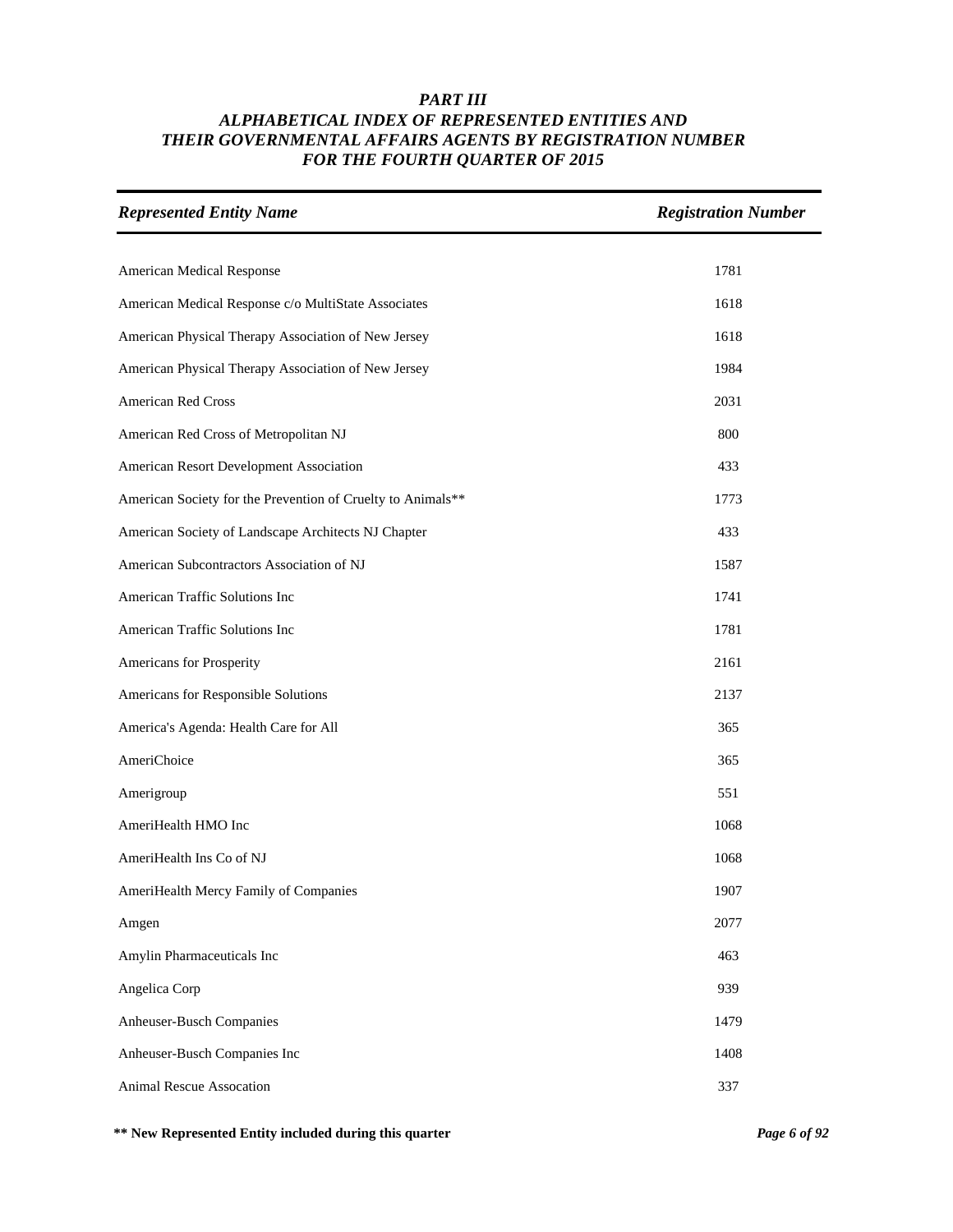| <b>Represented Entity Name</b>                                      | <b>Registration Number</b> |
|---------------------------------------------------------------------|----------------------------|
| Anthem Inc and its Affiliates dba Amerigroup NJ                     | 1310                       |
| Anthem Inc and its Affliates dba Amerigroup NJ                      | 1165                       |
| Anti-Poverty Network of NJ / Catholic Charities Dioceses of Trenton | 2101                       |
| Aon Services Corporation                                            | 2002                       |
| Apollo Real Estate                                                  | 1781                       |
| Apple Inc                                                           | 433                        |
| Apple Inc                                                           | 1915                       |
| Apple Inc                                                           | 2003                       |
| <b>Applied Underwriters</b>                                         | 1334                       |
| Applus+ Technologies Inc on behalf of MultiState Associates Inc     | 721                        |
| Appraisal Systems Inc                                               | 1192                       |
| AppSynthe Minded Ltd dba AppSynthe                                  | 2000                       |
| Aqua Health Solutions                                               | 337                        |
| Aqua New Jersey                                                     | 774                        |
| Aqua New Jersey Inc                                                 | 365                        |
| Aqua NJ Inc                                                         | 1741                       |
| <b>ARAMARK Educational Services LLC</b>                             | 365                        |
| Arc of NJ The                                                       | 1541                       |
| Arcadis US Inc                                                      | 1287                       |
| Archdiocese of Newark                                               | 677                        |
| <b>ARDH Junk LLC</b>                                                | 1741                       |
| Armand Corp                                                         | 1781                       |
| Arnold Galman c/o The Galman Group                                  | 1372                       |
| ArtPride NJ                                                         | 433                        |
| ASA Apple Inc                                                       | 939                        |
| <b>ASAH</b>                                                         | 1618                       |

**\*\* New Represented Entity included during this quarter** *Page 7 of 92*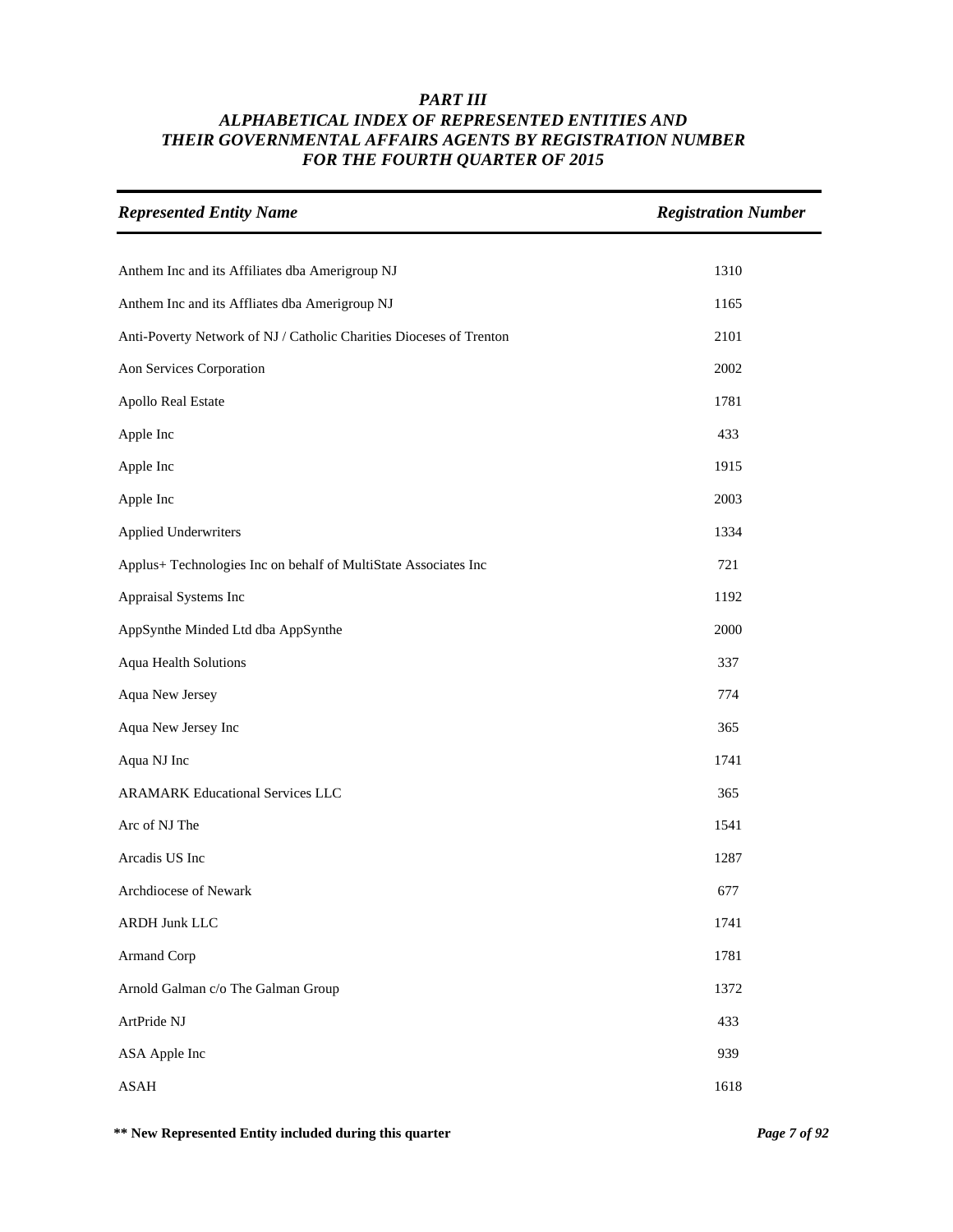| <b>Represented Entity Name</b>                                 | <b>Registration Number</b> |
|----------------------------------------------------------------|----------------------------|
|                                                                |                            |
| Asbury Partners LLC                                            | 1735                       |
| AshBritt Inc                                                   | 939                        |
| Assoc Construction Contractors of NJ (formerly known as BCANJ) | 1720                       |
| Associated Builders & Contractors Inc                          | 433                        |
| Associated Construction Contractors of NJ                      | 2062                       |
| Association for Children of NJ                                 | 1192                       |
| <b>Association Master Trust</b>                                | 1769                       |
| Association of Bi-State Motor Carriers Inc                     | 2129                       |
| Association of Dental Support Organizations                    | 1319                       |
| Association of Dental Support Organizations                    | 1741                       |
| Association of Dental Support Organizations**                  | 1666                       |
| Association of Environmental Authorities                       | 365                        |
| Association of Environmental Authorities                       | 460                        |
| Association of Gaming Equipment Manufacturers                  | 774                        |
| Association of Gaming Equipment Manufacturers                  | 1294                       |
| Association of Independent Cemeteries                          | 433                        |
| Association of Independent Colleges & Universities in NJ       | 304                        |
| Association of Medical Device Reprocessors                     | 1413                       |
| Association of Medical Device Reprocessors (AMDR)              | 463                        |
| Association of Municipal Assessors of NJ The                   | 365                        |
| Association of New Jersey Environmental Commissions (ANJEC)    | 1637                       |
| Association of New Jersey Rifle and Pistol Clubs               | 1861                       |
| Association of NJ Chiropractors                                | 1741                       |
| Association of Schools & Agencies for the Handicapped (ASAH)   | 811                        |
| Association of Schools Affiliated with the Handicapped         | 1192                       |
| <b>Assurant Health</b>                                         | 1224                       |

**\*\* New Represented Entity included during this quarter** *Page 8 of 92*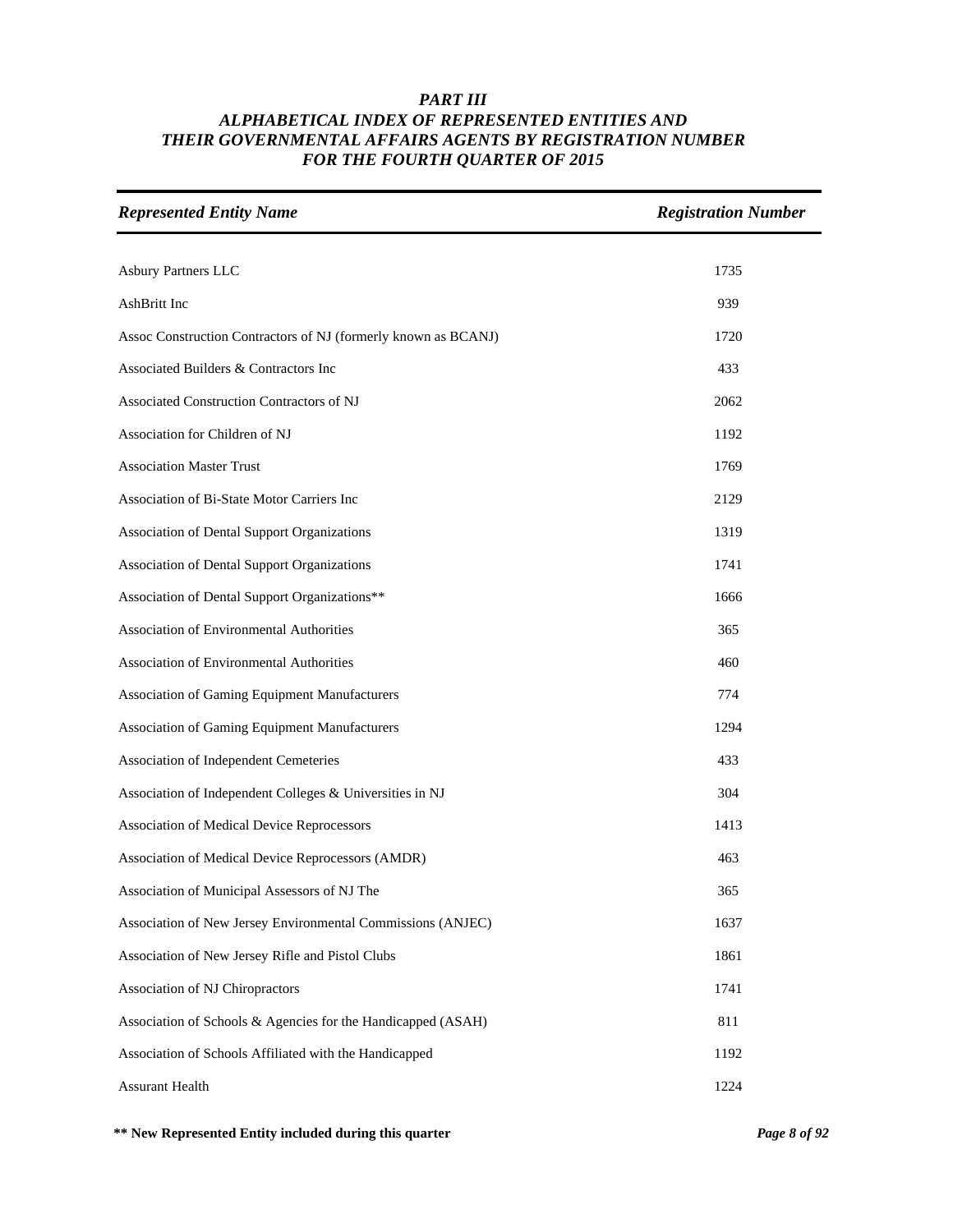| <b>Represented Entity Name</b>                 | <b>Registration Number</b> |
|------------------------------------------------|----------------------------|
|                                                |                            |
| <b>AST</b> Development                         | 551                        |
| AstraZeneca                                    | 1319                       |
| AstraZeneca Pharmaceuticals LP                 | 2029                       |
| AT&T                                           | 549                        |
| AT&T                                           | 1444                       |
| AT&T                                           | 1741                       |
| AT&T                                           | 1767                       |
| AT&T Solutions Public Sector                   | 365                        |
| Athletic Trainers Society of NJ                | 1720                       |
| Atkins North America Inc                       | 1741                       |
| Atlantic City Electric                         | 1882                       |
| Atlantic City Electric                         | 1994                       |
| Atlantic City Electric Co                      | 1510                       |
| Atlantic City Electric Inc                     | 1287                       |
| <b>Atlantic Electric Company</b>               | 1510                       |
| Atlantic Health System                         | 1301                       |
| Atlantic Health System                         | 1372                       |
| <b>Atlantic Health System</b>                  | 1538                       |
| Atlantic Health System/Overlook Medical Center | 1741                       |
| Atlantic Health Systems Inc                    | 1767                       |
| Atlantic Imaging Group LLC                     | 2080                       |
| Atlas Holdings LLC                             | 1287                       |
| Atrium Health Group                            | 365                        |
| Auburn Data Systems                            | 1479                       |
| Autism New Jersey                              | 1177                       |
| Autism New Jersey Inc.                         | 1287                       |

**\*\* New Represented Entity included during this quarter** *Page 9 of 92*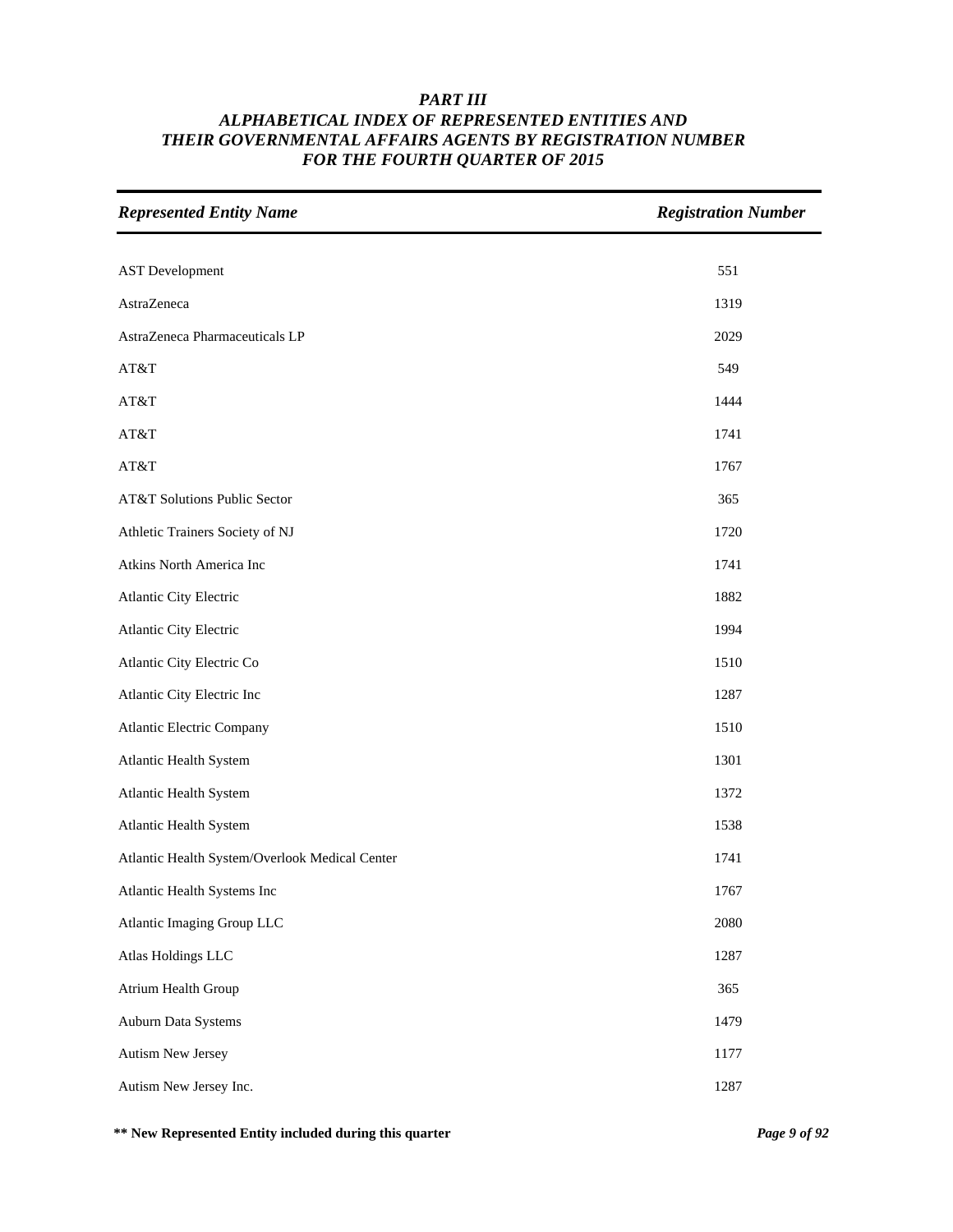| <b>Represented Entity Name</b>        | <b>Registration Number</b> |
|---------------------------------------|----------------------------|
|                                       |                            |
| <b>Autism Speaks</b>                  | 433                        |
| <b>Autism Speaks</b>                  | 1781                       |
| Autobacs Strauss Inc                  | 1571                       |
| Automatic Data Processing/ADP         | 1000                       |
| <b>Avalon Bay Communities</b>         | 551                        |
| AvalonBay Communities Inc             | 365                        |
| Avaya Inc                             | 365                        |
| Avis Budget Group Inc                 | 173                        |
| AXA Equitable Life Insurance Co       | 1287                       |
| AXA Equitable Life Insurance Company  | 1284                       |
| B & R Insurance Co of America         | 944                        |
| <b>B</b> Anthony Construction         | 1587                       |
| <b>B3LC LLC</b>                       | 1284                       |
| <b>Babyland Family Services Inc</b>   | 800                        |
| <b>BACTES Imaging Solutions LLC**</b> | 721                        |
| <b>Baked by Melissa</b>               | 1287                       |
| <b>Balloon Council</b>                | 365                        |
| <b>Bally Technologies Inc</b>         | 1054                       |
| <b>Bamm Hollow LLC</b>                | 1825                       |
| <b>Bank of America</b>                | 1192                       |
| <b>Bank of America Corporation</b>    | 1820                       |
| Bank of America NA                    | 2134                       |
| <b>Banker Dental Associates</b>       | 800                        |
| Baranda Café & Restaurant             | 2143                       |
| <b>Barclays Capital Inc</b>           | 1828                       |
| Barnabas Health System                | 1054                       |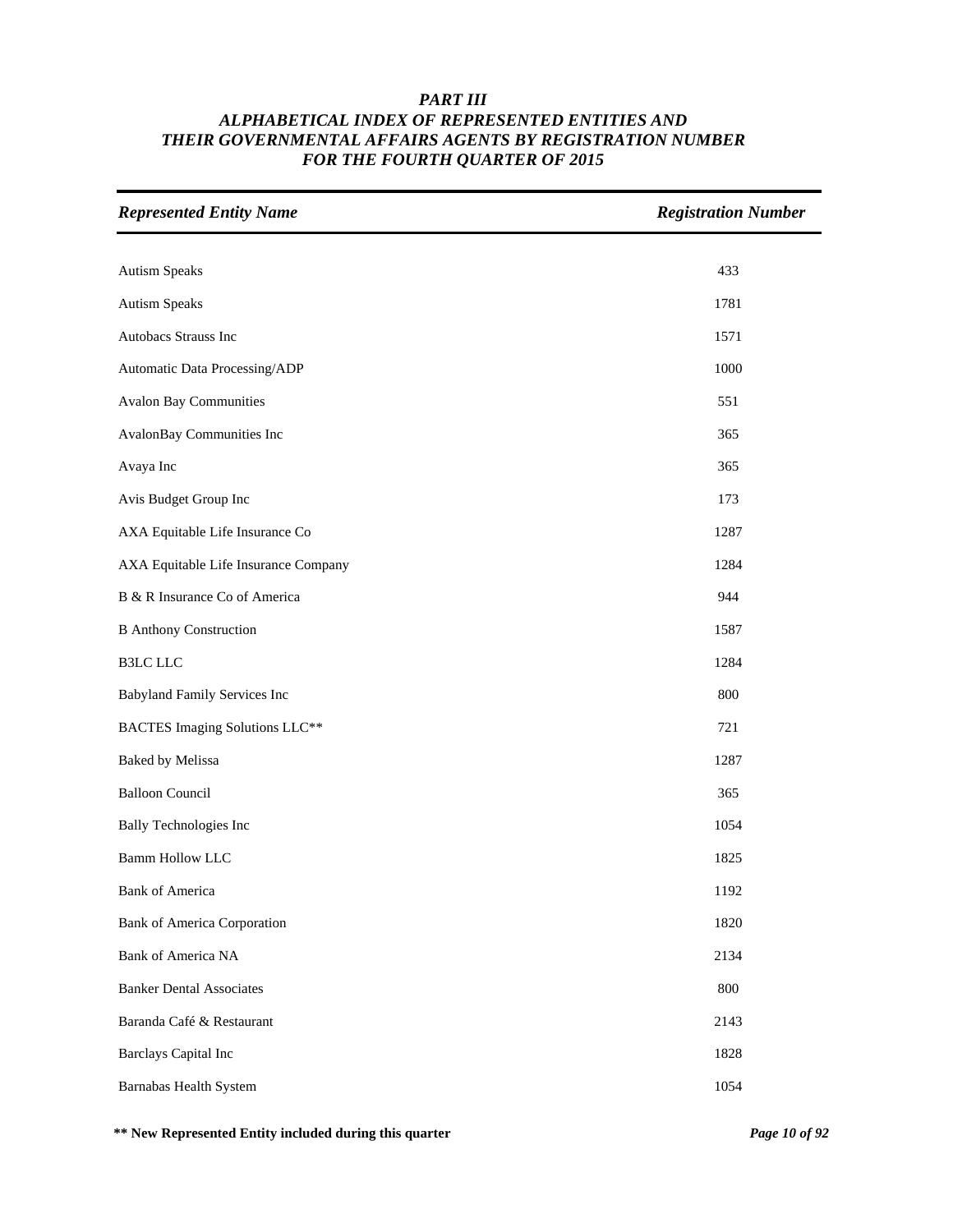| <b>Represented Entity Name</b>                                     | <b>Registration Number</b> |
|--------------------------------------------------------------------|----------------------------|
|                                                                    |                            |
| <b>Base International</b>                                          | 1781                       |
| <b>Baxter Healthcare Corporation</b>                               | 173                        |
| Bayada Home Health Care                                            | 1781                       |
| Bayada Nurses Inc                                                  | 1956                       |
| <b>Bayer Corporation</b>                                           | 2099                       |
| Bayer Healthcare LLC                                               | 1720                       |
| <b>Bayonne Dry Dock</b>                                            | 1284                       |
| <b>Bayonne Energy Center</b>                                       | 433                        |
| <b>Bayonne Medical Center</b>                                      | 1538                       |
| Bayonne Medical Center/Hudson Hospital Opco LLC                    | 433                        |
| <b>BCA Watson Rice</b>                                             | 1781                       |
| <b>Beazer Homes</b>                                                | 774                        |
| Bedminster Branchburg Bridgewater Concerned Citizens Coalition Inc | 1364                       |
| Beer Wholesalers Association of NJ                                 | 721                        |
| <b>Beirut Restaurant</b>                                           | 2143                       |
| Bellmawr Waterfront Development LLC**                              | 1538                       |
| <b>Belmont Homes and Special Services</b>                          | 337                        |
| Benjamin Moore & Co                                                | 1562                       |
| <b>Bergen County Community College</b>                             | 1571                       |
| Bergen County United Way                                           | 2080                       |
| <b>Bergen County Utilities Authority</b>                           | 1287                       |
| Bergen Regional Medical Center                                     | 365                        |
| <b>Berkeley College</b>                                            | 433                        |
| <b>Berkeley College</b>                                            | 1876                       |
| Berlex Inc                                                         | 463                        |
| Beth Medrash Govoha                                                | 365                        |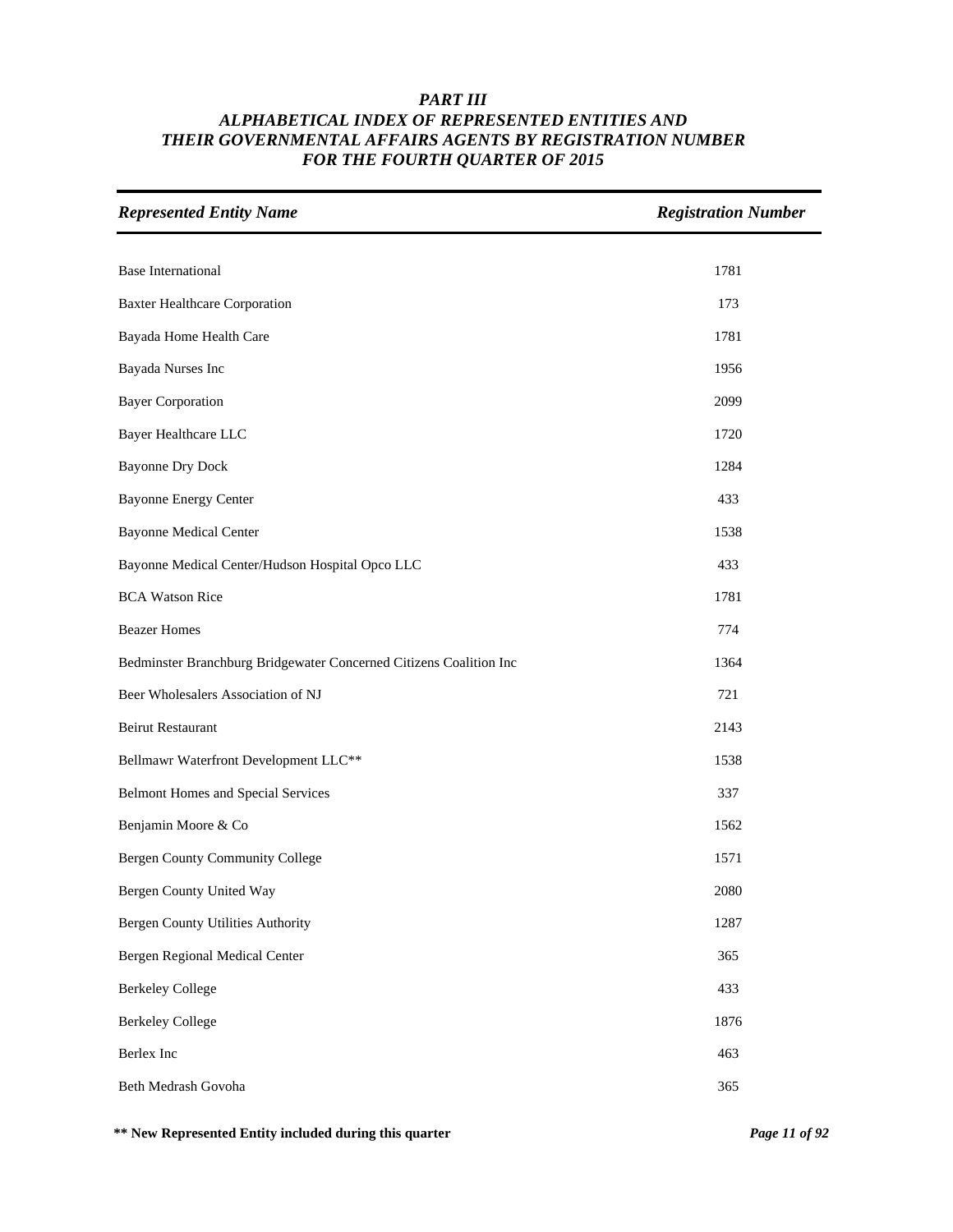| <b>Represented Entity Name</b>            | <b>Registration Number</b> |
|-------------------------------------------|----------------------------|
| Better Education for Kids - NJ            | 2114                       |
|                                           |                            |
| Better Education for Kids Inc             | 1735                       |
| Better Education for New Jersey Kids Inc  | 2021                       |
| <b>Better Education Institute</b>         | 2117                       |
| <b>BFI Business Furniture</b>             | 1494                       |
| BI Inc                                    | 1054                       |
| Biogen                                    | 2122                       |
| <b>BioNJ</b>                              | 2019                       |
| <b>BioNJ</b> Inc                          | 365                        |
| <b>BioReference Laboratories</b>          | 551                        |
| Biotechnology Industry Organization (BIO) | 2093                       |
| <b>Bloom Energy Corp</b>                  | 1767                       |
| <b>Bloom Energy Corp</b>                  | 2015                       |
| Boehringer Ingelheim Pharmaceuticals Inc  | 1767                       |
| Borden Inc                                | 463                        |
| Bordentown Waterfront Community LLC       | 939                        |
| Bordentown Waterfront Community LLC       | 1292                       |
| Borgata Hotel Casino & Spa                | 1741                       |
| Boro of Highlands                         | 1677                       |
| Borough of Carlstadt                      | 1989                       |
| Borough of Glen Gardner                   | 1192                       |
| Borough of Maywood                        | 721                        |
| Borough of Medford Lakes                  | 1054                       |
| <b>Borough of Medford Lakes</b>           | 1695                       |
| Borough of Roseland                       | 1666                       |
| Borough of Sea Bright                     | 1677                       |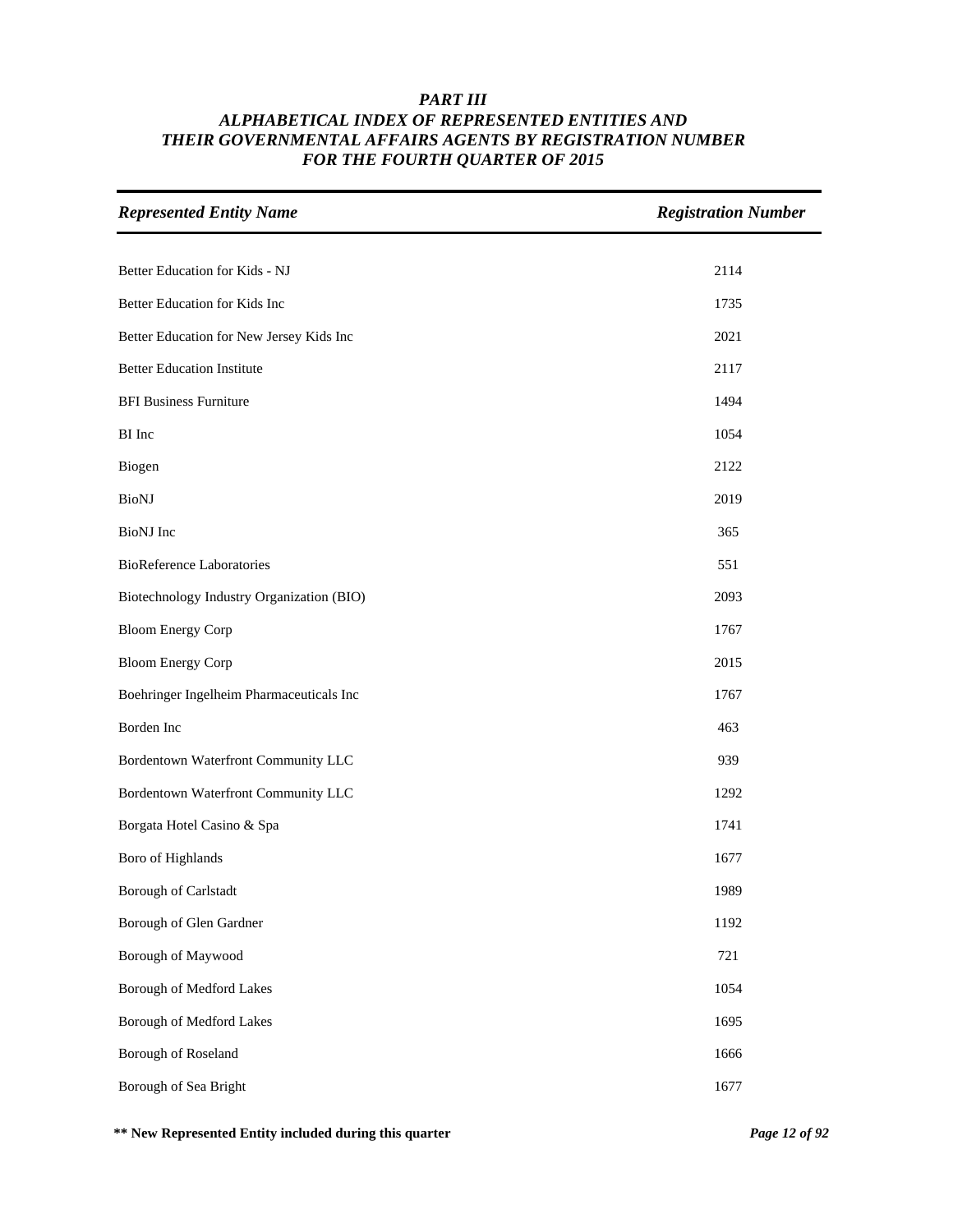| <b>Represented Entity Name</b>                | <b>Registration Number</b> |
|-----------------------------------------------|----------------------------|
|                                               |                            |
| Borough of Seaside Park                       | 1192                       |
| Borough of Watchung                           | 1054                       |
| Bowling Centers Association of South Jersey** | 1279                       |
| Bowman & Company LLP                          | 1479                       |
| Boys & Girls Clubs, North East                | 433                        |
| BP America Inc                                | 1759                       |
| <b>BP</b> Amoco Corp                          | 365                        |
| <b>BP</b> Energy Co                           | 365                        |
| Bracewell & Giuliani                          | 365                        |
| Bracewell & Giuliani LLP                      | 1954                       |
| Brandywine Senior Living LLC**                | 1287                       |
| <b>Briad Restaurant Group LLC</b>             | 1666                       |
| <b>Briad Restaurant Group LLC</b>             | 2080                       |
| Brian Swingle, Individually                   | 1621                       |
| Bridgeton Board of Education                  | 1534                       |
| Bristol-Myers Squibb Company                  | 1969                       |
| <b>Broadley's Mechanical</b>                  | 1879                       |
| <b>Broadview Networks</b>                     | 433                        |
| Broadway Insurance and Surety Company Inc     | 365                        |
| Brookfield US Holdings LLC                    | 1562                       |
| Brooks Bawden LLC via Vigilant Solutions Inc  | 2157                       |
| <b>Brother International Corp</b>             | 1287                       |
| Builders Political Action Committee of NJ     | 433                        |
| Building Contractors Association of NJ        | 1571                       |
| Building Material Dealers For Good Government | 721                        |
| Burlington County Board of Chosen Freeholders | 1536                       |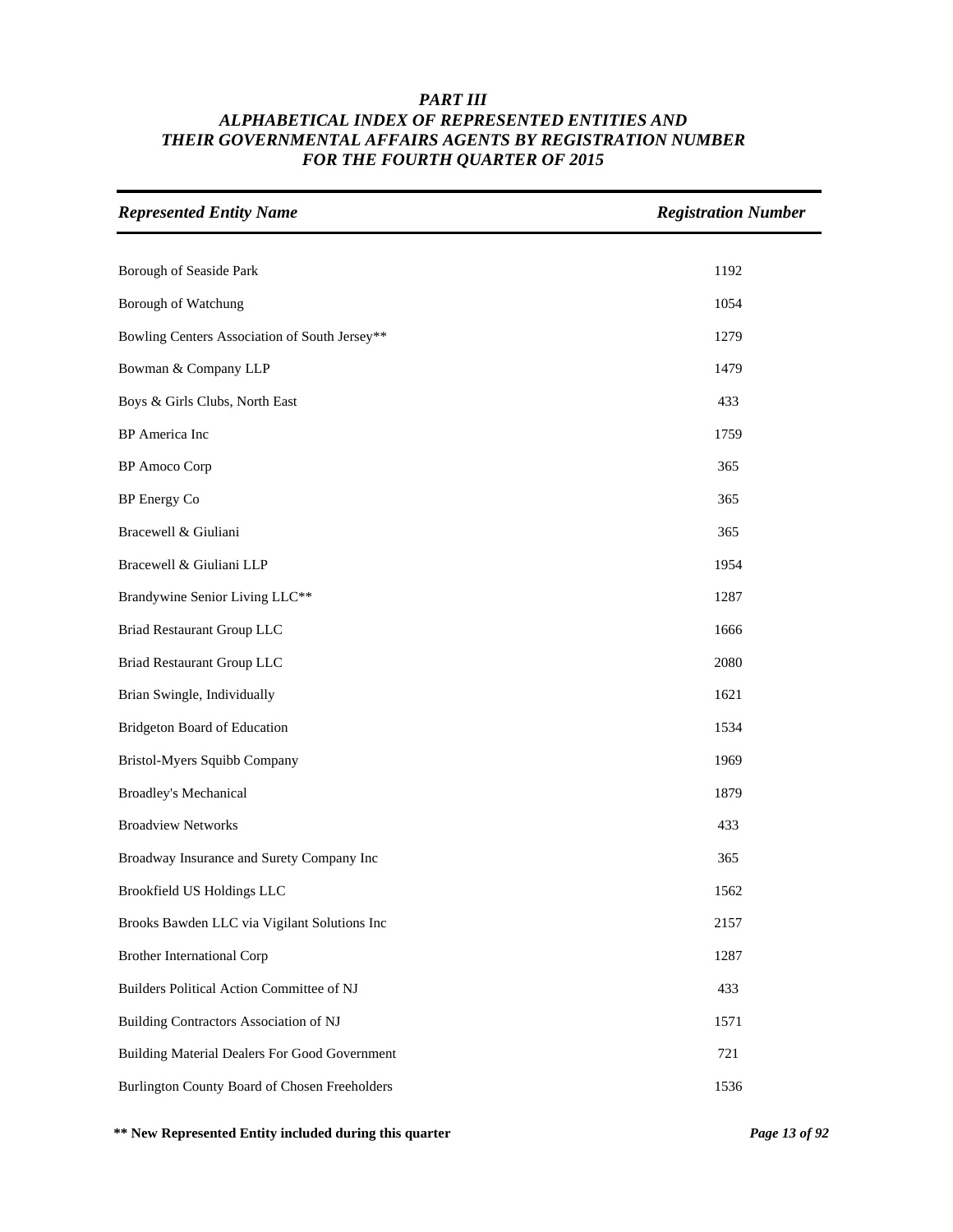| <b>Represented Entity Name</b>                                  | <b>Registration Number</b> |
|-----------------------------------------------------------------|----------------------------|
|                                                                 |                            |
| Bus Association of NJ                                           | 1319                       |
| Byram Township/Edison Wetlands Association                      | 1677                       |
| CA                                                              | 433                        |
| CA Inc                                                          | 2104                       |
| Cablevision                                                     | 1571                       |
| Cablevision                                                     | 1666                       |
| Cablevision Systems Corporation                                 | 365                        |
| Cablevision Systems Corporation Holdings LLC (CSC Holdings LLC) | 1810                       |
| Cadian Capital Management LLC                                   | 2057                       |
| Caeasars Enterprises Services LLC                               | 433                        |
| Caesars Casino                                                  | 1510                       |
| <b>Caesars Entertainment Operating Company</b>                  | 1448                       |
| <b>Caesars Entertainment Operating Company</b>                  | 1727                       |
| Calpine Corp                                                    | 1534                       |
| Calpine Corp                                                    | 1879                       |
| Calpine Corporation                                             | 1364                       |
| Camden Coalition of Healthcare Providers                        | 2165                       |
| Cammarano & Hagan Partners                                      | 1587                       |
| Campaign for Tobacco Free Kids**                                | 2171                       |
| Campbell Soup Co                                                | 1482                       |
| Canuso Communities                                              | 1510                       |
| Canuso Communities Corp/Aura Development Group LLC              | 2080                       |
| Capital Health System                                           | 433                        |
| Capital Health System                                           | 939                        |
| Capodagli Property Company LLC/Meridia LLC                      | 1625                       |
| <b>Carahsoft Technology Corp</b>                                | 1895                       |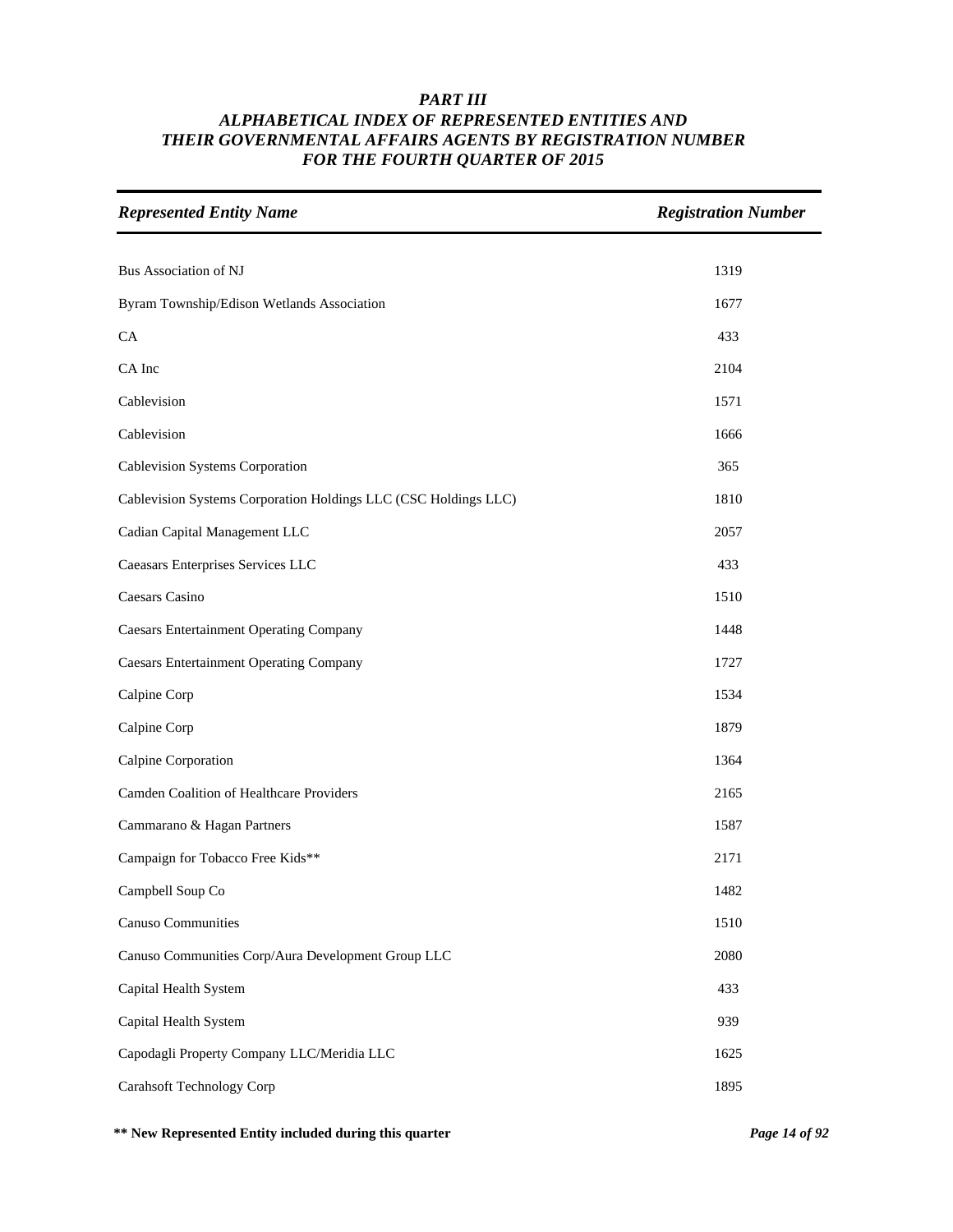| <b>Represented Entity Name</b>                        | <b>Registration Number</b> |
|-------------------------------------------------------|----------------------------|
|                                                       |                            |
| CARCO Group Inc                                       | 1413                       |
| Cardtronics Inc                                       | 365                        |
| Care Finders Total Care LLC                           | 1984                       |
| CareCentrix of NJ Inc                                 | 2080                       |
| Career Fire Chiefs Association                        | 1054                       |
| Carella Byrne Bain Gilfillan Cecchi Stewart & Olstein | 677                        |
| CareOne LLC                                           | 2080                       |
| CarePoint Health                                      | 2112                       |
| Carla Tabussi, Individually                           | 1621                       |
| Carlisle and Associates LLC                           | 1413                       |
| Carlson Capital LP                                    | 2026                       |
| Carlyle Investment Management LLC                     | 365                        |
| <b>CARMAX The Auto Superstore</b>                     | 1720                       |
| Carpenter Contractor Trust NY/NJ                      | 1995                       |
| Carrier Clinic                                        | 1720                       |
| Carter Wallace Inc                                    | 677                        |
| CashBet                                               | 365                        |
| Casino Association of New Jersey                      | 1882                       |
| Casino Association of New Jersey**                    | 2172                       |
| Casino Association of NJ                              | 1286                       |
| <b>Cassidian Communications</b>                       | 433                        |
| Castellan Real Estate Partners                        | 1781                       |
| Castle Hill Health Care Center                        | 1313                       |
| <b>Catapult Learning</b>                              | 365                        |
| Catapult Learning                                     | 1720                       |
| Catellus Acquisition Company LLC                      | 1224                       |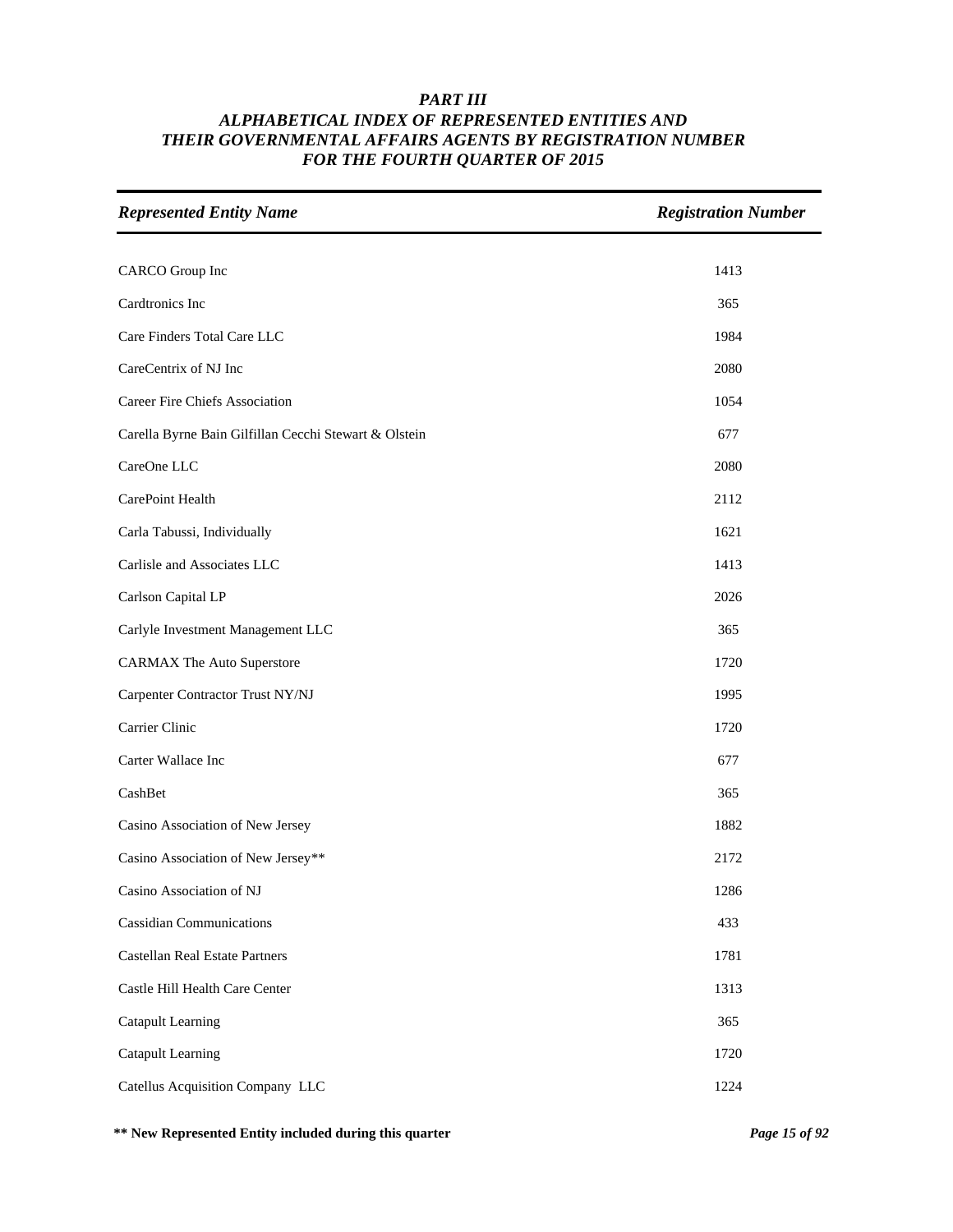| <b>Represented Entity Name</b>                                           | <b>Registration Number</b> |
|--------------------------------------------------------------------------|----------------------------|
| <b>Catellus Development Corporation</b>                                  | 1224                       |
| Catellus--A ProLogis Co                                                  | 1735                       |
| Cathedral Healthcare System                                              | 551                        |
| Catholic Charities - Mount Laurel Carmel Guild Behavioral Health Systems | 1781                       |
| Catholic Charities of the Diocese of Camden                              | 365                        |
| Catholic Charities/Diocese of Trenton                                    | 1724                       |
| Catholic Health & Human Services                                         | 551                        |
| Catholic Health & Human Services Corp                                    | 433                        |
| Catholic Health Care Partnership                                         | 1781                       |
| Catholic Health East                                                     | 1413                       |
| Catholic Health/Saint Michael's Medical Center                           | 433                        |
| Catholic Healthcare Partnership of NJ                                    | 1432                       |
| Caveon LLC                                                               | 1372                       |
| CB&I                                                                     | 433                        |
| Cendant Corp                                                             | 1224                       |
| Center for Family Guidance                                               | 1720                       |
| Center for Food Action in NJ Inc The                                     | 1734                       |
| Center For Hope Hospice & Palliative Care                                | 800                        |
| Center for Non-Profit Corp Inc                                           | 682                        |
| Center for Urban Education                                               | 1054                       |
| CentraState Health Care System                                           | 1781                       |
| Centro Properties Group                                                  | 1607                       |
| CenturyLink                                                              | 721                        |
| CenturyLink                                                              | 1943                       |
| CEP Solar**                                                              | 1334                       |
| CERES ENVIRONMENTAL                                                      | 1781                       |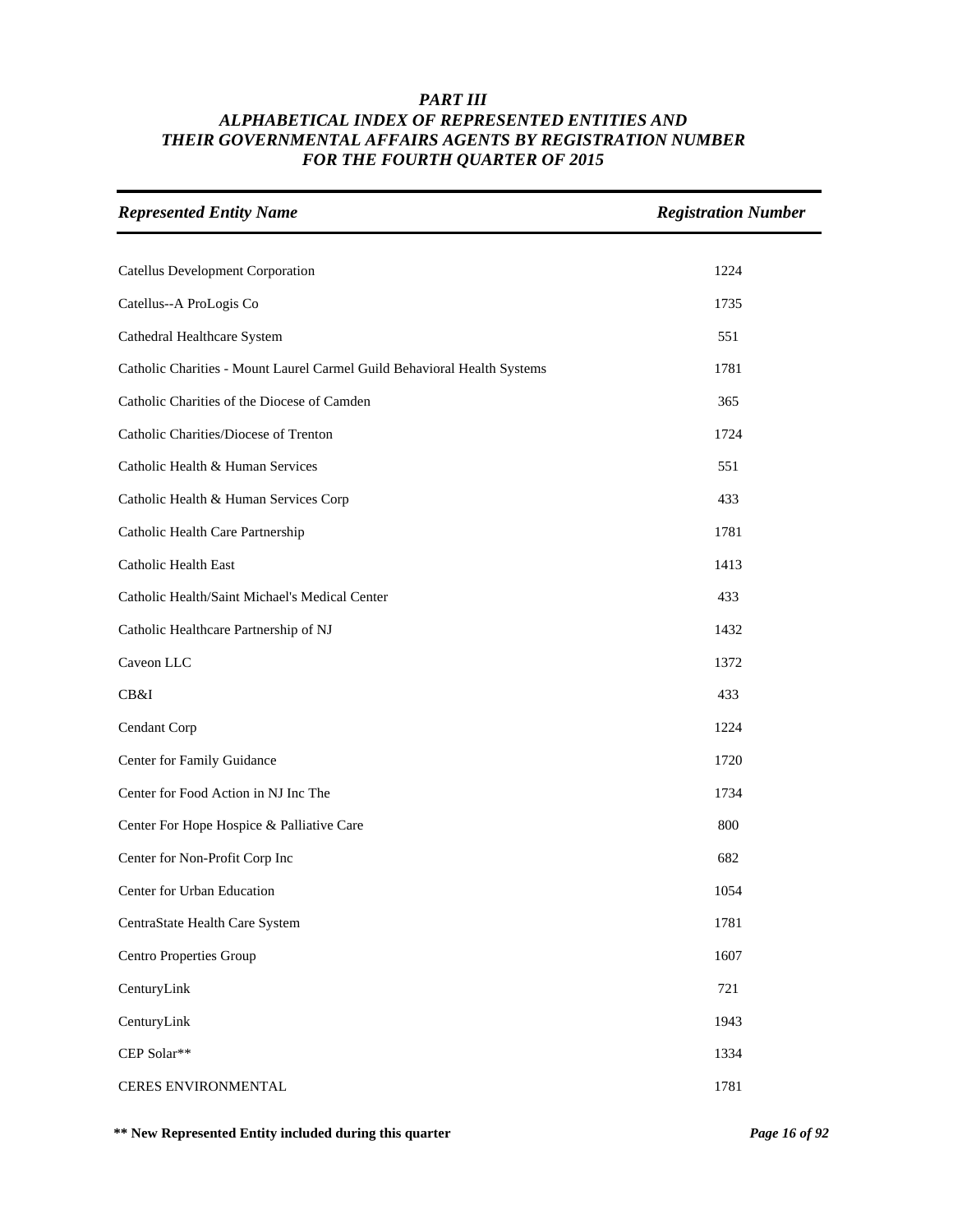| <b>Represented Entity Name</b>                                         | <b>Registration Number</b> |
|------------------------------------------------------------------------|----------------------------|
|                                                                        |                            |
| CFS 2907 Newark Haynes LLC d/b/a The Parking Spot                      | 173                        |
| CFS 2907 Newark McClellan LLC d/b/a The Parking Spot                   | 173                        |
| CFS 2907 Newark SkyPark LLC d/b/a The Parking Spot                     | 173                        |
| CGI Technologies and Solutions Inc                                     | 1741                       |
| Chamber of Commerce of Southern NJ                                     | 185                        |
| <b>Chancellor Specialty Care Center</b>                                | 1313                       |
| Charles Jones LLC                                                      | 1054                       |
| <b>Charter Communications Inc</b>                                      | 2164                       |
| Charter School Management Inc                                          | 365                        |
| Checker Taxi Company of NJ Inc                                         | 337                        |
| Chemical Industry Council                                              | 1759                       |
| Chemistry Council of NJ                                                | 127                        |
| Chemistry Council of NJ/Ashland Inc                                    | 1797                       |
| Chemistry Council of NJ/Celgene Corp                                   | 1797                       |
| Chemistry Council of NJ/CH2M Hill                                      | 1797                       |
| Chemistry Council of NJ/Church & Dwight Co Inc (Lakewood, NJ facility) | 1797                       |
| Chemistry Council of NJ/NJ Association for Biomedical Research (NJABR) | 1797                       |
| Chemistry Council of NJ/Sunoco Inc                                     | 1797                       |
| Chemours                                                               | 433                        |
| CHG Alternative Education Inc and The Camelot Schools                  | 1413                       |
| Children's Aid and Family Service Inc                                  | 1600                       |
| Children's Hospital of Philadelphia                                    | 1970                       |
| Children's Hospital of Philadelphia (CHOP)                             | 1334                       |
| Children's Hospital of Philadelphia The                                | 1781                       |
| Childrens Specialized Hospital-Mountainside                            | 365                        |
| CHIUSA/Hill Road Properties LLC                                        | 463                        |

**\*\* New Represented Entity included during this quarter** *Page 17 of 92*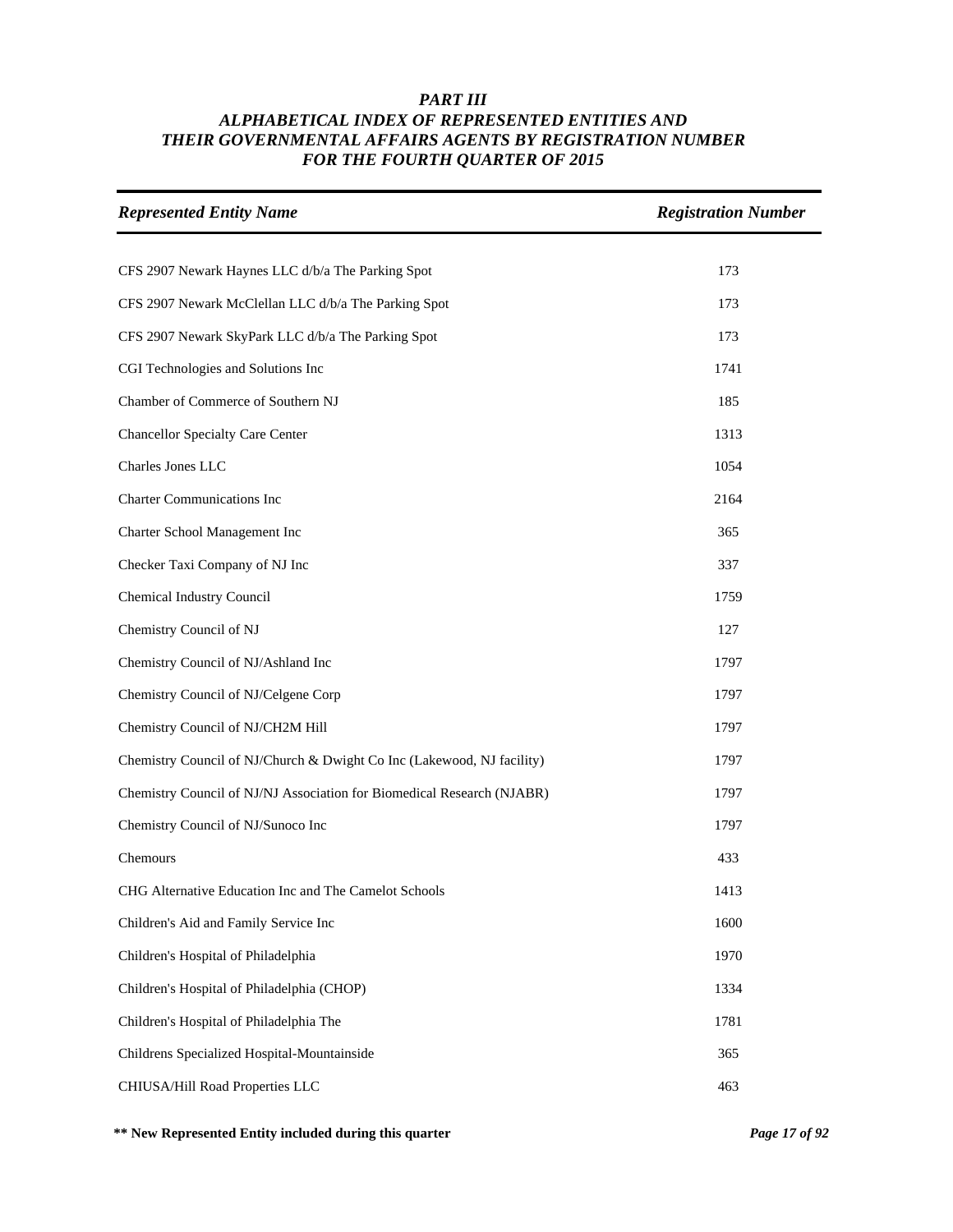| <b>Represented Entity Name</b>        | <b>Registration Number</b> |
|---------------------------------------|----------------------------|
|                                       |                            |
| ChoicePoint Inc                       | 1054                       |
| <b>Christ Hospital</b>                | 433                        |
| Christian Health Care Center          | 721                        |
| CHSPSC LLC                            | 1310                       |
| <b>Churchill Consulting Engineers</b> | 1372                       |
| Cigar Association of America          | 1720                       |
| <b>CIGNA</b>                          | 1909                       |
| CIGNA Corp                            | 173                        |
| Citigroup Global Markets Inc          | 1656                       |
| Citigroup Global Markets Inc          | 1657                       |
| Citigroup Global Markets Inc          | 2070                       |
| Citigroup Management Corp             | 1293                       |
| Citigroup Management Corp             | 2115                       |
| City Living by Toll                   | 1607                       |
| City of Camden NJ                     | 1534                       |
| City of Cape May NJ                   | 1192                       |
| City of Margate                       | 1372                       |
| City Of Newark                        | 1054                       |
| City of Newark                        | 1413                       |
| City of Newark Municipal Council      | 800                        |
| City of Ocean City                    | 1536                       |
| City of Wildwood                      | 721                        |
| CityWorks Inc                         | 774                        |
| Clean Earth Dredging Technologies LLC | 1538                       |
| Clearview Industries                  | 1741                       |
| Clearwater Group                      | 433                        |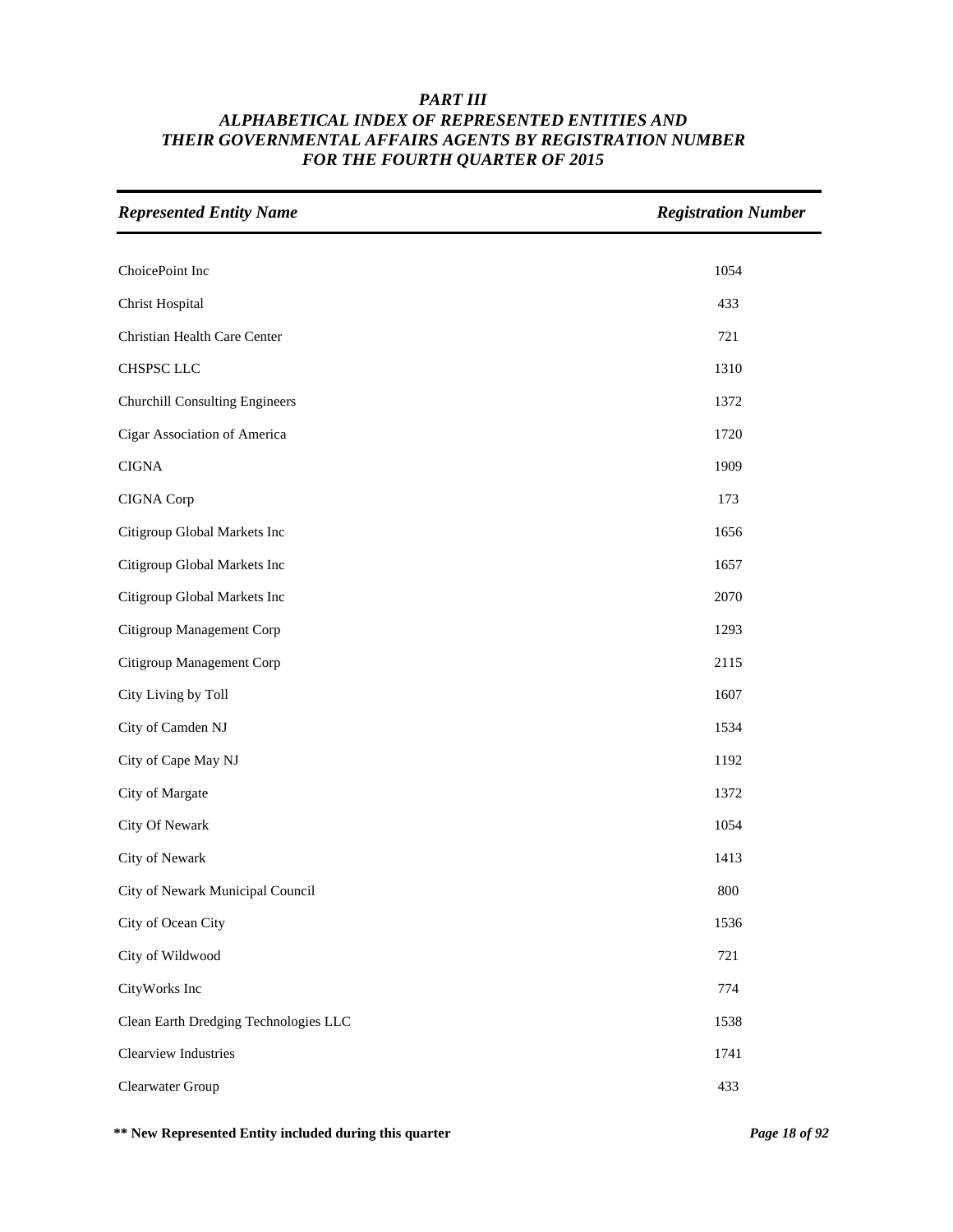| <b>Represented Entity Name</b>                     | <b>Registration Number</b> |
|----------------------------------------------------|----------------------------|
|                                                    |                            |
| <b>Clever Devices</b>                              | 721                        |
| Cliffside Park Borough                             | 433                        |
| CM & Son Trucking Inc                              | 433                        |
| <b>CMX</b> Engineering                             | 1571                       |
| <b>CNA</b> Financial                               | 1618                       |
| Coach USA                                          | 2142                       |
| Coalition for a Safe NJ                            | 721                        |
| Coalition for Automotive Equality (CARE)           | 1797                       |
| <b>Coalition for Natural Health</b>                | 1192                       |
| Coalition for Plaintiff's Rights (CPR)             | 1287                       |
| Coalition for Quality Health Care                  | 1012                       |
| <b>Coalition of County SPCAs</b>                   | 365                        |
| Coalition of Ignition Interlock Manufacturers      | 1735                       |
| Coalition of NJ Medical Professionals              | 1313                       |
| Coalition to Deter Drunk Driving                   | 365                        |
| Coast Ventures LLC                                 | 1479                       |
| Coast/Majestic Amusements                          | 800                        |
| College Board The                                  | 2094                       |
| College of American Pathologists                   | 1012                       |
| College of New Jersey The                          | 1224                       |
| <b>Colonial Pipeline Company</b>                   | 1797                       |
| Columbia Pipeline Group                            | 365                        |
| Comcast                                            | 1461                       |
| Comcast Cable                                      | 1286                       |
| <b>Comcast Cable Communications</b>                | 1479                       |
| <b>Comcast Cable Communications Management LLC</b> | 1618                       |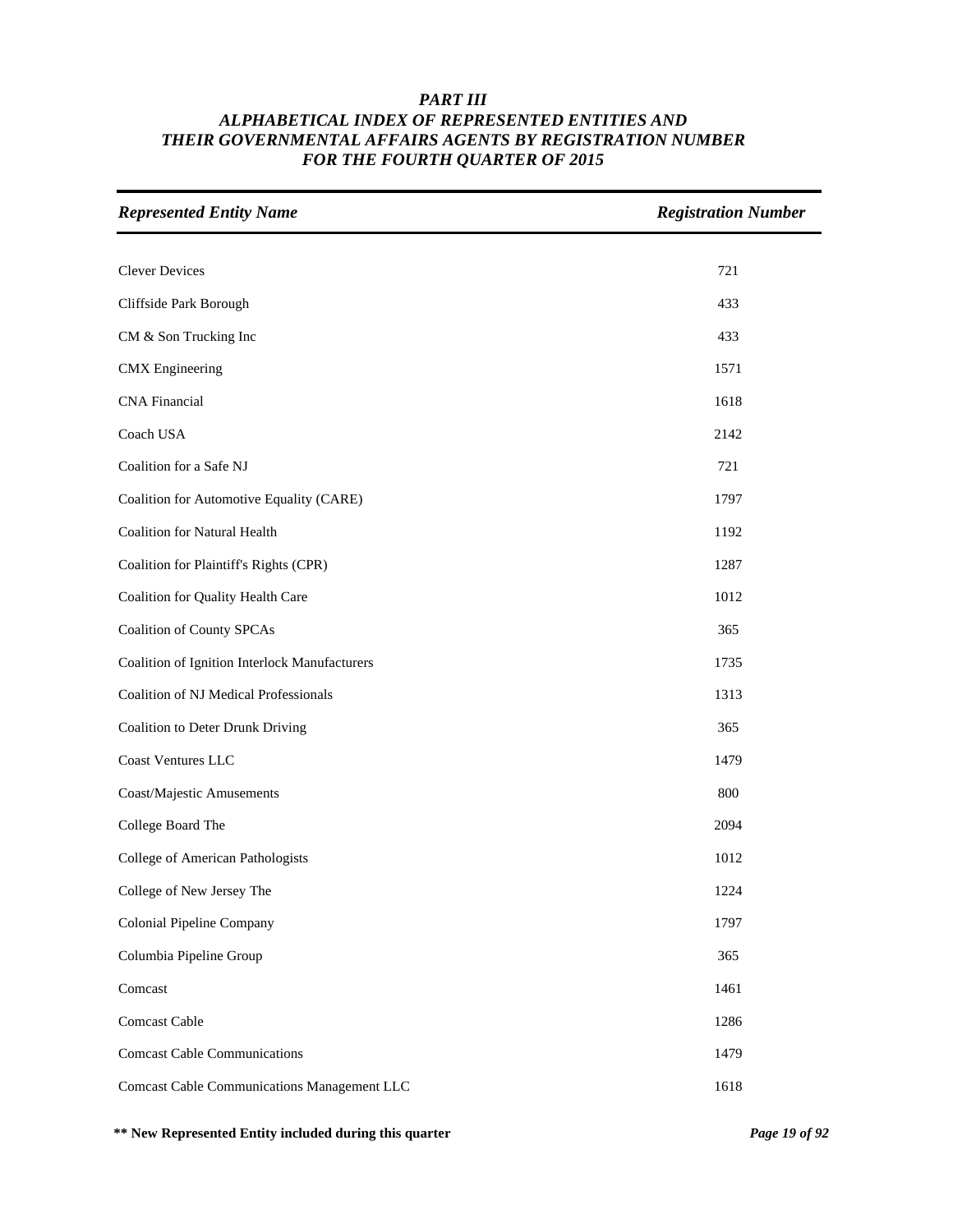| <b>Represented Entity Name</b>                         | <b>Registration Number</b> |
|--------------------------------------------------------|----------------------------|
|                                                        |                            |
| <b>Comcast Cable Communications Management LLC</b>     | 2080                       |
| Comcast Corp                                           | 1824                       |
| Comcast Corp                                           | 1882                       |
| Comcast**                                              | 2168                       |
| Commerce & Industry Association of NJ (CIANJ)          | 1386                       |
| <b>Commerical Utility Consultants Inc</b>              | 721                        |
| Communications Workers of America AFL-CIO District 1   | 1720                       |
| Community Access Institute of New Jersey Inc           | 800                        |
| Community Associations Institute NJ                    | 721                        |
| Community Care Behavioral Health Organization          | 1319                       |
| <b>Community Education Centers</b>                     | 1054                       |
| <b>Community Energy Alternatives</b>                   | 677                        |
| Community Health Law Project                           | 1512                       |
| Community Health Law Project                           | 1513                       |
| <b>Community Investment Strategies Group</b>           | 774                        |
| CompAid Inc                                            | 721                        |
| Compassion & Choices                                   | 1618                       |
| Compassion & Choices                                   | 1954                       |
| Compassion & Choices                                   | 2091                       |
| Compassion & Choices                                   | 2138                       |
| Compassion & Choices**                                 | 2173                       |
| Compassionate Care Centers of America Foundation Inc   | 1413                       |
| Compassionate Care Hospice                             | 365                        |
| Competitive Shared Services Inc                        | 173                        |
| Comprehensive Health Management Inc and its Affiliates | 365                        |
| Computer Aid Inc                                       | 365                        |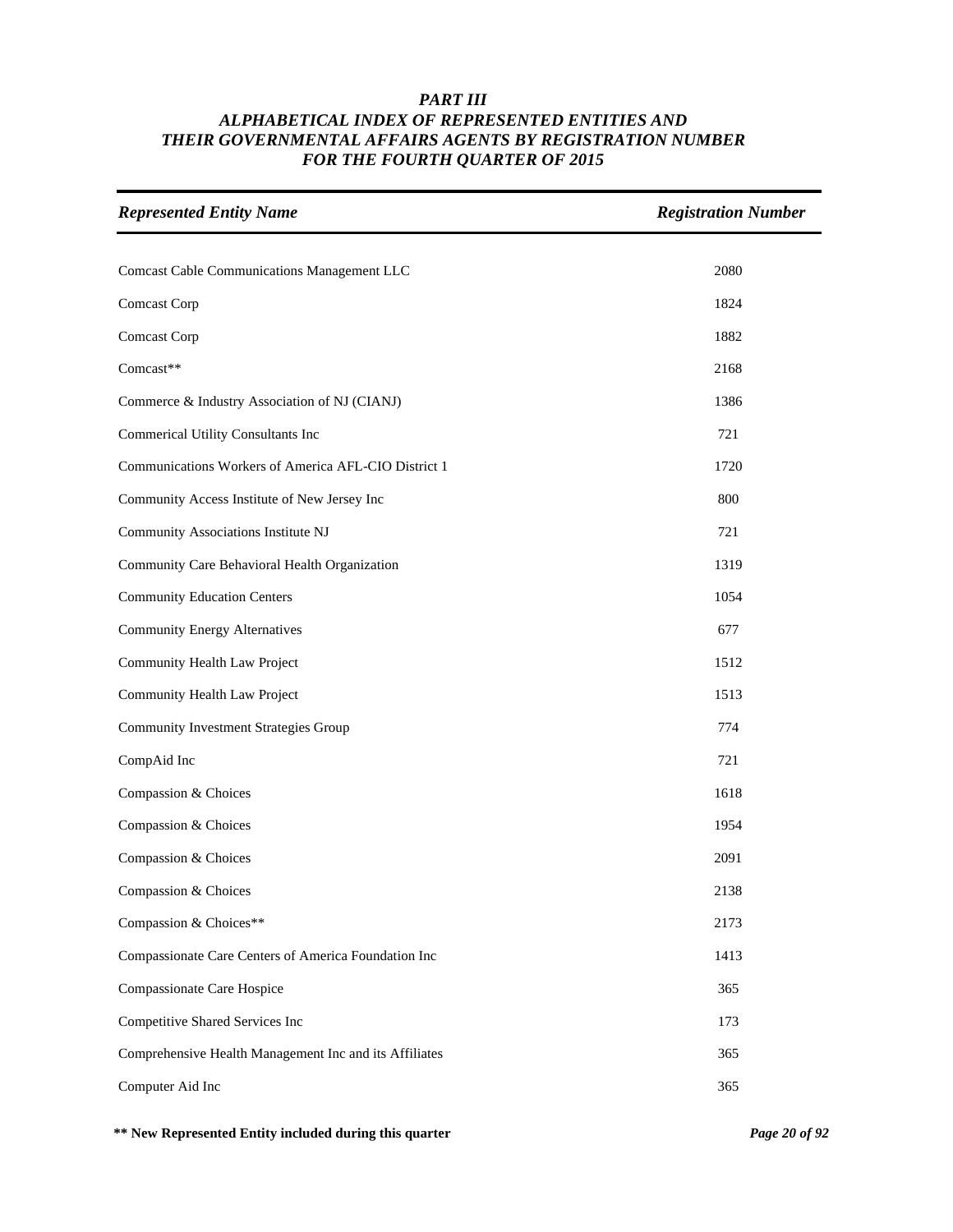| <b>Represented Entity Name</b>                           | <b>Registration Number</b> |
|----------------------------------------------------------|----------------------------|
|                                                          |                            |
| <b>Concentra Medical Centers</b>                         | 365                        |
| Concord Engineering Group                                | 365                        |
| Connell Foley                                            | 365                        |
| Conner Strong & Buckelew                                 | 1287                       |
| <b>Conner Strong Companies</b>                           | 1882                       |
| Conner Strong Companies Inc                              | 939                        |
| ConocoPhillips                                           | 1536                       |
| Consolidated Edison Development Inc                      | 173                        |
| Consolidated Edison Energy Inc                           | 173                        |
| Consolidated Edison Solutions Inc                        | 173                        |
| Consolidated Rail Corp                                   | 173                        |
| <b>Constellation Energy</b>                              | 1786                       |
| Constitutional Officers Association of NJ                | 365                        |
| <b>Consumer Data Industry Association</b>                | 721                        |
| <b>Consumer Electronics Association</b>                  | 365                        |
| <b>Consumer Healthcare Products Association</b>          | 2042                       |
| Consumers for Civil Justice/CCJ                          | 944                        |
| Consumers Union of US Inc DBA Consumer Reports           | 1838                       |
| Context 4 Healthcare Inc**                               | 1279                       |
| Continent 8 Technologies                                 | 1618                       |
| <b>Continental Airlines</b>                              | 551                        |
| <b>Continental Airlines</b>                              | 1313                       |
| Continental Airlines Inc/United Continental Holdings Inc | 1170                       |
| Conventus Inter-Insurance Exchange                       | 365                        |
| Cooper Health System                                     | 173                        |
| Cooper Health System                                     | 939                        |

**\*\* New Represented Entity included during this quarter** *Page 21 of 92*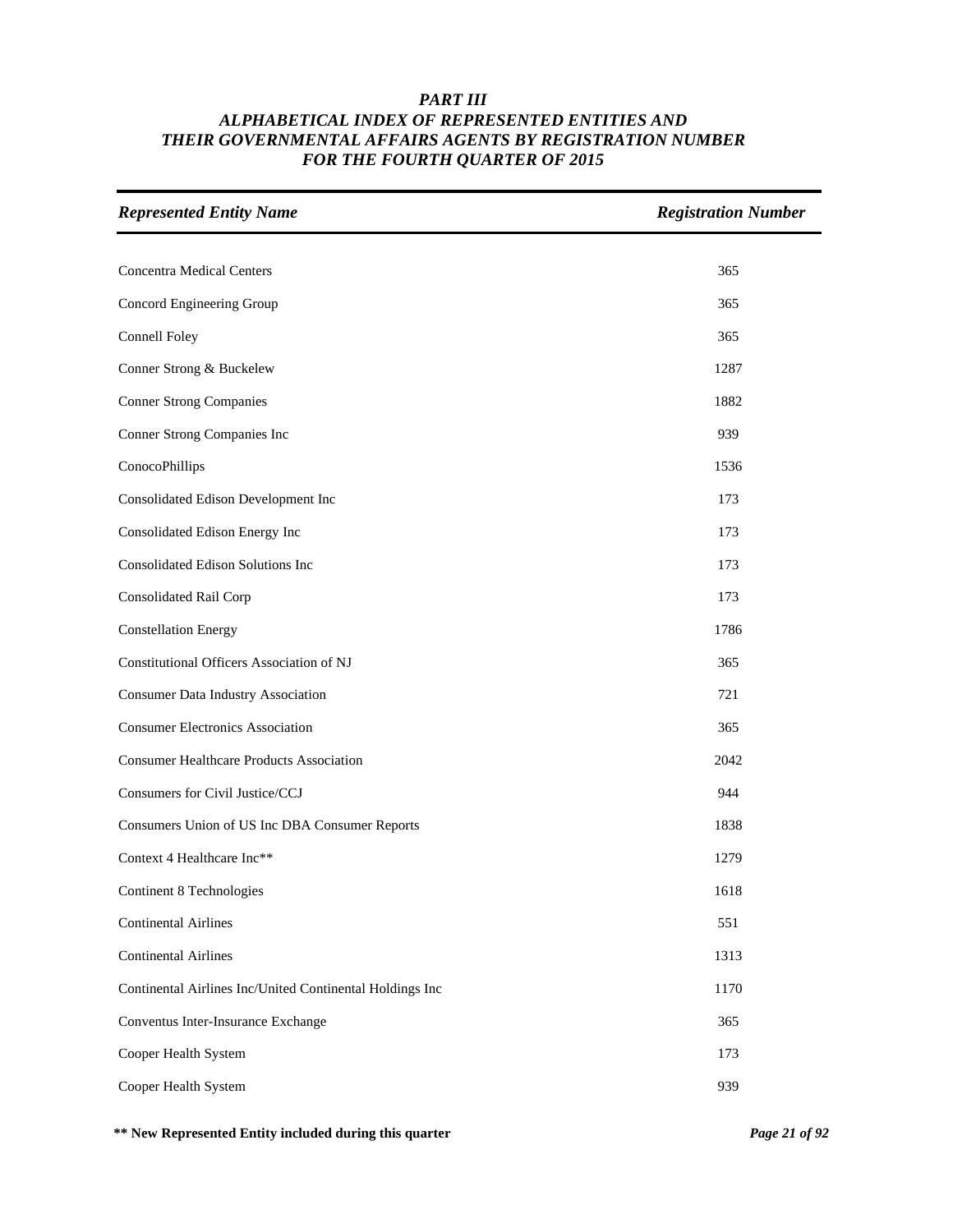| <b>Represented Entity Name</b>                               | <b>Registration Number</b> |
|--------------------------------------------------------------|----------------------------|
|                                                              |                            |
| Cooper Health System                                         | 1287                       |
| Cooper Health System/Cooper University Hospital The          | 1454                       |
| Coordinated Health                                           | 1720                       |
| Copart                                                       | 721                        |
| CoralMay LLC                                                 | 1510                       |
| CoreLogic Inc                                                | 173                        |
| Coriell Institute of Medical Research                        | 1781                       |
| Correct Care LLC                                             | 1334                       |
| <b>Correctional Dental Associates</b>                        | 939                        |
| <b>Correctional Dental Associates</b>                        | 1781                       |
| Costco Wholesale Corp                                        | 1562                       |
| Council for Private Schools for Children with Special Needs  | 365                        |
| Council of NJ State College Locals                           | 944                        |
| Council on State Taxation                                    | 1760                       |
| <b>Country Classics</b>                                      | 365                        |
| Country Diner of Mullica Hill Inc d/b/a Harrison House Diner | 774                        |
| County Concrete Corp                                         | 939                        |
| County of Hudson                                             | 800                        |
| County of Monmouth                                           | 1287                       |
| County of Morris                                             | 800                        |
| County of Morris                                             | 1494                       |
| Court Appointed Special Advocates (CASA) of NJ               | 1465                       |
| Covanta Energy Corp                                          | 721                        |
| Covanta Energy Corp                                          | 1562                       |
| Covanta Energy Corp                                          | 1606                       |
| Covanta Energy Corporation                                   | 433                        |

**\*\* New Represented Entity included during this quarter** *Page 22 of 92*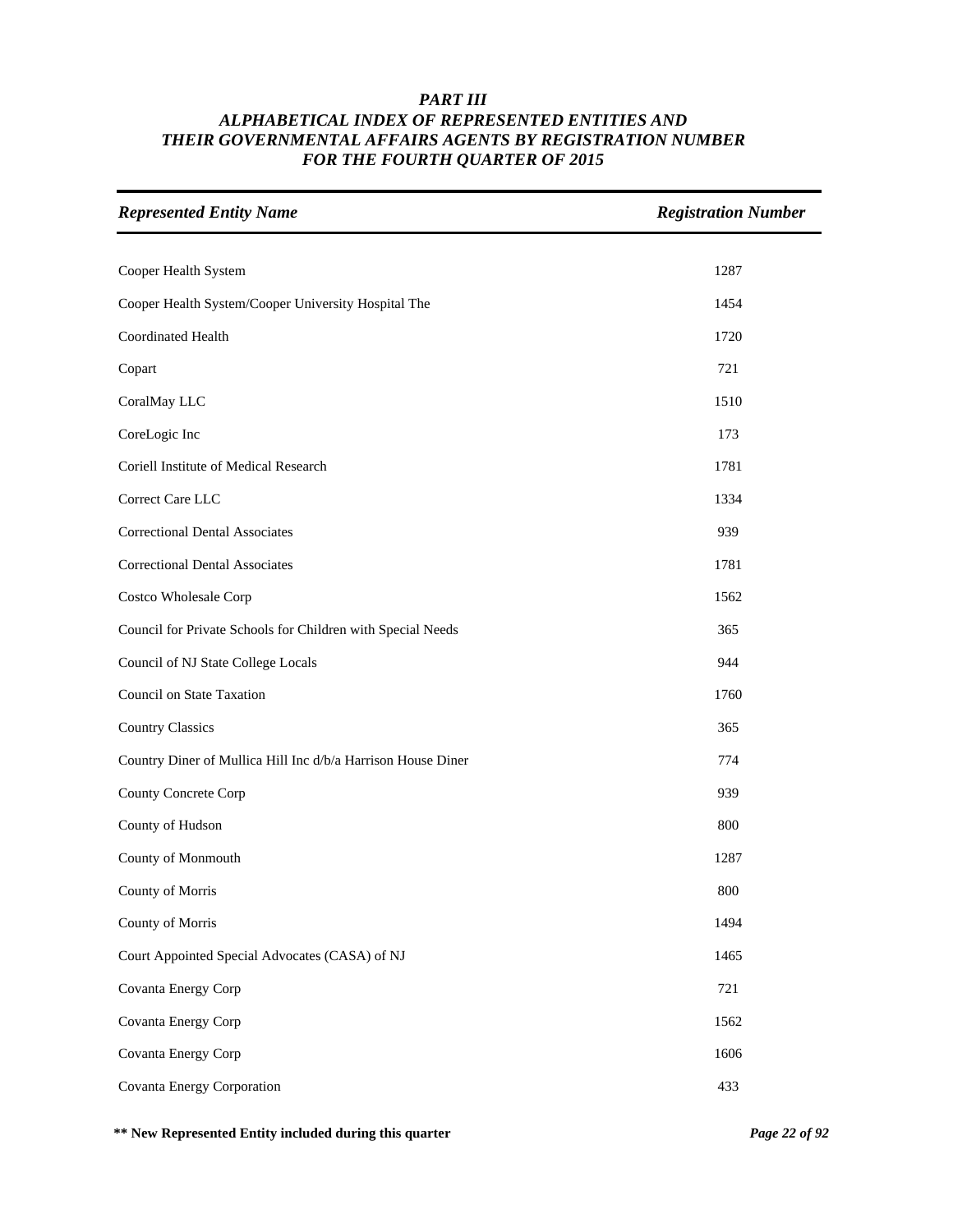| <b>Represented Entity Name</b>                                                     | <b>Registration Number</b> |
|------------------------------------------------------------------------------------|----------------------------|
|                                                                                    |                            |
| CPV Shores Inc                                                                     | 1720                       |
| Cranbury Brickyard LLC                                                             | 1882                       |
| Creosote Council III                                                               | 1473                       |
| <b>CSAA</b> Insurance Group                                                        | 721                        |
| CSC Holdings Inc                                                                   | 365                        |
| CSC Holdings Inc                                                                   | 1538                       |
| CSC Holdings LLC                                                                   | 1463                       |
| CSX                                                                                | 2148                       |
| CSX Transportation                                                                 | 2115                       |
| <b>Culloton Strategies LLC</b>                                                     | 1479                       |
| Custom Electronic Design & Installation Assoc (CEDIA) c/o Multistate<br>Associates | 1618                       |
| Custom Electronic Design & Installation Association (CEDIA)                        | 2086                       |
| Customized Logistics and Delivery Association                                      | 1825                       |
| <b>CVS</b> Health                                                                  | 1319                       |
| CWA Local 1032 AFL CIO                                                             | 944                        |
| CWA Local 1039                                                                     | 1054                       |
| DAI Inc                                                                            | 1771                       |
| Damascus Bakery Inc                                                                | 1562                       |
| Darby Development LLC                                                              | 365                        |
| Dave & Buster's Inc                                                                | 1741                       |
| Davis Enterprises                                                                  | 1607                       |
| DaVita Healthcare Partners Inc                                                     | 365                        |
| DaVita Inc                                                                         | 1313                       |
| Deborah Heart & Lung Center                                                        | 365                        |
| Deborah Heart & Lung Center                                                        | 1364                       |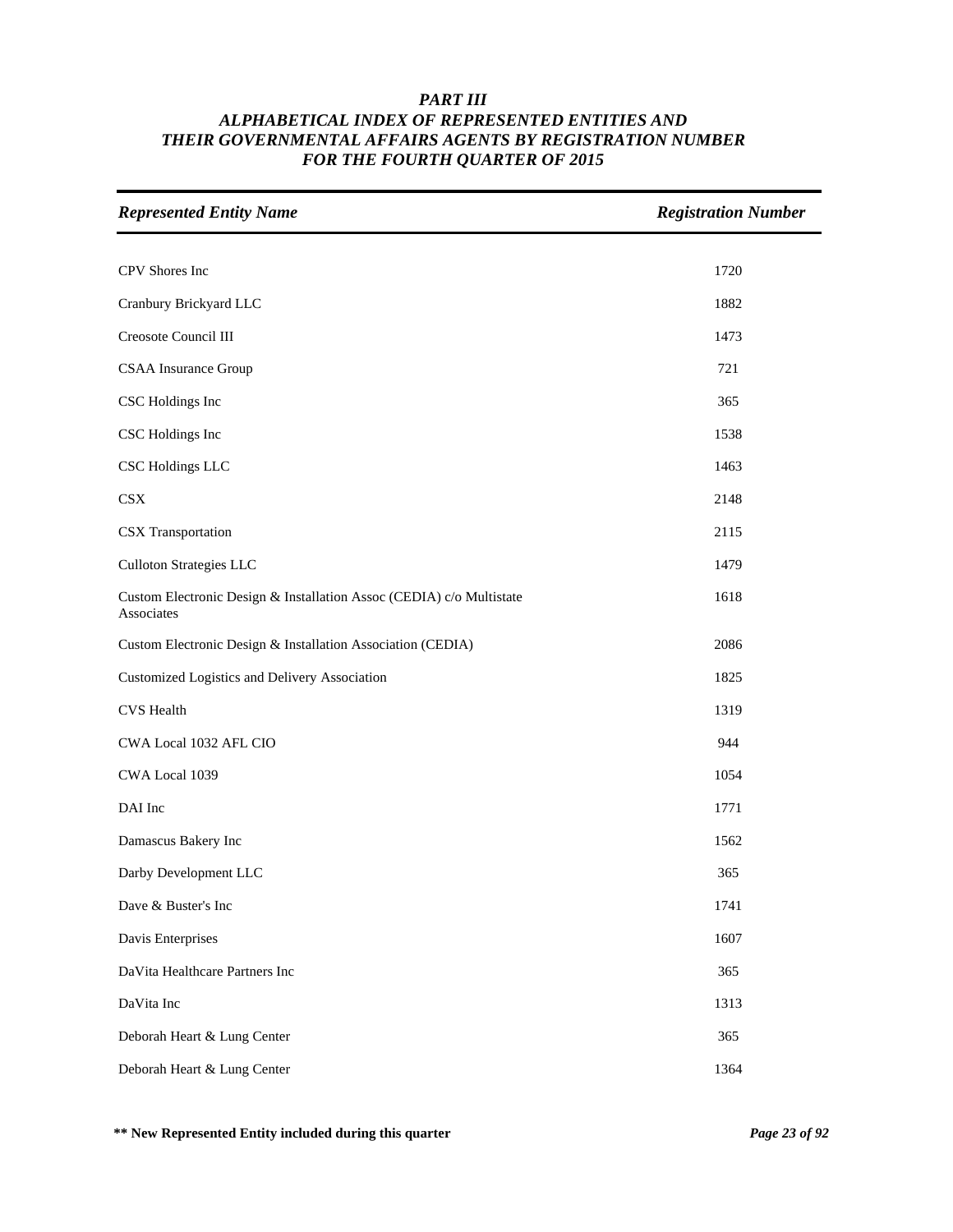| <b>Represented Entity Name</b>                                                                         | <b>Registration Number</b> |
|--------------------------------------------------------------------------------------------------------|----------------------------|
|                                                                                                        |                            |
| Deborah Heart and Lung Center                                                                          | 1624                       |
| Deepwater Wind LLC                                                                                     | 1284                       |
| Defendant Advocacy Group                                                                               | 1372                       |
| <b>Delaware River Stevedores</b>                                                                       | 551                        |
| Delaware Riverkeeper Network                                                                           | 1762                       |
| Delaware Valley Urologists LLC                                                                         | 1364                       |
| Dell                                                                                                   | 2155                       |
| Delon Hampton                                                                                          | 1054                       |
| Delta Dental Plan of NJ Inc                                                                            | 365                        |
| Delta Dental Plan of NJ Inc                                                                            | 975                        |
| Dermatological Society of New Jersey                                                                   | 721                        |
| <b>DEVELCOM</b>                                                                                        | 1741                       |
| Developmental Disabilities Health Alliance Inc                                                         | 365                        |
| Devils Entertainment                                                                                   | 433                        |
| Devry University                                                                                       | 2115                       |
| Dewey Square Group for American Beverage Association                                                   | 1781                       |
| Dewey Square Group for Barnes and Noble University Book Store                                          | 1781                       |
| Dewey Square Group for Coaltion for Responsible Nutrition Information                                  | 1781                       |
| Dicara Malasist & Rosenberg                                                                            | 939                        |
| D'Imperio Performing Parties Group - c/o Szaferman Lakind                                              | 463                        |
| Direct Energy (Direct Energy Services LLC, Direct Energy Business LLC, Direct<br>Energy Marketing LLC) | 2152                       |
| Direct Energy Marketing Ltd t/a Centrica Direct Energy                                                 | 2060                       |
| Direct Title & Closing Co                                                                              | 1781                       |
| Directv                                                                                                | 1950                       |
| Dish Network                                                                                           | 1950                       |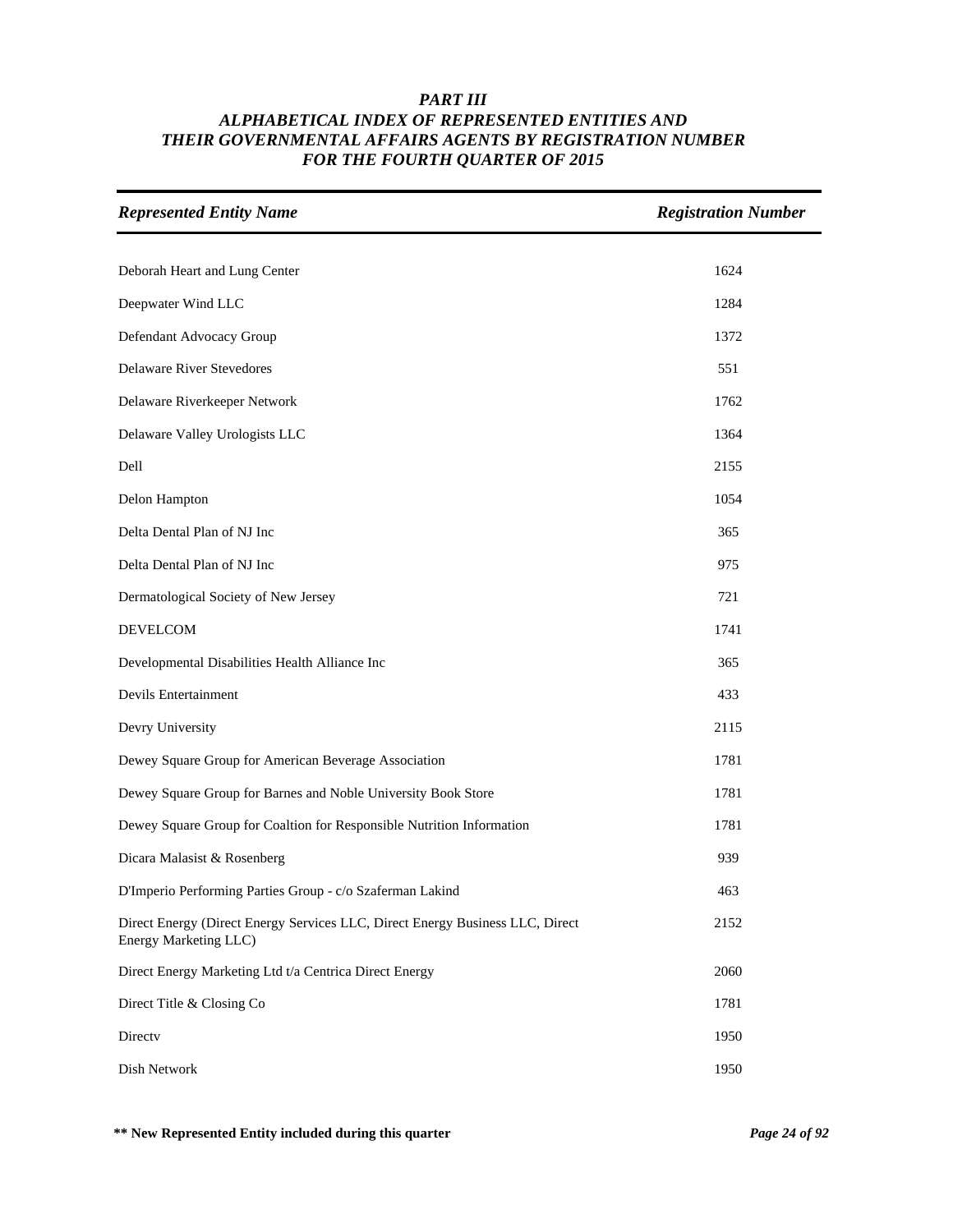| <b>Represented Entity Name</b>                   | <b>Registration Number</b> |
|--------------------------------------------------|----------------------------|
|                                                  |                            |
| Distilled Spirits Council of the United States** | 1192                       |
| Distilled Spirits Council of US                  | 433                        |
| District 1199J, NUHHCE AFSCME, ALF-CIO           | 365                        |
| <b>DJO</b> Coalition                             | 2097                       |
| DJO Coalition**                                  | 1666                       |
| DM Airports LTD (Morristown Municipal Airport)   | 1735                       |
| Doherty Group (The)/Doherty Enterprises          | 365                        |
| <b>Dominion Voting Systems</b>                   | 433                        |
| Dornoch Bergen Square LLC                        | 1781                       |
| Dosch-King Emulsions                             | 1587                       |
| Douglas H Palmer & Associates LLC/Catamaran Corp | 1741                       |
| Dr. Benjamin M. Burton                           | 365                        |
| DraftKings Inc**                                 | 1950                       |
| Driving School Association of NJ (DSANJ)         | 1720                       |
| Drug Free Schools Coalition Inc                  | 433                        |
| Drug Policy Alliance                             | 1327                       |
| Drug Policy Alliance Network                     | 365                        |
| DT Allen Contracting                             | 721                        |
| Duane Morris Governmental Affairs LLC            | 1310                       |
| DuPont                                           | 433                        |
| DuPont                                           | 1781                       |
| DuPont (E.I. duPont de Nemours & Company)        | 1930                       |
| DuPont Fabros Technology Inc                     | 939                        |
| DuPont Merck Pharmaceutical Co                   | 677                        |
| Durst Organization The                           | 1741                       |
| Dynamic Healthcare Management                    | 1413                       |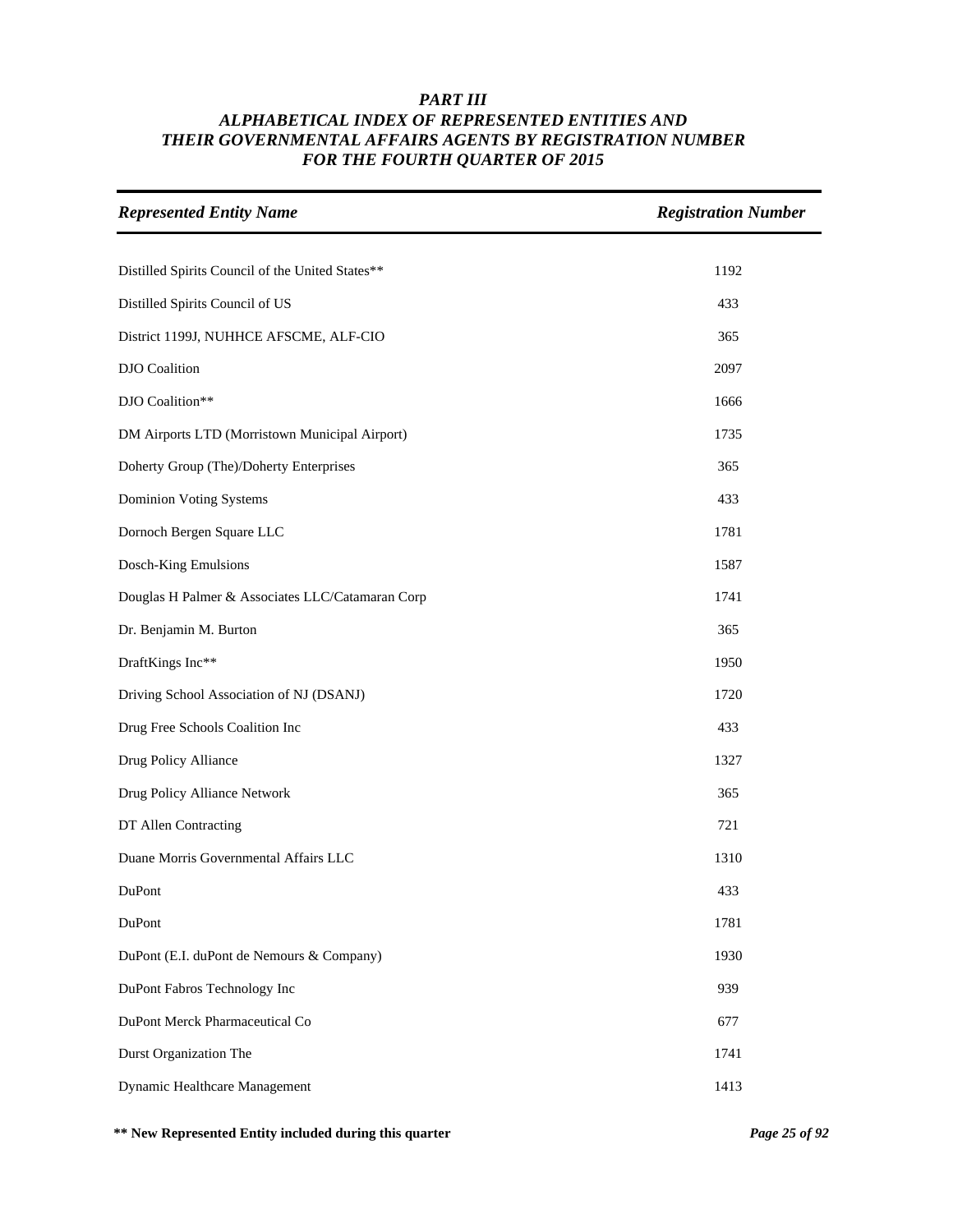| <b>Represented Entity Name</b>                                        | <b>Registration Number</b> |
|-----------------------------------------------------------------------|----------------------------|
|                                                                       |                            |
| Earthmark Mitigation Services LLC                                     | 1666                       |
| East Orange General Hospital                                          | 1054                       |
| Eastern Chrisitian Children's Retreat Corp                            | 365                        |
| Eastern Environmental Law Center                                      | 1551                       |
| Eastern Title Agency                                                  | 1192                       |
| eBay Inc**                                                            | 1319                       |
| <b>EBILLC</b>                                                         | 1562                       |
| Eckert Seamans Cherin & Mellott LLC                                   | 2115                       |
| <b>EDF Renewable Energy</b>                                           | 1571                       |
| <b>Edgewood Properties</b>                                            | 1714                       |
| <b>Edison Parking</b>                                                 | 1989                       |
| <b>Edison Properties LLC</b>                                          | 939                        |
| Edison Properties LLC                                                 | 1562                       |
| Education & Health Centers of America                                 | 1575                       |
| <b>Education Law Center</b>                                           | 1213                       |
| Education Management Corporation and The Art Institutes               | 1413                       |
| Education Reform Now - Advocacy                                       | 1908                       |
| <b>Education Reform Now Advocacy</b>                                  | 365                        |
| EffiSolar Development LLC                                             | 1334                       |
| Eisai Inc                                                             | 1926                       |
| El Paso Gas Pipeline/Princeton Public Affairs Group                   | 1714                       |
| Election Systems & Software LLC**                                     | 1741                       |
| Election Systems & Software**                                         | 1479                       |
| Electronic Manufacturer's Coalition for Responsible Recycling (EMCRR) | 463                        |
| Elements Behavioral Health**                                          | 800                        |
| Elizabethtown Gas                                                     | 721                        |

**\*\* New Represented Entity included during this quarter** *Page 26 of 92*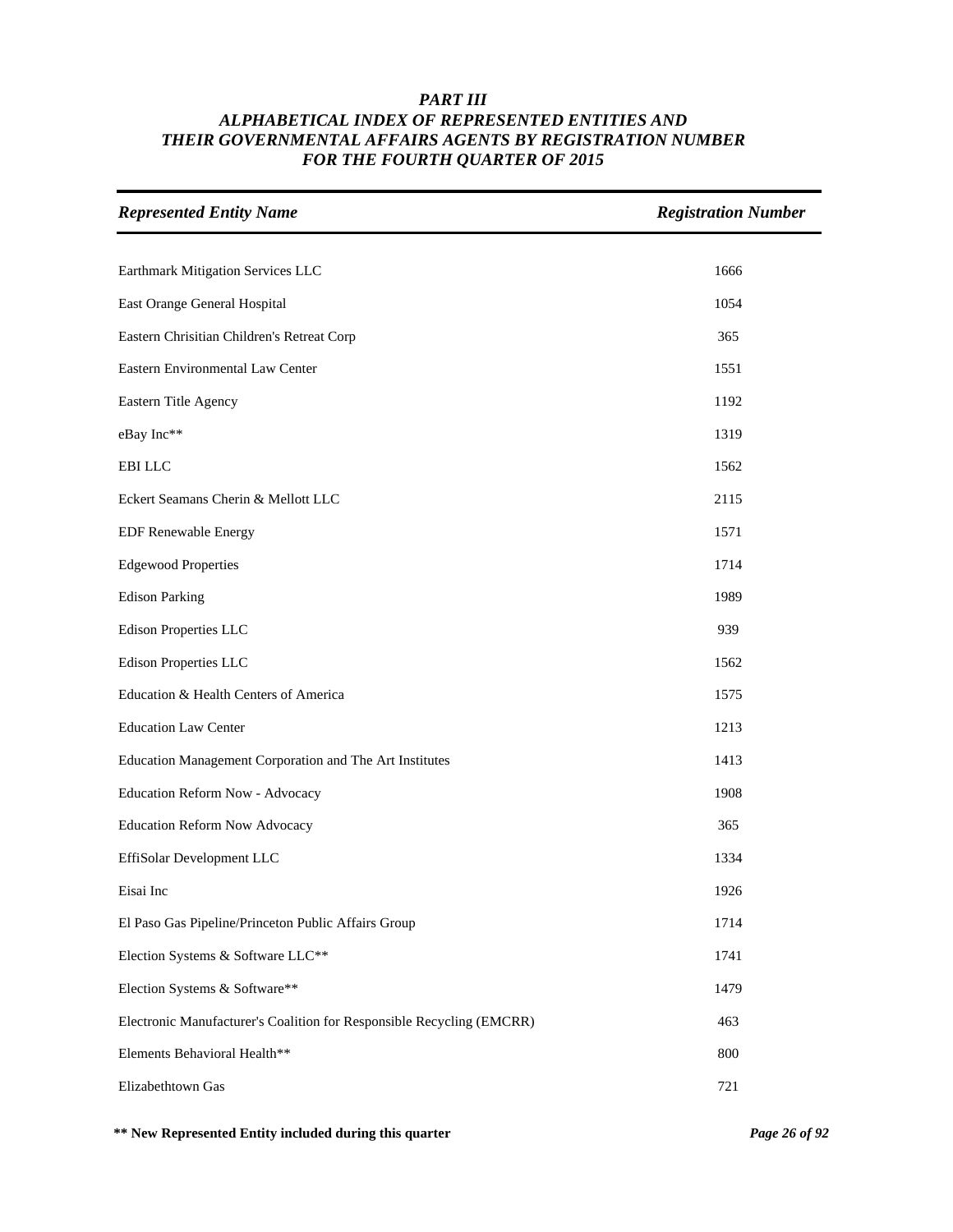| <b>Represented Entity Name</b>                  | <b>Registration Number</b> |
|-------------------------------------------------|----------------------------|
|                                                 |                            |
| Elizabethtown Gas                               | 2150                       |
| Elm Avenue Properties                           | 1786                       |
| Empire CLS Worldwide Chauffeured Services       | 365                        |
| Energy Focus Inc**                              | 1458                       |
| <b>Energy Foundation</b>                        | 1458                       |
| <b>Energy Photovoltaics</b>                     | 1000                       |
| <b>Engage Point</b>                             | 1741                       |
| Engineers Labor-Employer Cooperative            | 2038                       |
| Englewood Hospital and Medical Center           | 1735                       |
| Enterasys                                       | 1334                       |
| <b>Enterprise Holdings</b>                      | 365                        |
| <b>Enterprise Holdings</b>                      | 1686                       |
| <b>Entertainment Software Association</b>       | 433                        |
| <b>ENU</b> Corporation                          | 939                        |
| <b>Environmental Defense Fund</b>               | 1334                       |
| Environmental Defense Fund Inc                  | 1458                       |
| <b>Environmental Retrofit Solutions</b>         | 1781                       |
| <b>Environmental Systems Products</b>           | 1571                       |
| <b>Envision Environmental Inc</b>               | 944                        |
| <b>Envision Strategy</b>                        | 365                        |
| <b>EPEX Energy Purchasing Experts</b>           | 1000                       |
| EPH Group LLC                                   | 774                        |
| EPIC Pharmacies Inc c/o MultiState Associates** | 1618                       |
| Epilepsy Foundation of New Jersey               | 1479                       |
| EPOX-Z                                          | 1510                       |
| Equipment Leasing & Finance Association         | 1935                       |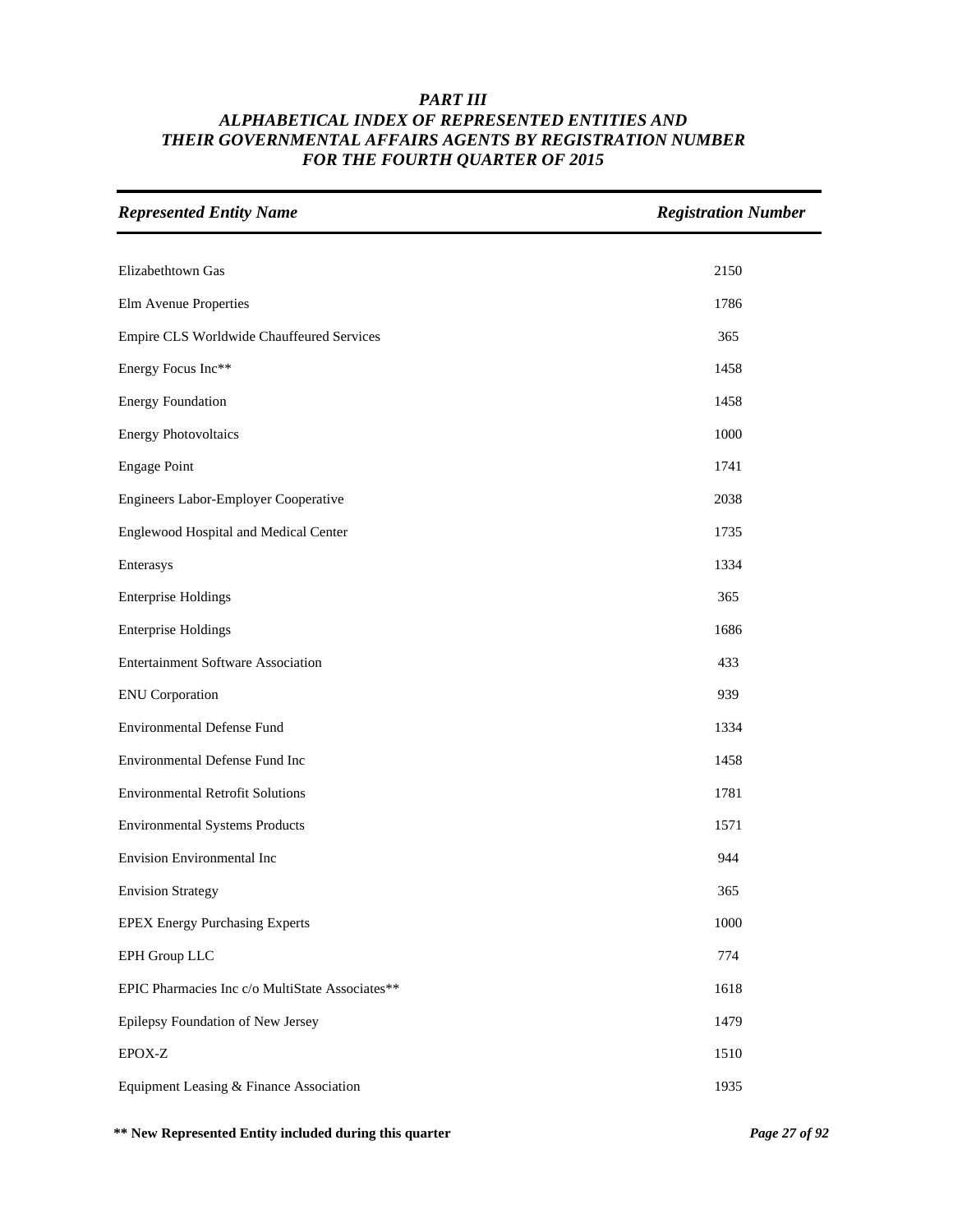| <b>Represented Entity Name</b>               | <b>Registration Number</b> |
|----------------------------------------------|----------------------------|
|                                              |                            |
| <b>Equus Capital Patners Ltd</b>             | 1287                       |
| Erica Edwards, Individually                  | 1621                       |
| Erickson Living                              | 365                        |
| <b>Erickson Living Management</b>            | 365                        |
| <b>Erickson Retirement Communities</b>       | 463                        |
| ERM Government Affairs Inc                   | 1473                       |
| Ernst & Young LLP                            | 365                        |
| <b>ESPN Radio Group</b>                      | 721                        |
| Essex Equity Management LLC                  | 2132                       |
| <b>Essex National Securities Inc</b>         | 939                        |
| Essex Pain Management/Hospital MedRealty LLC | 433                        |
| <b>Essex Prevention Network</b>              | 1950                       |
| Esurance                                     | 1224                       |
| <b>ETC</b> Corporation                       | 1741                       |
| Everytown for Gun Safety Action Fund**       | 2131                       |
| <b>EVI</b> Realty Inc                        | 800                        |
| <b>Exelon Corp</b>                           | 1479                       |
| <b>Exelon Corp</b>                           | 1534                       |
| Exelon Generation Co LLC                     | 1516                       |
| Exelon Generation Company LLC                | 1917                       |
| Experian North America                       | 433                        |
| <b>Explore Information Services</b>          | 433                        |
| <b>Express Scripts</b>                       | 1192                       |
| Express Scripts Holding Co                   | 365                        |
| Express Scripts Holding Co                   | 1996                       |
| Exxon Mobil Corp                             | 433                        |

**\*\* New Represented Entity included during this quarter** *Page 28 of 92*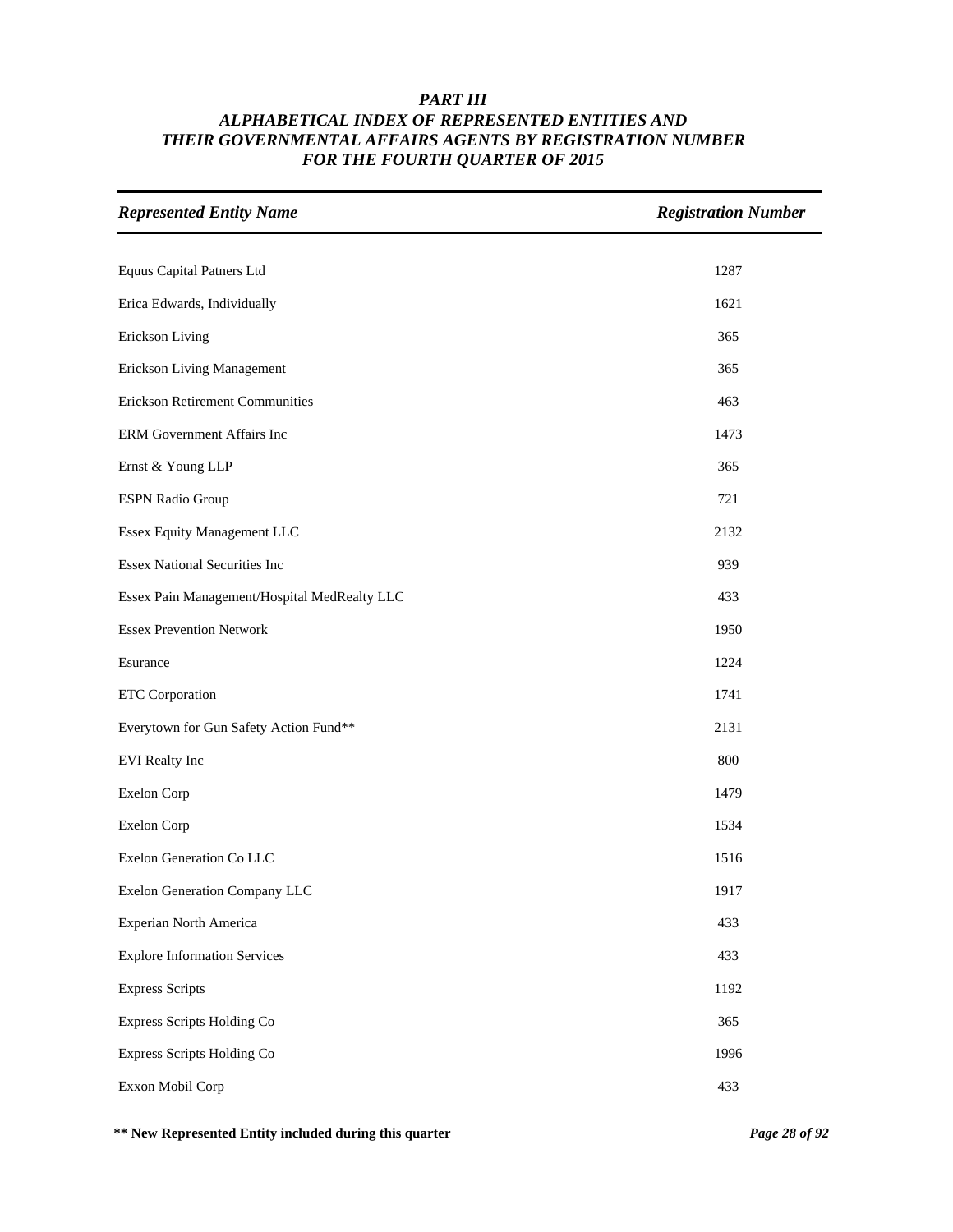| <b>Represented Entity Name</b>     | <b>Registration Number</b> |
|------------------------------------|----------------------------|
|                                    |                            |
| Exxon Mobil Corp                   | 1848                       |
| Ezugi NV                           | 365                        |
| F & D Enterprises LLC              | 365                        |
| Fair Share Hospitals Collaborative | 1479                       |
| Fair Share Hospitals Collaborative | 1997                       |
| Fair Share Housing Center          | 1877                       |
| Fairleigh Dickinson University     | 2066                       |
| Faison                             | 1781                       |
| Falcon Safety Products Inc         | 463                        |
| Family Planning Association of NJ  | 2128                       |
| Family Resource Network The        | 1479                       |
| Fan Duel**                         | 1950                       |
| Fantasy Sports Trade Association** | 1950                       |
| FAPS Inc                           | 1538                       |
| <b>Farmland Dairies</b>            | 551                        |
| FCDJ LLC                           | 1720                       |
| <b>Federal Business Centers</b>    | 1735                       |
| Federal Express Company            | 721                        |
| Fedway Associates                  | 365                        |
| Fedway Associates Inc              | 1781                       |
| Festo Didactic Inc                 | 1730                       |
| FHS LLC                            | 1741                       |
| Fidelity Brokerage Services LLC    | 1873                       |
| <b>Fidelity Investments</b>        | 1720                       |
| <b>Fidelity Investments</b>        | 1957                       |
| Field of Dreams Trail Park Inc     | 1625                       |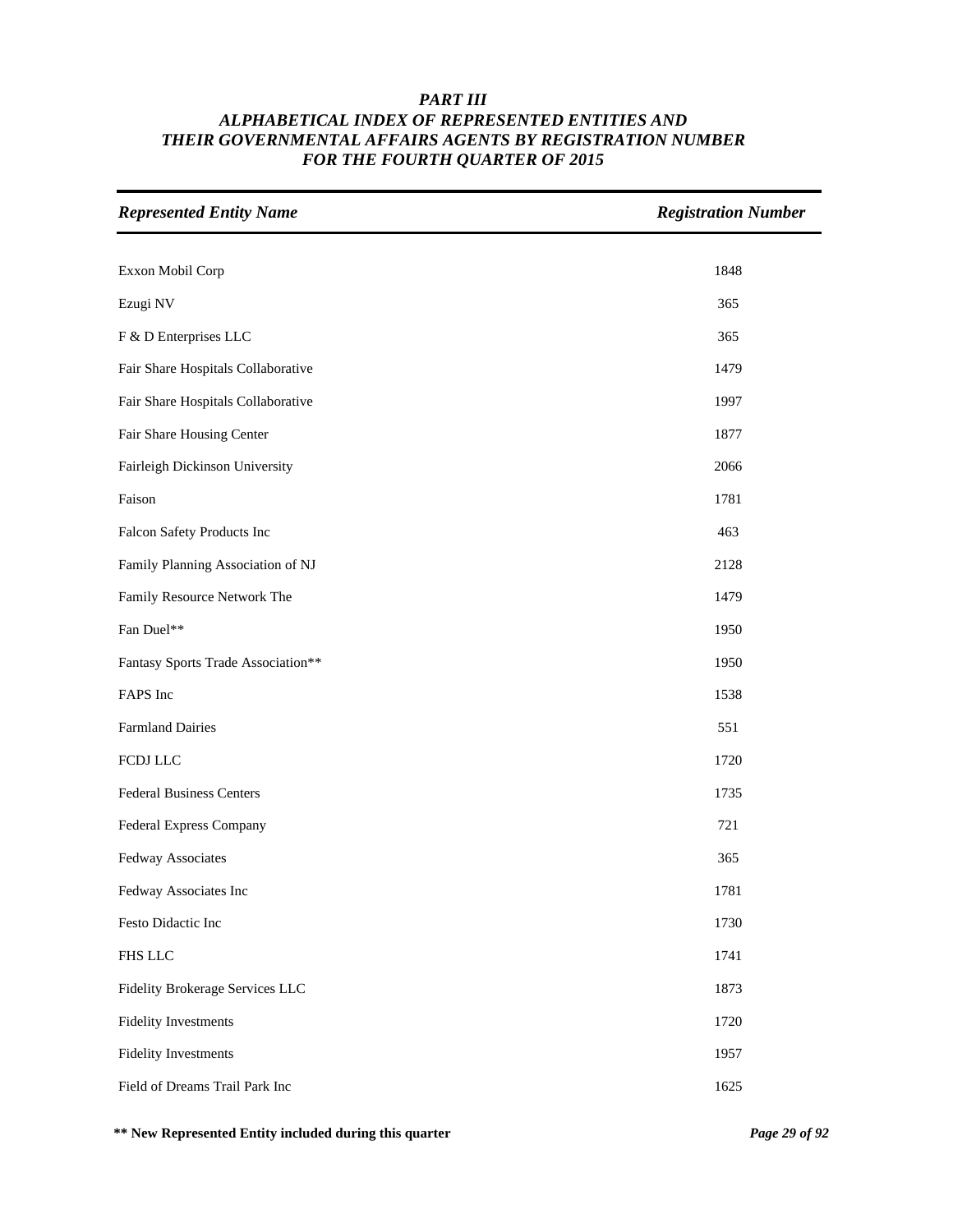| <b>Represented Entity Name</b>                                                                                       | <b>Registration Number</b> |
|----------------------------------------------------------------------------------------------------------------------|----------------------------|
| Fieldstone Associates LP                                                                                             | 1607                       |
|                                                                                                                      |                            |
| Filipe Custom Woodwork Inc                                                                                           | 1786                       |
| Fire Department Cost Recovery (FDCR)                                                                                 | 100                        |
| First Energy Corp                                                                                                    | 721                        |
| First Energy/JCP&L                                                                                                   | 209                        |
| First Hartford Realty Corp                                                                                           | 433                        |
| First Healthcare Management Co                                                                                       | 365                        |
| Fishermen's Energy                                                                                                   | 433                        |
| Fishermen's Energy LLC                                                                                               | 2098                       |
| <b>Fister Automotive Inc</b>                                                                                         | 2115                       |
| Fleishman-Hillard International Communications                                                                       | 1741                       |
| Florio Perrucci Steinhardt & Fader LLC                                                                               | 1571                       |
| FMR LLC (Fidelity Investments)                                                                                       | 1958                       |
| Food & Water Watch                                                                                                   | 1946                       |
| Forest City Residential Group/GS FC Jersey City Pep 1 Urban Renwal LLC and<br>GS FC Jersey Pep 2 Urban Renewal LLC** | 2098                       |
| Forthright, LLC c/o National Arbitration Forum                                                                       | 1054                       |
| Foundations Inc                                                                                                      | 1741                       |
| Fox Rothschild LLP                                                                                                   | 1364                       |
| FR Park Racing LLP                                                                                                   | 173                        |
| Franklin Care Center                                                                                                 | 2097                       |
| Franklin Care Center**                                                                                               | 1666                       |
| Franklin Surgical Center                                                                                             | 1292                       |
| Franklin Templeton Distributors                                                                                      | 433                        |
| Fraternal Order of Police - NJ State Lodge                                                                           | 944                        |
| Freehold Raceway Off Track LLC                                                                                       | 173                        |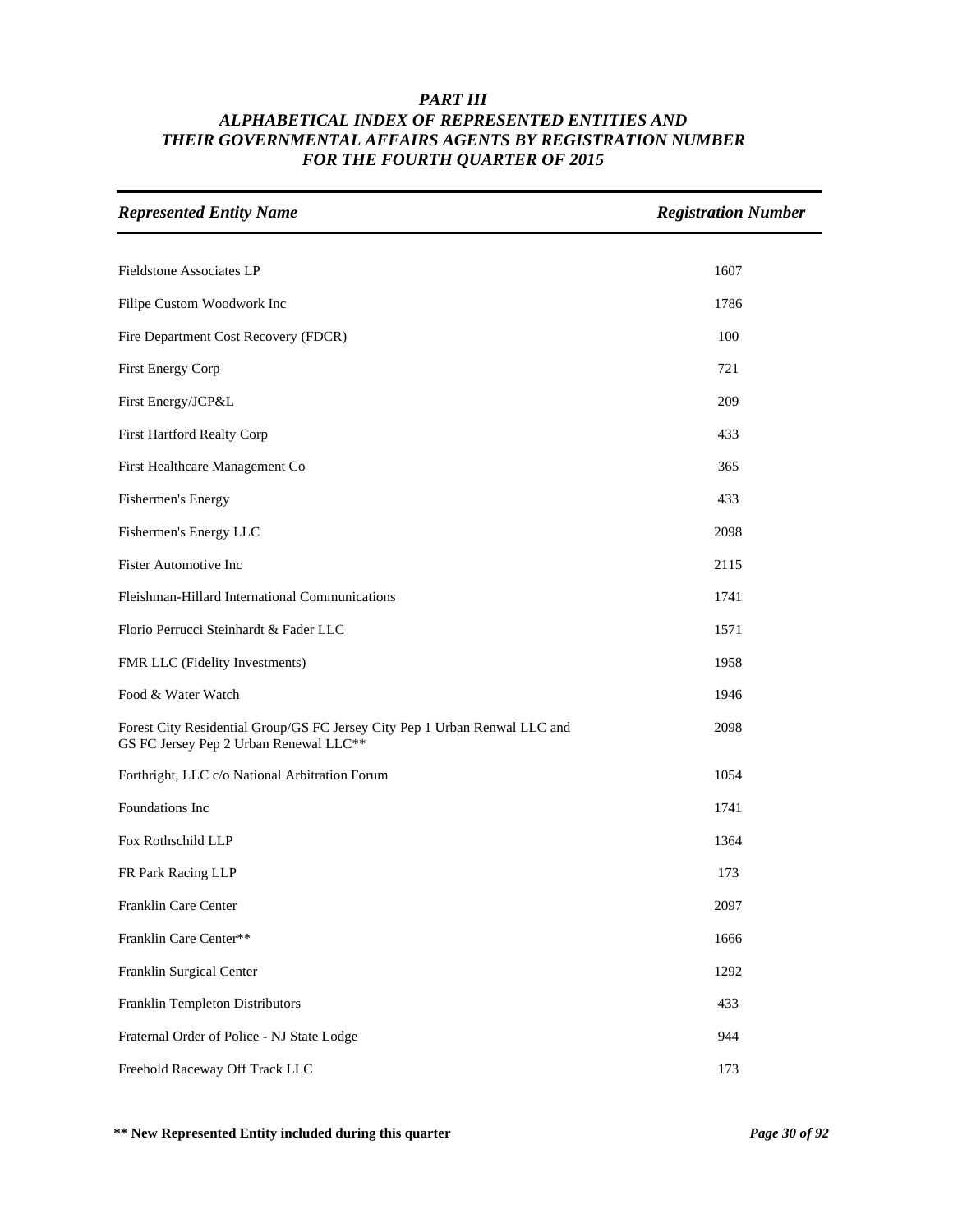| <b>Represented Entity Name</b>                      | <b>Registration Number</b> |
|-----------------------------------------------------|----------------------------|
|                                                     |                            |
| Freehold Rug Mill                                   | 800                        |
| Fresenius Medical Care North America                | 365                        |
| Fresenius Medical Care North America                | 433                        |
| Frias Transportation Infrastructure LLC (Fti)       | 1224                       |
| Friedman Law Group LLP                              | 1781                       |
| <b>Frontier Airlines</b>                            | 1458                       |
| Fuel Merchants Association of NJ                    | 85                         |
| Fuel Merchants Association of NJ                    | 1759                       |
| Fund for Animal                                     | 1192                       |
| G & F Recycling and Salvage                         | 800                        |
| GAF Corp                                            | 551                        |
| Game Sports Network Inc                             | 365                        |
| Gannett Fleming Inc                                 | 1735                       |
| Garden State Coalition of Schools                   | 365                        |
| Garden State Coalition of Schools                   | 858                        |
| Garden State Craft Brewer's Guild                   | 1720                       |
| Garden State Equality                               | 1313                       |
| Garden State Equality                               | 1413                       |
| Garden State Land Surveyors Alliance                | 199                        |
| Garden State Municipal JIF                          | 365                        |
| Garden State Pharmacy Owners                        | 1012                       |
| Garden State Raw Milk Association                   | 1538                       |
| Garden State Recyclers Advocacy Group               | 633                        |
| Garden State School Bus Contractors Association Inc | 1224                       |
| Garden State Seafood Association                    | 721                        |
| Garden State Wine Growers Association               | 1571                       |

**\*\* New Represented Entity included during this quarter** *Page 31 of 92*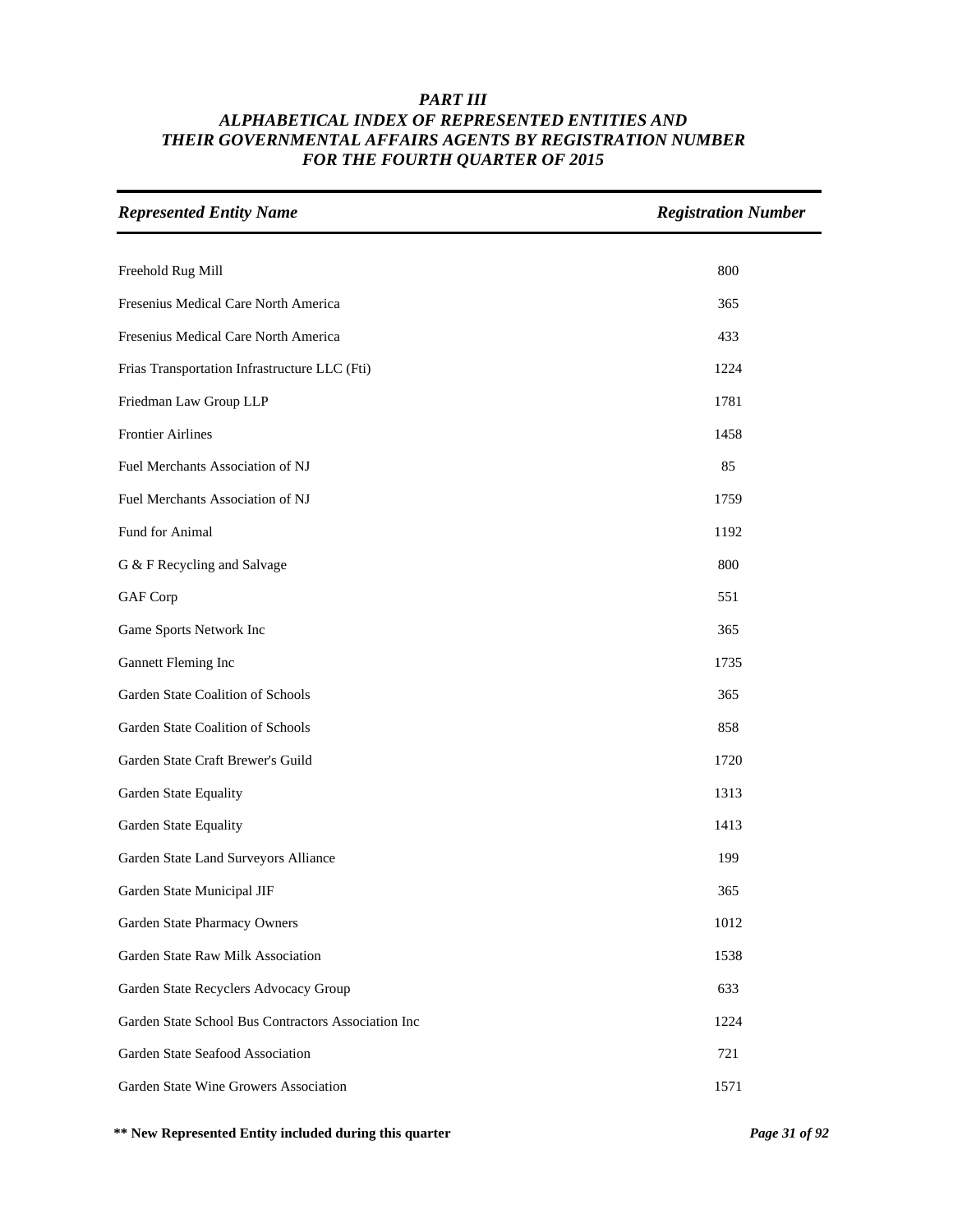| <b>Represented Entity Name</b>                     | <b>Registration Number</b> |
|----------------------------------------------------|----------------------------|
|                                                    |                            |
| Garden State Winegrowers Association               | 551                        |
| Gateway Foundation                                 | 1458                       |
| Gateway Group One                                  | 1735                       |
| Gateway Security Inc**                             | 1735                       |
| <b>GEM Health Ventures</b>                         | 365                        |
| Genentech Inc A Member of the Roche Group          | 2069                       |
| Genentech Inc, a Member of the Roche Group         | 365                        |
| General Electric                                   | 1536                       |
| General Motors Company                             | 1313                       |
| <b>General Motors LLC</b>                          | 2147                       |
| Generic Pharmaceutical Association                 | 2097                       |
| Generic Pharmaceutical Association**               | 1666                       |
| Genova, Burns & Vernoia                            | 1557                       |
| GEO Group Inc                                      | 1334                       |
| George Harms Construction Co Inc                   | 433                        |
| Georgian Court University                          | 1479                       |
| Gerdau Ameristeel                                  | 463                        |
| <b>GHCFA Legal Fund Trust</b>                      | 2080                       |
| Gibbons, Del Deo, Dolan, Griffinger & Vecchione PC | 1287                       |
| Gift of Life Donor Program                         | 433                        |
| <b>GILA</b> Corp                                   | 433                        |
| Gilbane Building Company                           | 1781                       |
| <b>Gilead Sciences</b>                             | 100                        |
| Gilead Sciences Inc                                | 2105                       |
| GlaxoSmithKline                                    | 1479                       |
| GlaxoSmithKline                                    | 1914                       |

**\*\* New Represented Entity included during this quarter** *Page 32 of 92*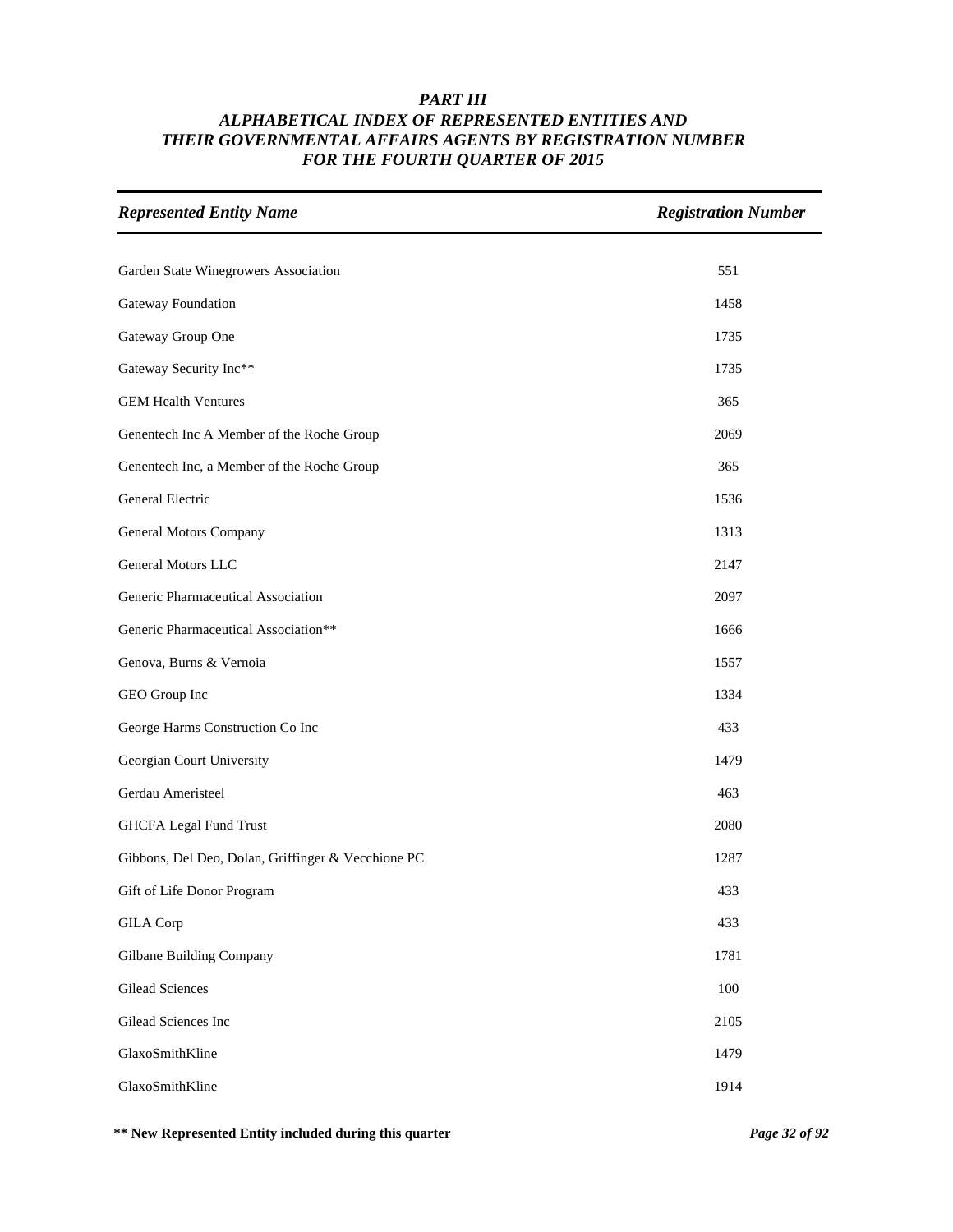| <b>Represented Entity Name</b>                    | <b>Registration Number</b> |
|---------------------------------------------------|----------------------------|
|                                                   |                            |
| Glendale Warehouse & Distribution Corp            | 939                        |
| Global Cash Access, Inc                           | 774                        |
| Global Life Enterprises Inc                       | 944                        |
| Global Market Strategies LLC                      | 1458                       |
| <b>Global Notice</b>                              | 1054                       |
| Global Strategy Group Inc                         | 551                        |
| Goldenberg Group The                              | 1882                       |
| Goldman Sachs & Co                                | 1893                       |
| Goldman Sachs Group Inc The                       | 1608                       |
| Goldman Sachs Group Inc The                       | 1746                       |
| Goodwill Industries of Southern NJ Inc            | 199                        |
| Google Inc                                        | 365                        |
| Gordian Group The                                 | 365                        |
| GovDelivery Inc                                   | 365                        |
| Government Technologies Group LLC                 | 1695                       |
| Governmental Purchasing Association of New Jersey | 1319                       |
| Goya Foods Inc                                    | 1562                       |
| Gracefield Manor LLC                              | 1781                       |
| <b>Grand Institute</b>                            | 1695                       |
| Grant & Eisenhofer PA                             | 1781                       |
| <b>Grant Thornton LLP</b>                         | 1287                       |
| Grapevine Development                             | 1224                       |
| Greater Atlantic City Chamber                     | 1879                       |
| Greater NJ Motorcoach Association                 | 433                        |
| Green Beans Coffee Co Inc                         | 365                        |
| Green Dot Corp                                    | 1861                       |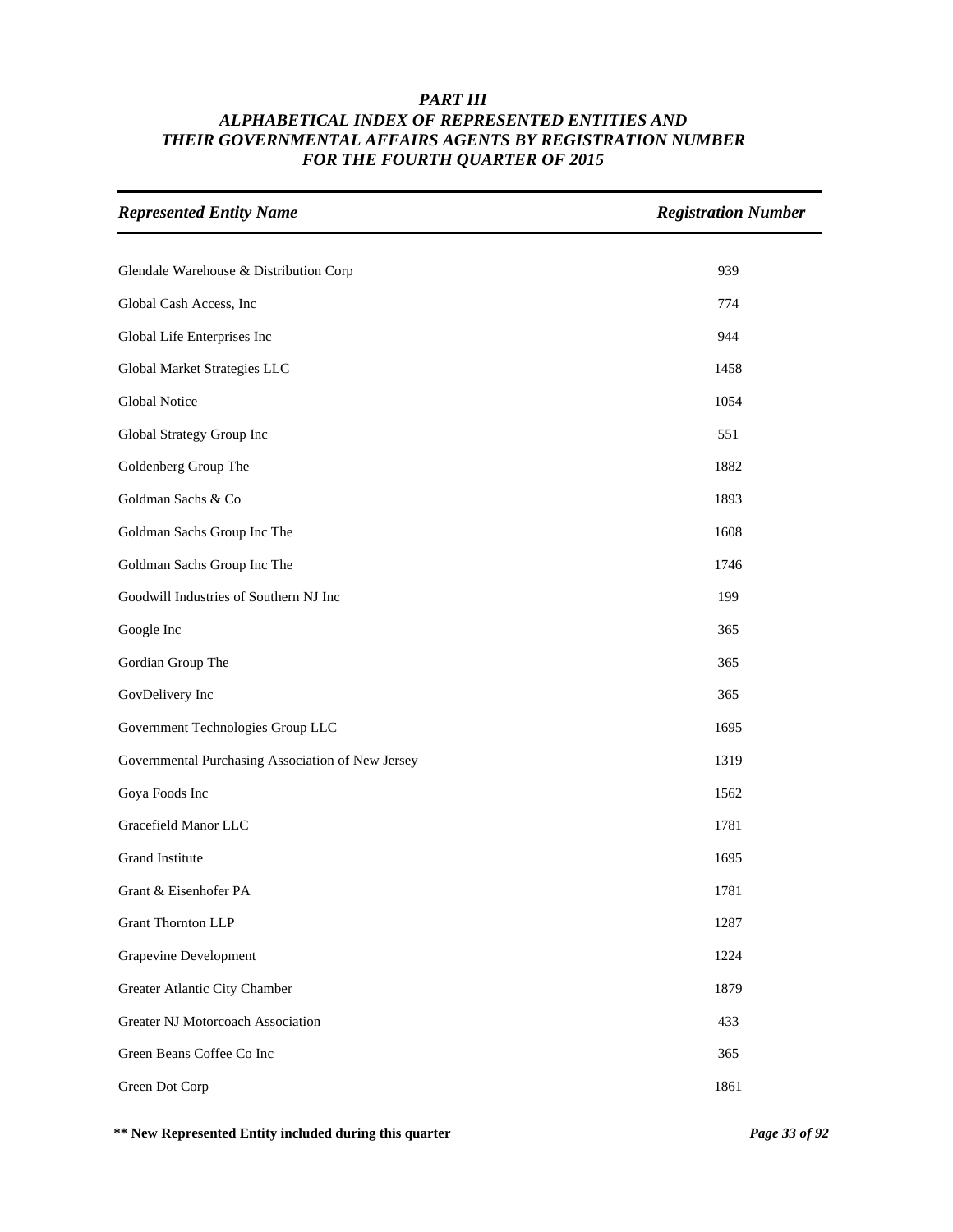| <b>Represented Entity Name</b>                                                 | <b>Registration Number</b> |
|--------------------------------------------------------------------------------|----------------------------|
|                                                                                |                            |
| Green Mountain Energy Company                                                  | 463                        |
| Green Tech Action Fund**                                                       | 1458                       |
| Greenman-Pederson Inc                                                          | 1287                       |
| Greenman-Pederson Inc                                                          | 1571                       |
| Greenwood ACRA Inc                                                             | 173                        |
| Greenwood Racing                                                               | 1618                       |
| Greystone Property Management                                                  | 721                        |
| Griswold Home Care                                                             | 1720                       |
| Grocery Manufacturers Association                                              | 1741                       |
| Group at Route 3 LLC                                                           | 939                        |
| Guaranteed Asset Protection Alliance (GAPA)**                                  | 365                        |
| Guardian Life Insurance Company of America                                     | 1224                       |
| GVC Holdings PLC**                                                             | 365                        |
| Gym Door Repairs Inc                                                           | 365                        |
| H Hovnanian Industries                                                         | 365                        |
| H2M Engineering and Architecture                                               | 1771                       |
| Hackensack Medical Ctr                                                         | 433                        |
| Hackensack Riverkeeper                                                         | 1761                       |
| Hackensack UMC-The Deirdre Imus Environmental Center for Pediatric<br>Oncology | 1399                       |
| Hackensack University Health Network                                           | 2064                       |
| Hackensack University Health Network**                                         | 1224                       |
| Hackensack University Medical Center                                           | 939                        |
| Hackensack University Medical Center a/k/a Hackensack UMC                      | 1287                       |
| Hackensack University Medical Center Foundation                                | 800                        |
| Halcyon Asset Management LLC                                                   | 2065                       |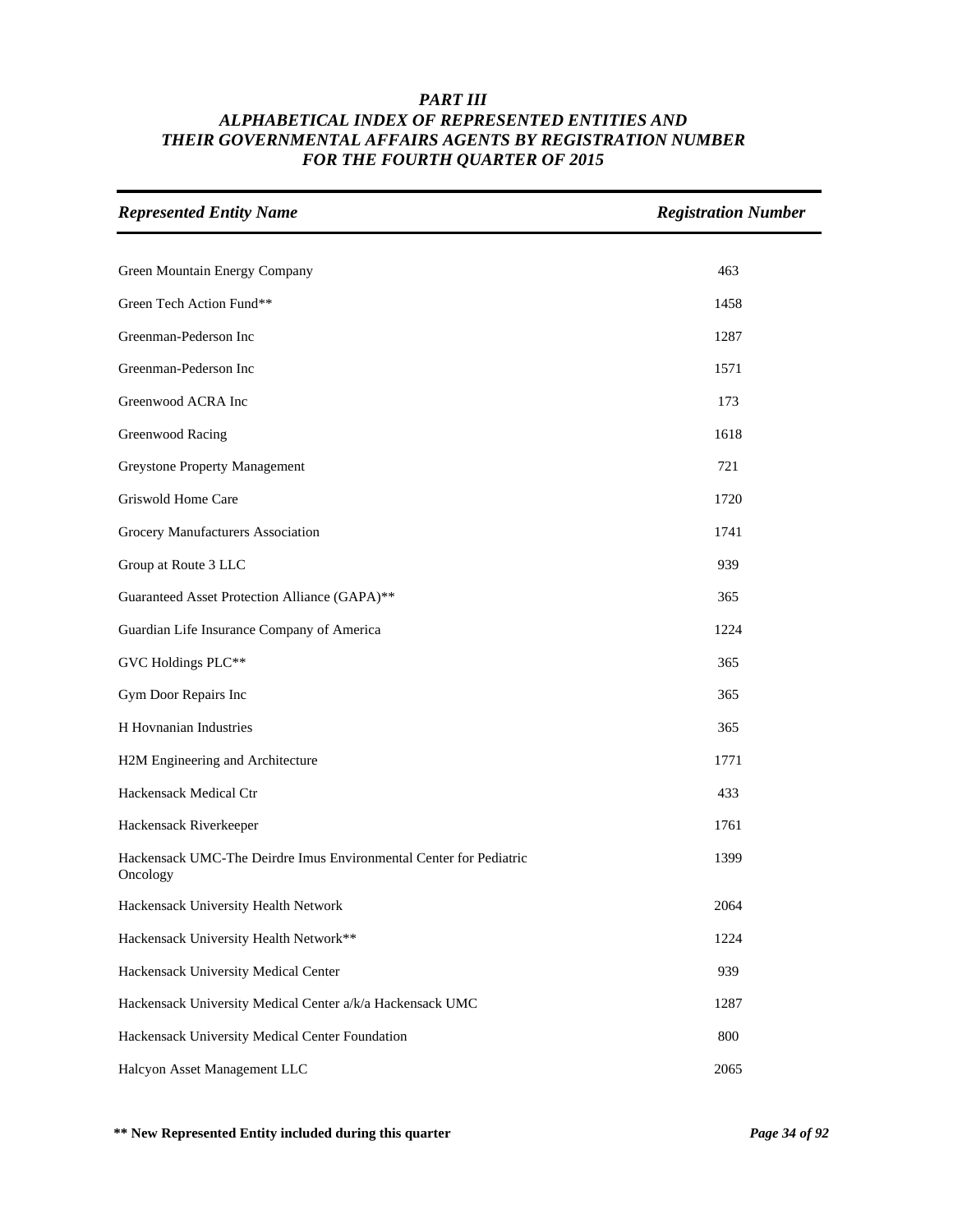| <b>Represented Entity Name</b>                                                       | <b>Registration Number</b> |
|--------------------------------------------------------------------------------------|----------------------------|
|                                                                                      |                            |
| Hall's Fast Motor Freight Inc                                                        | 1287                       |
| Hamlin Capital Management                                                            | 1781                       |
| Hampshire Companies The                                                              | 1224                       |
| Hampton Behavioral Center                                                            | 173                        |
| Hanford PC Attorney Trust Account (Horizon Escrow)                                   | 1950                       |
| HarborSite USANA                                                                     | 774                        |
| Harmony Foundation                                                                   | 365                        |
| Harrah's Entertainment Inc                                                           | 1224                       |
| Harris Corporation                                                                   | 2080                       |
| Harrison Community Development Organization                                          | 1954                       |
| Hartz                                                                                | 721                        |
| Hartz Mountain Industries Inc                                                        | 1621                       |
| Hartz Mountain Industries Inc                                                        | 1895                       |
| Harvest Hill Beverage Company                                                        | 2163                       |
| Hawthorn Group LC The                                                                | 1192                       |
| <b>HDR</b>                                                                           | 721                        |
| HDR Engineering Inc                                                                  | 1310                       |
| Health Care Institute of NJ                                                          | 1305                       |
| Health Management Systems Inc                                                        | 1886                       |
| Health Management Systems Inc**                                                      | 1666                       |
| Health Net Inc                                                                       | 939                        |
| Health Professionals & Allied Employees                                              | 944                        |
| Health Professionals & Allied Employees                                              | 1498                       |
| Healthcare Distribution Management Association                                       | 2041                       |
| Healthcare Distribution Management Association on behalf of MultiState<br>Associates | 721                        |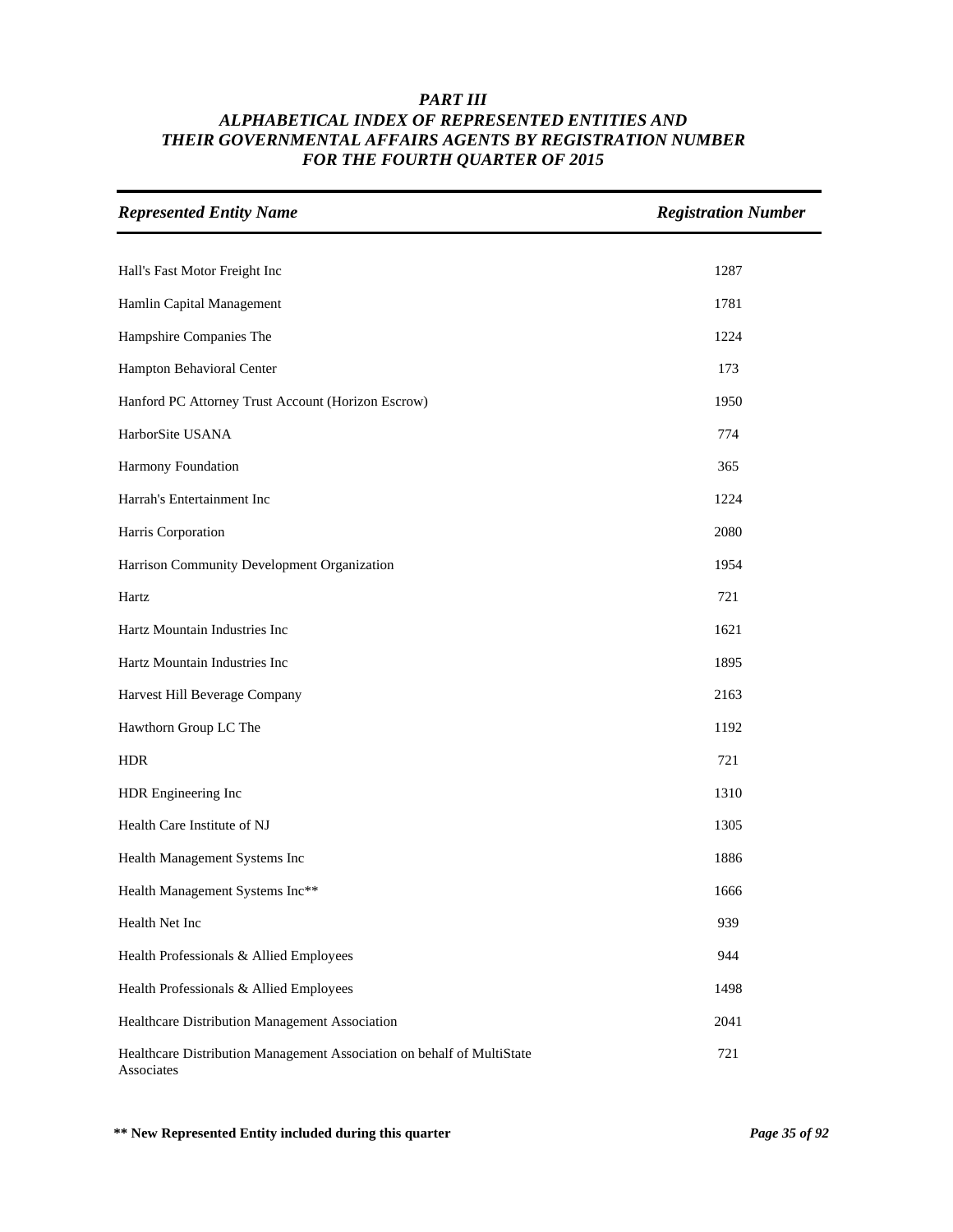| <b>Represented Entity Name</b>                                       | <b>Registration Number</b> |
|----------------------------------------------------------------------|----------------------------|
| HealthPort Technologies LLC on behalf of MultiState Associates Inc   | 721                        |
| HealthTrust Purchasing Group                                         | 939                        |
| Heavy & General Construction Laborers Local 472                      | 1294                       |
| Heavy and General Construction Laborers' Local 472                   | 1535                       |
| Hebrew Charter School Center                                         | 1618                       |
| Helicopter Tourism & Jobs Council                                    | 2114                       |
| Hemophilia Association of NJ                                         | 433                        |
| Hertz Corp                                                           | 463                        |
| Hertz Corp The                                                       | 1192                       |
| Hewlett Packard Enterprise (HPE)**                                   | 1054                       |
| Hidden Valley Club The                                               | 532                        |
| <b>High Ground Pharmacy</b>                                          | 365                        |
| High Point Preferred Insurance Co                                    | 1519                       |
| Highlands Override Inc                                               | 1562                       |
| <b>Highmark Development</b>                                          | 721                        |
| Hilltop Public Solutions for Coalition for Financial Security        | 1781                       |
| Hilltop Public Solutions for Medical Imaging and Technology Alliance | 1781                       |
| Hilltop Public Solutions for National Consumer Research Alliance     | 1781                       |
| Hispanic Directors Association of New Jersey                         | 1571                       |
| <b>HLJ LLC</b>                                                       | 939                        |
| <b>HNTB</b>                                                          | 1835                       |
| <b>HNTB</b> Corp                                                     | 1287                       |
| Hoboken University Medical Center                                    | 433                        |
| Holmes & Company LLC                                                 | 1310                       |
| Holt Logistics Corp                                                  | 1882                       |
| Holy Name Hospital                                                   | 551                        |

**\*\* New Represented Entity included during this quarter** *Page 36 of 92*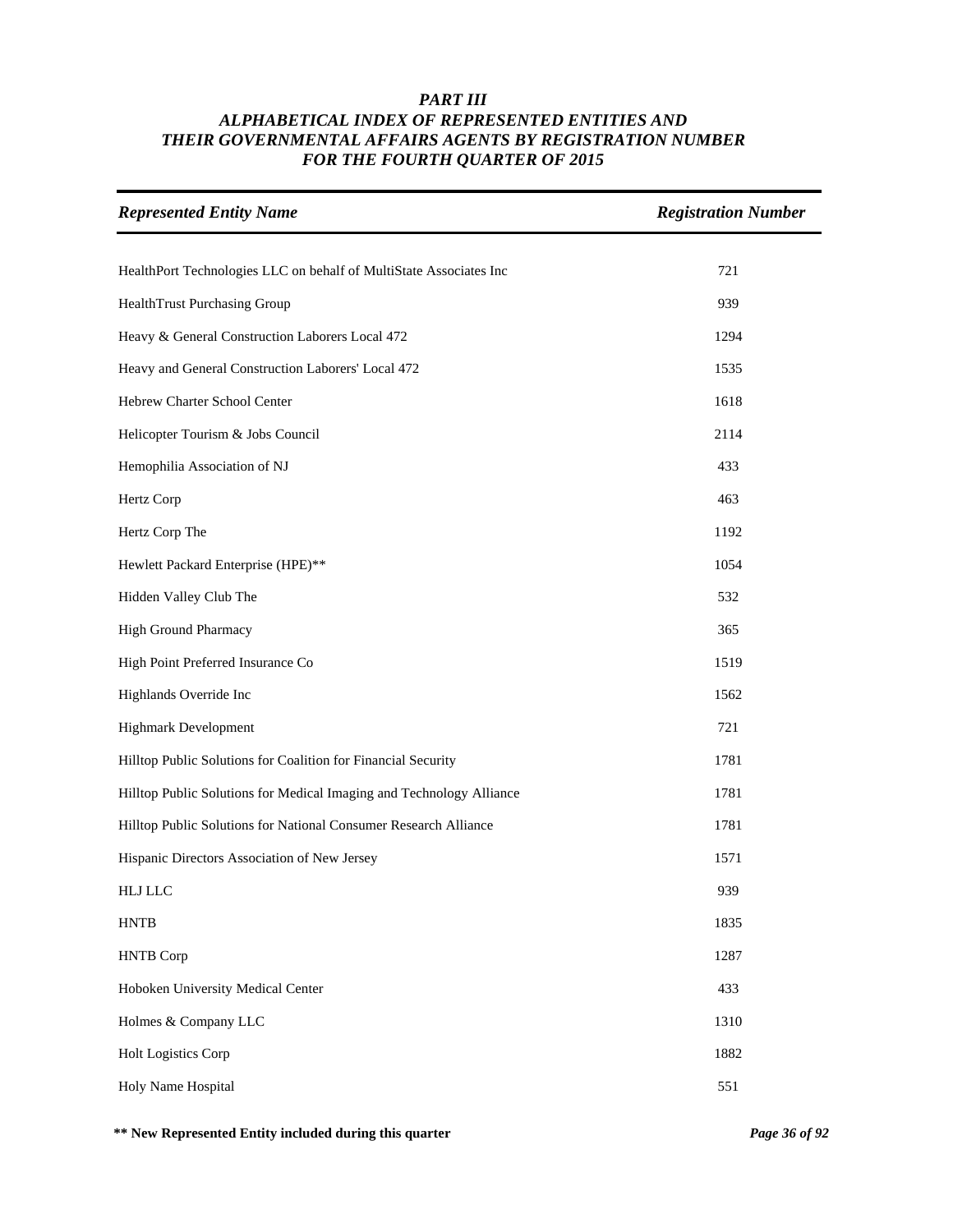| <b>Represented Entity Name</b>                           | <b>Registration Number</b> |
|----------------------------------------------------------|----------------------------|
| Home Care Association of NJ Inc                          | 1287                       |
|                                                          |                            |
| Home Health Services and Staffing Association (HHSSA NJ) | 1781                       |
| Home Solutions                                           | 1741                       |
| Honeywell                                                | 1584                       |
| Honeywell                                                | 1713                       |
| Honeywell                                                | 1781                       |
| Honeywell Inc                                            | 1894                       |
| Honeywell Intellectual Properties Inc                    | 1666                       |
| Honeywell International                                  | 1782                       |
| Horizon Blue Cross & Blue Shield                         | 2115                       |
| Horizon Blue Cross Blue Shield of NJ                     | 365                        |
| Horizon Blue Cross Blue Shield of NJ                     | 863                        |
| Horizon Blue Cross Blue Shield of NJ                     | 1287                       |
| Horizon Blue Cross/Blue Shield of NJ                     | 2147                       |
| Hospital Alliance of NJ (HANJ)                           | 1950                       |
| Hospital Alliance of NJ Inc                              | 884                        |
| Hot Box Sports                                           | 1294                       |
| House of Oxford Distributors Inc                         | 1224                       |
| Housing & Community Development Network of NJ            | 773                        |
| HP, Inc                                                  | 1054                       |
| <b>HRC</b> Fitness                                       | 365                        |
| Hudson County Improvement Authority                      | 721                        |
| Hudson Group The                                         | 721                        |
| Hudson Manor Health Care Center                          | 1313                       |
| Hudson Tank Terminals Corp                               | 75                         |
| Hugo Neu Corp                                            | 1413                       |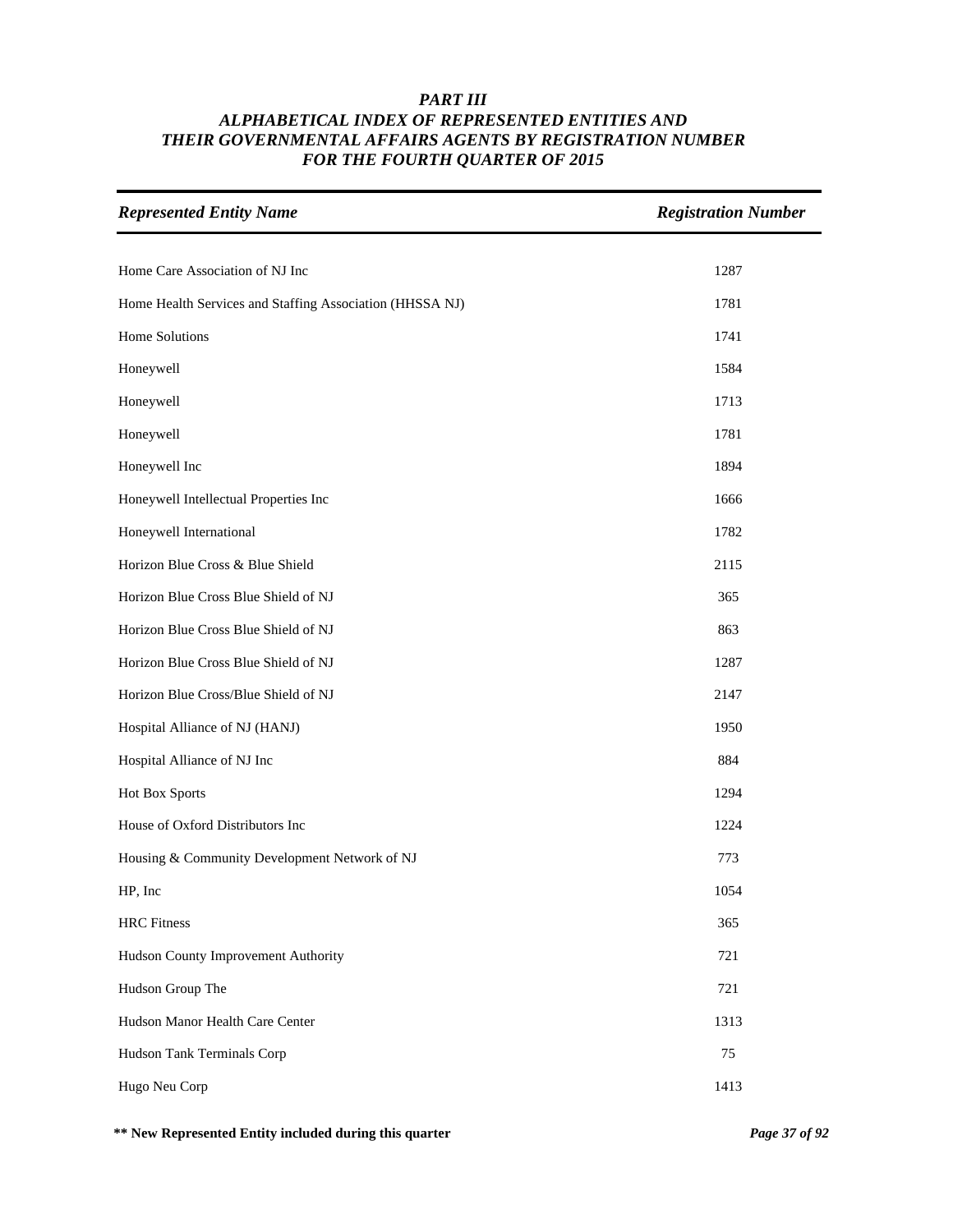| <b>Represented Entity Name</b>                                 | <b>Registration Number</b> |
|----------------------------------------------------------------|----------------------------|
|                                                                |                            |
| Hugo Neu Kearny Development LLC                                | 2098                       |
| Humane Society of the United States                            | 1912                       |
| Humane Society of the US                                       | 433                        |
| Hunterdon Medical Center                                       | 2151                       |
| Hunterdon Medical Center Foundation                            | 2087                       |
| Hutson Street LLC                                              | 721                        |
| I Drive Safely LLC                                             | 721                        |
| <b>IBEW Local 351</b>                                          | 1741                       |
| IBEW, Local Union 94                                           | 463                        |
| <b>IBM</b> Corp                                                | 1730                       |
| Ideal Image Development Inc                                    | 365                        |
| <b>IDT</b> Corp                                                | 1760                       |
| IEM                                                            | 433                        |
| <b>IGT</b>                                                     | 1294                       |
| IGT and its Affiliates                                         | 433                        |
| IGT and its Affiliates**                                       | 1666                       |
| <b>IH Engineers PC</b>                                         | 365                        |
| IHeartMedia Inc, Clear Channel Outdoor and Affiliated Entities | 2115                       |
| IMIT-Bayonne                                                   | 1666                       |
| Impact NJ LLC                                                  | 1413                       |
| <b>IMS</b> Health Inc                                          | 1760                       |
| <b>Independence Blue Cross</b>                                 | 1068                       |
| <b>Independent Agent</b>                                       | 1335                       |
| <b>Independent Agent</b>                                       | 1687                       |
| <b>Independent Agent</b>                                       | 1945                       |
| <b>Independent Agent</b>                                       | 1959                       |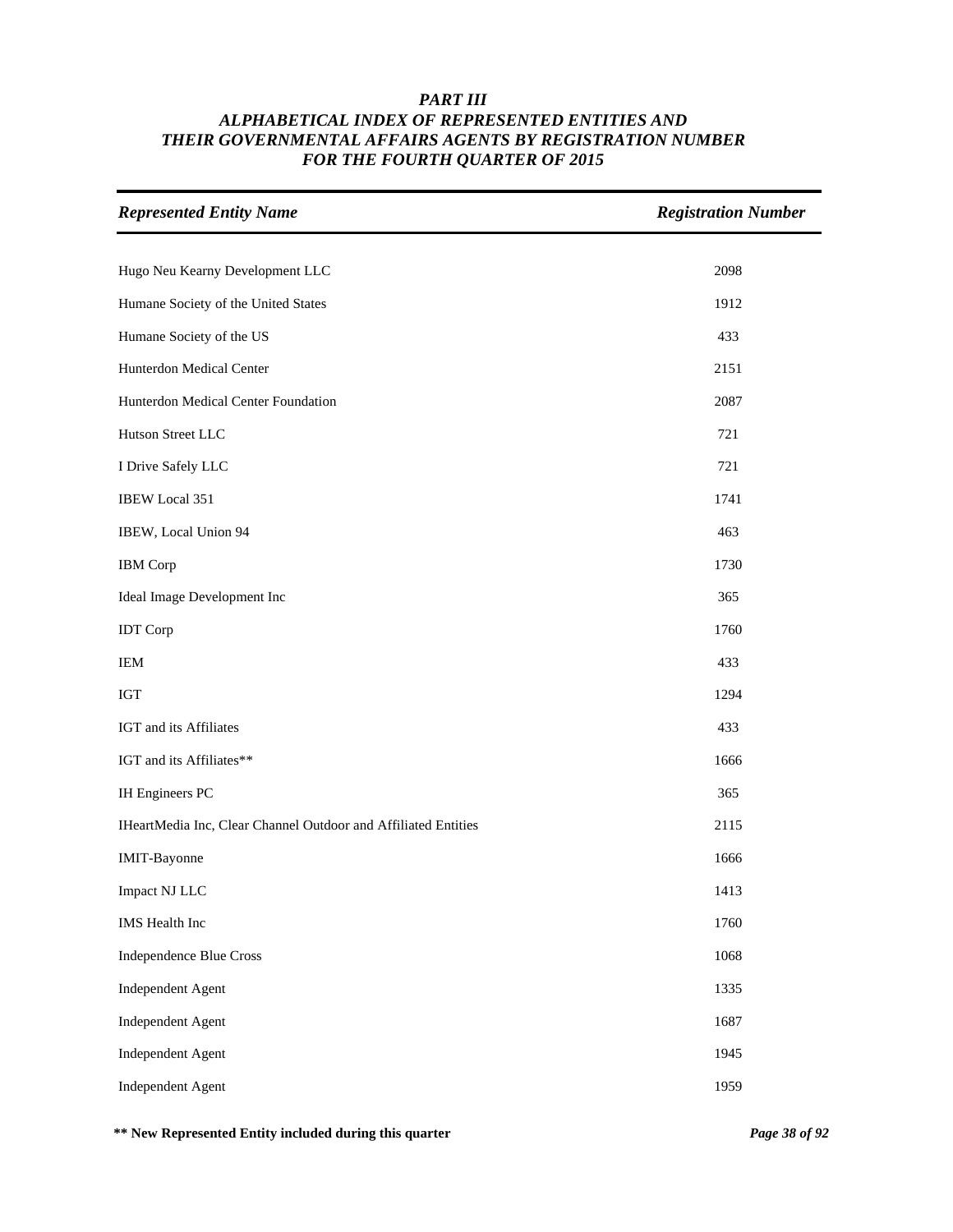| <b>Represented Entity Name</b>                                | <b>Registration Number</b> |
|---------------------------------------------------------------|----------------------------|
|                                                               |                            |
| <b>Independent Agent</b>                                      | 2120                       |
| <b>Independent Agent</b>                                      | 2153                       |
| <b>Independent Agent</b>                                      | 2162                       |
| Independent Agent**                                           | 2125                       |
| Independent Agent**                                           | 2170                       |
| Independent Agent**                                           | 2174                       |
| Independent Association of Franchise Owners                   | 1781                       |
| Independent Energy Producers of NJ                            | 1536                       |
| Independent Energy Producers of NJ (IEPNJ)                    | 1720                       |
| Independent Insurance Agents & Brokers of New Jersey Inc      | 1950                       |
| Independent Insurance Agents & Brokers of NJ                  | 2079                       |
| <b>Independent Pharmacy Alliance</b>                          | 1215                       |
| ING North America Insurance Corp                              | 1224                       |
| <b>Insight Consulting Services</b>                            | 721                        |
| Inspira Health Network                                        | 1720                       |
| Inspira Health Network                                        | 2027                       |
| Instructional Systems Inc                                     | 800                        |
| <b>Insurance Auto Auctions</b>                                | 365                        |
| Insurance Council of NJ                                       | 1192                       |
| Insurance Council of NJ                                       | 1277                       |
| Insurance Council of NJ Inc                                   | 1479                       |
| Interlock Device of NJ Inc                                    | 721                        |
| International Association of Transportation Regulators (IATR) | 337                        |
| International Brotherhood of Electrical Workers Local 827     | 199                        |
| International Business Machines Corporation (IBM)             | 1618                       |
| <b>International Council of Shopping Centers</b>              | 721                        |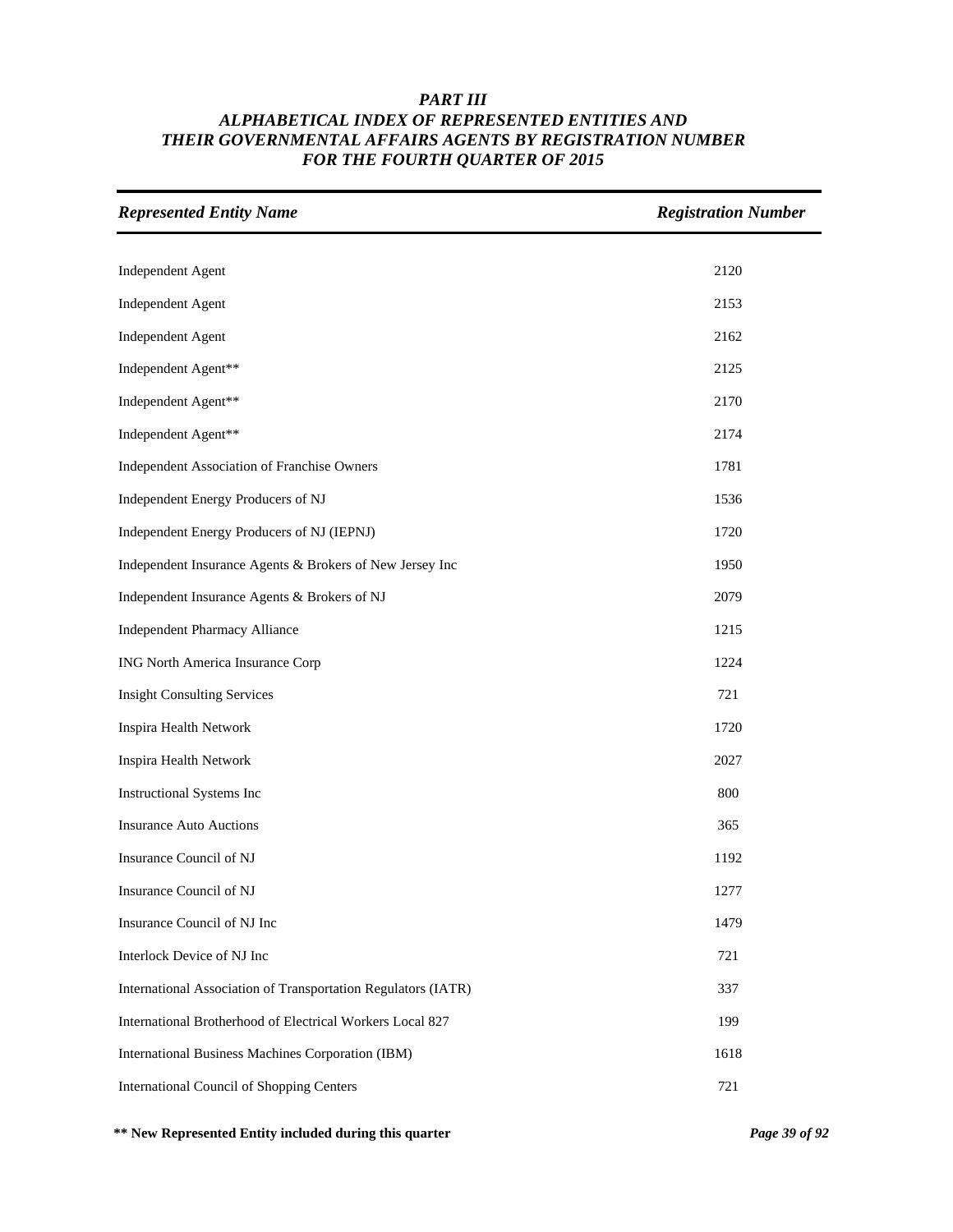| <b>Represented Entity Name</b>                                 | <b>Registration Number</b> |
|----------------------------------------------------------------|----------------------------|
|                                                                |                            |
| International Council of Shopping Centers                      | 1562                       |
| International Federation of Professional & Technical Engineers | 551                        |
| International Federation of Professional & Technical Engineers | 1385                       |
| International Fidelity Insurance Co                            | 2115                       |
| International Fragrance Association, North America             | 2149                       |
| International Health, Racquet & Sportsclub Association         | 173                        |
| International Matex Tank Terminals (IMTT)                      | 1720                       |
| International Specialty Products Inc                           | 551                        |
| <b>International Speedway Corp</b>                             | 551                        |
| Interstate Outdoor Advertising Inc                             | 2097                       |
| Interstate Outdoor Advertising Inc**                           | 1666                       |
| Interstate Outdoor Advertising LP                              | 1292                       |
| <b>Intrawest Corp</b>                                          | 1562                       |
| <b>IOD</b> Incorporated                                        | 721                        |
| Irrigation Association of NJ                                   | 721                        |
| Issues Management Inc                                          | 463                        |
| iStar Financial Inc**                                          | 2098                       |
| J Seward Johnson                                               | 100                        |
| J&B Medical Supply Co Inc                                      | 1895                       |
| J&J Development Group LLC                                      | 1882                       |
| J.H. Reid, General Contractor                                  | 1587                       |
| <b>JAMES</b>                                                   | 1192                       |
| Jefferson Fifth Co LLC, Strategic Government Affairs           | 1479                       |
| Jenkinson's Pavilion & Jenkinson's South                       | 1473                       |
| Jersey Central Power & Light Co                                | 1536                       |
| Jersey Central Power & Light Company                           | 1224                       |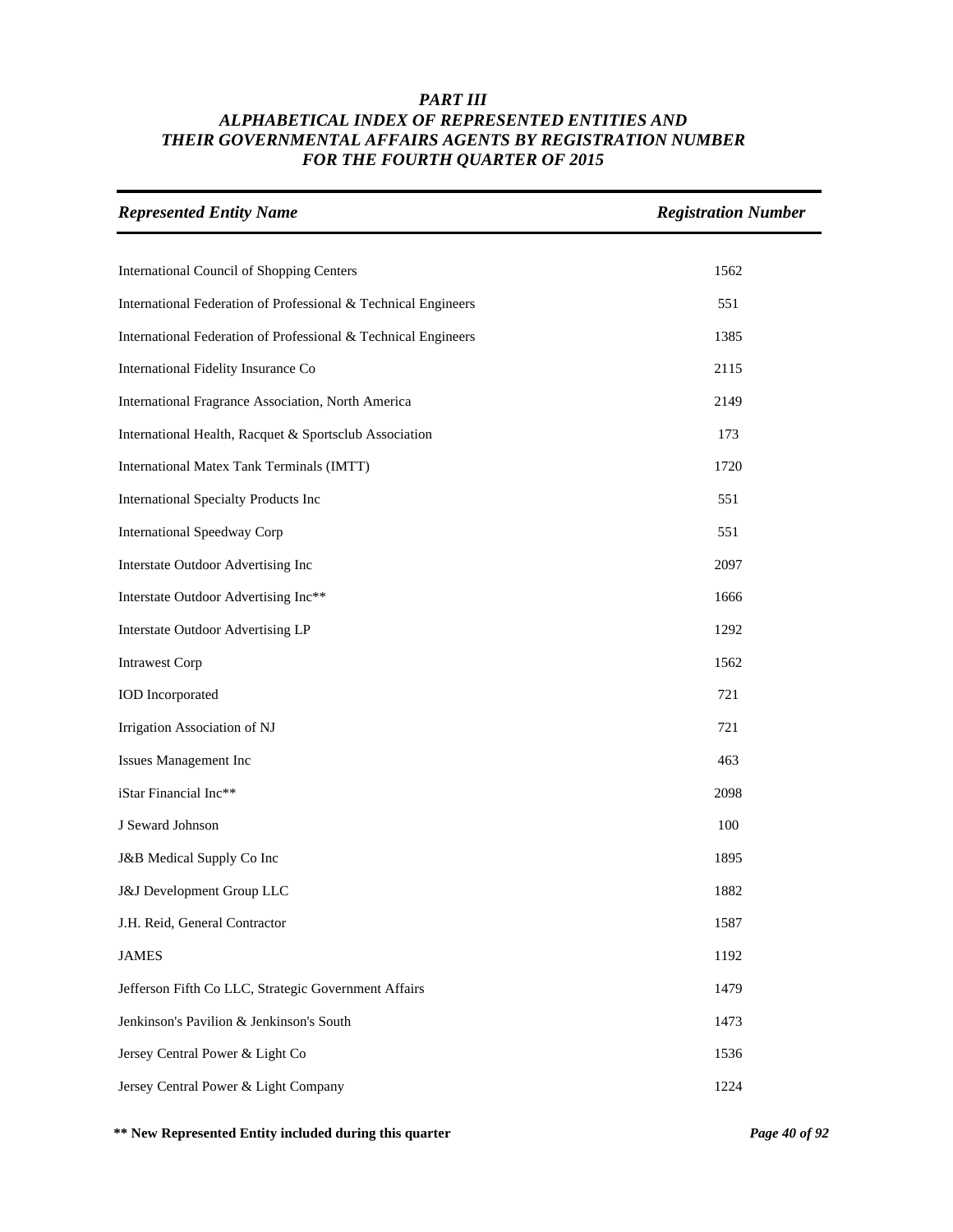| <b>Represented Entity Name</b>            | <b>Registration Number</b> |
|-------------------------------------------|----------------------------|
|                                           |                            |
| Jersey Cider Works LLC                    | 939                        |
| Jersey College                            | 1781                       |
| Jersey College of Nursing**               | 365                        |
| Jersey Outdoor Media                      | 365                        |
| Jersey Outdoor Media                      | 1510                       |
| Jersey Recycling Services LLC             | 774                        |
| JerseyCAN                                 | 1735                       |
| JerseyCAN dba 50CAN                       | 2072                       |
| JFK Health System                         | 1577                       |
| JFK Health Systems Inc                    | 1562                       |
| JG Petrucci Co Inc                        | 1989                       |
| JI Communications                         | 337                        |
| Jingoli Properties                        | 365                        |
| JNESO**                                   | 365                        |
| JNESO-District Council 1 IUOE AFL-CIO     | 1928                       |
| Johanna Foods                             | 1536                       |
| Johnson & Johnson                         | 1497                       |
| Johnson & Johnson Health Care Systems Inc | 1990                       |
| Joint Meeting of Essex and Union Counties | 1557                       |
| Joseph A Fiordaliso LLC                   | 721                        |
| Joseph Jingoli & Sons Inc                 | 1714                       |
| JP Morgan Chase & Co                      | 1310                       |
| JPMorgan Chase & Co                       | 2096                       |
| JPMorgan Chase Bank NA                    | 1679                       |
| JPMorgan Chase Bank NA                    | 1682                       |
| JPMorgan Securities LLC                   | 2121                       |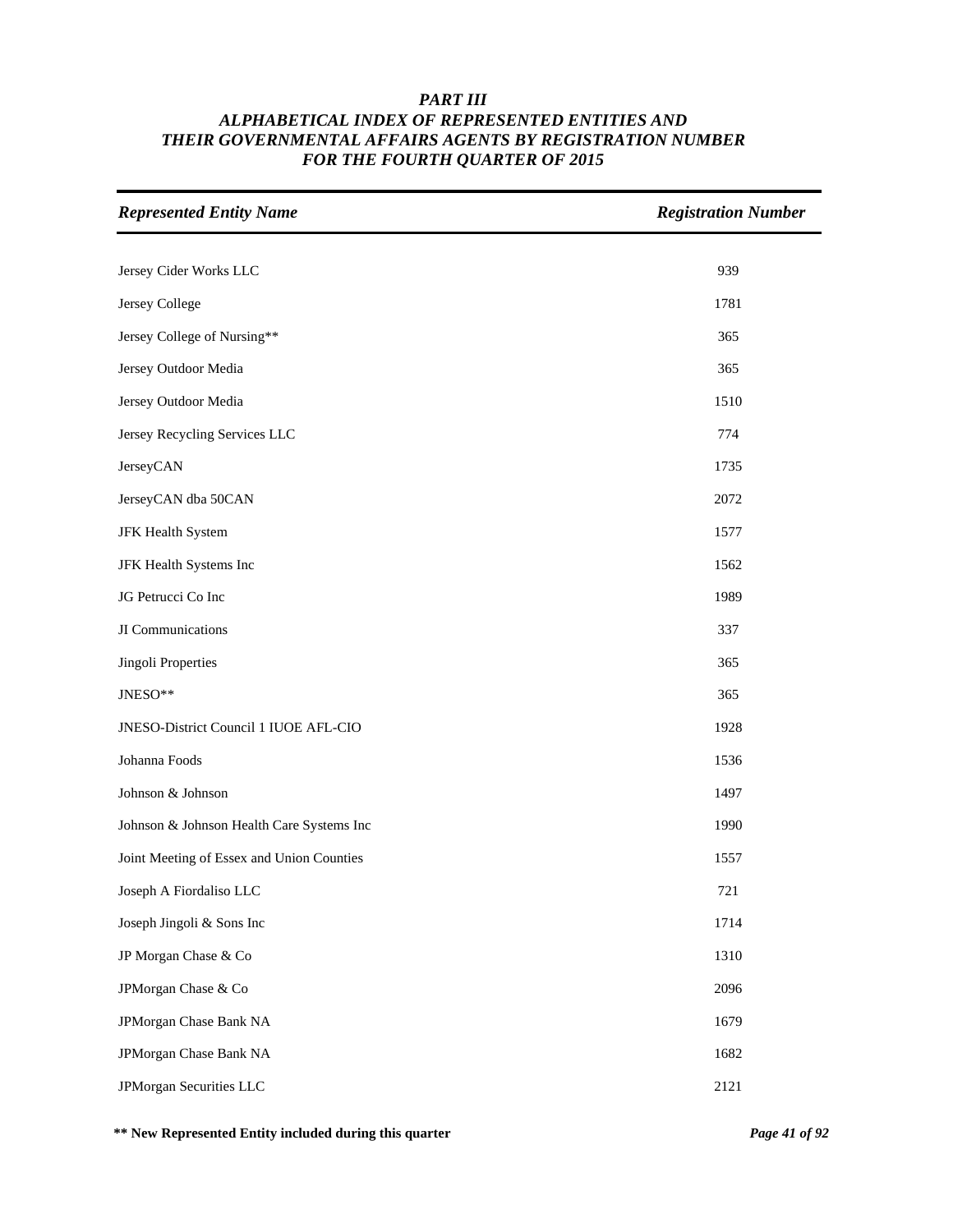| <b>Represented Entity Name</b>                                                                                                                                        | <b>Registration Number</b> |
|-----------------------------------------------------------------------------------------------------------------------------------------------------------------------|----------------------------|
| JSH International LLC                                                                                                                                                 | 365                        |
|                                                                                                                                                                       |                            |
| Juniper Networks (US) Inc                                                                                                                                             | 173                        |
| <b>K&amp;L Gates LLP</b>                                                                                                                                              | 721                        |
| K&L Gates LLP/Alliance Chemical Inc on behalf of itself and Pfister Chemical<br>Inc                                                                                   | 721                        |
| K&L Gates LLP/Arkema Inc                                                                                                                                              | 721                        |
| K&L Gates LLP/Ashland Inc                                                                                                                                             | 721                        |
| K&L Gates LLP/Atlantic Richfield Co                                                                                                                                   | 721                        |
| K&L Gates LLP/BASF Corp on its own behalf and on behalf of BASF Catalysts<br>LLC                                                                                      | 721                        |
| K&L Gates LLP/Belleville Industrial Center                                                                                                                            | 721                        |
| K&L Gates LLP/Benjamin Moore & Co                                                                                                                                     | 721                        |
| K&L Gates LLP/BOC Group Inc                                                                                                                                           | 721                        |
| K&L Gates LLP/Bristol Myers Squibb                                                                                                                                    | 721                        |
| K&L Gates LLP/CBS Corp, a Delaware corp, f/k/a Viacom Inc successor by<br>merger to CBS Corp, a Pennsylvania corp, f/k/a Westinghouse Electric Corp                   | 721                        |
| K&L Gates LLP/Celanese Ltd                                                                                                                                            | 721                        |
| K&L Gates LLP/Chemtura Corp and Raclaur LLC as current and former owner<br>of the property f/k/a Atlantic Industries                                                  | 721                        |
| K&L Gates LLP/Chevron Environmental Management Company for itself and on<br>behalf of Texaco Inc                                                                      | 721                        |
| K&L Gates LLP/Coltec Industries                                                                                                                                       | 721                        |
| K&L Gates LLP/Conopco Inc d/b/a Unilever (as successor to CPC/Bestfoods,<br>former parent of th Penick Corp (facility loacted at 540 New York Ave,<br>Lyndhurst, NJ)) | 721                        |
| K&L Gates LLP/Covanta Essex Co                                                                                                                                        | 721                        |
| K&L Gates LLP/Croda Inc                                                                                                                                               | 721                        |
| K&L Gates LLP/DII Industries LLC                                                                                                                                      | 721                        |
| K&L Gates LLP/DiLorenzo Properties Co on behalf of itself and the<br>Goldman/Goldman/DiLorenzo Properties Partnerships                                                | 721                        |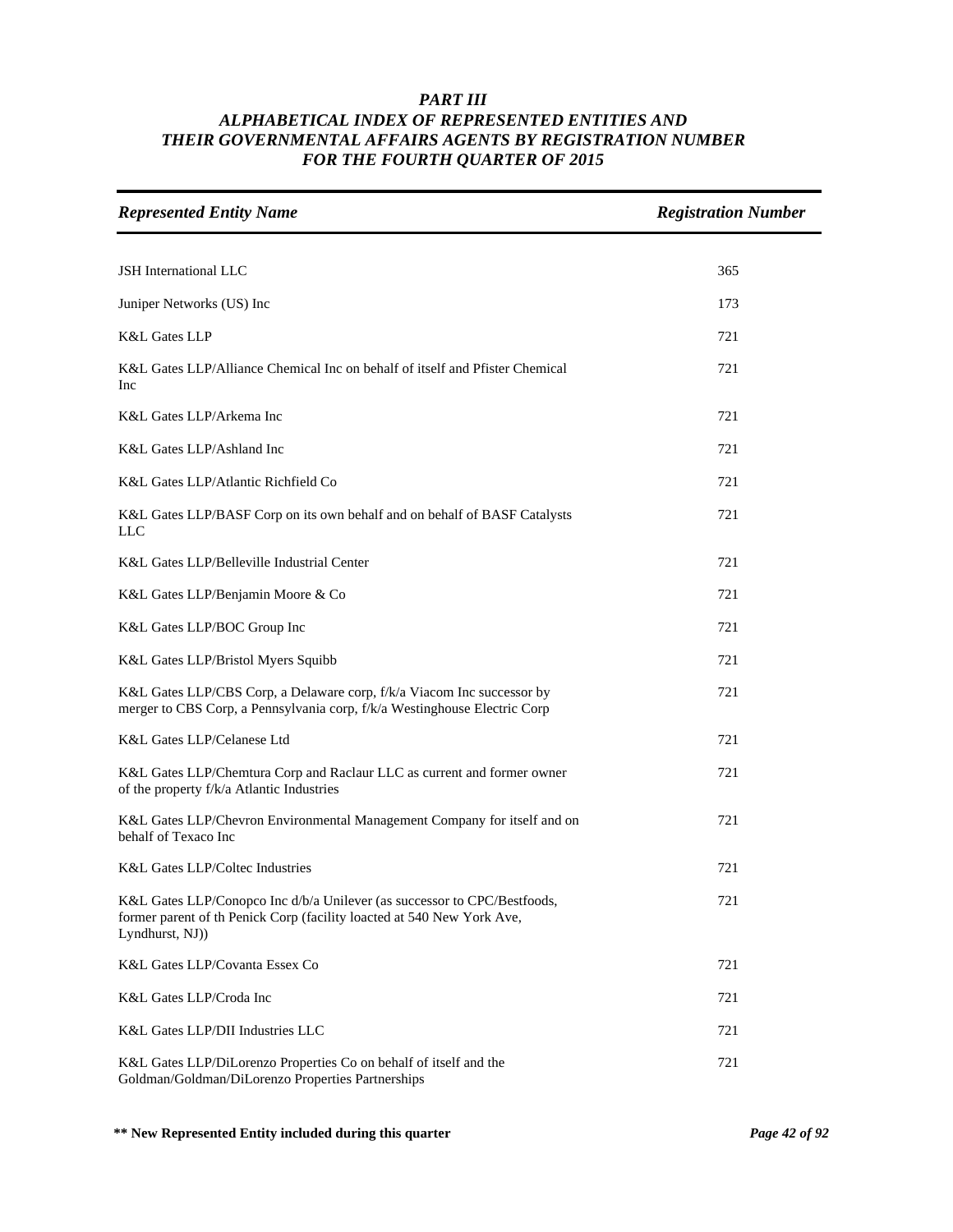| <b>Represented Entity Name</b>                                                                                                                                                                                                                                           | <b>Registration Number</b> |
|--------------------------------------------------------------------------------------------------------------------------------------------------------------------------------------------------------------------------------------------------------------------------|----------------------------|
|                                                                                                                                                                                                                                                                          | 721                        |
| K&L Gates LLP/Eden Wood Corp                                                                                                                                                                                                                                             |                            |
| K&L Gates LLP/EI du Pont de Nemours and Co                                                                                                                                                                                                                               | 721                        |
| K&L Gates LLP/Elan Chemical Co                                                                                                                                                                                                                                           | 721                        |
| K&L Gates LLP/EPEC Polymers Inc on behalf of itself and EPEC Oil Co<br><b>Liquidating Trust</b>                                                                                                                                                                          | 721                        |
| K&L Gates LLP/Essex Chemical Corp                                                                                                                                                                                                                                        | 721                        |
| K&L Gates LLP/Flexon Industries Corp                                                                                                                                                                                                                                     | 721                        |
| K&L Gates LLP/Franklin-Burlington Plastics Inc                                                                                                                                                                                                                           | 721                        |
| K&L Gates LLP/Garfield Molding Co Inc                                                                                                                                                                                                                                    | 721                        |
| K&L Gates LLP/General Electric Co                                                                                                                                                                                                                                        | 721                        |
| K&L Gates LLP/Givaudan Fragrances Corp (Fragrances North America)                                                                                                                                                                                                        | 721                        |
| K&L Gates LLP/Goodrich Corp on behalf of itself and Kalama Specialty<br>Chemicals Inc                                                                                                                                                                                    | 721                        |
| K&L Gates LLP/Hartz Consumer Group Inc on behalf of The Hartz Mountain<br>Corp                                                                                                                                                                                           | 721                        |
| K&L Gates LLP/Hercules Chemical Corp Inc                                                                                                                                                                                                                                 | 721                        |
| K&L Gates LLP/Hess Corp on its own behalf and on behalf of Atlantic Richfield<br>Co                                                                                                                                                                                      | 721                        |
| K&L Gates LLP/Hexcel Corp                                                                                                                                                                                                                                                | 721                        |
| K&L Gates LLP/Hoffmann-LaRoche Inc on its own behalf and on behalf of its<br>affiliate Roche Diagnostics                                                                                                                                                                 | 721                        |
| K&L Gates LLP/Honeywell International Inc                                                                                                                                                                                                                                | 721                        |
| K&L Gates LLP/ISP Chemicals LLC                                                                                                                                                                                                                                          | 721                        |
| K&L Gates LLP/ITT Corp                                                                                                                                                                                                                                                   | 721                        |
| K&L Gates LLP/Kao Brands Co                                                                                                                                                                                                                                              | 721                        |
| K&L Gates LLP/Leemilt's Petroleum Inc (successor to Power Test of New Jersey<br>Inc) on its behalf and on behalf of Power Test Realty Co Limited Partnership and<br>Getty Properties Corp the General Partner of Power Test Realty Company<br><b>Limited Partnership</b> | 721                        |
| K&L Gates LLP/Lucent Technologies Inc                                                                                                                                                                                                                                    | 721                        |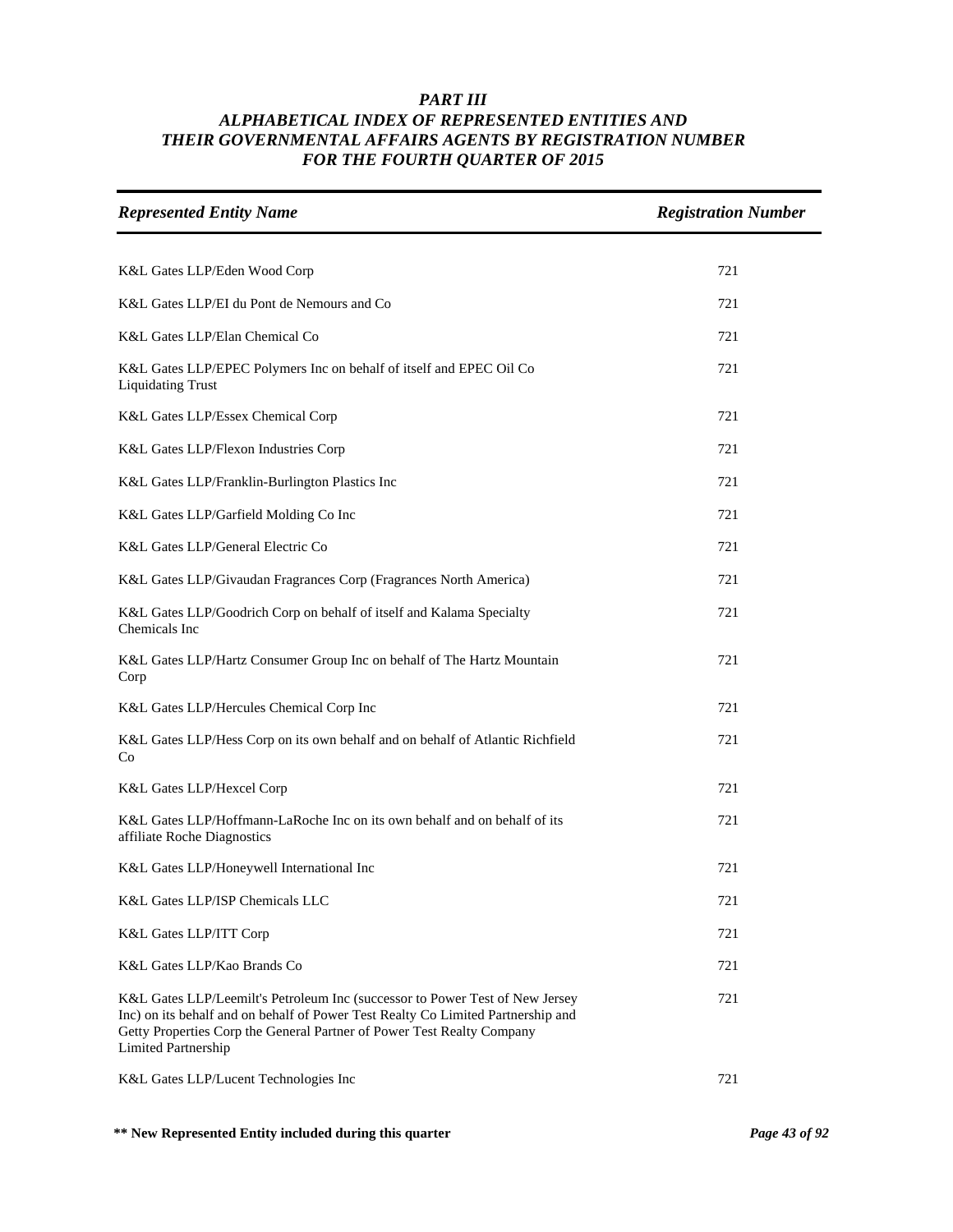| <b>Represented Entity Name</b>                                                                                                                                                   | <b>Registration Number</b> |
|----------------------------------------------------------------------------------------------------------------------------------------------------------------------------------|----------------------------|
|                                                                                                                                                                                  |                            |
| K&L Gates LLP/Mallinckrodt Inc                                                                                                                                                   | 721                        |
| K&L Gates LLP/National-Standard LLC                                                                                                                                              | 721                        |
| K&L Gates LLP/Newell Rubbermaid Inc on behalf of itself and its wholly-owned<br>subsidiaries Goody Products Inc and Berol Corp (as successor by merger to<br>Faber-Castell Corp) | 721                        |
| K&L Gates LLP/News Publishing Australia Ltd (successor to Chris-Craft<br>Industries)                                                                                             | 721                        |
| K&L Gates LLP/Novelis Corp (f/k/a Alcan Aluminum Corp)                                                                                                                           | 721                        |
| K&L Gates LLP/NPEC Inc                                                                                                                                                           | 721                        |
| K&L Gates LLP/Otis Elevator Co                                                                                                                                                   | 721                        |
| K&L Gates LLP/Pfizer Inc                                                                                                                                                         | 721                        |
| K&L Gates LLP/Pharmacia Corp (f/k/a Monsanto Co)                                                                                                                                 | 721                        |
| K&L Gates LLP/PPG Industries Inc                                                                                                                                                 | 721                        |
| K&L Gates LLP/Public Service Electric and Gas Co                                                                                                                                 | 721                        |
| K&L Gates LLP/Purdue Pharma Technologies Inc                                                                                                                                     | 721                        |
| K&L Gates LLP/Quality Carriers Inc as successor to Chemical Leaman Tank<br>Lines Inc its affiliates and parents                                                                  | 721                        |
| K&L Gates LLP/Reichhold Chemicals Inc                                                                                                                                            | 721                        |
| K&L Gates LLP/Revere Smelting and Refining Corp                                                                                                                                  | 721                        |
| K&L Gates LLP/Safety-Kleen Envirosystems Co by McKesson and McKesson<br>Corp for itself                                                                                          | 721                        |
| K&L Gates LLP/Sequa Corp                                                                                                                                                         | 721                        |
| K&L Gates LLP/Sun Chemical Corp                                                                                                                                                  | 721                        |
| K&L Gates LLP/Tate & Lyle Ingredients Americas Inc (f/k/a A.E. Staley<br>Manufacturing Co, including its former division Staley Chemical Co)                                     | 721                        |
| K&L Gates LLP/Teva Pharmaceuticals USA Inc (f/k/a Biocraft Laboratories Inc)                                                                                                     | 721                        |
| K&L Gates LLP/Teval Corp                                                                                                                                                         | 721                        |
| K&L Gates LLP/Textron Inc                                                                                                                                                        | 721                        |
| K&L Gates LLP/The Newark Group                                                                                                                                                   | 721                        |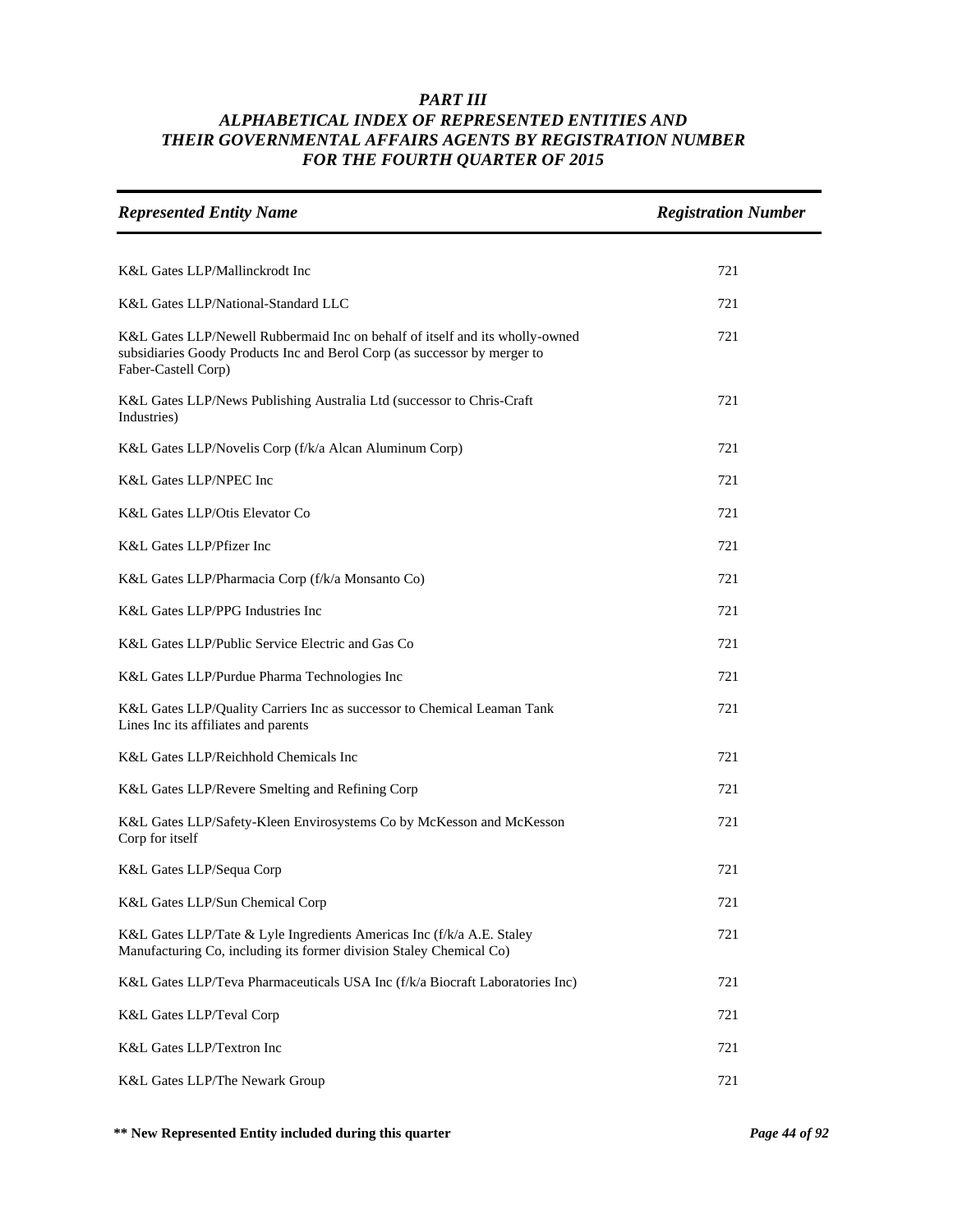| <b>Represented Entity Name</b>                                                                                                         | <b>Registration Number</b> |
|----------------------------------------------------------------------------------------------------------------------------------------|----------------------------|
|                                                                                                                                        |                            |
| K&L Gates LLP/The Sherwin-Williams Co                                                                                                  | 721                        |
| K&L Gates LLP/The Stanley Works                                                                                                        | 721                        |
| K&L Gates LLP/Threcgie County Volkswagen                                                                                               | 721                        |
| K&L Gates LLP/Tierra Solutions Inc a Maxus Energy Corp and Occidental<br>Chemical Corp (as successor to Diamond Shamrock Chemicals Co) | 721                        |
| K&L Gates LLP/Tiffany and Co                                                                                                           | 721                        |
| K&L Gates LLP/Vertellus Specialties Inc f/k/a Reilly Industries Inc                                                                    | 721                        |
| K&L Gates LLP/Vulcan Materials Co                                                                                                      | 721                        |
| K&L Gates LLP/Wyeth on behalf of Shulton Inc                                                                                           | 721                        |
| $K-12$ Inc                                                                                                                             | 365                        |
| K <sub>2</sub> Pure Solutions                                                                                                          | 1781                       |
| Kaizen Holdings LLC                                                                                                                    | 1895                       |
| Kamson Corporation                                                                                                                     | 1666                       |
| Kamson Corporation                                                                                                                     | 2080                       |
| Kanna Life Sciences Inc                                                                                                                | 365                        |
| Katz Governmental Affairs LLC                                                                                                          | 1319                       |
| Kaufman Zita Group LLC                                                                                                                 | 1720                       |
| Kawasaki Rail Car Inc                                                                                                                  | 1284                       |
| <b>KDC Solar LLC</b>                                                                                                                   | 1720                       |
| Kean University                                                                                                                        | 721                        |
| Kemper Realty Inc                                                                                                                      | 365                        |
| Kennedy Health                                                                                                                         | 2080                       |
| Kennedy Health System                                                                                                                  | 2089                       |
| Kennedy Health System Inc                                                                                                              | 1695                       |
| Kessler Foundation Inc                                                                                                                 | 1287                       |
| Kimberly Clark Corp**                                                                                                                  | 1479                       |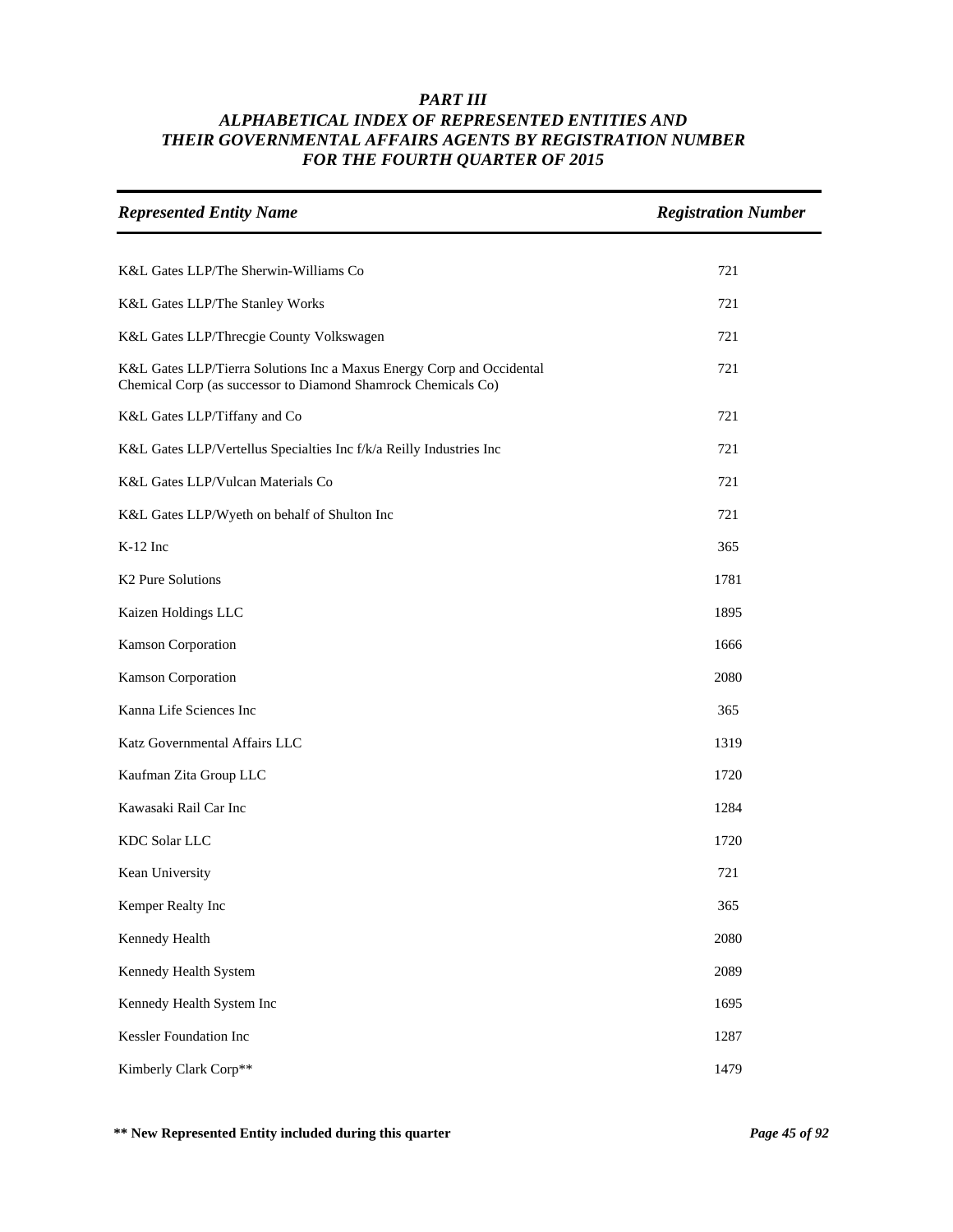| <b>Represented Entity Name</b>     | <b>Registration Number</b> |
|------------------------------------|----------------------------|
|                                    | 800                        |
| Kings Pharmacy & Surgical Supplies |                            |
| Kinkisharyo International LLC      | 721                        |
| Kintock Group The                  | 1473                       |
| Knowles Hall Consulting            | 1781                       |
| Komjathy & Stewart LLC             | 1479                       |
| Kotumba Capital Management         | 433                        |
| Kronos                             | 1781                       |
| Kronos Incorporated                | 365                        |
| Kulite Semiconductor Products Inc  | 939                        |
| L&M Development Partners Inc       | 1224                       |
| L. Robert Kimball and Assoc Inc    | 1894                       |
| L.J. & M. Laplace Chemicals Co Inc | 939                        |
| L+M Development Partners Inc       | 433                        |
| LA Fitness Inc                     | 1479                       |
| Landfill Energy Systems            | 1536                       |
| Landmark Companies LLC             | 551                        |
| Landmark Property Management Inc   | 1286                       |
| Lapis Advisers LP                  | 1621                       |
| Laurdan Realty                     | 1781                       |
| <b>LCOR</b>                        | 1607                       |
| Leadership Infustion LLC**         | 1372                       |
| LeadingAge New Jersey              | 365                        |
| League of Women Voters of NJ       | 1164                       |
| Learning Ally Inc                  | 1851                       |
| Lefrak Organization Inc            | 365                        |
| Legal Services of NJ               | 1334                       |

**\*\* New Represented Entity included during this quarter** *Page 46 of 92*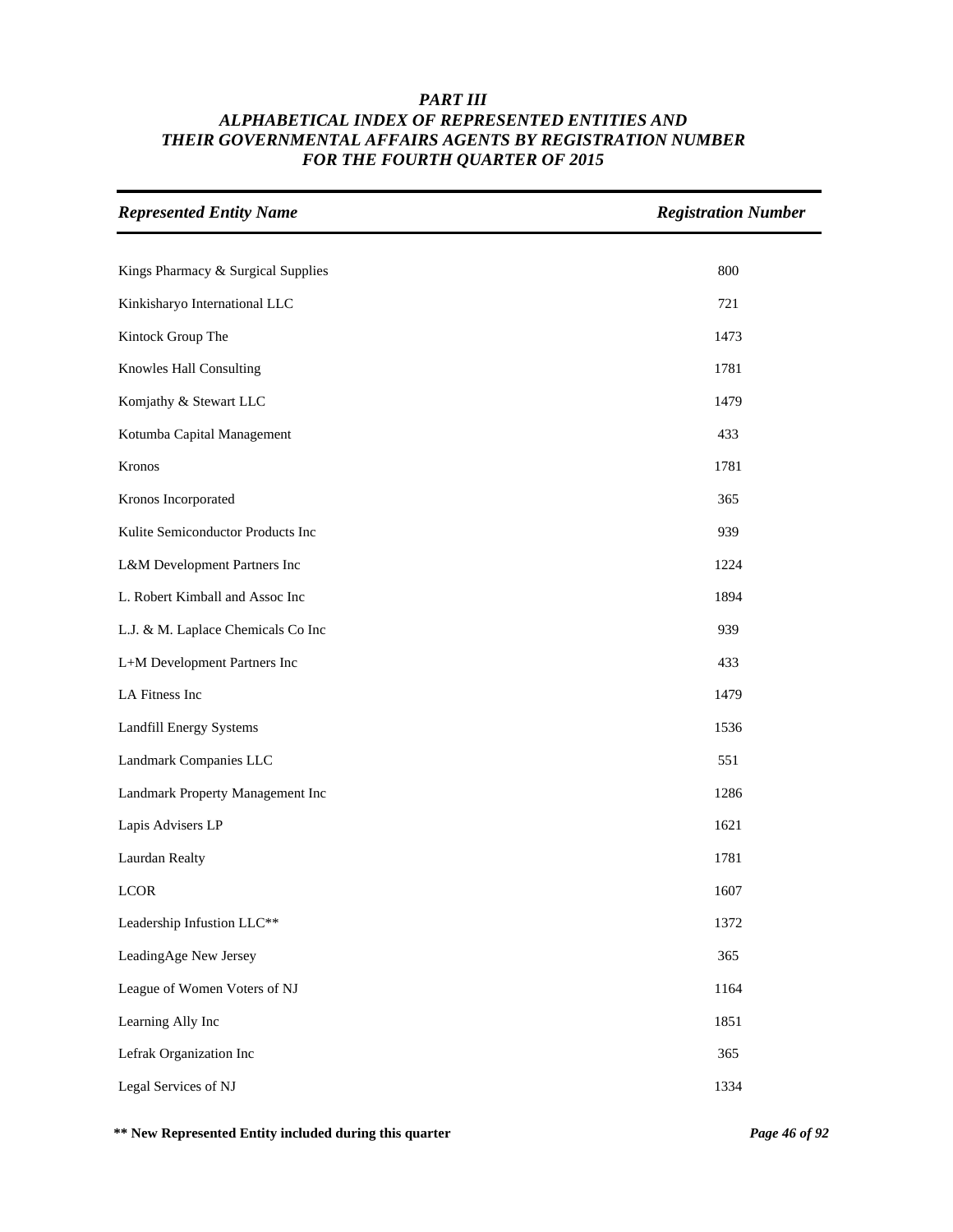| <b>Represented Entity Name</b>                                           | <b>Registration Number</b> |
|--------------------------------------------------------------------------|----------------------------|
|                                                                          |                            |
| Legal Services of NJ Inc                                                 | 756                        |
| Lennar Co                                                                | 551                        |
| Leukemia & Lymphoma Society                                              | 2111                       |
| LG Electronics USA Inc                                                   | 365                        |
| <b>LHR</b> Group                                                         | 365                        |
| <b>Liberty Consulting</b>                                                | 721                        |
| Liberty Dental Plan                                                      | 173                        |
| Liberty Health System Inc                                                | 1413                       |
| Liberty Helicopters                                                      | 1284                       |
| Liberty Motorsports Group LLC                                            | 365                        |
| Liberty Mutual Insurance Co                                              | 1192                       |
| Liberty Natural Gas                                                      | 2133                       |
| Liberty Natural Gas LLC                                                  | 1666                       |
| Liberty Science Center                                                   | 1882                       |
| Liberty State Financial                                                  | 1741                       |
| Lifetouch National School Studios Inc on behalf of MultiState Associates | 721                        |
| Lilly USA LLC                                                            | 365                        |
| Lilly USA LLC                                                            | 2140                       |
| Limousine Association of New Jersey (LANJ)                               | 1720                       |
| <b>Lincoln Educational Services Corp</b>                                 | 1767                       |
| Lincoln Financial Group                                                  | 1224                       |
| Linden Yellow Cab Inc                                                    | 1413                       |
| Line Gaming Holdings Corporation                                         | 365                        |
| Live Nation                                                              | 1562                       |
| Live Nation                                                              | 1741                       |
| Live Traffic Data LLC                                                    | 365                        |

**\*\* New Represented Entity included during this quarter** *Page 47 of 92*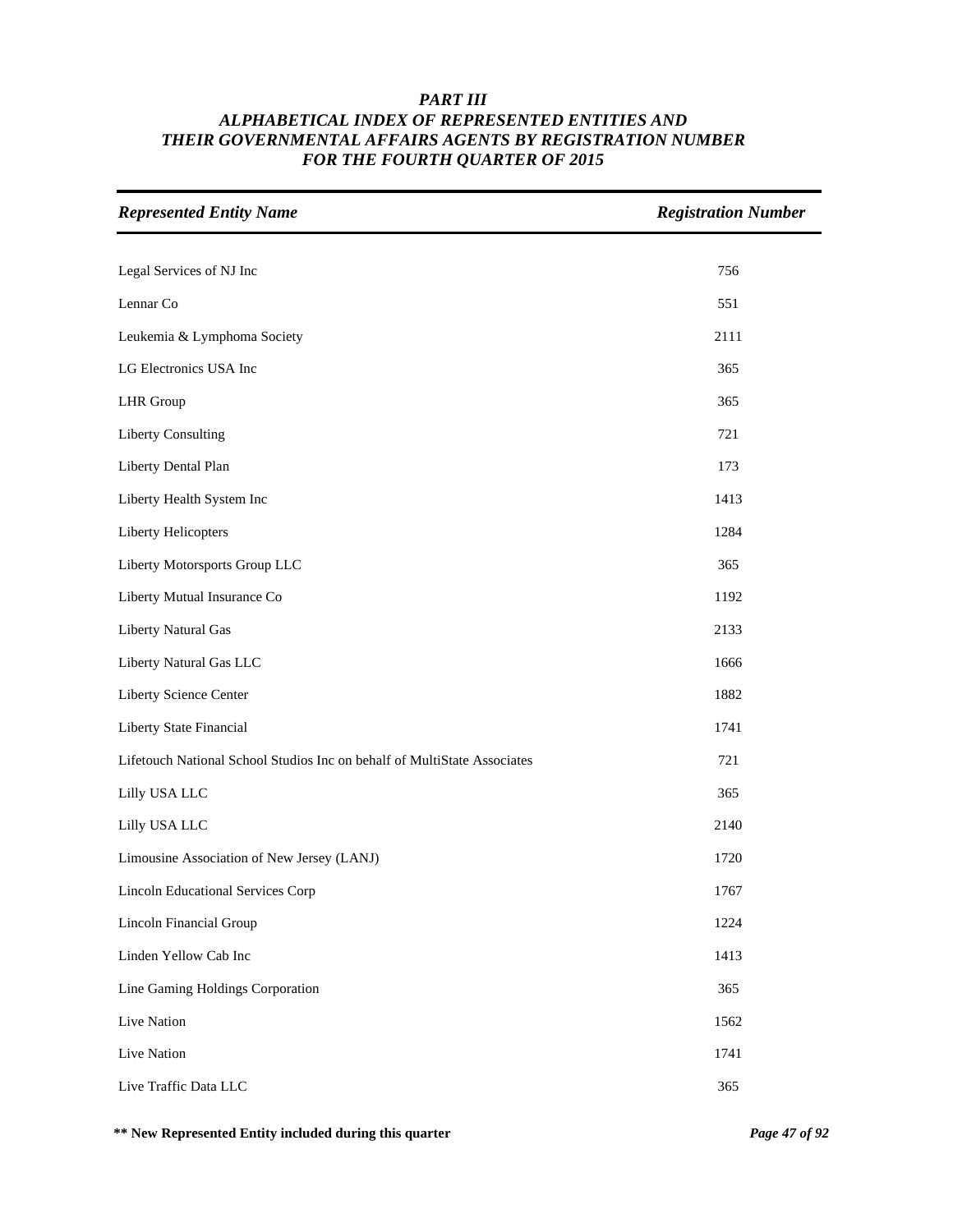| <b>Represented Entity Name</b>   | <b>Registration Number</b> |
|----------------------------------|----------------------------|
| Lloyd's America Inc              | 2002                       |
| Locallotto Inc                   | 1510                       |
| Localotto Inc                    | 365                        |
| Lockheed Martin                  | 721                        |
|                                  |                            |
| Logan Energy LLC                 | 365                        |
| Logan Vista                      | 677                        |
| Logic Technology Development LLC | 2081                       |
| LogistiCare                      | 433                        |
| Lordship Partners LLC            | 774                        |
| Louis Berger & Associates        | 1458                       |
| Lourdes Health System            | 1292                       |
| Lowenstein Sandler PC            | 551                        |
| <b>LPMG</b> Properties           | 1372                       |
| LR Kimball                       | 721                        |
| Lumberton Township               | 337                        |
| Lunde & Burger                   | 551                        |
| Lutheran Social Ministries of NJ | 774                        |
| Luxottica Retail                 | 433                        |
| Lyft Inc**                       | 1334                       |
| Lynx Medical Management LLC      | 1413                       |
| M & M Construction               | 800                        |
| M Contemporaries**               | 2114                       |
| M/A-Com Inc                      | 1735                       |
| Mack Cali Realty Corp            | 551                        |
| Maersk Inc                       | 365                        |
| <b>Magellan Diagnostics</b>      | 2154                       |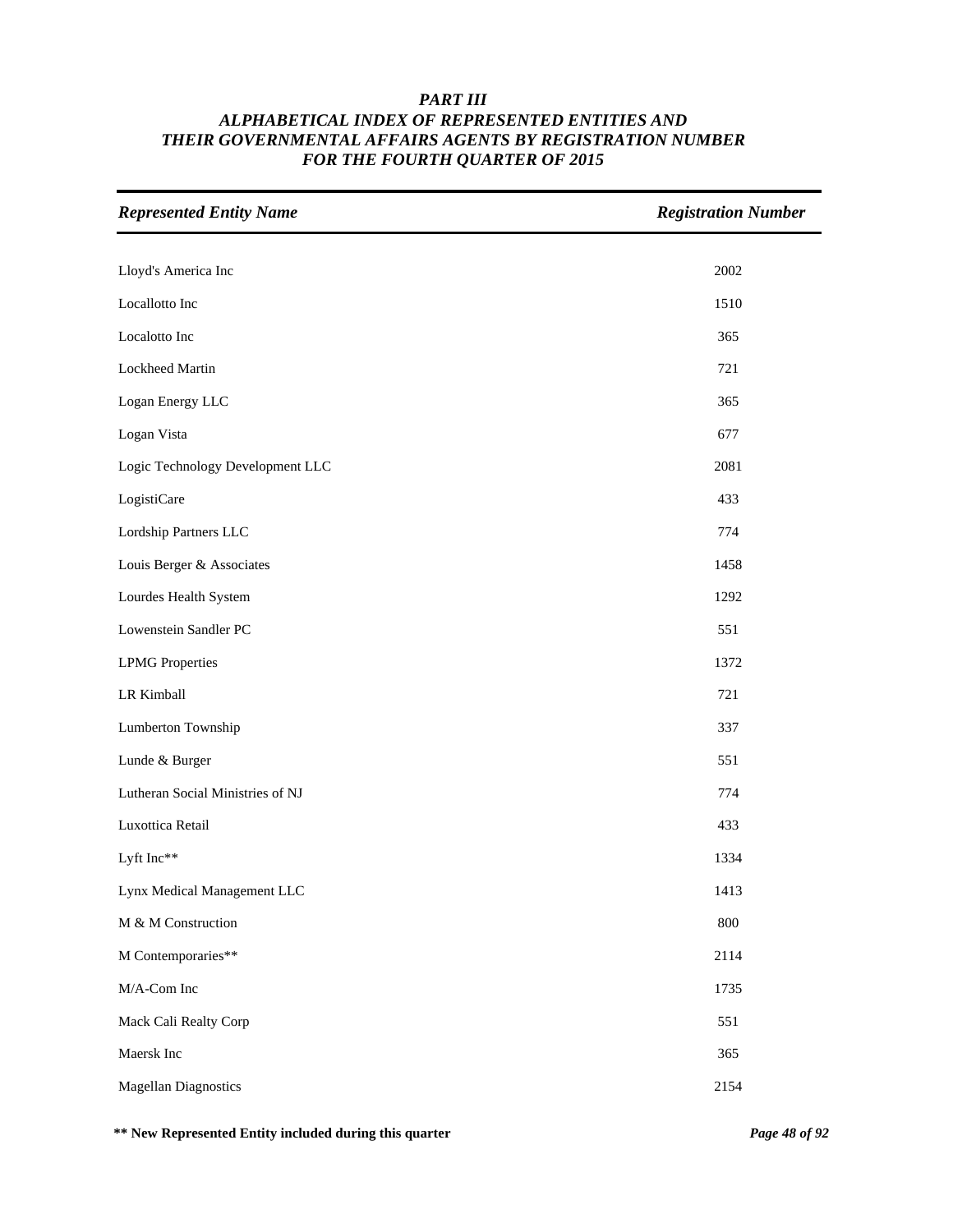| <b>Represented Entity Name</b>                                    | <b>Registration Number</b> |
|-------------------------------------------------------------------|----------------------------|
|                                                                   |                            |
| Magellan Health Inc                                               | 365                        |
| Magellan Resources Group                                          | 1536                       |
| <b>MagnaCare</b>                                                  | 365                        |
| MainLine Investment Partners                                      | 2080                       |
| Mainline Investment Partners LLC                                  | 1372                       |
| MainStreet Advocates for Kronos Inc                               | 365                        |
| Mallinckrodt Pharmaceuticals**                                    | 1720                       |
| Management & Government Resources Inc                             | 337                        |
| Manzo Organization                                                | 1741                       |
| <b>MAR Acquisition Group</b>                                      | 1786                       |
| Marcal Papermills LLC                                             | 1562                       |
| March of Dimes                                                    | 721                        |
| Marina District Development Co dba Borgata Hotel Casino & Spa     | 1286                       |
| Marina District Development Co LLC dba Borgata Hotel Casino & Spa | 1413                       |
| Marina Energy LLC c/o South Jersey Industries                     | 1510                       |
| Marine Trades Associaton of New Jersey                            | 1861                       |
| Marisol Inc                                                       | 1075                       |
| Maritime Association of Port of NY & NJ                           | 1319                       |
| Mark IV IVHS                                                      | 1192                       |
| Marl Associates                                                   | 1054                       |
| Marlboro Township Municipal Utilities Authority                   | 1781                       |
| <b>Maser Consulting</b>                                           | 1781                       |
| Massachusetts Mutual Life Insurance Co                            | 1224                       |
| Matrix Development Group                                          | 1538                       |
| Matthew Gallagher                                                 | 800                        |
| Matzel & Mumford Organization                                     | 1607                       |

**\*\* New Represented Entity included during this quarter** *Page 49 of 92*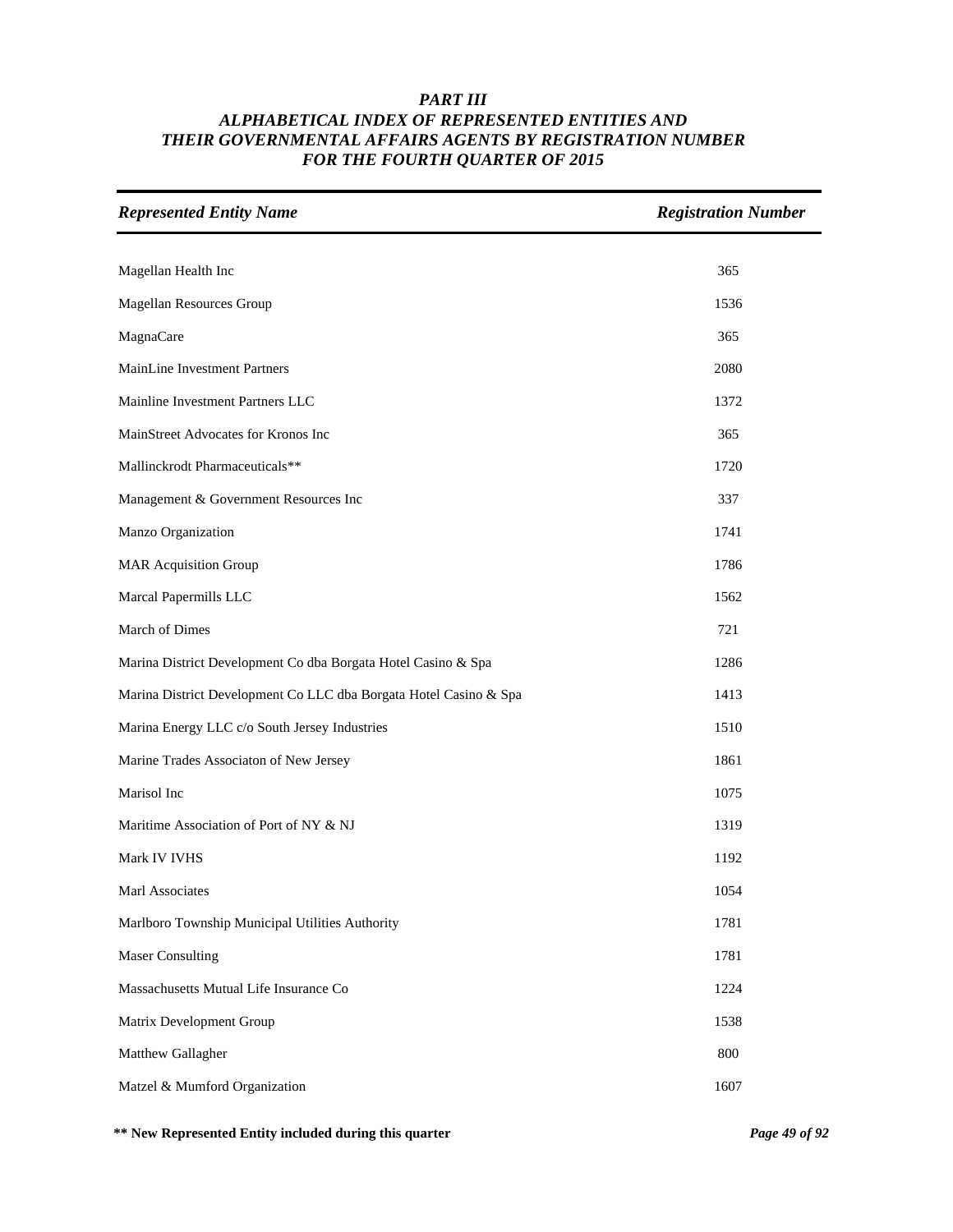| <b>Represented Entity Name</b>                                             | <b>Registration Number</b> |
|----------------------------------------------------------------------------|----------------------------|
| Maximus                                                                    | 173                        |
| <b>MAXIMUS</b> Inc                                                         | 365                        |
|                                                                            |                            |
| MBI Development Company Inc                                                | 1510                       |
| McCormick & Taylor                                                         | 2097                       |
| McCormick & Taylor**                                                       | 1666                       |
| <b>McKissock Education</b>                                                 | 1479                       |
| McLane Company Inc                                                         | 721                        |
| McManimon Scotland & Baumann LLC/Monmouth Regional High School<br>District | 1413                       |
| MDAdvantage Insurance Co                                                   | 1741                       |
| Mead Johnson Nutrition Company; Mead Johnson & Company LLC                 | 1981                       |
| Mead Johnson Nutrition on behalf of MultiState Associates Inc              | 721                        |
| Meadowlands Hospital                                                       | 365                        |
| Meadowlands One                                                            | 939                        |
| MedAssure Services LLC                                                     | 463                        |
| Medco Health Solutions Inc & Affiliates                                    | 365                        |
| Medical Protective Company                                                 | 1507                       |
| Medical Society of New Jersey                                              | 1427                       |
| Medical Society of NJ                                                      | 721                        |
| <b>MEDNAX National Medical Group</b>                                       | 2080                       |
| MEL/JIF (PERMA)                                                            | 551                        |
| Memorial Sloan Kettering Cancer Ctr                                        | 1741                       |
| Mental Health Association in New Jersey                                    | 1844                       |
| Mentor Network The                                                         | 1534                       |
| Mercadien PC Certified Public Accountants                                  | 1720                       |
| Mercer County Children's Medical Daycare                                   | 463                        |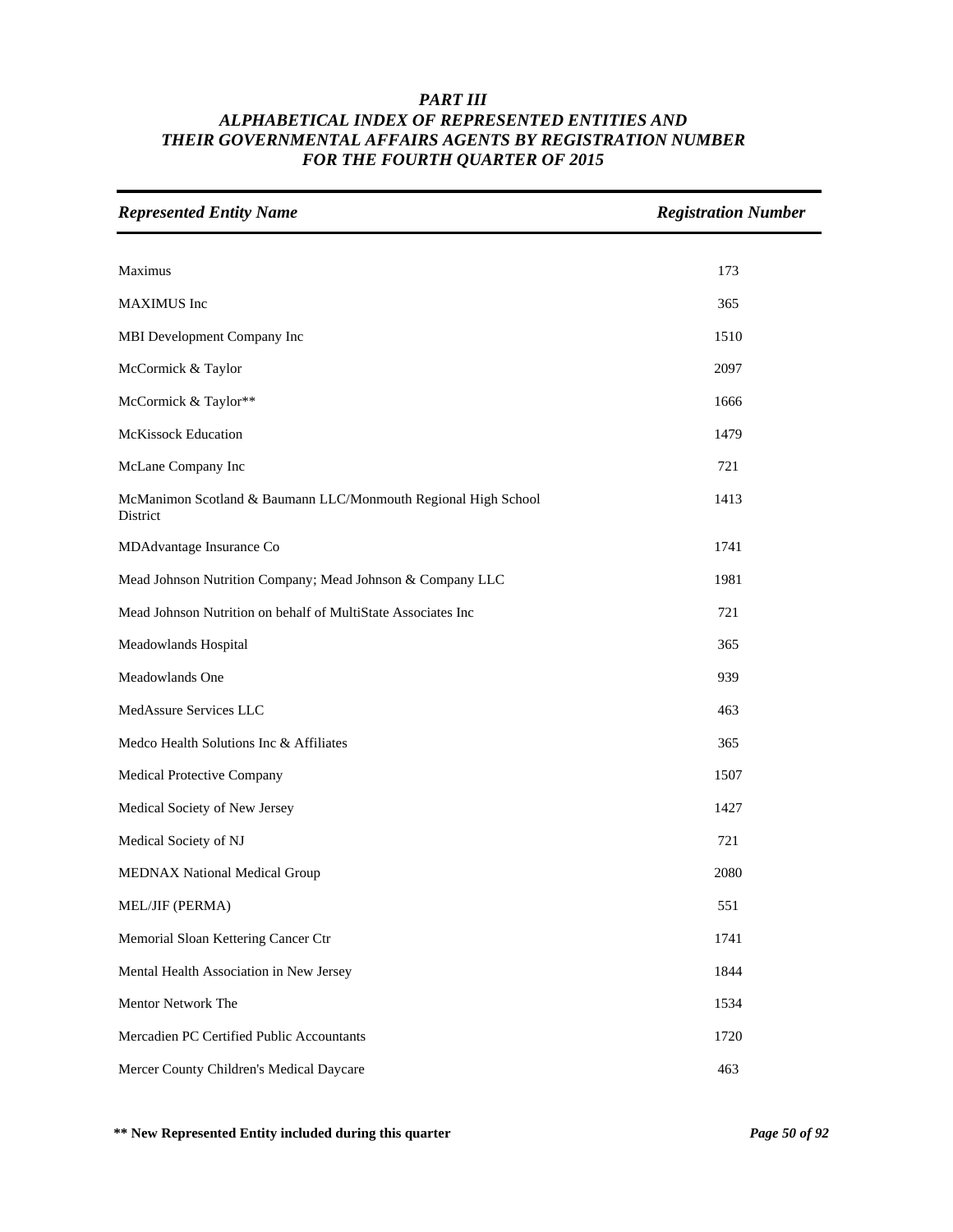| <b>Represented Entity Name</b>                         | <b>Registration Number</b> |
|--------------------------------------------------------|----------------------------|
|                                                        |                            |
| Mercer County Improvement Authority                    | 1494                       |
| Mercerville Medical Associates                         | 1313                       |
| Merck Medco Managed Care LLC                           | 677                        |
| Merck Sharp & Dohme Corp                               | 2051                       |
| Merck Sharp & Dohme Corp and its Affilliates           | 365                        |
| Meridian Health Systems                                | 1192                       |
| Meridian Health Systems                                | 1309                       |
| Meridian Quality Care                                  | 800                        |
| Meritract                                              | 1781                       |
| Merrill Lynch Pierce Fenner & Smith Inc                | 2076                       |
| Metlife                                                | 365                        |
| Metro Central LLC                                      | 1989                       |
| Metro Stop Enterprises LLC                             | 939                        |
| Metropolitan Orthopedic Consultants (MOCS)             | 1224                       |
| Metuchen Realty Acquisition LLC                        | 1621                       |
| <b>MGM Resorts International</b>                       | 1720                       |
| <b>MGM Resorts International</b>                       | 2141                       |
| <b>MHF</b> Logistical Solutions                        | 551                        |
| Michael & Carroll PC                                   | 1294                       |
| Micro Electronics Inc                                  | 365                        |
| Microsoft Corp                                         | 173                        |
| Mid Atlantic Joint Labor Management Council            | 365                        |
| Mid-Atlantic Association of Public Insurance Adjusters | 433                        |
| Middlesex Energy Center LLC**                          | 721                        |
| Middlesex Regional Educational Services Commission     | 365                        |
| Midland-Atlantic Operations                            | 944                        |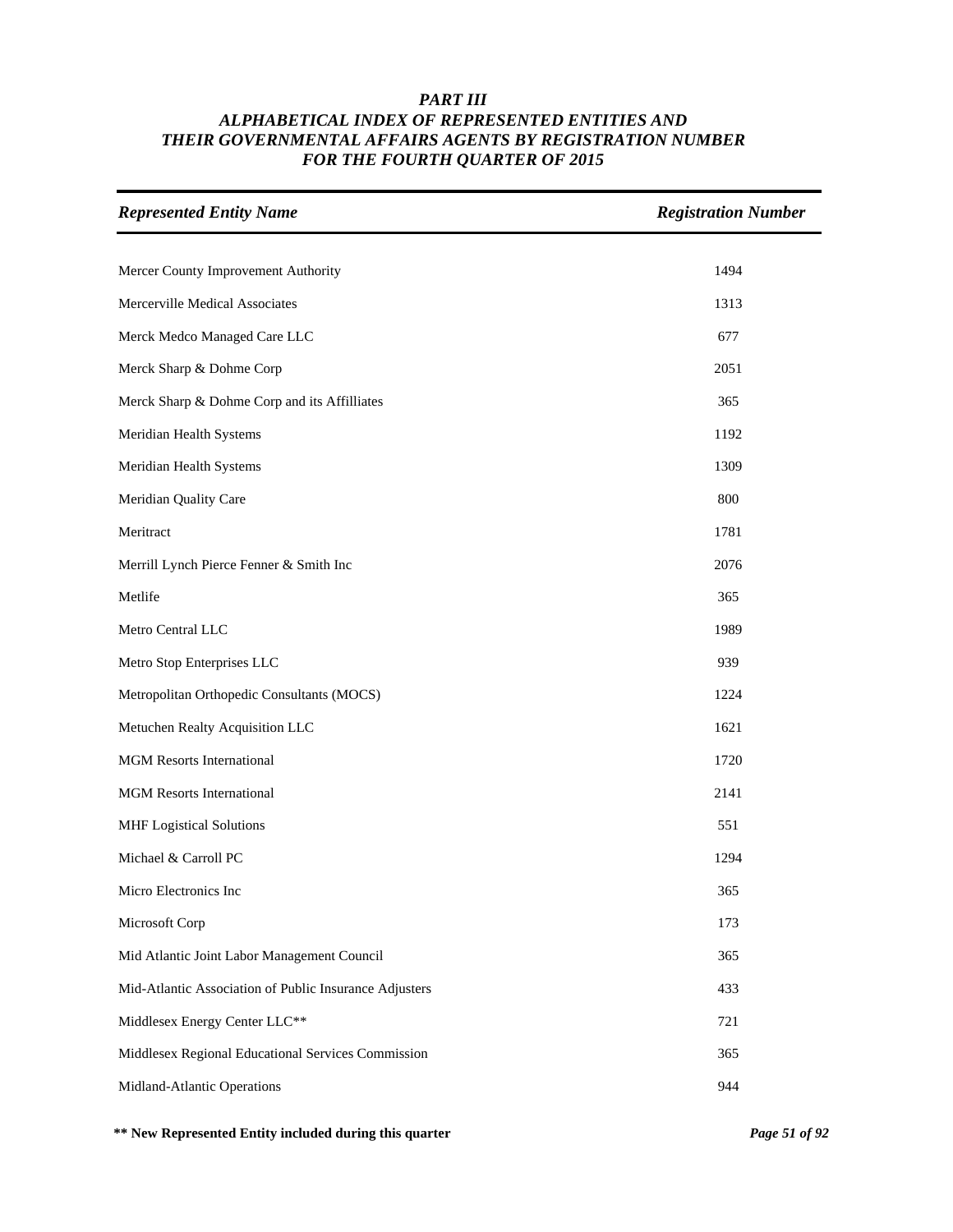| <b>Represented Entity Name</b>                                        | <b>Registration Number</b> |
|-----------------------------------------------------------------------|----------------------------|
|                                                                       |                            |
| Mid-State Industrial Park                                             | 1562                       |
| Miller Bros                                                           | 1334                       |
| MillerCoors LLC                                                       | 365                        |
| Mills Corp                                                            | 551                        |
| Mima Healthcare                                                       | 2151                       |
| <b>MJF Materials LLC</b>                                              | 1571                       |
| mLotto Inc                                                            | 1741                       |
| MMC-DB Group LLC                                                      | 1562                       |
| Mocci Industries                                                      | 944                        |
| Molina Healthcare Inc                                                 | 173                        |
| Mondelez Global LLC                                                   | 365                        |
| Monmouth Ocean Hospital Service Corp (MONOC)                          | 1652                       |
| Monmouth University                                                   | 1148                       |
| Monroe LLC                                                            | 365                        |
| Monster Government Solutions LLC a subsidy of Monster Worldwide Inc   | 433                        |
| Monument Builders of New Jersey Inc                                   | 1319                       |
| Morgan Stanley & Co Inc                                               | 1647                       |
| Morgan Stanley & Co LLC                                               | 1694                       |
| Morris Companies The                                                  | 633                        |
| Morris Companies The                                                  | 2114                       |
| Mortgage Access Corp dba Weichert Financial Services                  | 1507                       |
| Mortgage Bankers Association of NJ                                    | 166                        |
| Mortgage Bankers Association of NJ/NJ Association of Mortgage Bankers | 365                        |
| Motion Picture Association of America Inc                             | 433                        |
| Motor Coach Industries Inc                                            | 721                        |
| Motorola                                                              | 1781                       |

**\*\* New Represented Entity included during this quarter** *Page 52 of 92*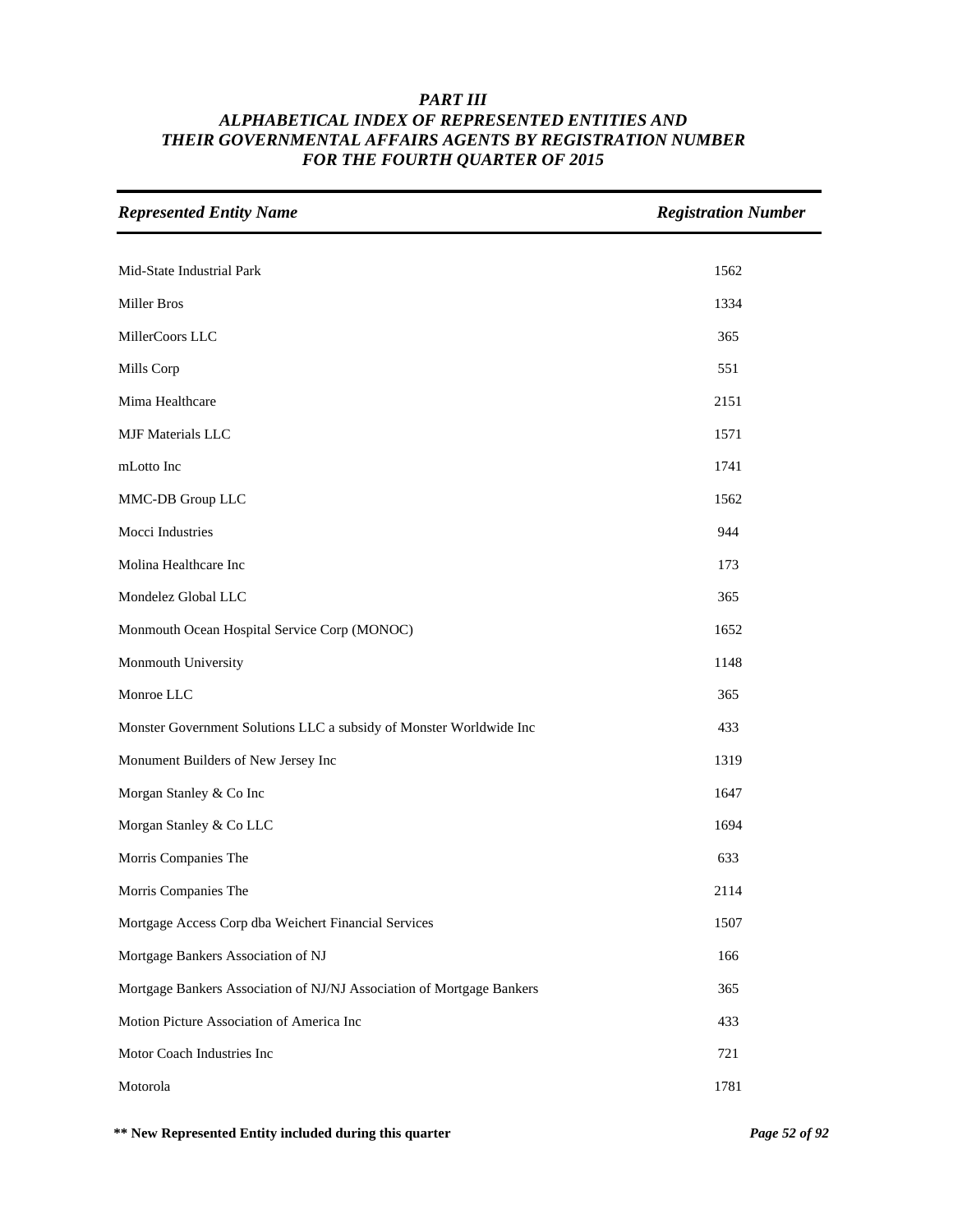| <b>Represented Entity Name</b>                              | <b>Registration Number</b> |
|-------------------------------------------------------------|----------------------------|
|                                                             |                            |
| Motorola Inc                                                | 1012                       |
| Motorola Solutions Inc                                      | 1287                       |
| MR Beal & Co                                                | 800                        |
| Mr G's Restaurant                                           | 1989                       |
| MRO Corporation on behalf of MultiState Associates Inc      | 721                        |
| <b>MSNBC</b>                                                | 365                        |
| Mt Laurel Development LLC**                                 | 1538                       |
| Mt Olive Board of Education                                 | 2097                       |
| Mt Olive Board of Education**                               | 1666                       |
| MTG - Modern Technologies Group                             | 1224                       |
| MTM Inc                                                     | 365                        |
| Mukherji-Landmark LLC                                       | 1413                       |
| Multistate Associates / Health Management Systems Inc       | 1618                       |
| Multistate Associates / Honda North America                 | 1618                       |
| Multistate Associates / MasterCard International            | 1618                       |
| Multistate Associates Inc                                   | 1618                       |
| Municipal Excess Liability Joint Insurance Fund             | 100                        |
| Municipal Excess Liability Joint Insurance Fund             | 551                        |
| <b>Municipal Parking Services</b>                           | 433                        |
| Municipal Reinsurance Health Insurance Fund (MRHIF)         | 1720                       |
| Musculoskeletal Transplant Foundation                       | 1607                       |
| Mylan Labs Inc                                              | 1310                       |
| Mystic Development Corp                                     | 1587                       |
| NaphCare Inc                                                | 2080                       |
| National Academy of Elder Law Attorneys - NJ Chapter        | 800                        |
| National Association of Independent Life Brokerage Agencies | 365                        |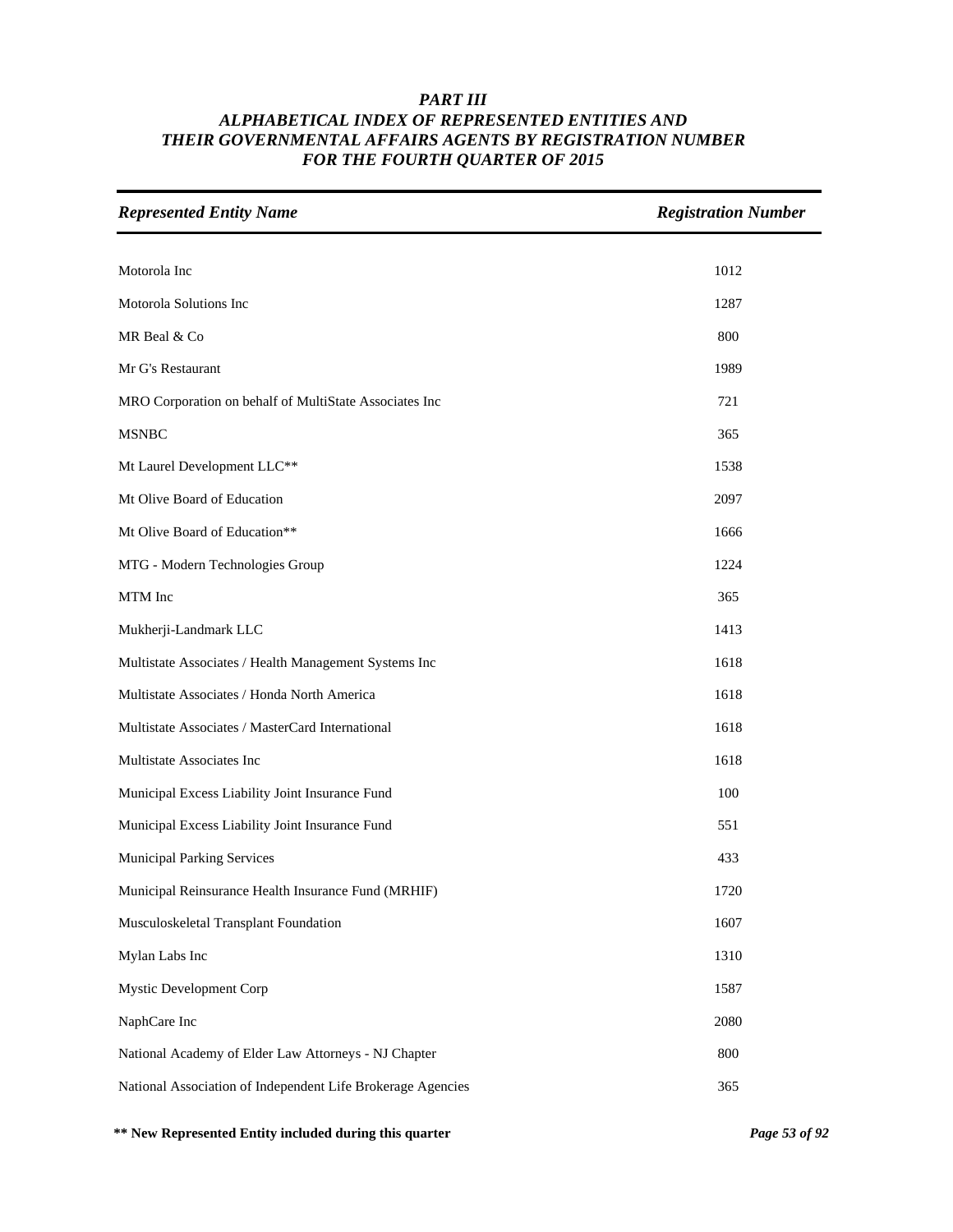| <b>Represented Entity Name</b>                                      | <b>Registration Number</b> |
|---------------------------------------------------------------------|----------------------------|
| National Association of Industrial Office Properties                | 1086                       |
| National Association of Professional Employer Organizations (NAPEO) | 1319                       |
| National Association of Settlement Purchasers                       | 721                        |
| National Association of Social Workers - NJ Chapter                 | 1950                       |
| National Association of Theatre Owners of NJ                        | 433                        |
| National Association of Vision Care Plans                           | 2145                       |
| National Association of Water Companies NJ Chapter                  | 2088                       |
| National Auto Dealers Exchange                                      | 365                        |
| National Council on Alcoholism and Drug Dependence - NJ             | 1404                       |
| National Elevator Industry Inc                                      | 463                        |
| National Federation of Independent Business                         | 1566                       |
| National Multiple Sclerosis Society-Greater Delaware Valley Chapter | 2033                       |
| National Office Products Alliance (NOPA)                            | 1895                       |
| National Pork Producers Council (NPPC)                              | 1618                       |
| National Public Finance Guarantee                                   | 2114                       |
| National Railroad Passenger Corp (Amtrak)                           | 2018                       |
| National Railroad Passenger Corp (Amtrak)                           | 2139                       |
| <b>National Realty Trust</b>                                        | 1224                       |
| National Rifle Association Institute for Legislative Action         | 964                        |
| National Shooting Sports Foundation                                 | 1861                       |
| National Solid Waste Management Association (NSWMA)                 | 846                        |
| National Tax Deferred Savings Association                           | 1781                       |
| National Vehicle Protection Association                             | 1192                       |
| National Vision Inc                                                 | 939                        |
| National Vision Inc                                                 | 1507                       |
| Nationwide                                                          | 2124                       |

**\*\* New Represented Entity included during this quarter** *Page 54 of 92*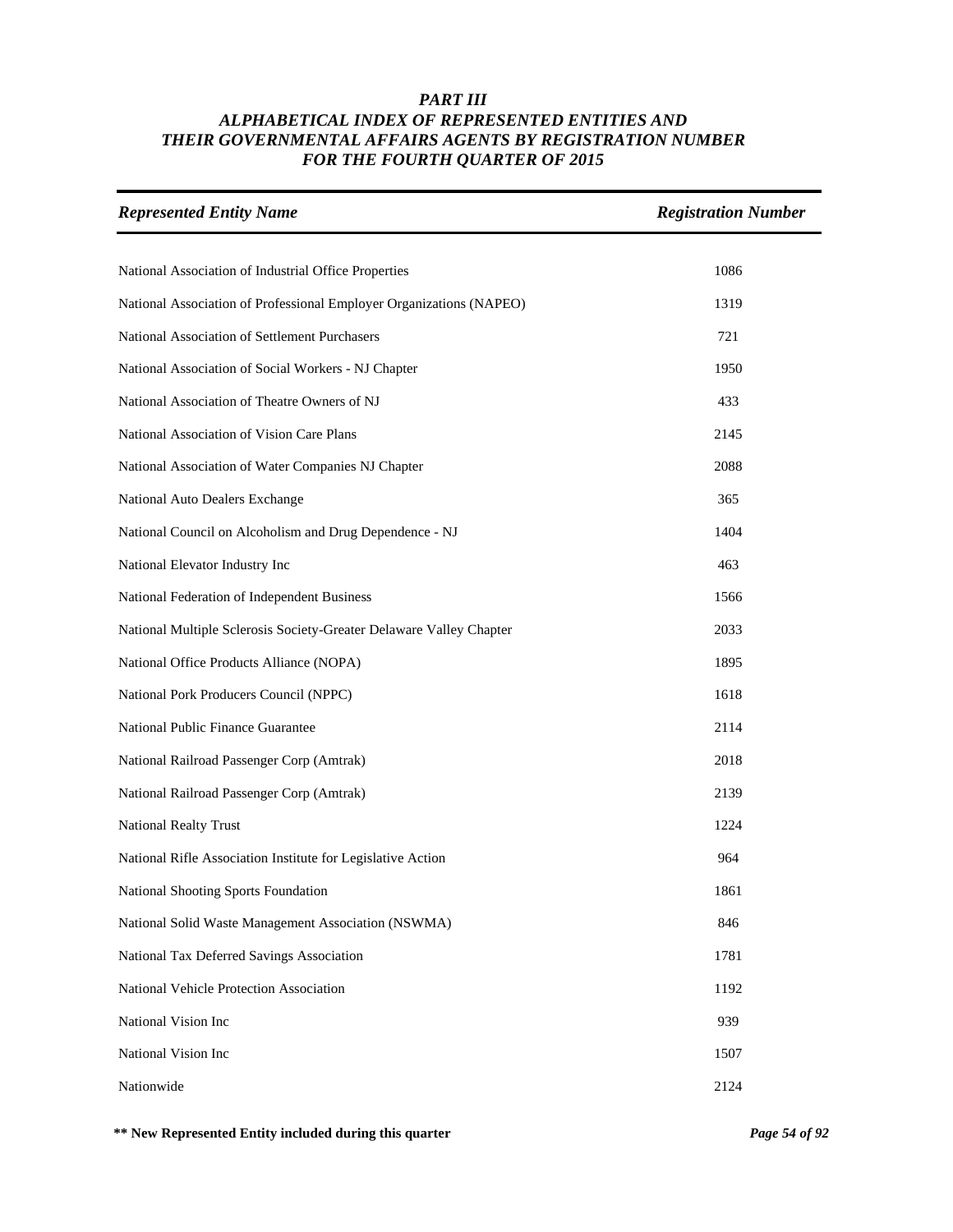| <b>Represented Entity Name</b>                | <b>Registration Number</b> |
|-----------------------------------------------|----------------------------|
|                                               |                            |
| Nationwide Mutual Insurance Company           | 1224                       |
| Natural Resources Defense Council             | 1091                       |
| Nature Conservancy in NJ The                  | 1594                       |
| NBC Universal                                 | 365                        |
| NCP East Rutherford Holdings LLC**            | 2114                       |
| NELS - North East Linen / New England Linen   | 463                        |
| Nemours AI duPont Hospital for Children       | 2092                       |
| Nemours/Alfred I duPont Hospital for Children | 1621                       |
| Neried Boat Club                              | 1607                       |
| Nevins & Associates                           | 365                        |
| New Brunswick Development Corp                | 1224                       |
| New Brunswick Development Corp                | 1741                       |
| New Galloway LLC                              | 774                        |
| New Grove Manor                               | 365                        |
| New Jerseyans for Commonsense Consumption     | 365                        |
| New Meadowlands LLC                           | 365                        |
| New Meadowlands Racetrack                     | 1950                       |
| New Meadowlands Racetrack LLC                 | 939                        |
| New Meadowlands Racetrack LLC                 | 2098                       |
| New Vistas Corp                               | 774                        |
| New York Jets                                 | 1522                       |
| New York Life Insurance Company               | 1152                       |
| New York Red Bulls                            | 1458                       |
| New York Susquehanna/Western Railway Corp The | 1666                       |
| Newark Energy Center                          | 1666                       |
| Newport Associates Development Co             | 173                        |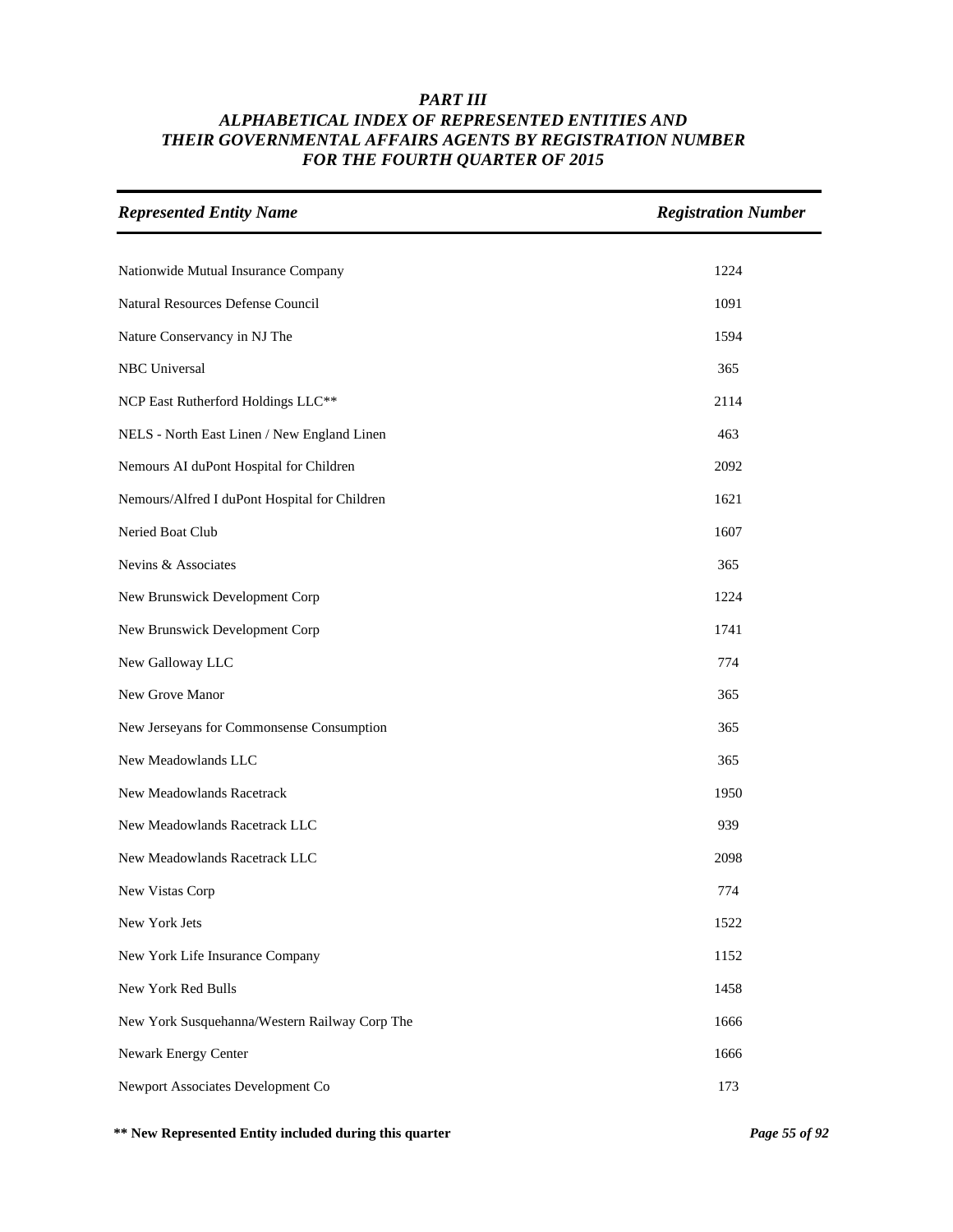| <b>Represented Entity Name</b>                       | <b>Registration Number</b> |
|------------------------------------------------------|----------------------------|
| Newport Associates Development Co                    | 365                        |
| <b>NHS Human Services</b>                            | 774                        |
| Nicholas and Cindy Pannaccione                       | 1607                       |
| Nisivoccia LLP                                       | 1901                       |
| NJ 2-1-1 Partnership                                 | 551                        |
| NJ Academy of Family Physicians                      | 1754                       |
| NJ Academy of Medical Psychologists LLC              | 1741                       |
| NJ Academy of Ophthalmology                          | 433                        |
| NJ Academy of Ophthalmology                          | 1950                       |
| NJ Account Wagering LLC                              | 173                        |
| NJ Adult Day Services                                | 1882                       |
| NJ Advisory Council on Safety & Health               | 944                        |
| NJ Advocates for History                             | 721                        |
| NJ Air Conditioning Contractors of America           | 433                        |
| NJ Alimony Reform                                    | 1895                       |
| NJ Alliance for Action                               | 1655                       |
| NJ Alliance for Children Youth and Families (NJACYF) | 365                        |
| NJ Ambulatory Care Coalition Inc                     | 1695                       |
| NJ American College of Emergency Physicians**        | 1754                       |
| NJ American Water Co                                 | 1014                       |
| NJ American Water Co                                 | 1534                       |
| NJ American Water Co                                 | 2080                       |
| NJ American Water Company Inc                        | 1882                       |
| NJ Amusement Association                             | 1473                       |
| NJ Anesthesia Political Action Committee/NJSSA       | 1950                       |
| NJ Apartment Association                             | 939                        |

**\*\* New Represented Entity included during this quarter** *Page 56 of 92*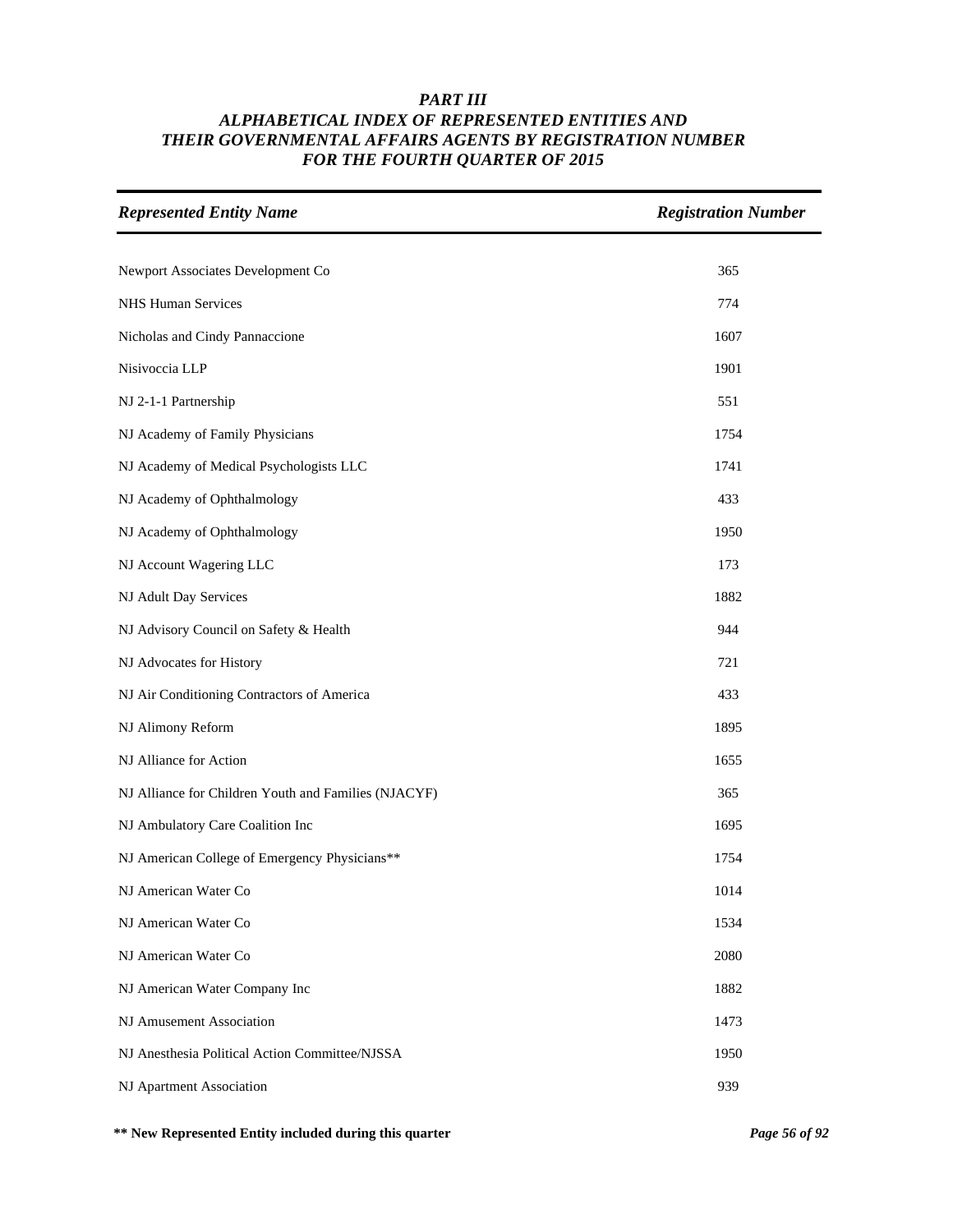| <b>Represented Entity Name</b>                                       | <b>Registration Number</b> |
|----------------------------------------------------------------------|----------------------------|
|                                                                      |                            |
| NJ Apartment Association                                             | 1750                       |
| NJ Asphalt Pavement Association                                      | 1587                       |
| NJ Association for Health Physical Education Recreation and Dance    | 2022                       |
| NJ Association for Justice (NJAJ)                                    | 746                        |
| NJ Association for Marriage and Family Therapy                       | 199                        |
| NJ Association of Acupuncture & Oriental Medicine (NJAAOM)           | 100                        |
| NJ Association of Community Providers                                | 1523                       |
| NJ Association of Community Providers                                | 2151                       |
| NJ Association of Election Officials                                 | 365                        |
| NJ Association of Fire Equipment Distributors                        | 100                        |
| NJ Association of Health Care Facilities                             | 280                        |
| NJ Association of Health Plans                                       | 365                        |
| NJ Association of Health Underwriters                                | 365                        |
| NJ Association of Hearing Health Professionals                       | 1936                       |
| NJ Association of Insurance & Financial Advisors                     | 100                        |
| NJ Association of Long Term Care Pharmacy Providers                  | 800                        |
| NJ Association of Mental Health and Addiction Agencies Inc (NJAMHAA) | 986                        |
| NJ Association of Mortgage Brokers                                   | 166                        |
| NJ Association of Mortgage Brokers                                   | 365                        |
| NJ Association of Mutual Insurance Companies                         | 2115                       |
| NJ Association of Nurse Anesthetists                                 | 365                        |
| NJ Association of Osteopathic Physicians & Surgeons                  | 1012                       |
| NJ Association of Professional Employer Organizations (NJAPEO)       | 1319                       |
| NJ Association of Realtors                                           | 433                        |
| NJ Association of School Administrators (NJASA)                      | 394                        |
| NJ Association of School Librarians                                  | 1853                       |

**\*\* New Represented Entity included during this quarter** *Page 57 of 92*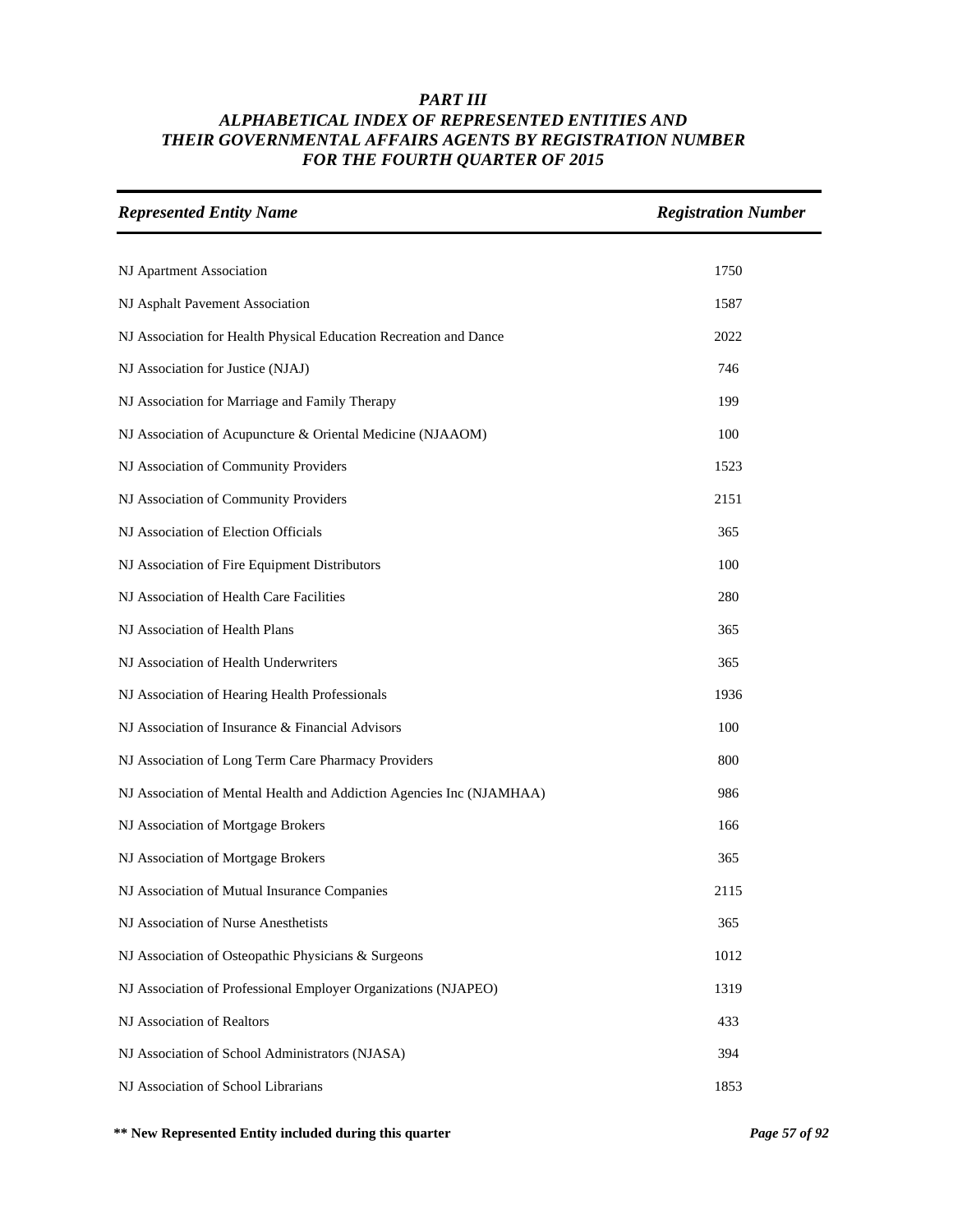| <b>Represented Entity Name</b>                  | <b>Registration Number</b> |
|-------------------------------------------------|----------------------------|
|                                                 |                            |
| NJ Association of the Deaf-Blind Inc            | 800                        |
| NJ Association of Wildlife Rehabilitators       | 2022                       |
| NJ Audubon Society                              | 1544                       |
| NJ Audubon Society                              | 2085                       |
| NJ Auto Dealers Auto Mall                       | 721                        |
| NJ Automobile Insurance Risk Exchange           | 1759                       |
| NJ Bankers Association                          | 33                         |
| NJ Bankers Association                          | 173                        |
| NJ Broadcasters Association                     | 721                        |
| NJ Broadcasters Association                     | 1625                       |
| NJ Builders Association                         | 53                         |
| NJ Building and Construction Trades Council     | 1950                       |
| NJ Burglar & Fire Alarm Association             | 1950                       |
| NJ Business & Industry Association              | 49                         |
| NJ Business & Industry Association              | 532                        |
| NJ Business Incubation Network (NJBIN)          | 365                        |
| NJ Camps Government Affairs Project             | 1950                       |
| NJ Camps Governmental Affairs Project (NJC-GAP) | 1754                       |
| NJ Care                                         | 1054                       |
| NJ Catholic Conference                          | 365                        |
| NJ Catholic Conference                          | 1673                       |
| NJ Cemetery Association                         | 433                        |
| NJ Chamber of Commerce                          | 19                         |
| NJ Chamber of Commerce                          | 1760                       |
| NJ Charter Schools Assoc                        | 2146                       |
| NJ Check Cashers Association                    | 433                        |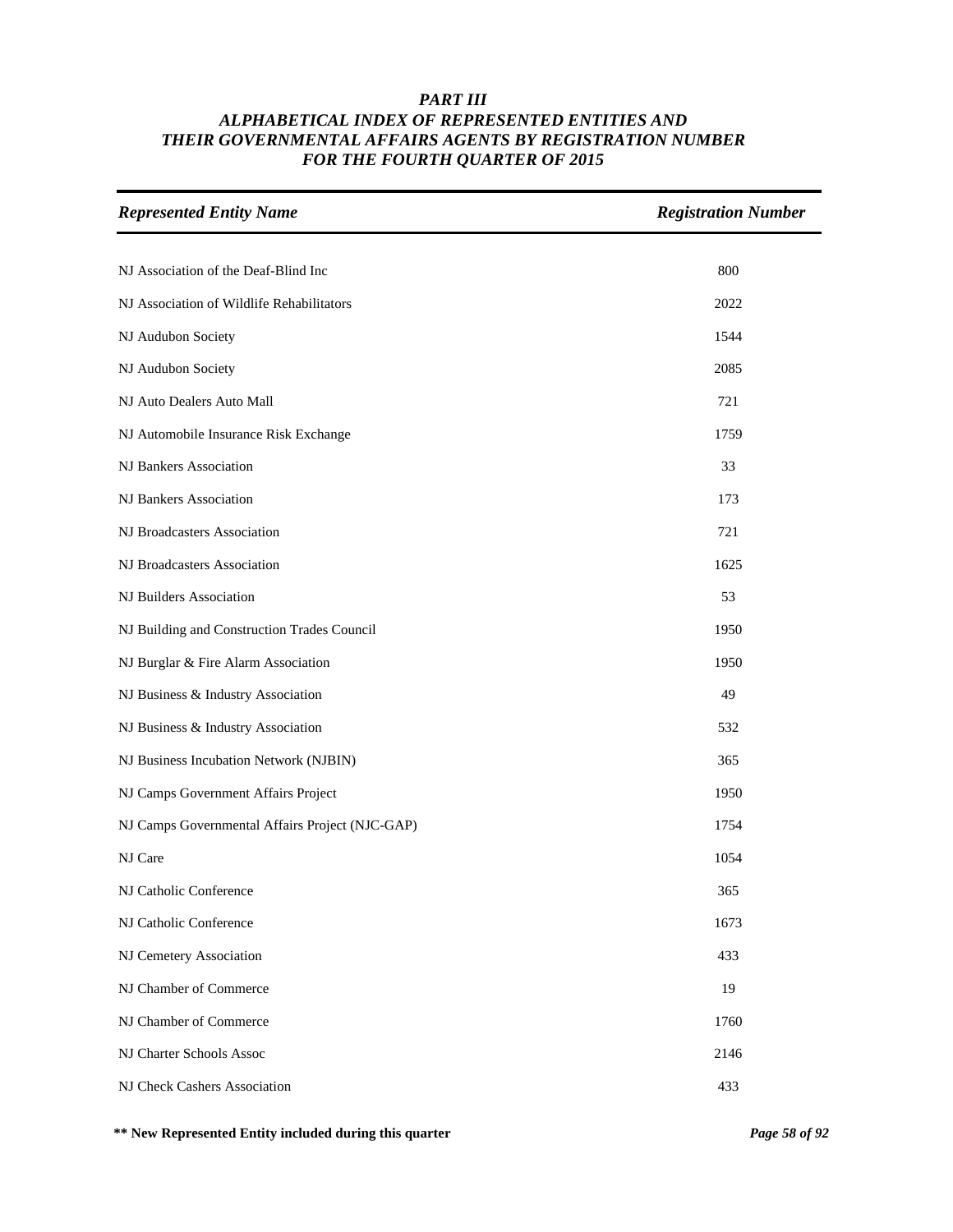| <b>Represented Entity Name</b>                                                   | <b>Registration Number</b> |
|----------------------------------------------------------------------------------|----------------------------|
|                                                                                  |                            |
| NJ Child Care Association                                                        | 1618                       |
| NJ Citizen Action                                                                | 915                        |
| NJ Citizen Action                                                                | 1591                       |
| NJ Civil Justice Institute                                                       | 365                        |
| NJ Coalition Against Sexual Assault                                              | 1676                       |
| NJ Coalition Against Sexual Assault (NJCASA)                                     | 1287                       |
| NJ Coalition for Affordable Clean and Reliable Energy (NJ ACRE)                  | 1534                       |
| NJ Coalition for Battered Women                                                  | 1661                       |
| NJ Coalition for Interior Design Legislation                                     | 633                        |
| NJ Coalition of Automotive Retailers                                             | 1413                       |
| NJ Coalition of Automotive Retailers (NJCAR)                                     | 365                        |
| NJ Coalition of Automotive Retailers Inc t/a NJ Car                              | 52                         |
| NJ Community Capital                                                             | 1287                       |
| NJ Community Development Corp                                                    | 1054                       |
| NJ Concrete & Aggregate Association                                              | 1054                       |
| NJ Concrete and Aggregate Association                                            | 1741                       |
| NJ Conference of Mayors                                                          | 2080                       |
| NJ Conference of Mayors (NJCM)                                                   | 100                        |
| NJ Conservation Foundation                                                       | 1642                       |
| NJ Council of County Colleges Consortium for Workforce & Economic<br>Development | 1618                       |
| NJ Council of County Vocational Schools                                          | 1226                       |
| NJ Council of Teaching Hospitals                                                 | 939                        |
| NJ Council of Teaching Hospitals                                                 | 1292                       |
| NJ Council of Teaching Hospitals                                                 | 1313                       |
| NJ Council on Alcoholism & Drug Abuse                                            | 818                        |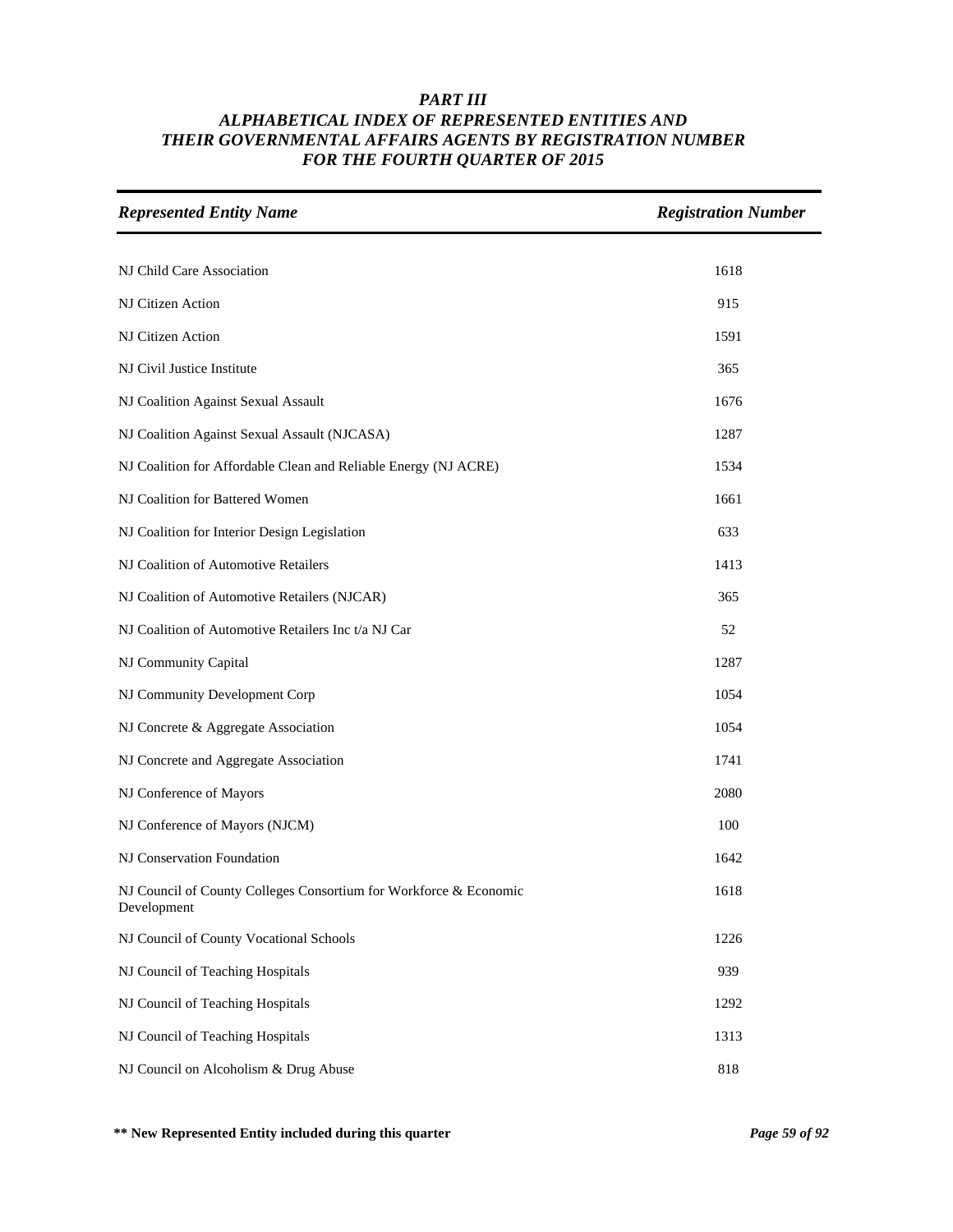| <b>Represented Entity Name</b>                       | <b>Registration Number</b> |
|------------------------------------------------------|----------------------------|
|                                                      |                            |
| NJ Credit Union League                               | 1319                       |
| NJ Credit Union League                               | 1675                       |
| NJ Creditors Bar Association (NJCBA)                 | 337                        |
| NJ CURE/NJ PURE                                      | 551                        |
| NJ Dental Association                                | 433                        |
| NJ Dental Association                                | 1159                       |
| NJ Dental Hygienists Association                     | 100                        |
| NJ Dietetic Association (NJDA)                       | 1950                       |
| NJ Education Association                             | 18                         |
| NJ Energy Coalition                                  | 1534                       |
| NJ Energy Coalition                                  | 1879                       |
| NJ Environmental Lobby                               | 2118                       |
| NJ Environmental Risk Management Fund                | 365                        |
| NJ Family Planning League                            | 1643                       |
| NJ Financial Service Centers Inc                     | 433                        |
| NJ Fire and Emergency Medical Services Institute Inc | 1695                       |
| NJ Fire Sprinkler Advisory Board                     | 1587                       |
| NJ Food Council                                      | 232                        |
| NJ Food Council                                      | 1287                       |
| NJ Food Council                                      | 1741                       |
| NJ Food Council                                      | 1950                       |
| NJ Food Processors Association                       | 1950                       |
| NJ Forestry Association                              | 721                        |
| NJ Funeral Directors Services Inc                    | 365                        |
| NJ Future                                            | 1814                       |
| NJ Gasoline, C-Store, Automotive Association         | 1794                       |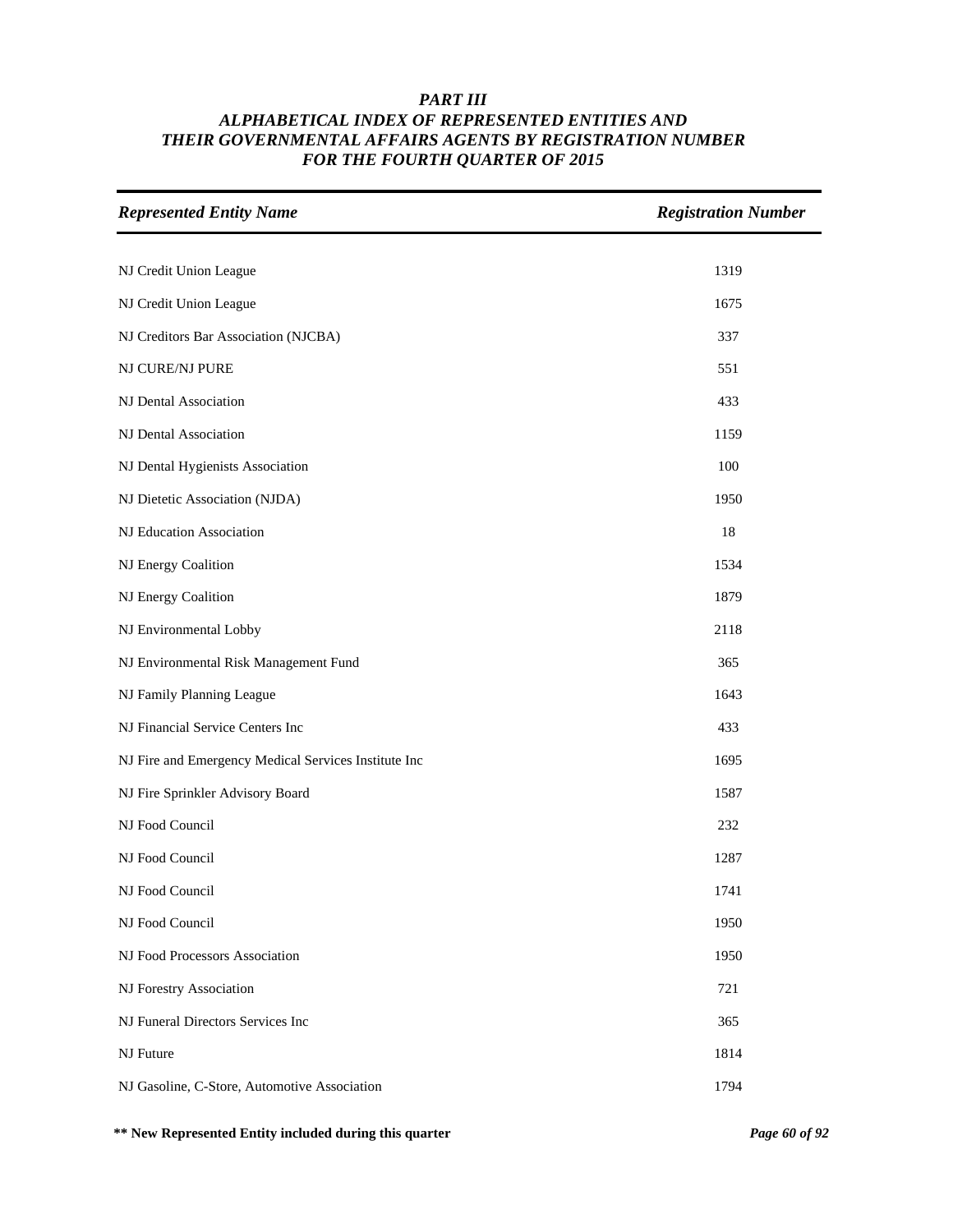| <b>Represented Entity Name</b>                               | <b>Registration Number</b> |
|--------------------------------------------------------------|----------------------------|
|                                                              |                            |
| NJ GASP (Group Against Smoking Pollution)                    | 1078                       |
| NJ Girl Scouts Councils                                      | 1781                       |
| NJ Ground Water Association                                  | 100                        |
| NJ Hall of Fame                                              | 365                        |
| NJ Health Care Quality Institute                             | 2115                       |
| NJ Health Care Workers Alliance for Quality Long Term Care   | 173                        |
| NJ Highlands Coalition                                       | 1719                       |
| NJ HMO Association Inc dba NJ Association of Health Plans    | 1455                       |
| NJ Hospital Association                                      | 10                         |
| NJ Hospital Association                                      | 1741                       |
| NJ Hospital Association                                      | 1781                       |
| NJ Hospital Association**                                    | 2080                       |
| NJ Independent Automobile Dealers Association (NJIADA)       | 2060                       |
| NJ Independent Electrical Contractors                        | 1999                       |
| NJ Information Division of NICUSA Inc                        | 433                        |
| NJ Institute for Social Justice                              | 1795                       |
| NJ Institute of Technology                                   | 1720                       |
| NJ Interscholastic Athletic Association                      | 1192                       |
| NJ Italian Heritage Foundation                               | 800                        |
| NJ Joint Council of County Special Services School Districts | 1226                       |
| NJ Laborers Employers Cooperation Education Trust (NJ LECET) | 1130                       |
| NJ Land LLC**                                                | 2080                       |
| NJ Land Title Association                                    | 168                        |
| NJ Land Title Association                                    | 433                        |
| NJ Land Title Insurance Rating Bureau                        | 168                        |
| NJ Law Enforcement Supervisors Association                   | 1993                       |

**\*\* New Represented Entity included during this quarter** *Page 61 of 92*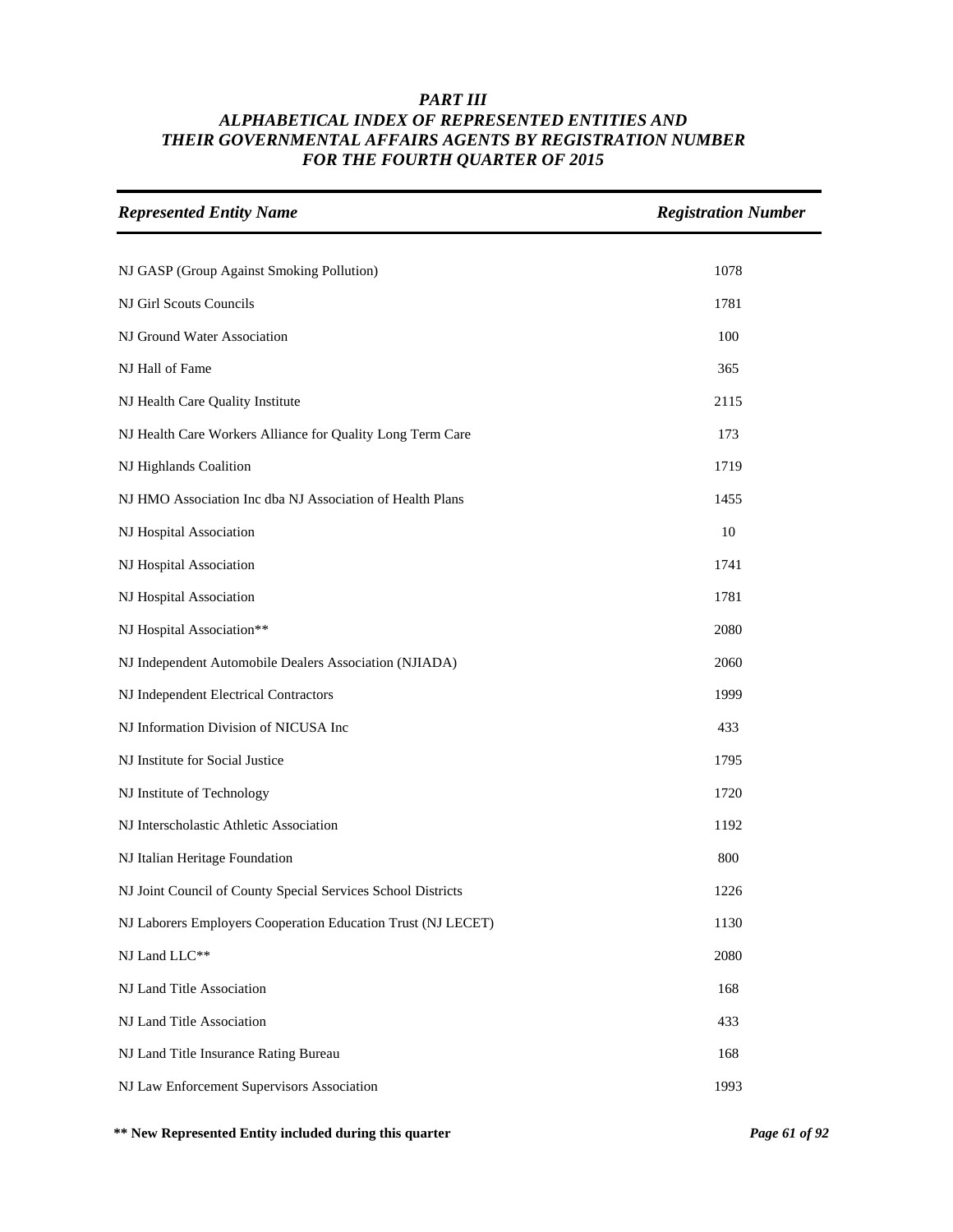| <b>Represented Entity Name</b>                                             | <b>Registration Number</b> |
|----------------------------------------------------------------------------|----------------------------|
|                                                                            |                            |
| NJ Lawsuit Reform Alliance                                                 | 1741                       |
| NJ Lawsuit Reform Alliance (NJCRA)                                         | 1731                       |
| NJ League Community & Savings Bankers                                      | 1000                       |
| NJ League of Conservation Voters                                           | 2010                       |
| NJ Library Association                                                     | 662                        |
| NJ Licensed Beverage Assoc                                                 | 721                        |
| NJ Liquor Store Alliance                                                   | 365                        |
| NJ Manufactured Housing Association                                        | 365                        |
| NJ Manufacturers Insurance Co                                              | 692                        |
| NJ Mechanical Allied Craft Council                                         | 1903                       |
| NJ Medical Group Management Association Inc                                | 1695                       |
| NJ Mothers Against Drunk Driving                                           | 944                        |
| NJ Motor Truck Association                                                 | 1999                       |
| NJ Natural Gas Co                                                          | 1180                       |
| NJ Natural Therapeutics                                                    | 1192                       |
| NJ Nutrition Association c/o Certification Board for Nutrition Specialists | 1618                       |
| NJ Occupational Therapists Association                                     | 433                        |
| NJ PACE LLC                                                                | 1292                       |
| <b>NJ PAIP</b>                                                             | 1192                       |
| NJ Patient Care and Access Coalition (NJPCAC)                              | 1292                       |
| NJ Pawnbrokers Association                                                 | 433                        |
| NJ Pediatric Neuroscience Institute                                        | 1984                       |
| NJ Performing Arts Center                                                  | 1224                       |
| NJ Pest Management Association                                             | 1473                       |
| NJ Petrol                                                                  | 1781                       |
| NJ Petroleum Council Div of American Petroleum Inst                        | 50                         |

**\*\* New Represented Entity included during this quarter** *Page 62 of 92*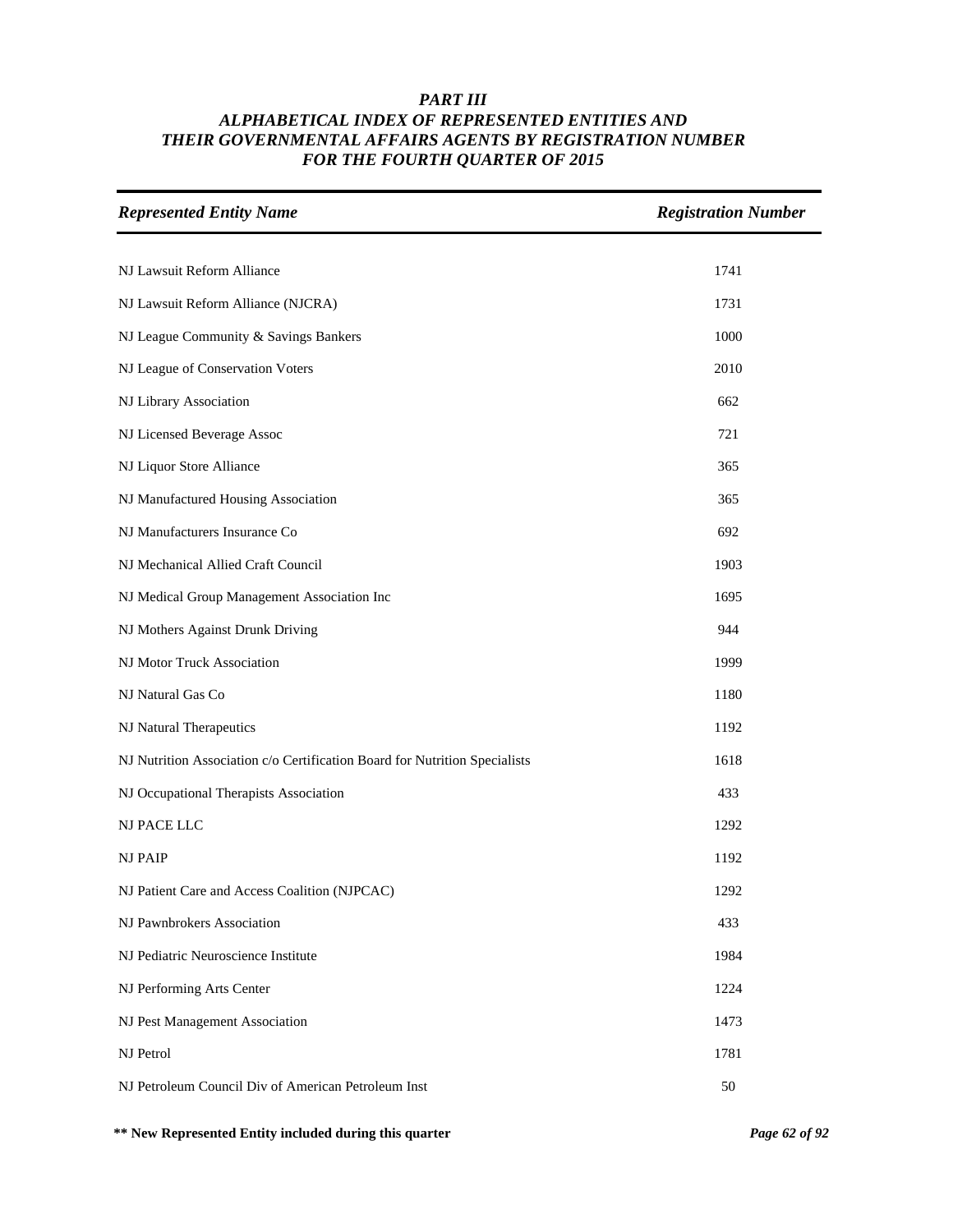| <b>Represented Entity Name</b>                                               | <b>Registration Number</b> |
|------------------------------------------------------------------------------|----------------------------|
|                                                                              |                            |
| NJ Pharmacist Association                                                    | 939                        |
| NJ Pharmacists Association                                                   | 1012                       |
| NJ Podiatric Medical Society                                                 | 1012                       |
| NJ Policy Perspective                                                        | 2035                       |
| <b>NJ Press Assoc</b>                                                        | 1287                       |
| <b>NJ Press Association</b>                                                  | 365                        |
| NJ Primary Care Association                                                  | 721                        |
| NJ Principals & Supervisors Association                                      | 155                        |
| NJ Private School Council                                                    | 365                        |
| NJ Propane Gas Association                                                   | 365                        |
| NJ Propane Gas Association                                                   | 1224                       |
| NJ Psychiatric Association                                                   | 721                        |
| NJ Psychiatric Rehabilitation Association                                    | 721                        |
| NJ Psychological Association                                                 | 1741                       |
| NJ Public Adjusters Association (NJPAA)                                      | 100                        |
| NJ Public Housing Authority Joint Information Fund (NJPHAJIF)                | 365                        |
| <b>NJ REALTORS</b>                                                           | 644                        |
| NJ Recreation & Park Association                                             | 721                        |
| NJ Resources Inc                                                             | 433                        |
| NJ Restaurant and Hospitality Association formerly NJ Restaurant Association | 365                        |
| NJ Restaurant Association                                                    | 1413                       |
| NJ Restaurant Association                                                    | 2123                       |
| NJ Retail Merch Association & NJ Council of Chain Drug Stores                | 354                        |
| NJ Retail Merchants Association (NJRMA)                                      | 1720                       |
| NJ Retail Merchants Association (NJRMA)                                      | 2080                       |
| NJ Right to Life                                                             | 1351                       |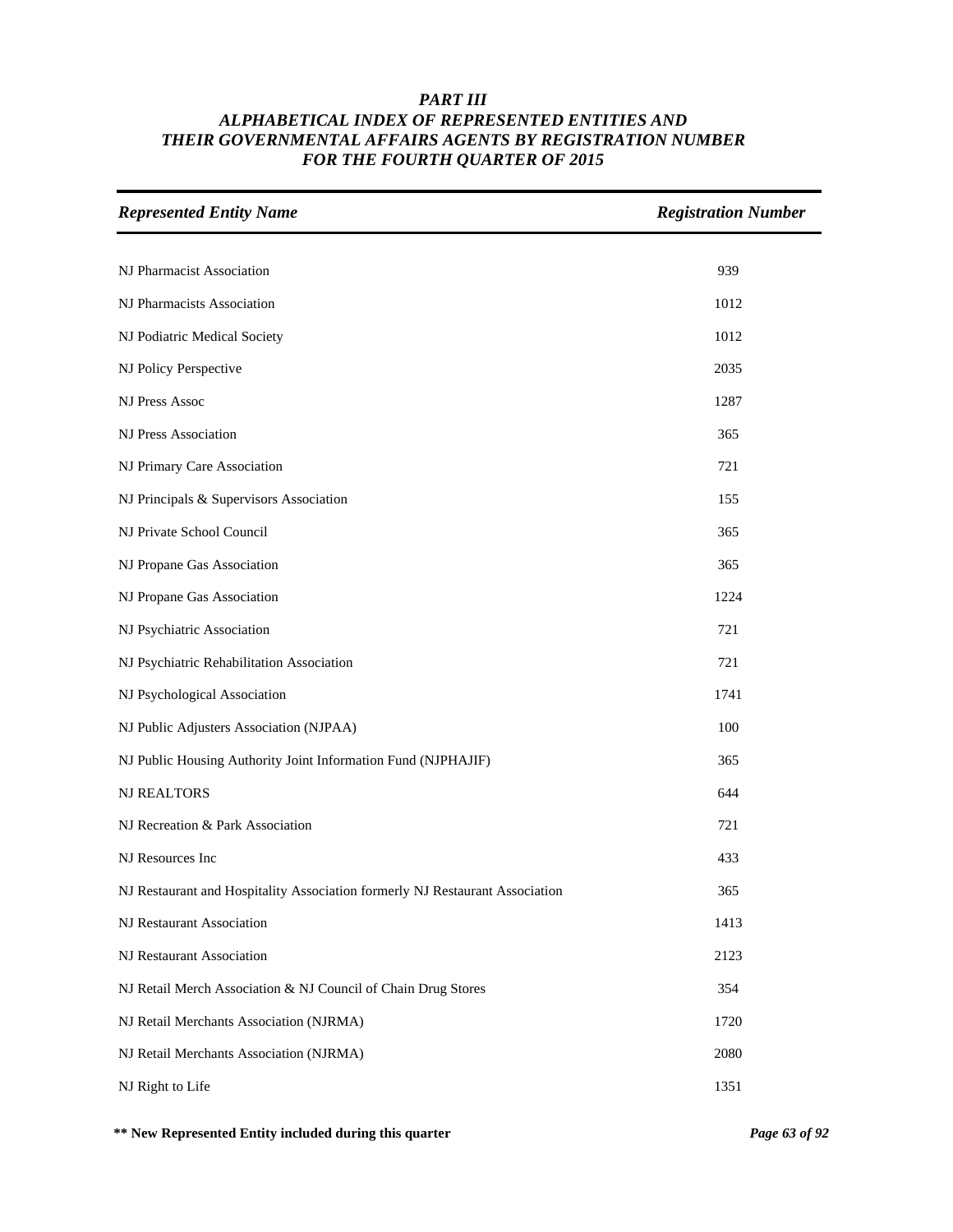| <b>Represented Entity Name</b>                      | <b>Registration Number</b> |
|-----------------------------------------------------|----------------------------|
|                                                     |                            |
| NJ School Bus Contractors Association Inc           | 365                        |
| NJ Section American Waterworks Association          | 1054                       |
| NJ Self Insurers Association                        | 1741                       |
| NJ Shares Inc                                       | 1756                       |
| NJ Society for the Prevention of Cruelty to Animals | 721                        |
| NJ Society of Certified Public Accountants          | 365                        |
| NJ Society of CPAs                                  | 1270                       |
| NJ Society of Municipal Engineers                   | 433                        |
| NJ Society of Optometric Physicians (NJSOP)         | 1720                       |
| NJ Society of Pathologists                          | 1012                       |
| NJ Society of Physical Medicine & Rehabilitation    | 1950                       |
| NJ Society of Plastic Surgeons                      | 1950                       |
| NJ Society of Professional Engineers                | 433                        |
| NJ Society of Professional Land Surveyors           | 721                        |
| NJ Society of Respiratory Care                      | 1618                       |
| NJ Solar Grid Supply Association                    | 1334                       |
| NJ Speech Language Hearing Association              | 1618                       |
| NJ Spine Society                                    | 2097                       |
| NJ Spine Society**                                  | 1666                       |
| NJ State AFL-CIO                                    | 74                         |
| NJ State Alliance of YMCAs Public Policy Committee  | 944                        |
| NJ State Association of American Univ Professors    | 944                        |
| NJ State Association of Fire Districts              | 1618                       |
| NJ State Association of Life Underwriters           | 100                        |
| NJ State Association of Pipe Trades                 | 365                        |
| NJ State Bar Association                            | 433                        |

**\*\* New Represented Entity included during this quarter** *Page 64 of 92*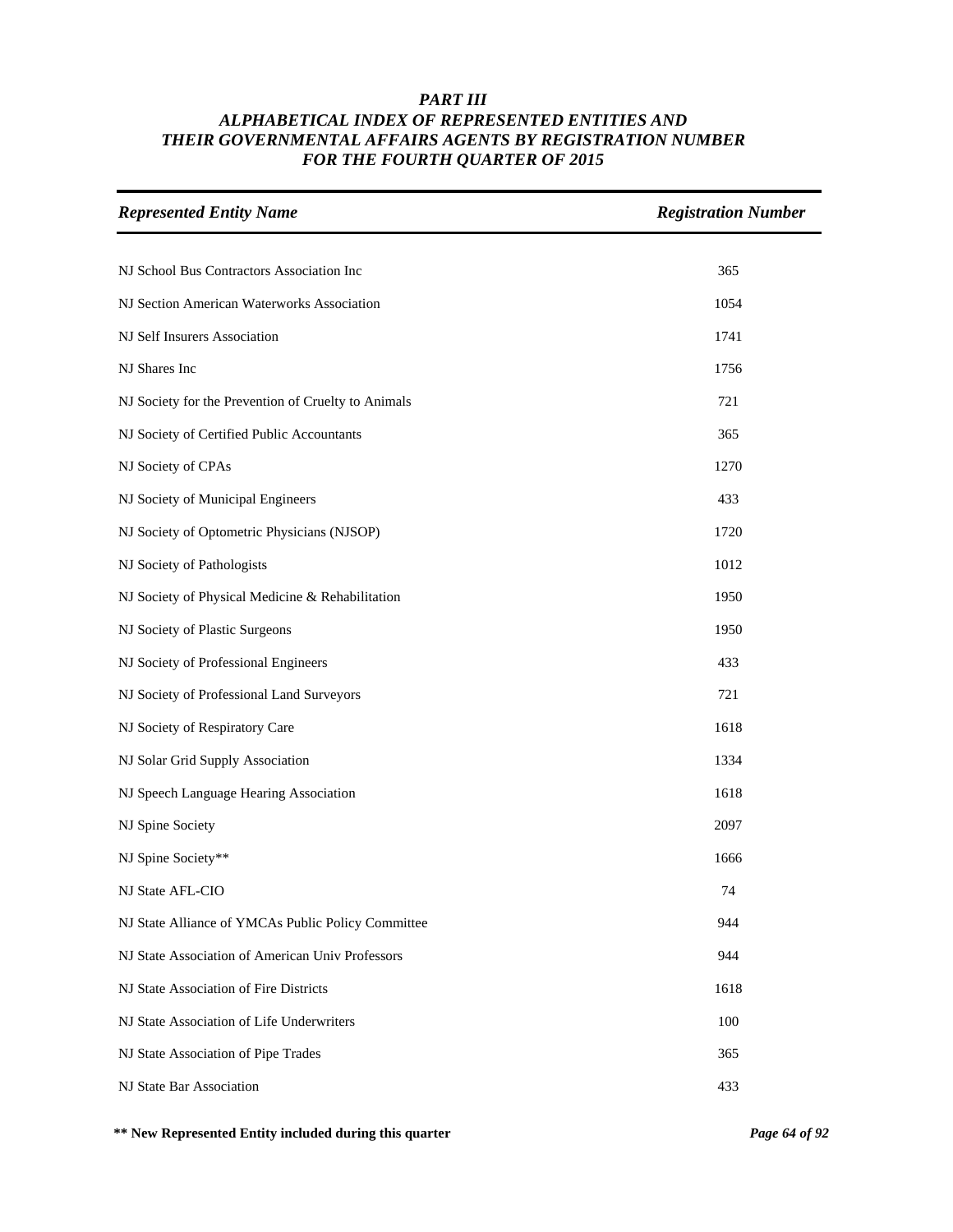| <b>Represented Entity Name</b>                      | <b>Registration Number</b> |
|-----------------------------------------------------|----------------------------|
|                                                     |                            |
| NJ State Bar Association                            | 613                        |
| NJ State Electrical Workers Association (NJ IBEW)   | 463                        |
| NJ State Federation of Teachers (AFT/AFL-CIO)       | 944                        |
| NJ State Firefighters Mutual Benevolent Association | 721                        |
| NJ State First Aid Council Inc                      | 1741                       |
| NJ State Funeral Directors Association Inc          | 741                        |
| NJ State Laborers PAC                               | 1162                       |
| NJ State Law Enforcement Officers Association       | 1012                       |
| NJ State League of Master Plumbers                  | 365                        |
| NJ State League of Municipalities                   | 30                         |
| NJ State Nurses Association                         | 335                        |
| NJ State Nurses Association                         | 365                        |
| NJ State Policemen's Benevolent Association         | 1878                       |
| NJ State Society of Physician Assistants            | 1618                       |
| NJ State Troopers Fraternal Association             | 365                        |
| NJ State YMCA Alliance                              | 2127                       |
| NJ Tax Commissioners Association                    | 433                        |
| NJ Taxicab Association (NJTCA)                      | 337                        |
| NJ Technology & Manufacturing (NJTMA)               | 337                        |
| NJ Thoroughbred Horsemen's Association              | 1372                       |
| NJ Travel Industry Association                      | 433                        |
| NJ Urologists                                       | 1364                       |
| NJ Utilities Association                            | 447                        |
| NJ Veterinary Medical Association                   | 365                        |
| NJ Wholesale Marketers Association                  | 365                        |
| NJ Wine & Spirits Wholesalers Association           | 365                        |

**\*\* New Represented Entity included during this quarter** *Page 65 of 92*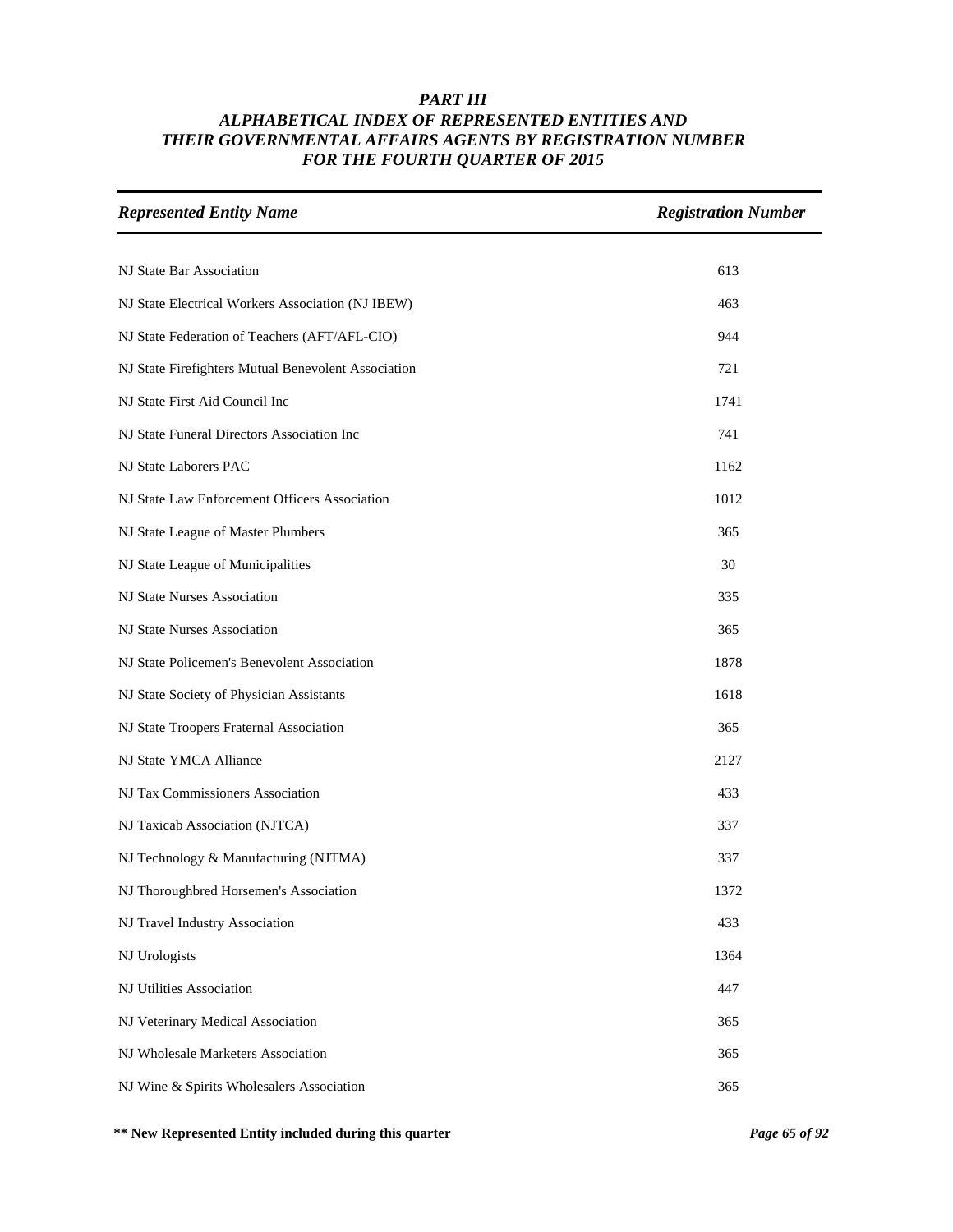| <b>Represented Entity Name</b>                                  | <b>Registration Number</b> |
|-----------------------------------------------------------------|----------------------------|
|                                                                 |                            |
| NJ Wine & Spirits Wholesalers Association                       | 721                        |
| NJ Work Environment Council                                     | 944                        |
| NJ Work Environment Council                                     | 1041                       |
| <b>NJACA</b>                                                    | 337                        |
| NJEDGE.NET Inc                                                  | 2080                       |
| NJGCOA (NJ Golf Course Owners Association)                      | 1607                       |
| <b>NJNAHRO</b>                                                  | 939                        |
| NJ-NAIOP (National Association of Industrial Office Properties) | 1607                       |
| NJOTSN (NJ Organ & Tissue Sharing Network)                      | 1607                       |
| NJOY Inc                                                        | 433                        |
| Noble Americas Energy Solutions LLC                             | 532                        |
| Norfolk Southern Corp                                           | 433                        |
| Norris McLaughlin & Marcus                                      | 532                        |
| North American Energy Alliance                                  | 939                        |
| North American Wood Pole Council                                | 721                        |
| North Arlington                                                 | 1989                       |
| North Fork Bank                                                 | 939                        |
| North Highland Consulting                                       | 1621                       |
| Northeast Regional Car Wash Owners                              | 433                        |
| Northeast Regional Council of Carpenters                        | 365                        |
| Northeast Spa and Pool Association (NESPA)                      | 1618                       |
| Novaces                                                         | 1054                       |
| Novartis                                                        | 1950                       |
| Novartis Pharmaceuticals Corporation                            | 1266                       |
| Novo Nordisk Inc                                                | 1984                       |
| Now Business Intelligence**                                     | 1741                       |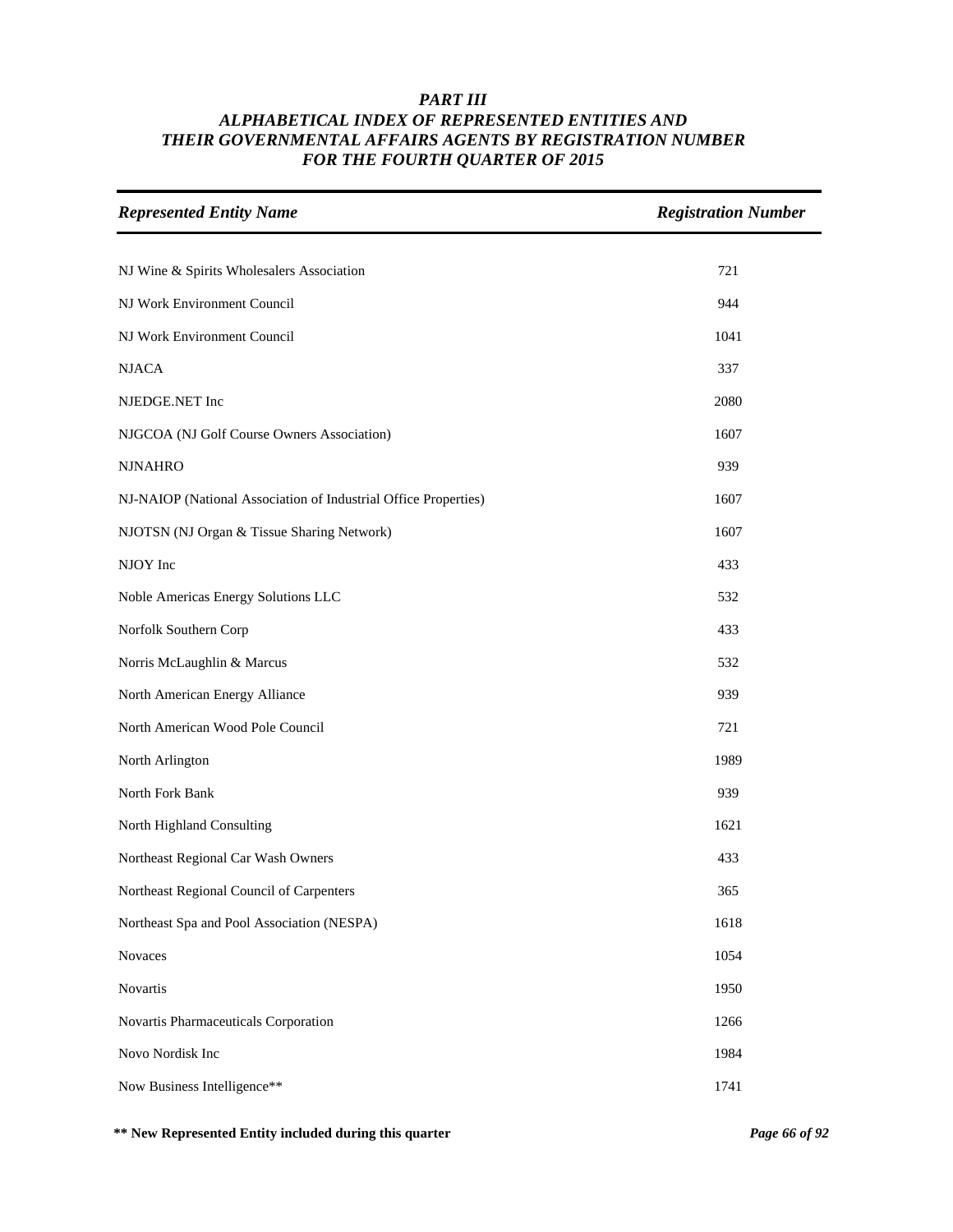| <b>Represented Entity Name</b>                         | <b>Registration Number</b> |
|--------------------------------------------------------|----------------------------|
|                                                        |                            |
| NRG Energy Inc                                         | 365                        |
| Nurse Family Partnership                               | 800                        |
| Nursing Home Alliance of New Jersey                    | 1313                       |
| <b>NuStar Energy</b>                                   | 1607                       |
| NVR Inc d/b/a Ryan Homes**                             | 1621                       |
| NW Financial Group LLC                                 | 365                        |
| NW Financial Group LLC                                 | 721                        |
| NY Football Giants/New Meadowlands Stadium Company LLC | 433                        |
| NY Shipping Association Inc                            | 1285                       |
| NY Waterway                                            | 433                        |
| NY/NJ Baykeeper                                        | 1192                       |
| Oasis Legal Finance LLC                                | 1781                       |
| Ocean Carrier & Equipment Managers Association         | 365                        |
| Ocean County Landfill                                  | 1720                       |
| Ocean Grove Camp Meeting Association                   | 1479                       |
| Ocean Risk Retention Group Inc                         | 939                        |
| Ogden Realty Co                                        | 551                        |
| Olnick-Fisher Development Associates LLC               | 1413                       |
| On Point Advocacy for PACE 4 Jobs                      | 1781                       |
| Onyx Equities LLC                                      | 1562                       |
| Open Door Media                                        | 1781                       |
| Operating Engineers Local 825                          | 1741                       |
| Opportunities For All (OFA)                            | 1054                       |
| Opportunities for All**                                | 365                        |
| Opticians Association of NJ                            | 433                        |
| Opus Inspection                                        | 1966                       |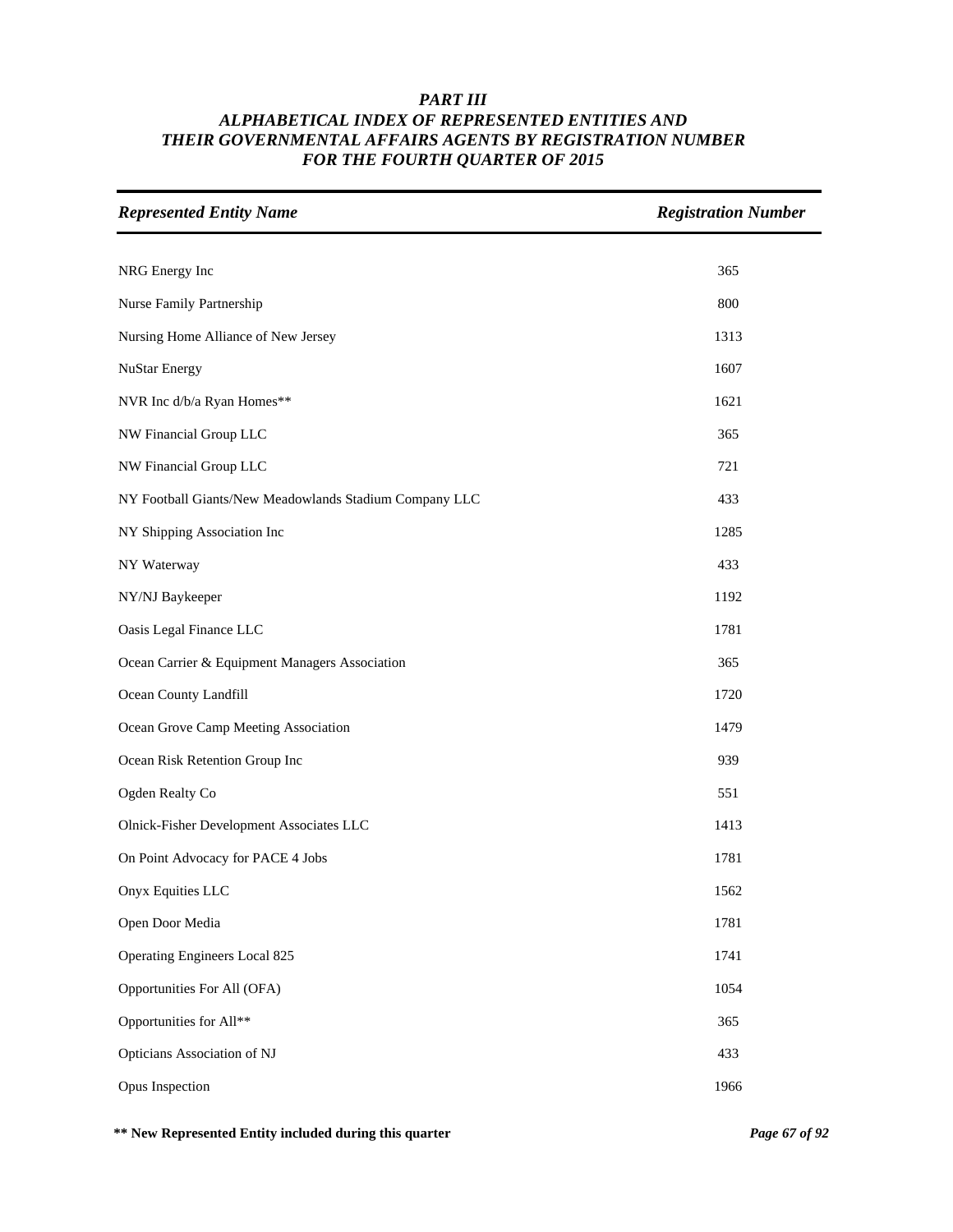| <b>Represented Entity Name</b>                        | <b>Registration Number</b> |
|-------------------------------------------------------|----------------------------|
|                                                       |                            |
| Oracle America Inc                                    | 433                        |
| Orange & Rockland Utilities Inc                       | 551                        |
| Organic Medical Marketing Group The                   | 1510                       |
| Organization of Nurse Executives of New Jersey        | 1781                       |
| Orthodox Union Advocacy Center**                      | 433                        |
| Orthopaedic Surgeons of NJ                            | 1950                       |
| Ortley Beach Property Owners Association Inc          | 1012                       |
| OTG Management LLC                                    | 365                        |
| Otsuka America Pharmaceutical Inc                     | 2032                       |
| Otsuka Pharmaceutical Development & Commercialization | 2103                       |
| Our Lady of the Magnificat Church                     | 939                        |
| <b>Outfront Media</b>                                 | 433                        |
| Overlook Associates**                                 | 721                        |
| Oxfam America                                         | 1781                       |
| Oxford Health Insurance Inc                           | 2028                       |
| Oxford Health Plans (NJ) Inc                          | 2028                       |
| Pacific Investment Management Company LLC             | 2056                       |
| Paddy Power                                           | 1741                       |
| Palace Restaurant The                                 | 2143                       |
| Palisade Nursing Center                               | 1313                       |
| Palisades Medical Center                              | 721                        |
| Palisades Safety and Insurance Association            | 1519                       |
| Panasonic Corporation of North America                | 1562                       |
| Park Willow LLC                                       | 939                        |
| Park Willow LLC                                       | 1782                       |
| Parker McCay & Criscuolo                              | 1286                       |

**\*\* New Represented Entity included during this quarter** *Page 68 of 92*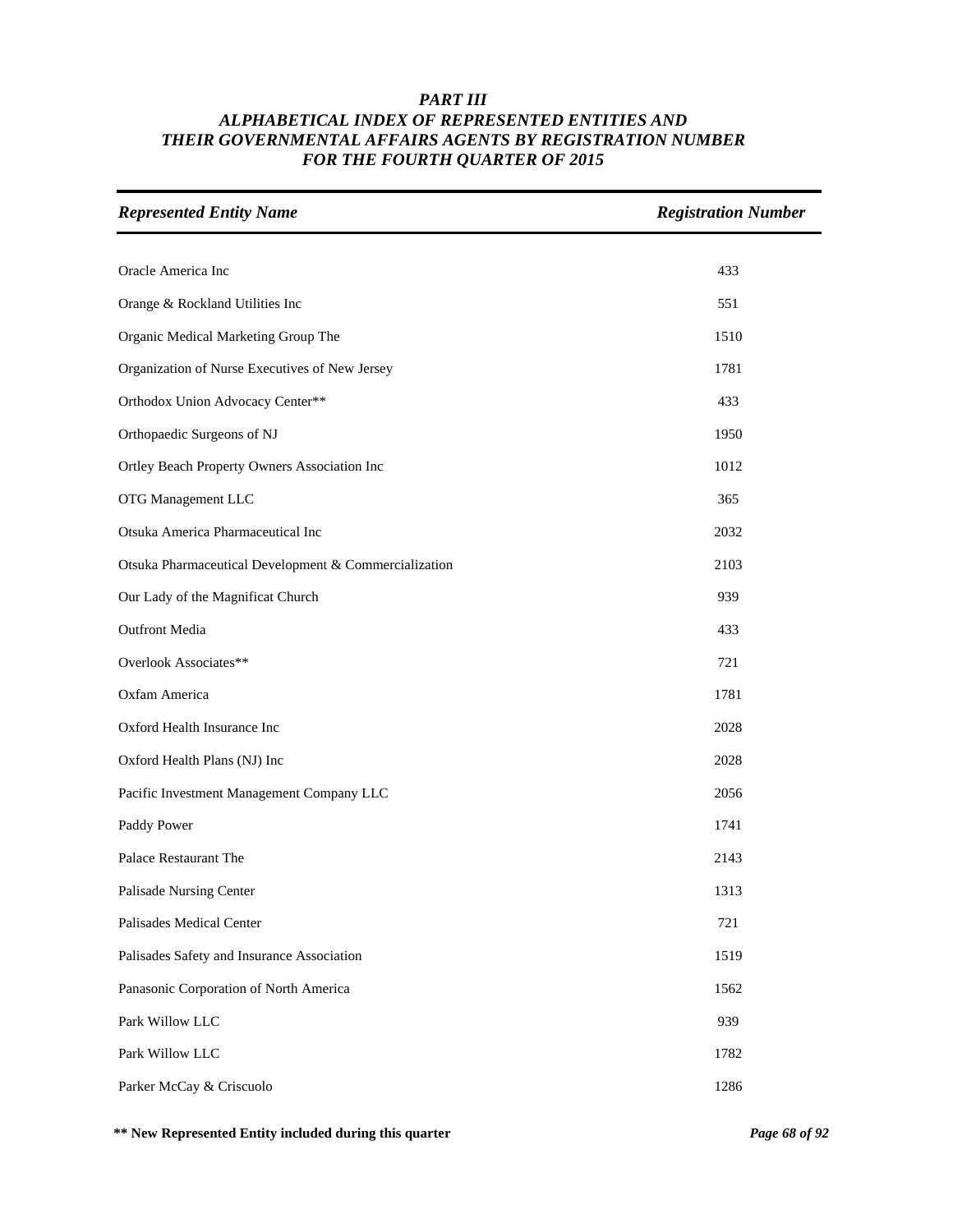| <b>Represented Entity Name</b>                             | <b>Registration Number</b> |
|------------------------------------------------------------|----------------------------|
| Parks & Playground Supplies Coalition                      | 199                        |
| PARS Environmental Inc                                     | 1781                       |
| Parsons Advanced Technologies Inc                          | 551                        |
| Parsons Brinckerhoff Quade & Douglas                       | 433                        |
| Parsons Commercial Technology Group Inc                    | 1895                       |
| Partners Group (USA) Inc**                                 | 2078                       |
| Partnership for a New American Economy Action Fund**       | 2114                       |
| Parts Life                                                 | 337                        |
| PassTime USA                                               | 1720                       |
| Patch Management Inc                                       | 1866                       |
| Pathways Government Relations LLC                          | 100                        |
| Patriot Land Transfer LLC**                                | 1372                       |
| Patriotic Consulting Services LLC                          | 721                        |
| Patterson Belknap Webb & Tyler LLP for New York Water Taxi | 1781                       |
| Pawn USA Inc/ABC Money Loan Inc                            | 433                        |
| Pay My Taxes LLC                                           | 1825                       |
| PB Americas                                                | 1895                       |
| Pearson Education                                          | 173                        |
| Peddie School The                                          | 2060                       |
| PennEast Pipeline Co LLC                                   | 365                        |
| Pennrose Properties                                        | 2133                       |
| Pennrose Properties LLC                                    | 1287                       |
| Pennwood Racing Inc                                        | 173                        |
| Pepco Holdings Inc                                         | 1567                       |
| PepsiCo Inc                                                | 1571                       |
| Performance Insurance Co                                   | 944                        |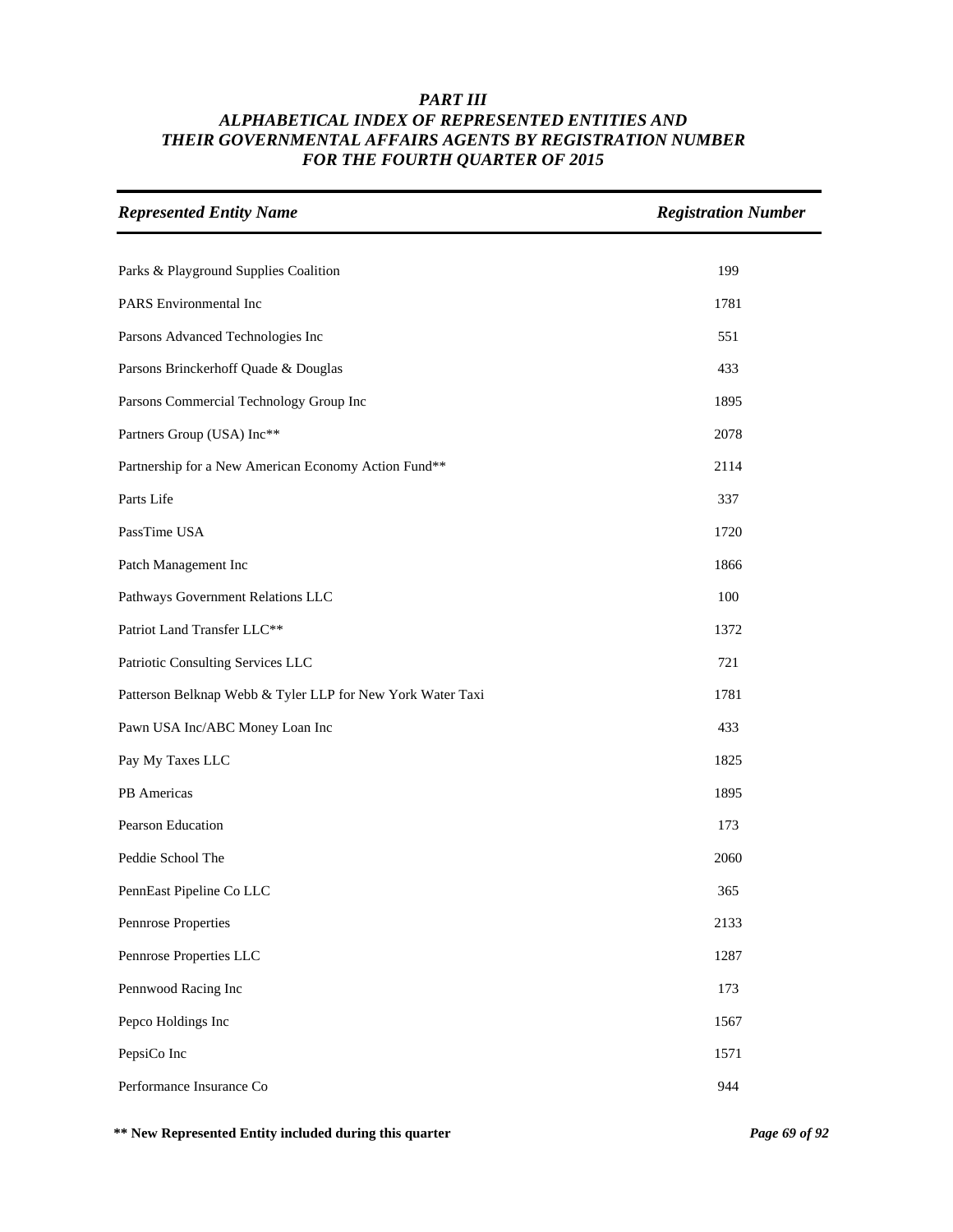| <b>Represented Entity Name</b>                       | <b>Registration Number</b> |
|------------------------------------------------------|----------------------------|
|                                                      |                            |
| Pet Industry Joint Advisory Council (PIJAC)          | 2114                       |
| Petra Systems Inc                                    | 721                        |
| Pfizer Inc                                           | 433                        |
| Pfizer Inc                                           | 1348                       |
| PFL Life Insurance Co                                | 365                        |
| Pharma-Care Inc                                      | 800                        |
| Pharmaceutical Research & Manufacturers of America   | 173                        |
| PHH Mortgage                                         | 1741                       |
| Philip & Donna Girlando                              | 939                        |
| Philips Electronics                                  | 463                        |
| Phillips 66 Company                                  | 2013                       |
| Phillips 66 Company                                  | 2097                       |
| Phillips 66 Company**                                | 1666                       |
| PHNJ LLC                                             | 1413                       |
| Phoenix Environmental Systems Inc                    | 1571                       |
| Phoenix Industries                                   | 1989                       |
| Physicians & Patients for Quality Care Inc           | 944                        |
| Physicians for Quality Care                          | 1012                       |
| PICO National Network                                | 1720                       |
| Pier Renaissance LP                                  | 1882                       |
| Pier Village I and II Urban Renewal Co LLC           | 2097                       |
| Pier Village I and II Urban Renewal Co LLC**         | 1666                       |
| Pilgrim Pipeline Holdings LLC                        | 939                        |
| Pilot Travel Centers                                 | 173                        |
| Pinelands Insurance Company Risk Retention Group Inc | 939                        |
| <b>Pinelands Preservation Alliance</b>               | 1546                       |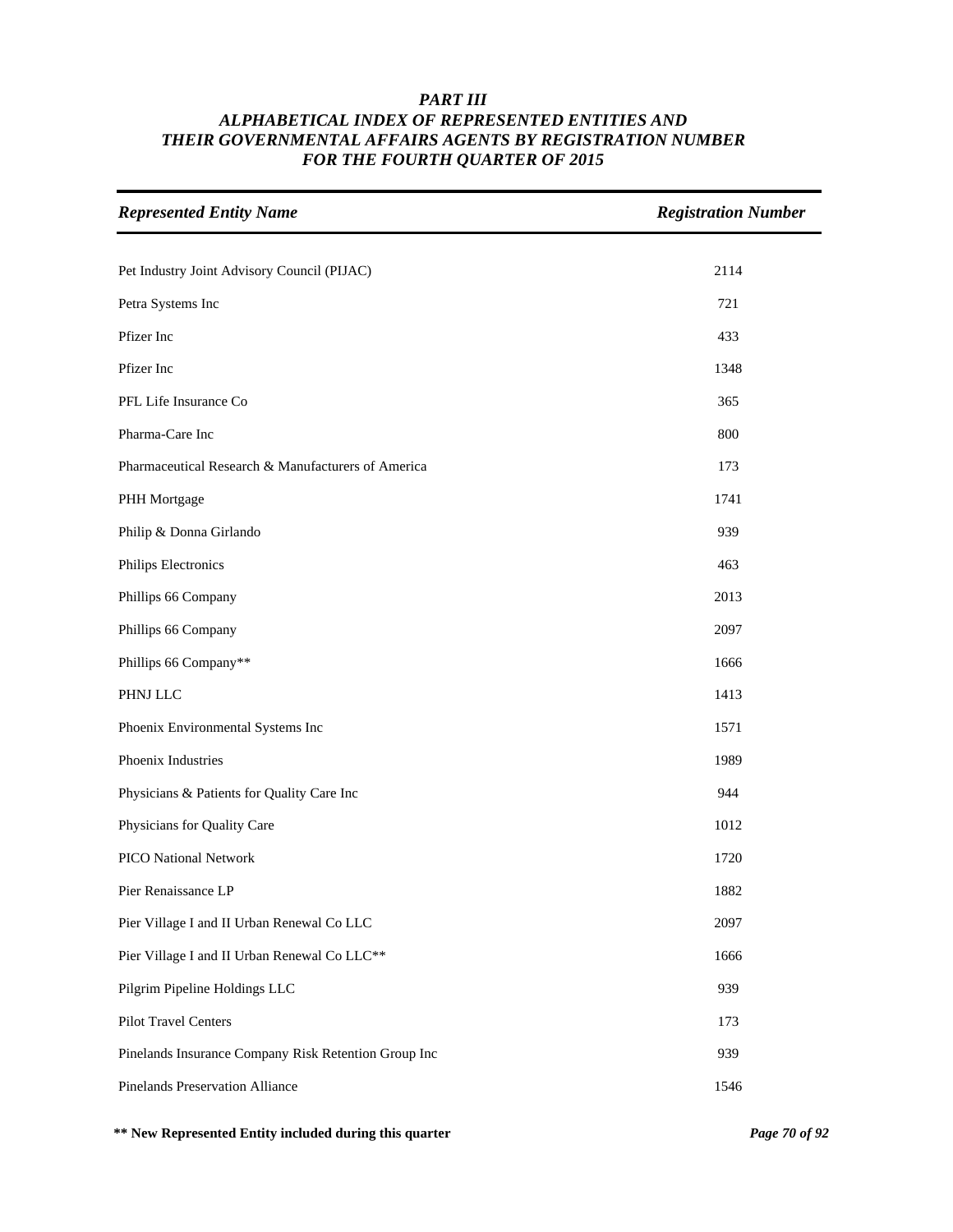| <b>Represented Entity Name</b>                         | <b>Registration Number</b> |
|--------------------------------------------------------|----------------------------|
|                                                        |                            |
| <b>Pinkerton Computer Consultants</b>                  | 433                        |
| Piotr & Piotr Properties LLC                           | 800                        |
| Piper Jaffray & Co                                     | 774                        |
| Pisarri McEnroe & Careri                               | 365                        |
| PKF-MARK III                                           | 433                        |
| PKF-Mark III Inc                                       | 551                        |
| PKG Associates LLC                                     | 1538                       |
| Planned Parenthood of Central and Greater Northern NJ  | 1583                       |
| Planned Parenthood of Southern NJ Inc                  | 1569                       |
| Plasma Protein Therapeutics Association                | 1950                       |
| Plumbing Heating Cooling Contractors of NJ             | 1192                       |
| Plus NJ                                                | 1473                       |
| Polaris Industries                                     | 1479                       |
| Pollution Control Financing Authority of Camden County | 1536                       |
| Pondview Estates at Morris                             | 173                        |
| Port Imperial Racing Associates LLC                    | 1735                       |
| Porzio Governmental Affairs LLC                        | 1618                       |
| Potomac Homes                                          | 1901                       |
| PPL Services Corp                                      | 365                        |
| Precision Cars of Atlantic City                        | 1510                       |
| Presidio Inc/Presidio Network Services LLC             | 2080                       |
| Prevent Opiate Abuse                                   | 365                        |
| Pride Academy Charter School                           | 1781                       |
| Prime Healthcare Management Inc                        | 365                        |
| Prime Healthcare Services                              | 365                        |
| Prime Therapeutics LLC**                               | 2169                       |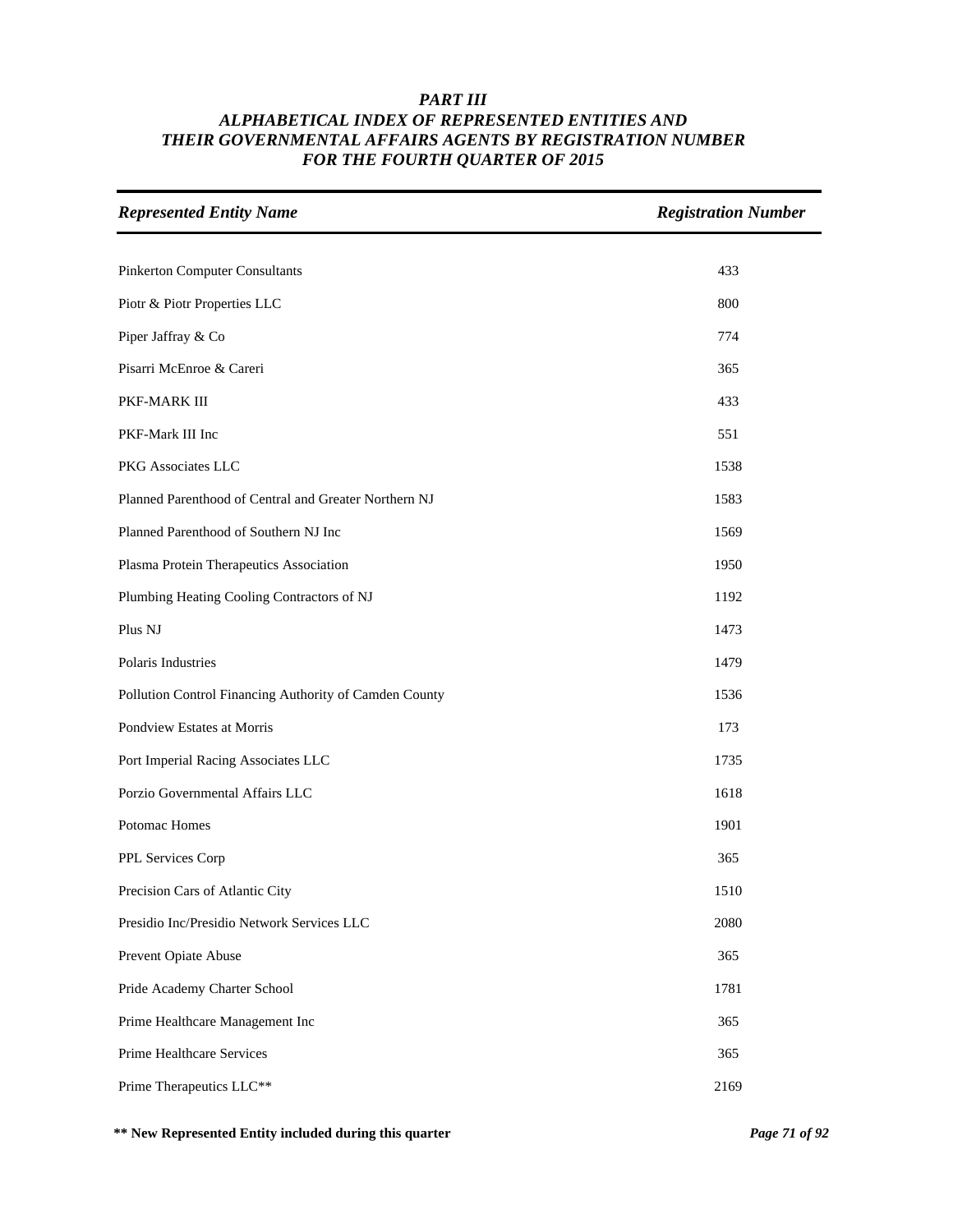| <b>Represented Entity Name</b>                            | <b>Registration Number</b> |
|-----------------------------------------------------------|----------------------------|
|                                                           |                            |
| Prime Therapeutics LLC**                                  | 2175                       |
| Primepoint LLC                                            | 721                        |
| Princeton Healthcare Systems                              | 551                        |
| Princeton Hosted Solutions LLC                            | 2080                       |
| Princeton Insurance Co                                    | 551                        |
| Princeton Insurance Company                               | 1507                       |
| Princeton International Academy Charter School            | 939                        |
| Princeton Longevity Center                                | 800                        |
| Princeton ProCure Management LLC                          | 365                        |
| Princeton Public Affairs Group                            | 365                        |
| Princeton University                                      | 1536                       |
| Private Career School Association of NJ                   | 2060                       |
| Probation Association of New Jersey                       | 1781                       |
| Professional Firefighters Association of NJ               | 944                        |
| Professional Insurance Agents of NJ                       | 172                        |
| Professional Insurance Network Inc                        | 944                        |
| Professional Movers Association                           | 100                        |
| Professional Services Plus Inc                            | 944                        |
| Progress NJ**                                             | 365                        |
| Progressive Casualty Insurance Co                         | 1671                       |
| Prolacta Bioscience                                       | 2154                       |
| ProMutual Group                                           | 1192                       |
| Property Casualty Insurers Association of America         | 1982                       |
| Property Casualty Insurers Association of America (PCIAA) | 1720                       |
| <b>Prospect Medical Holdings</b>                          | 365                        |
| Prudential Financial                                      | 1621                       |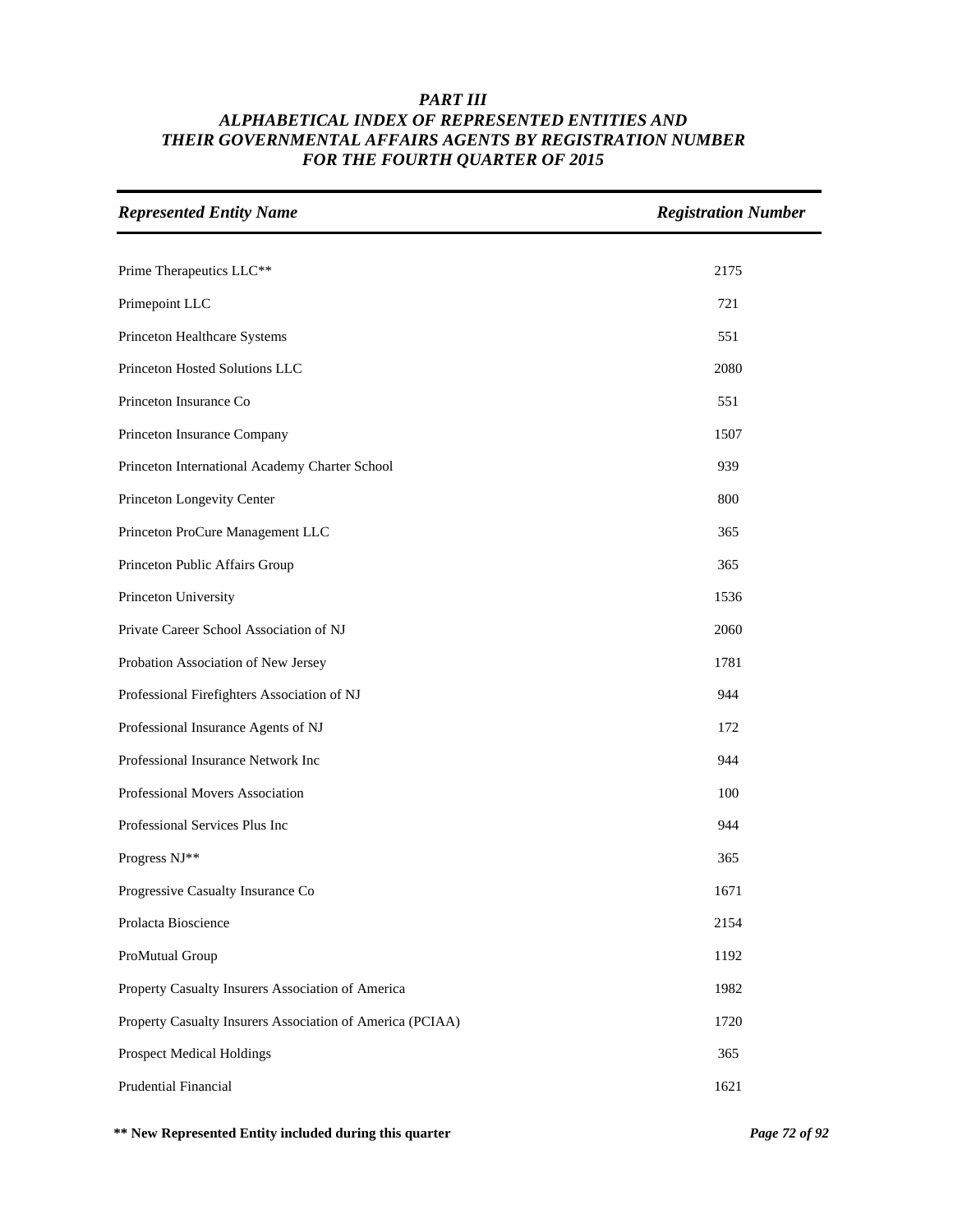| <b>Represented Entity Name</b>                     | <b>Registration Number</b> |
|----------------------------------------------------|----------------------------|
|                                                    |                            |
| Prudential Financial Inc                           | 149                        |
| Prudential Financial Inc                           | 1403                       |
| Prudential Financial**                             | 1621                       |
| Prudential Insurance Company of America The        | 1626                       |
| Prudential Insurance Company of America The        | 1627                       |
| Prudential Insurance Company of America The        | 1628                       |
| Prudential Insurance Company of America The        | 1629                       |
| Prudential Insurance Company of America The        | 1630                       |
| PRWT Services Inc                                  | 1310                       |
| PSE&G Co                                           | 365                        |
| PSE&G Co                                           | 433                        |
| PSE&G Co                                           | 499                        |
| PSE&G Power LLC                                    | 1525                       |
| PSE&G Services Corp                                | 463                        |
| PSE&G Services Corp                                | 1054                       |
| PSE&G Services Corp                                | 1524                       |
| PSEG Services Corp                                 | 75                         |
| PSEG Services Corp                                 | 1292                       |
| Public Alliance Public Insurance Fund              | 1759                       |
| Public Consulting Group Inc                        | 365                        |
| Public Entity Joint Insurance Fund (PEJIF)         | 365                        |
| <b>Public Financial Management</b>                 | 551                        |
| Public Media NJ Inc                                | 365                        |
| Public Power Association of NJ                     | 554                        |
| Public Sector Managers Association                 | 721                        |
| Public Service Enterprise Group and its affiliates | 1666                       |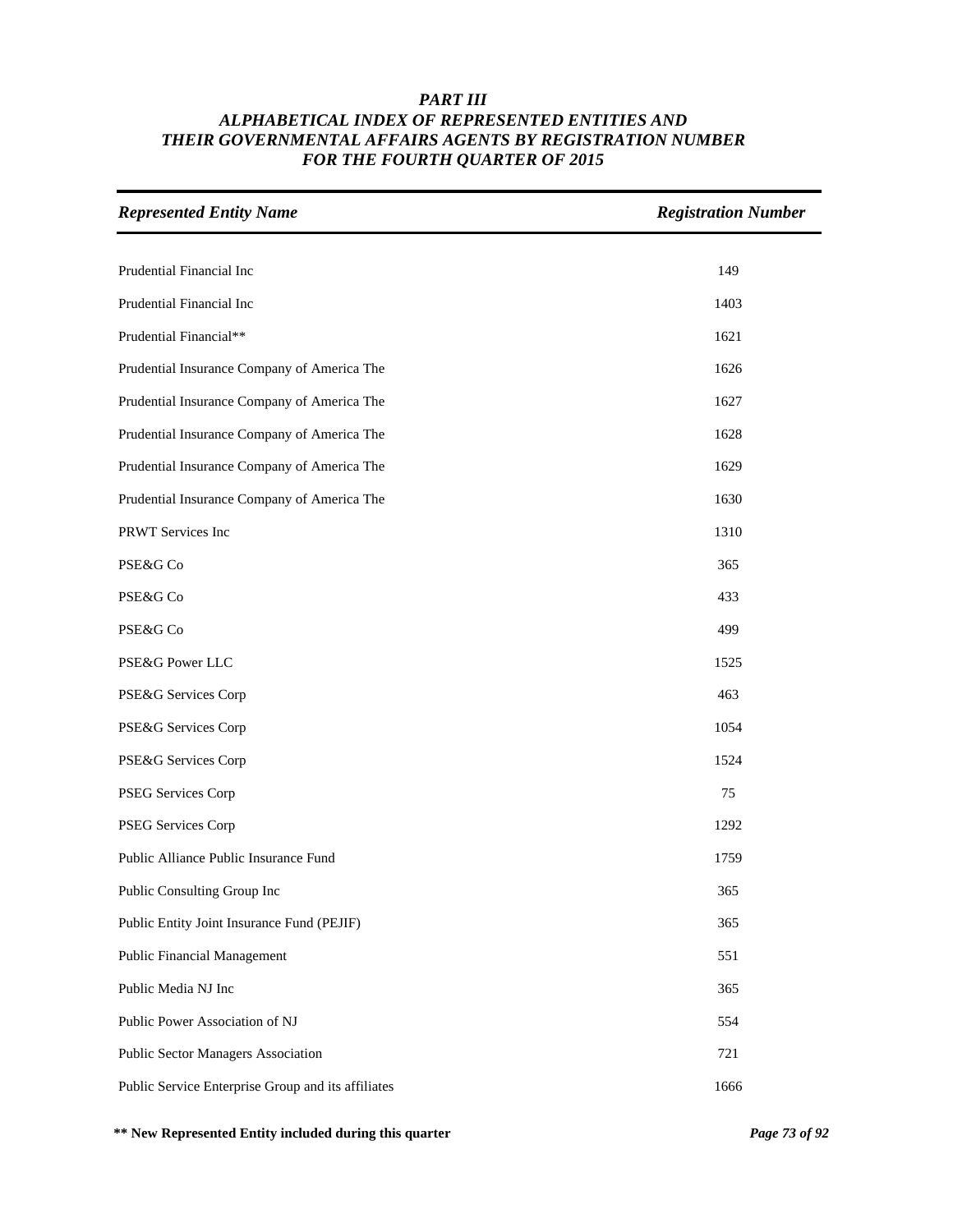| <b>Represented Entity Name</b>            | <b>Registration Number</b> |
|-------------------------------------------|----------------------------|
|                                           |                            |
| Puerto Rican Unity for Progress Inc       | 1695                       |
| Puerto Ricans for Civic Action            | 551                        |
| Pulte Homes                               | 551                        |
| Pulte Homes                               | 1510                       |
| Purdue Pharma LP                          | 2082                       |
| Purdue Pharma LP**                        | 1950                       |
| Pure Power Corp                           | 1771                       |
| <b>PVM</b> Solutions                      | 721                        |
| <b>QLT Consumer Lease Services Inc</b>    | 532                        |
| QualCare                                  | 1769                       |
| QualCare Inc                              | 551                        |
| QualCare Inc                              | 1413                       |
| QualCare Inc                              | 1783                       |
| QualCare Preferred Providers              | 551                        |
| Quality Auto Center                       | 721                        |
| Quest Diagnostics Inc                     | 1479                       |
| Quincy Place Associates                   | 1786                       |
| R&R Marketing                             | 2097                       |
| R&R Marketing**                           | 1666                       |
| R+R Construction                          | 1587                       |
| Radburn Association The                   | 433                        |
| Ramapo College of NJ                      | 551                        |
| Raritan Bay Medical Center                | 1413                       |
| Raritan Baykeeper Inc dba NY/NJ Baykeeper | 1761                       |
| <b>RBA</b> Group                          | 1894                       |
| <b>RBC Capital Markets Corp</b>           | 1809                       |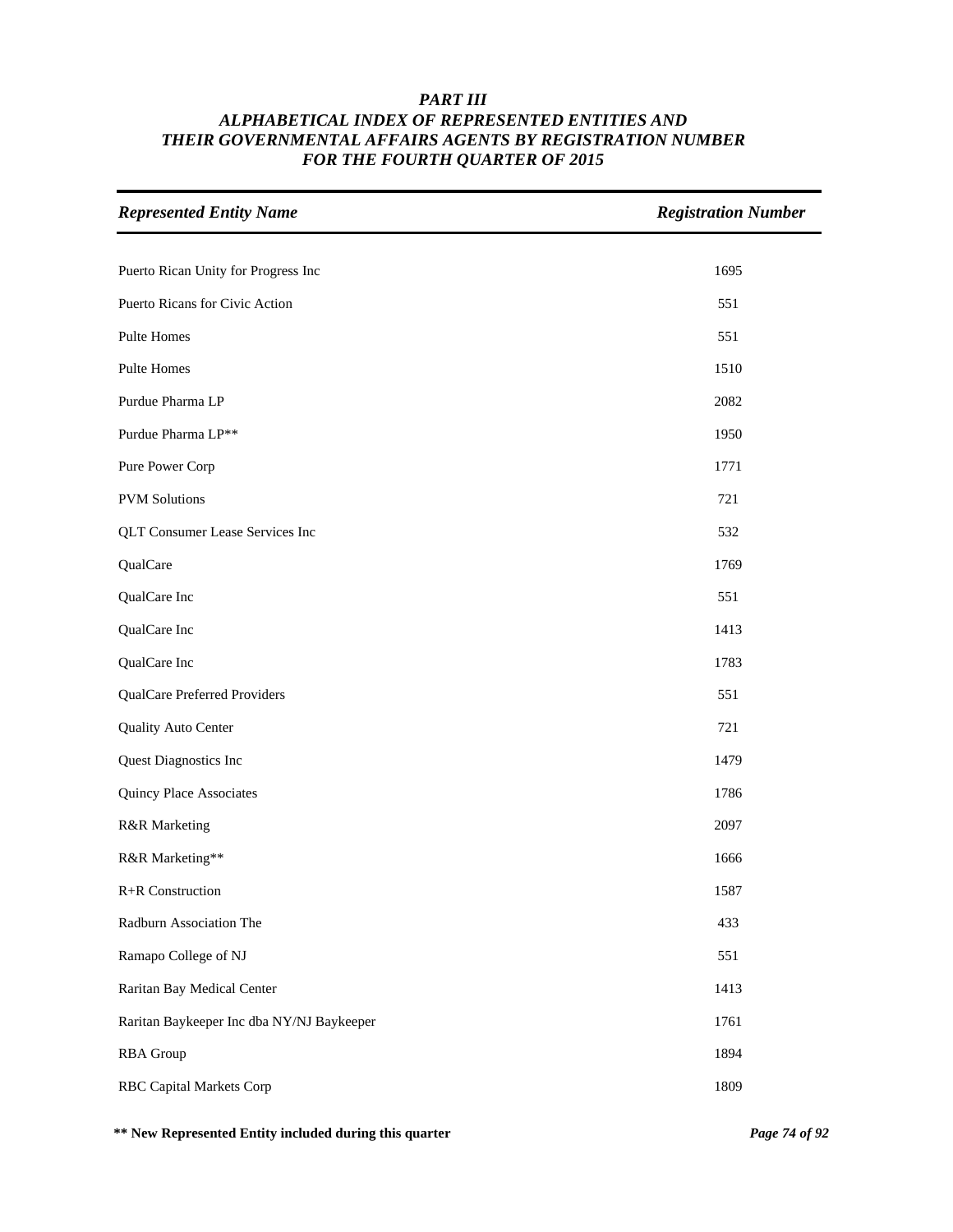| <b>Represented Entity Name</b>                         | <b>Registration Number</b> |
|--------------------------------------------------------|----------------------------|
|                                                        |                            |
| <b>RBH</b> Group                                       | 1562                       |
| RC Cape May Holdings LCC                               | 1284                       |
| RCN Capital LLC/US Minority Ticketing Group (USMTG)    | 2106                       |
| READS - Real Estate Advisory and Development Services  | 1781                       |
| Realty Appraisal Co                                    | 1192                       |
| Recreational Fishing Alliance                          | 1725                       |
| Recreational Vehicle Industry Association              | 1767                       |
| Red Bank Affordable Housing Corp (RBAHC)               | 939                        |
| Red Realty Associates Teaneck Property Development LLC | 2080                       |
| RedFlex                                                | 365                        |
| Regan Development Corporation                          | 365                        |
| Rehab Beyond 2000 Inc                                  | 944                        |
| Reliable Recycling Inc                                 | 1895                       |
| <b>Reliant Energy</b>                                  | 1781                       |
| Relx Inc                                               | 1720                       |
| Renaissance Broadcasting Co                            | 1781                       |
| Renewtricity                                           | 1334                       |
| Renovate America Inc                                   | 1287                       |
| Renovate America Inc                                   | 1901                       |
| Republic Mortgage Insurance Co                         | 1741                       |
| Republic Services of New Jersey LLC                    | 1413                       |
| RESA / Retail Energy Supply Association                | 463                        |
| ResCare                                                | 1054                       |
| <b>Resilient Floor Covering Institute</b>              | 551                        |
| Resorts Casino Hotel                                   | 1294                       |
| Retail Energy Supply Association (RESA)                | 1767                       |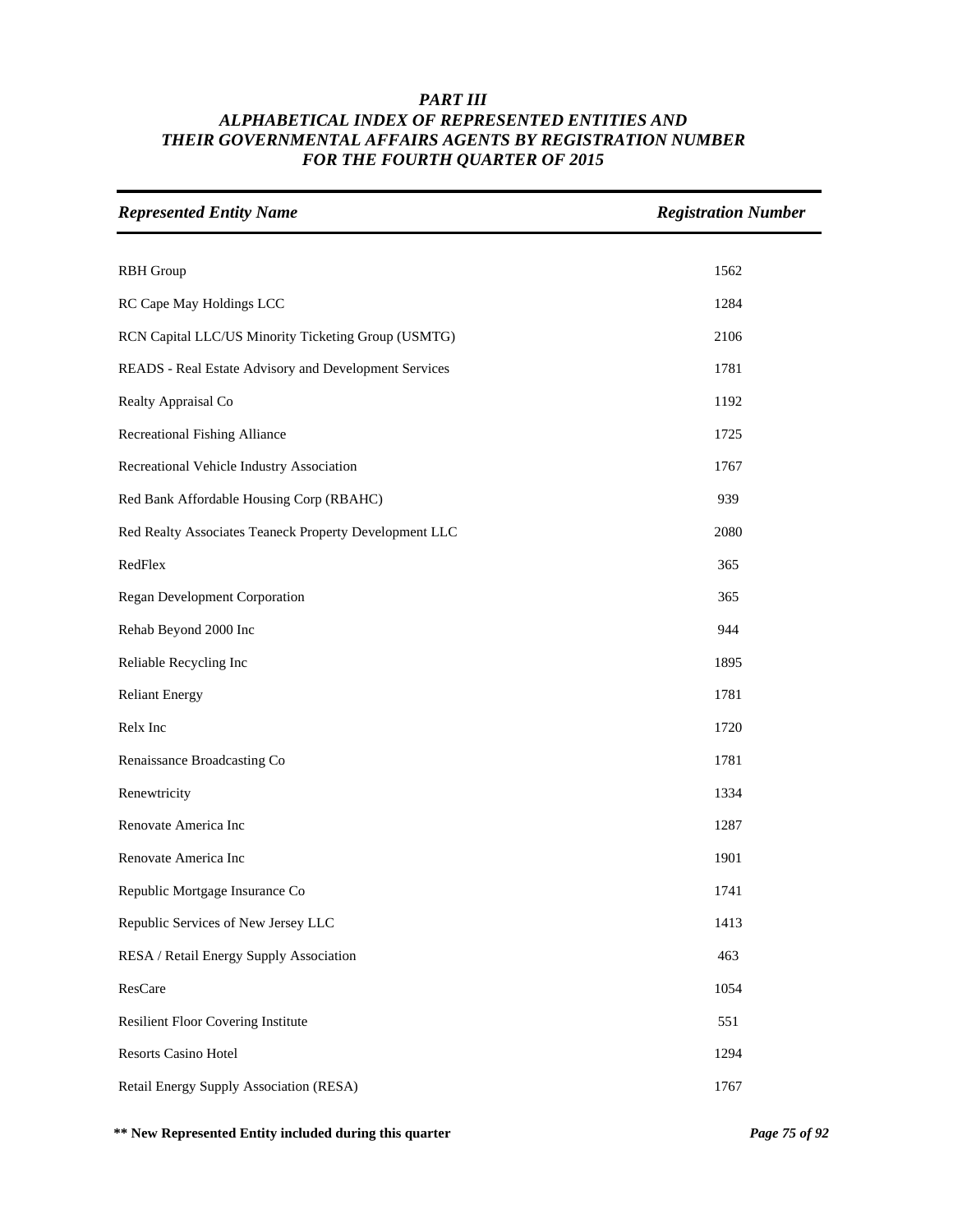| <b>Represented Entity Name</b>                      | <b>Registration Number</b> |
|-----------------------------------------------------|----------------------------|
|                                                     |                            |
| Retailers for Responsible Liquor Licensing          | 1950                       |
| Revel Entertainment Group LLC                       | 1510                       |
| Richard Catona                                      | 1677                       |
| Riker Danzig Scherer Hyland & Perretti LLP          | 173                        |
| River View Post Acute Care Center                   | 1313                       |
| RJ Reynolds Tobacco Co                              | 1479                       |
| RM Insurance Services Inc                           | 944                        |
| <b>ROA Hutton</b>                                   | 1192                       |
| Road Company of America LLC                         | 1666                       |
| Robert Wood Johnson University Hospital             | 365                        |
| Robert Wood Johnson University Hospital at Hamilton | 365                        |
| Robert Wood Johnson University Hospital at Rahway   | 365                        |
| Rockefeller Group Development Corp                  | 939                        |
| Rocket Learning Partners LLC                        | 433                        |
| Rockland Capital and its Affiliates                 | 1666                       |
| Rockland Electric                                   | 173                        |
| Rockland Electric Co                                | 1610                       |
| Rockland Electric Co                                | 1611                       |
| Roman Catholic Archdiocese of Newark                | 433                        |
| <b>Roseland Properties</b>                          | 551                        |
| Roseland Property Co                                | 1895                       |
| <b>Roseland Property Group</b>                      | 1720                       |
| Rowan University                                    | 1287                       |
| Royal Caribbean Cruises Ltd                         | 1782                       |
| Royal Wine Corp                                     | 1562                       |
| Royce Brook Golf Club/Bellemead Development Corp    | 463                        |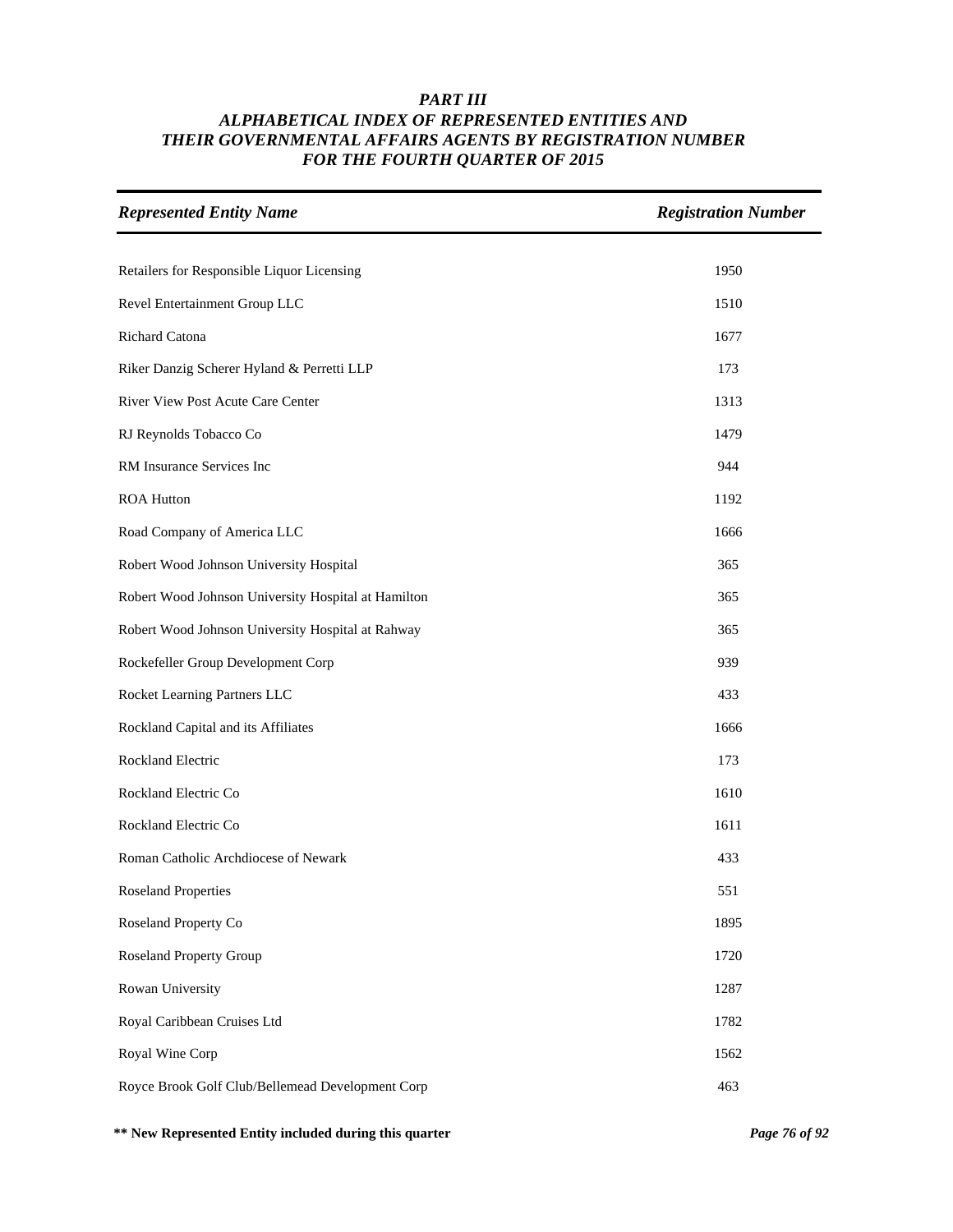| <b>Represented Entity Name</b>                                                     | <b>Registration Number</b> |
|------------------------------------------------------------------------------------|----------------------------|
| Royce Brook Golf LLC                                                               | 774                        |
| RTC Properties Inc/River Terminal Development                                      | 1413                       |
| Rubber Manufacturers Association Inc                                               | 1741                       |
| Rutgers U American Association Of Univ Professors                                  | 944                        |
| <b>Rutgers University</b>                                                          | 1536                       |
| <b>Rutgers University Utilities</b>                                                | 1536                       |
| Saber Corp                                                                         | 433                        |
| Saint Barnabas Health Care System                                                  | 1862                       |
| Saint Clare's Primary Care Inc                                                     | 433                        |
| Saint Peter's Healthcare System and any and all of its subsidiaries and affiliates | 1766                       |
| Saint Peter's University Hospital                                                  | 433                        |
| Salem County NJ                                                                    | 551                        |
| Salesforce**                                                                       | 2166                       |
| Salmon Ventures LTD                                                                | 100                        |
| Salmon Ventures Ltd/NJ American Water                                              | 1879                       |
| Samsung Electronics America Inc**                                                  | 1618                       |
| Samsung Telecommunications America LLC                                             | 1730                       |
| Sandata Inc                                                                        | 551                        |
| Sandata Technologies**                                                             | 433                        |
| <b>SANOFI</b>                                                                      | 1720                       |
| sanofi aventis US                                                                  | 1287                       |
| Sanofi US/sanofi-aventis                                                           | 2030                       |
| Sanofi US/sanofi-pasteur                                                           | 2030                       |
| Sanzari Enterprise                                                                 | 939                        |
| SAS Institute Inc                                                                  | 365                        |
| SAS Institute Inc                                                                  | 2136                       |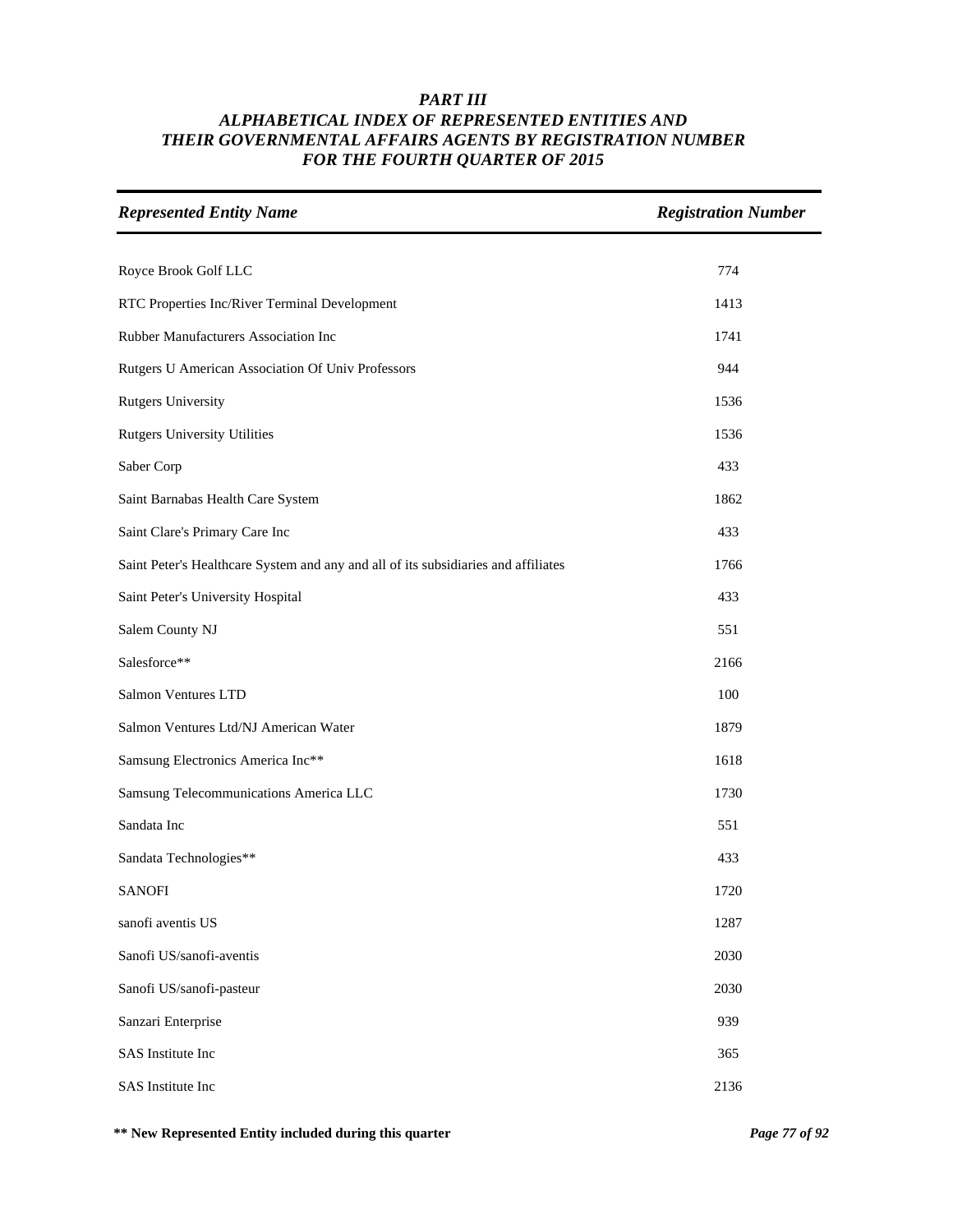| <b>Represented Entity Name</b>                      | <b>Registration Number</b> |
|-----------------------------------------------------|----------------------------|
|                                                     |                            |
| Satellite Broadcasting & Communications Association | 1950                       |
| Save Barnegat Bay                                   | 1639                       |
| Save Choices for NJ Drivers                         | 1192                       |
| Sayreville Seaport Associates LP                    | 1562                       |
| Sayreville Seaport Associates LP                    | 1882                       |
| <b>SBMC LLC</b>                                     | 1607                       |
| <b>Scafar Contracting</b>                           | 2097                       |
| Scafar Contracting**                                | 1666                       |
| Schering Corp                                       | 1054                       |
| Schering-Plough Corp                                | 463                        |
| Schering-Plough Corp                                | 1536                       |
| Schindler Elevator Corp                             | 463                        |
| School Alliance Insurance Fund                      | 1759                       |
| SCI NJ Funeral Service Inc                          | 721                        |
| Scotts Miracle-Gro Co                               | 1284                       |
| Scotts Miracle-Gro Co                               | 1538                       |
| Second Home Adult Medical Day Care                  | 944                        |
| SecureTrading Inc                                   | 365                        |
| Securities Industry & Financial Markets Association | 173                        |
| Security Indemnity Insurance Co                     | 551                        |
| SEIU Local 32BJ                                     | 1476                       |
| Select Medical Corporation                          | 800                        |
| Selective Insurance Co of America                   | 205                        |
| Selective Insurance Group Inc                       | 173                        |
| Self Storage Association                            | 721                        |
| Sequel of NJ Inc dba Capital Academy                | 1413                       |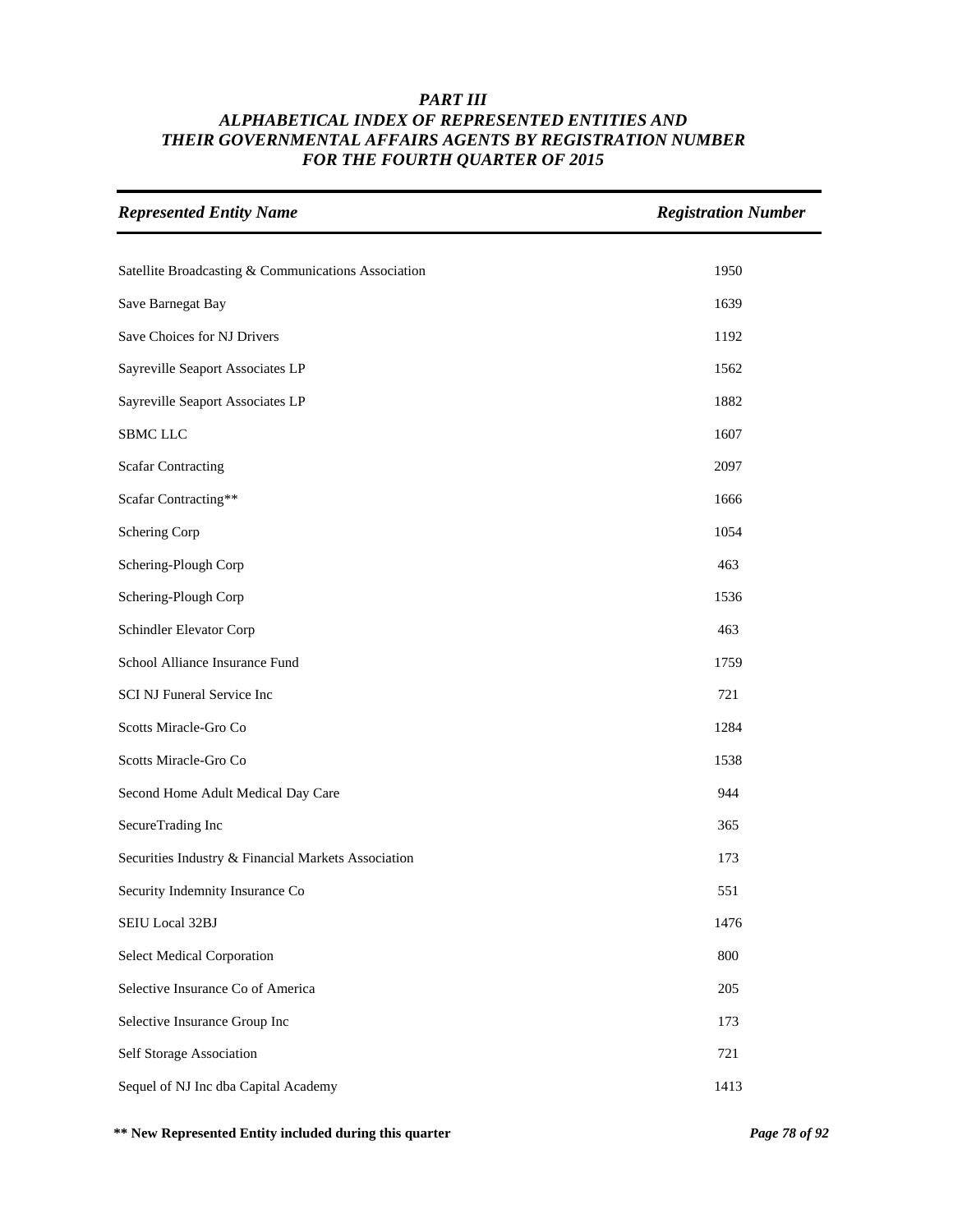| <b>Represented Entity Name</b>                           | <b>Registration Number</b> |
|----------------------------------------------------------|----------------------------|
| Service Employees International Union (SEIU) Local 32BJ  | 1342                       |
| Service Employees International Union CLC                | 1571                       |
| Service Employees Intl Union                             | 1385                       |
| Seton Hall University                                    | 1701                       |
| SFP Management Consultants Inc                           | 1494                       |
| <b>SGS</b> Group                                         | 1224                       |
| <b>SGS</b> Group                                         | 1224                       |
| <b>Sharp Decisions</b>                                   | 1054                       |
| Sharp Electronics Corp                                   | 463                        |
| Shauger Group                                            | 721                        |
| Sheet Metal Workers Association Local 25                 | 365                        |
| Shieldalloy Metallurgical Corp                           | 365                        |
| Shore Memorial Health Foundation                         | 1534                       |
| Shore Memorial Medical Center                            | 2147                       |
| Short Hills Surgical Center/Hudson Crossing Surgical Ctr | 433                        |
| Shotmeyer Brothers Inc                                   | 939                        |
| Shotmeyer Solar LLC                                      | 939                        |
| Shushana LLC                                             | 1224                       |
| Sierra Club                                              | 1389                       |
| <b>Silver Springs Networks</b>                           | 1054                       |
| <b>Silverstein Properties</b>                            | 551                        |
| <b>SIMS Metal Management</b>                             | 365                        |
| sinoGARDENS                                              | 1786                       |
| Six Flags Great Adventure                                | 721                        |
| <b>SK Properties</b>                                     | 1901                       |
| Skymark                                                  | 433                        |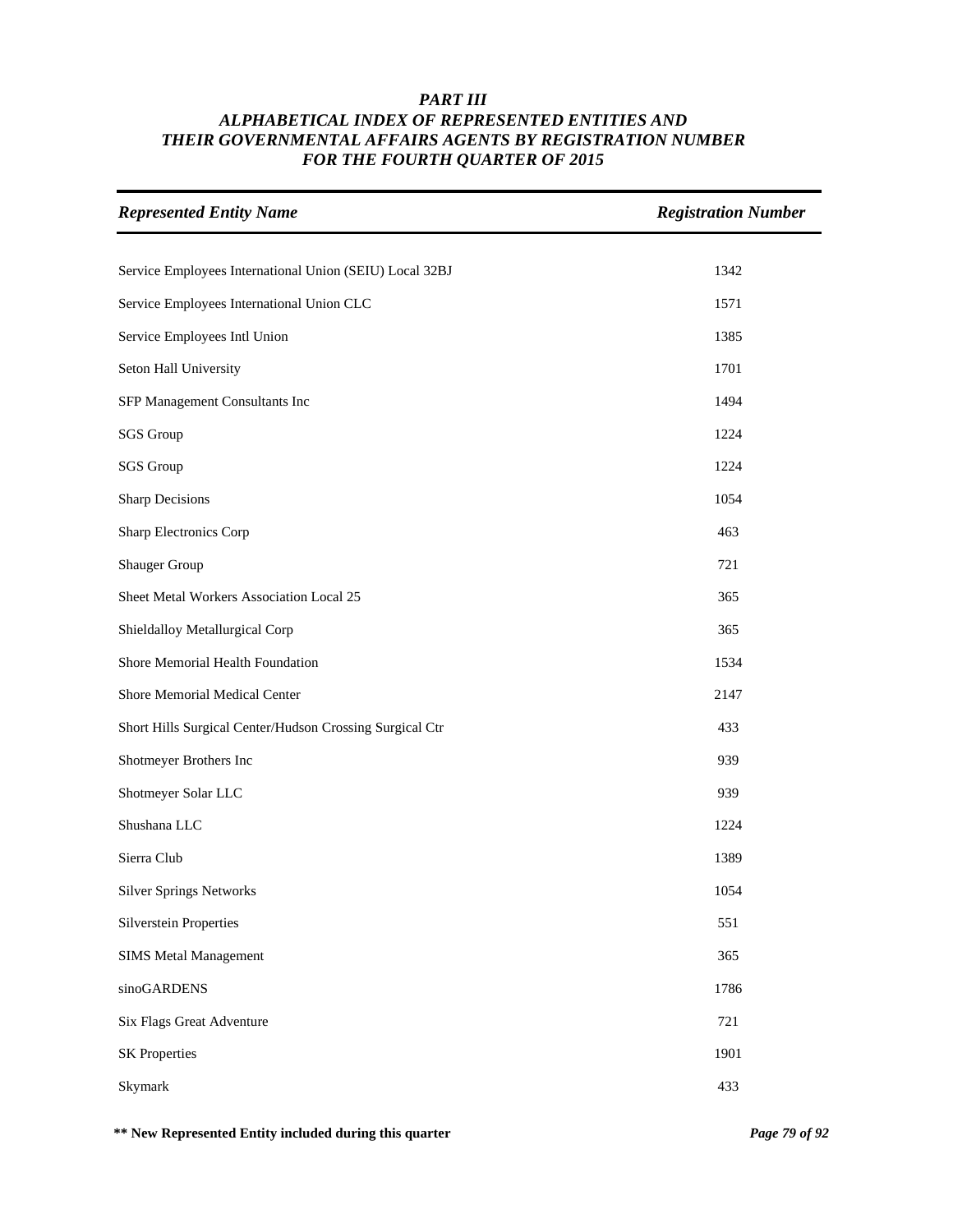| <b>Represented Entity Name</b>              | <b>Registration Number</b> |
|---------------------------------------------|----------------------------|
|                                             |                            |
| <b>Skymark Developers</b>                   | 433                        |
| <b>SLDR</b> Games LLC                       | 1510                       |
| Smart Business Advisory and Consulting LLC  | 1473                       |
| Smart Business Advisory and Consulting LLC  | 1494                       |
| Smart Growth Economic Development CoaTMFion | 1562                       |
| SMI Systems & Methods                       | 433                        |
| Smith Pizzutillo LLC                        | 1607                       |
| Societe Generale**                          | 1287                       |
| Sodexho Inc                                 | 1054                       |
| SoilSafe Inc                                | 1621                       |
| Solar Alliance                              | 463                        |
| Solar Energy Industries Association         | 463                        |
| SolarCity                                   | 2135                       |
| SolarCity Corporation                       | 365                        |
| SolarCity**                                 | 1735                       |
| Solaris Health System                       | 800                        |
| Solix Inc                                   | 365                        |
| Solix Inc                                   | 1284                       |
| Somerset County Joint Insurance Fund        | 1759                       |
| Somerset County Parks Commission            | 1054                       |
| Somerset Development                        | 365                        |
| Somerset Development                        | 551                        |
| Somerset Development                        | 1562                       |
| Somerset Medical Ctr                        | 551                        |
| Somerset Medical Ctr                        | 800                        |
| <b>Somerset Patriots</b>                    | 1720                       |

**\*\* New Represented Entity included during this quarter** *Page 80 of 92*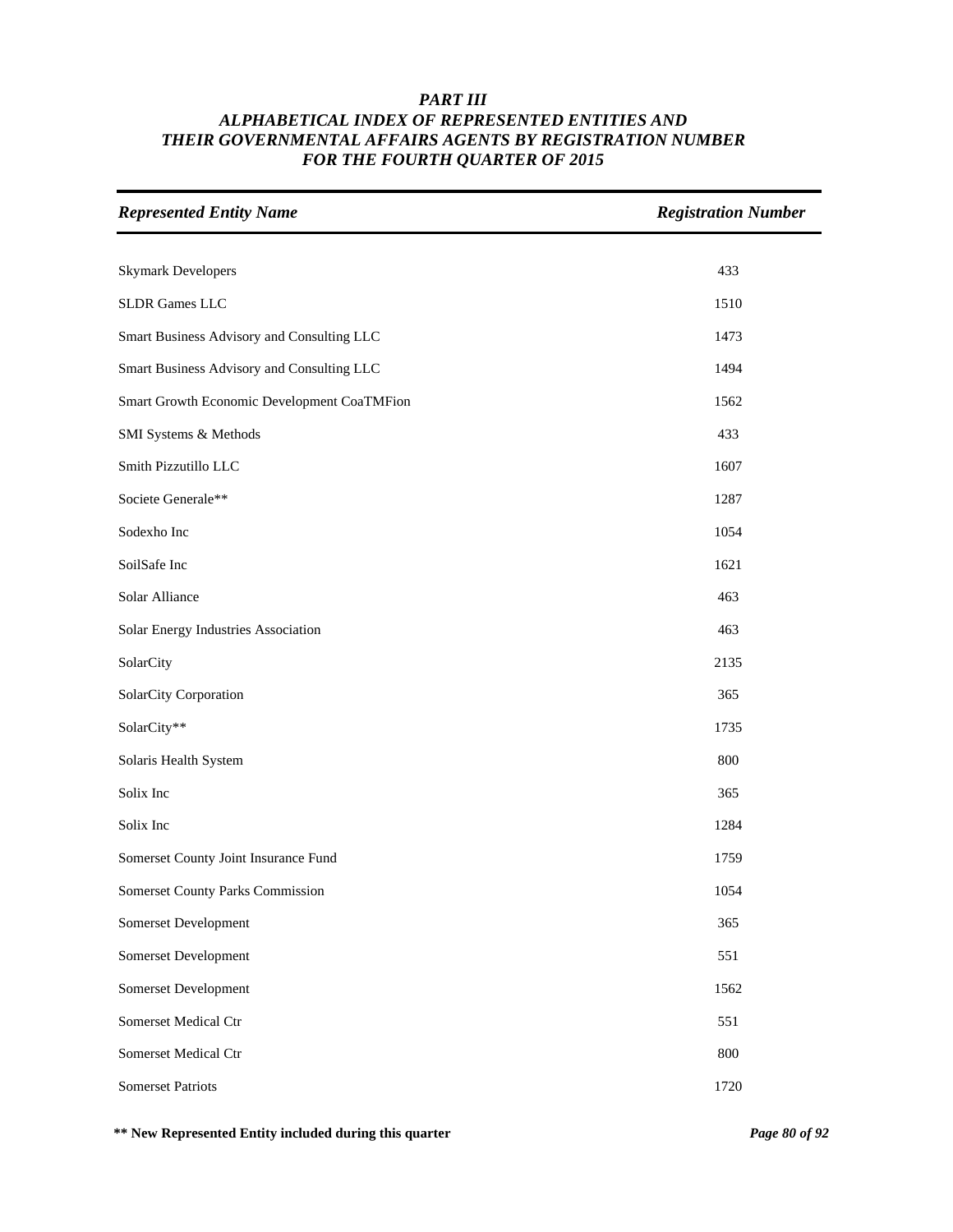| <b>Represented Entity Name</b>                             | <b>Registration Number</b> |
|------------------------------------------------------------|----------------------------|
|                                                            |                            |
| <b>SOMS</b> Technologies                                   | 1224                       |
| Sony Corp                                                  | 1730                       |
| Sony Electronics                                           | 1704                       |
| Sony Music Entertainment Inc                               | 551                        |
| Soundview Paper Company                                    | 1287                       |
| Source 4 Teachers LLC                                      | 1882                       |
| South Amboy Renaissance Corp                               | 939                        |
| South Jersey Adjustment Bureau                             | 726                        |
| South Jersey Gas                                           | 833                        |
| South Jersey Industries                                    | 1714                       |
| South Point Poker LLC                                      | 721                        |
| Southern & Northern NJ Maternal & Child Health Consortiums | 365                        |
| Southern NJ Perinatal Cooperative                          | 365                        |
| Sovereign Bank Arena                                       | 1313                       |
| Special Olympics of NJ                                     | 433                        |
| Spectra Energy                                             | 939                        |
| Spectra Energy                                             | 1279                       |
| Spinal Kinetics LLC / Dynamic Medical Imaging LLC          | 1413                       |
| Sportech Inc                                               | 365                        |
| Spray-Tek Inc                                              | 939                        |
| Sprint/Nextel                                              | 1479                       |
| SRC Advisors LLC**                                         | 2080                       |
| St Barnabas Hospital                                       | 463                        |
| <b>St Francis Medical Center</b>                           | 1413                       |
| St George's University School of Medicine                  | 939                        |
| St Joseph's Regional Medical Ctr                           | 433                        |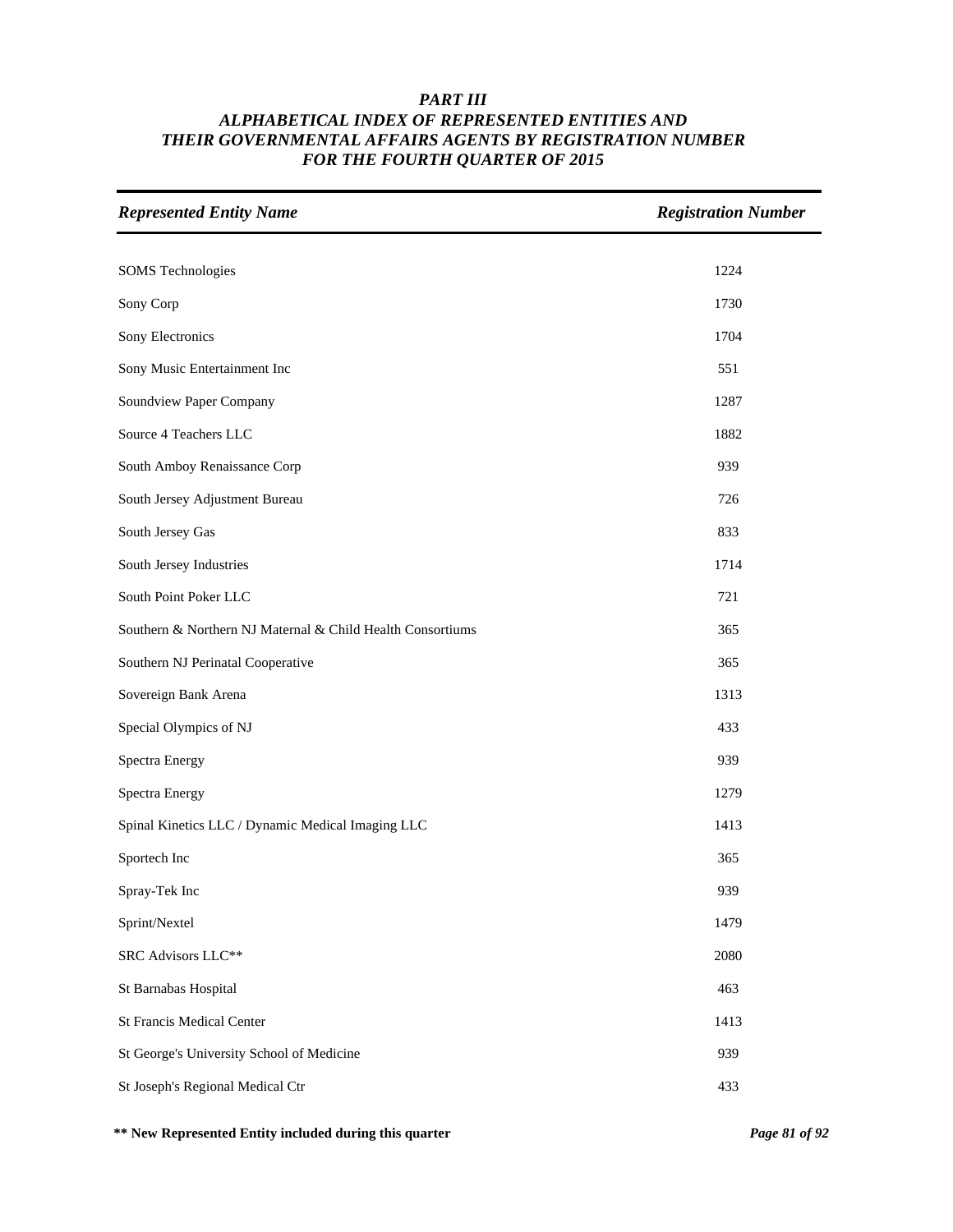| <b>Represented Entity Name</b>                              | <b>Registration Number</b> |
|-------------------------------------------------------------|----------------------------|
|                                                             |                            |
| St Luke's University Health Network                         | 2046                       |
| St. Luke's Hospital and Health Network                      | 1781                       |
| St. Luke's University Health Network                        | 365                        |
| Standard Alternative LLC and its affiliates                 | 1666                       |
| Standardbred Breeders and Owners Association                | 1950                       |
| Star Career Academy                                         | 173                        |
| <b>Star Snacks Co LLC</b>                                   | 1562                       |
| State Farm Indemnity Company**                              | 2167                       |
| State Farm Insurance Co                                     | 714                        |
| <b>State Farm Insurance Companies</b>                       | 1468                       |
| <b>State Farm Insurance Cos</b>                             | 1224                       |
| <b>State Partners LLC/EMC</b>                               | 433                        |
| <b>State Street Advisors</b>                                | 1571                       |
| State Street Associates/Becton Dickinson and Company        | 1863                       |
| State Street Associates/Biotechnology Industry Organization | 1863                       |
| State Street Associates/Celgene Corp                        | 1863                       |
| State Troopers NCO Association of NJ                        | 365                        |
| Statewide Parent Advocacy Network                           | 1774                       |
| Steklen & Walker t/a The Wine Library                       | 1666                       |
| Step by Step Inc                                            | 800                        |
| Stephen Reiter                                              | 800                        |
| <b>Sterling Properties</b>                                  | 551                        |
| Stevens & Lee PC                                            | 1895                       |
| Stevens Institute of Technology                             | 433                        |
| Stevens Institute of Technology                             | 1782                       |
| Stewart Agency/Car Wash Operators of NJ The                 | 433                        |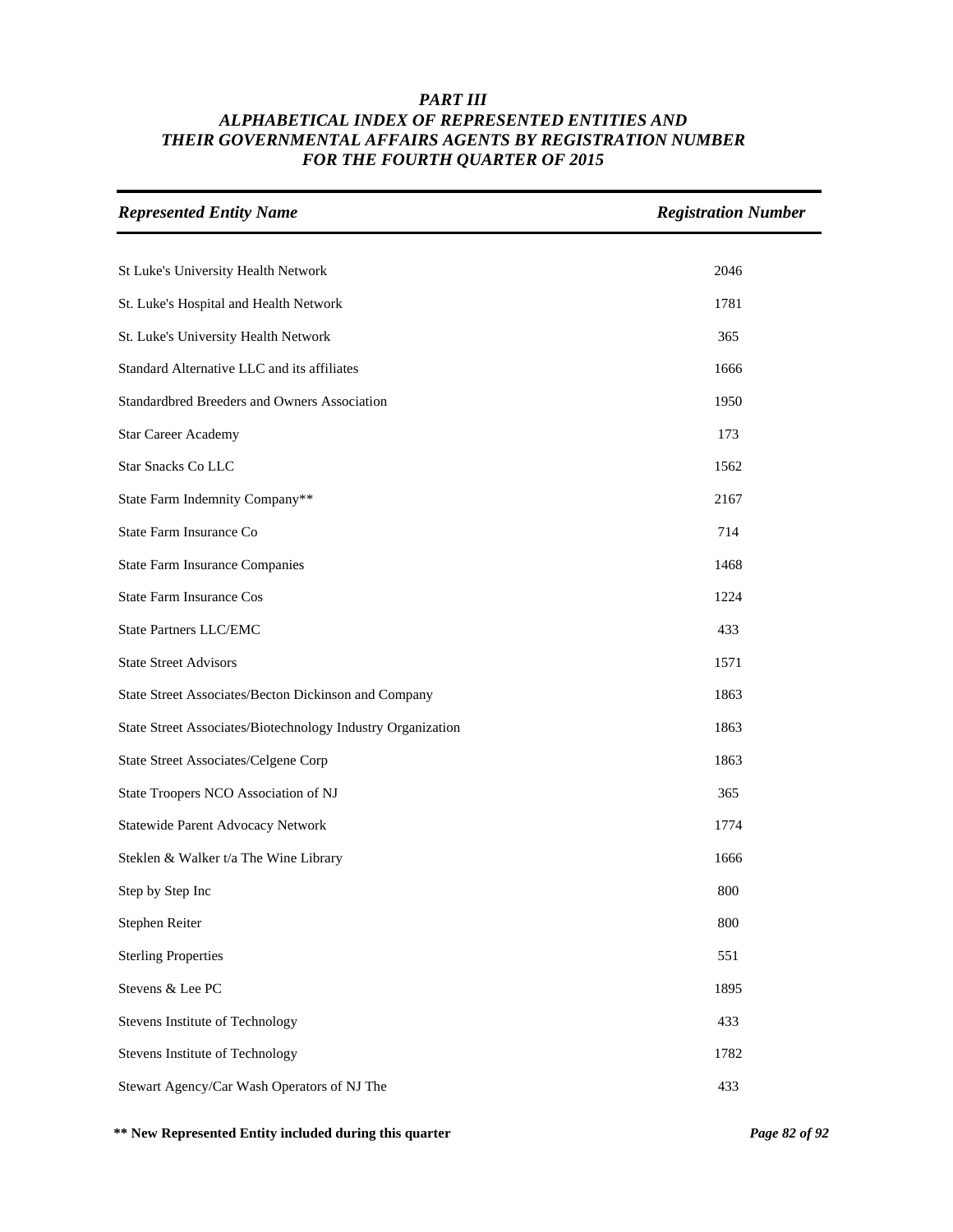| <b>Represented Entity Name</b>              | <b>Registration Number</b> |
|---------------------------------------------|----------------------------|
|                                             |                            |
| Stewart Agency/NJ Staffing Alliance The     | 433                        |
| Stony Brook-Millstone Watershed Association | 1612                       |
| Streamwood Company                          | 2114                       |
| STV Inc                                     | 551                        |
| Suburban Propane LP**                       | 1767                       |
| Summit Behavioral Health                    | 800                        |
| Summit Medical Group                        | 1287                       |
| Sumo Enterprises                            | 1786                       |
| <b>Sun National Bank</b>                    | 939                        |
| Sun Run                                     | 1714                       |
| SunChemical                                 | 463                        |
| SunEdison LLC                               | 1784                       |
| Sunesys LLC                                 | 1895                       |
| Sunovion Pharmaceuticals Inc                | 1939                       |
| Sunrun Inc                                  | 2073                       |
| Supportive Housing Association of NJ        | 2017                       |
| Surplus Line Association of New Jersey Inc  | 2002                       |
| <b>Sussex Rural Electric Cooperative</b>    | 554                        |
| Swanborne LLC                               | 2133                       |
| Szaferman, Lakind, Blumstein & Blader PC    | 1677                       |
| T.D. Associates                             | 1534                       |
| Tabatchnick Fine Foods Inc**                | 365                        |
| Talen Energy Supply LLC                     | 1767                       |
| Tandberg/Cisco Systems                      | 433                        |
| Target Corp**                               | 2083                       |
| <b>Taser International</b>                  | 1522                       |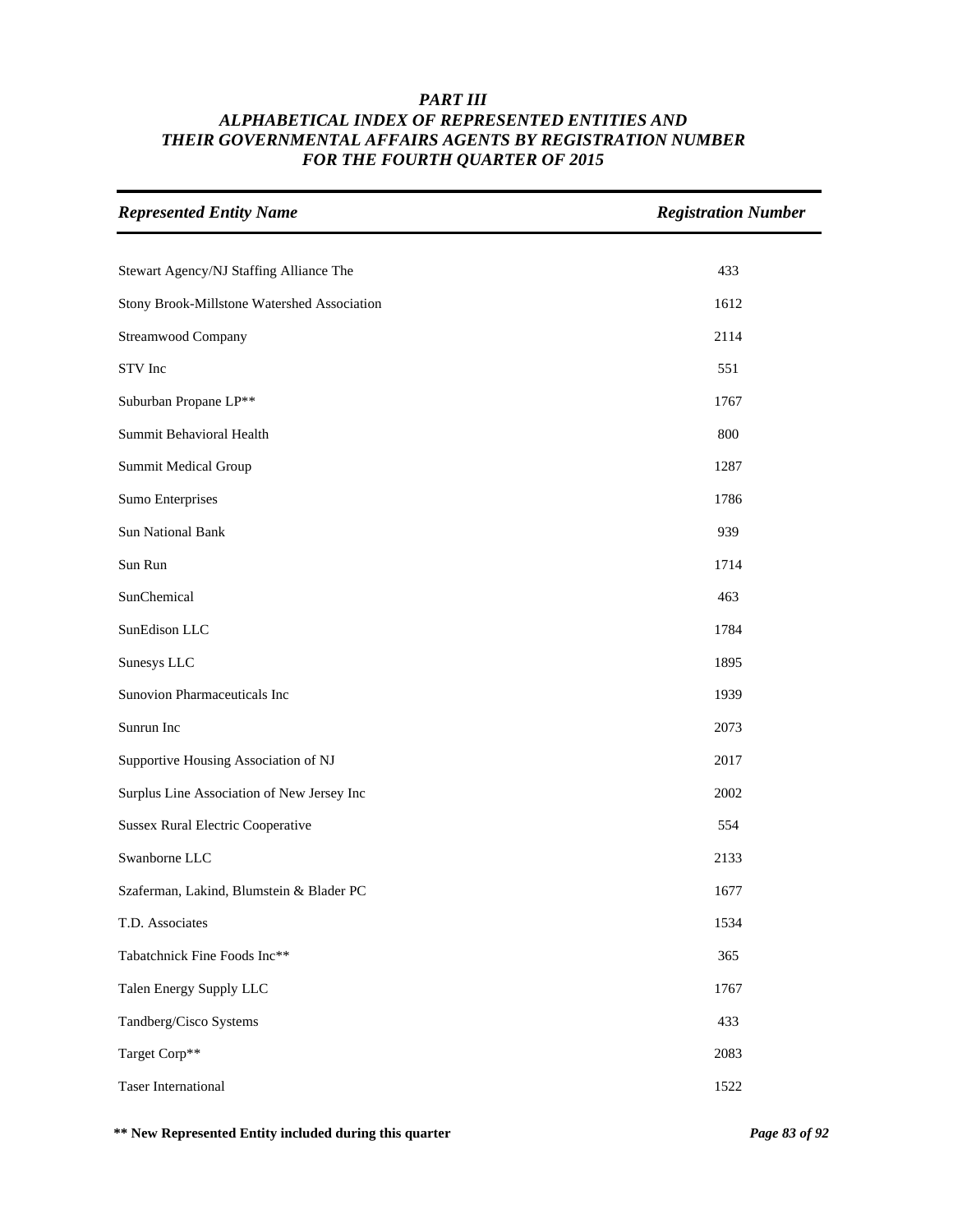| <b>Represented Entity Name</b>         | <b>Registration Number</b> |
|----------------------------------------|----------------------------|
|                                        |                            |
| TASER International Inc**              | 365                        |
| Taylor Wiseman & Taylor                | 2080                       |
| Taylor's Mills Family Medical          | 800                        |
| TD Bank                                | 1730                       |
| TD Bank NA                             | 365                        |
| TD Bank US Holding Company             | 1967                       |
| TDA Construction                       | 1587                       |
| TeamHealth                             | 433                        |
| Teamsters Joint Council No 73          | 1392                       |
| TechXtend/Programmer's Paradise        | 721                        |
| Teladoc Inc                            | 2000                       |
| Tenet Health System/Hahnemann Hospital | 365                        |
| Teredata Operations Inc                | 433                        |
| <b>Terminal Ventures Inc</b>           | 1741                       |
| Terra Tech Corp                        | 2091                       |
| TerraTech**                            | 1054                       |
| <b>Tesla Motors</b>                    | 1781                       |
| Tesla Motors Inc                       | 1571                       |
| Teva Pharmaceuticals USA               | 721                        |
| Texas Rd. Associates                   | 1607                       |
| The Commerce Group Inc                 | 1224                       |
| The Hampshire Companies                | 1224                       |
| Theater Square Development Company     | 1224                       |
| Thomas & Robin Stavola                 | 2080                       |
| Thomas Jefferson University            | 1571                       |
| <b>Thomson Reuters</b>                 | 365                        |

**\*\* New Represented Entity included during this quarter** *Page 84 of 92*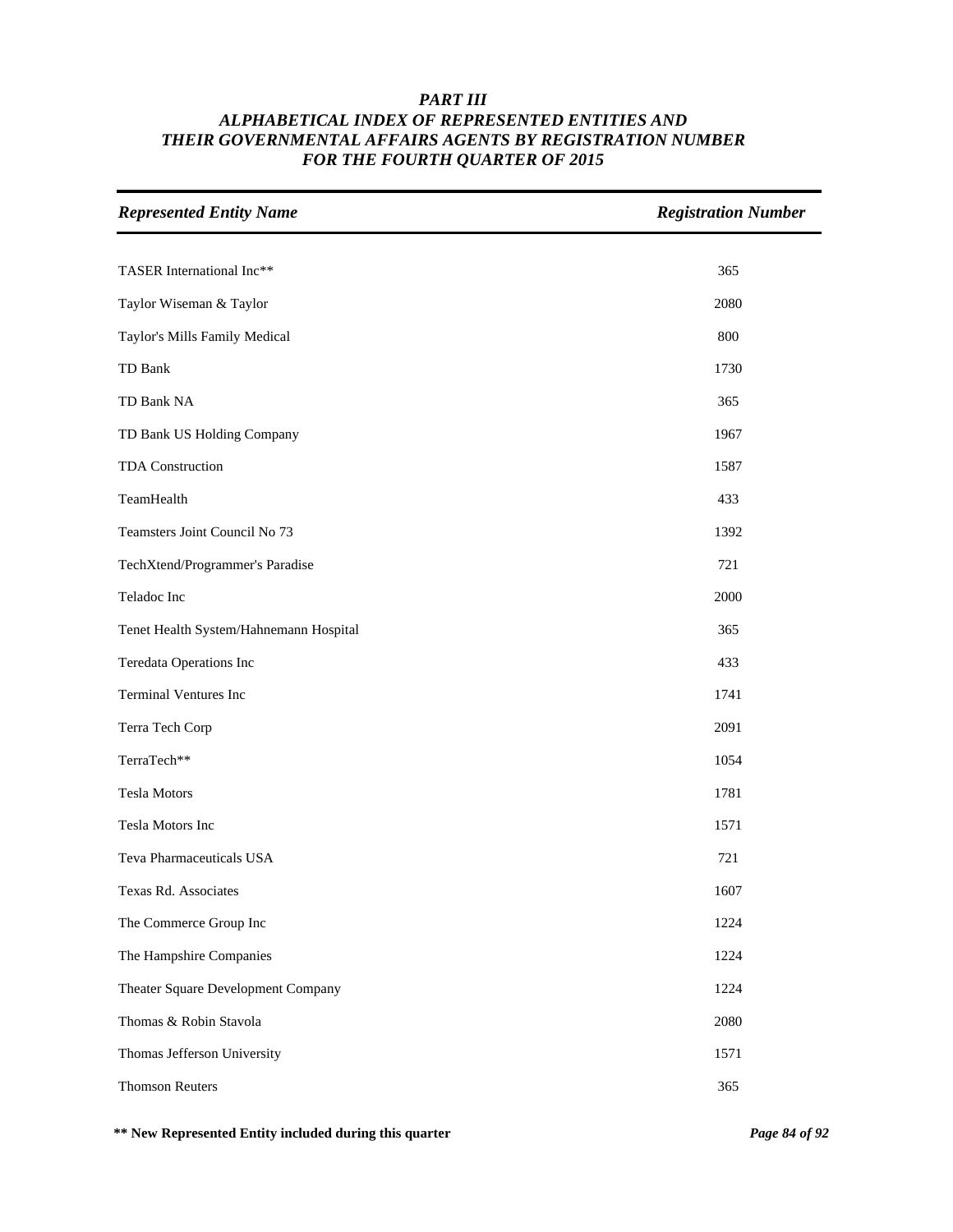| <b>Represented Entity Name</b>          | <b>Registration Number</b> |
|-----------------------------------------|----------------------------|
|                                         |                            |
| Thomson West                            | 365                        |
| Thoroughbred Breeders Association of NJ | 1473                       |
| Thrift Yukon Joint Venture LLC          | 721                        |
| <b>TIAA-CREFF</b>                       | 1192                       |
| TicketNetwork                           | 337                        |
| TicketNetwork - New Jersey              | 721                        |
| <b>Tierra Solutions</b>                 | 551                        |
| Tierra Solutions Inc                    | 1895                       |
| Time Warner Inc                         | 1730                       |
| Tiniakos Hospitality LLC                | 1510                       |
| <b>Titan Outdoor</b>                    | 365                        |
| Title Appraiser Vendor Mgmt Association | 1192                       |
| T-Mobile USA                            | 1720                       |
| Tobacco to 21                           | 433                        |
| Toll Brothers Inc                       | 1510                       |
| Topgolf Inc**                           | 1538                       |
| Torain Group                            | 1054                       |
| Touro College                           | 1538                       |
| Town of Secaucus                        | 1989                       |
| Township of Dover                       | 1666                       |
| Township of Galloway NJ                 | 1510                       |
| Township of Readington                  | 365                        |
| Township of Weehawken                   | 2114                       |
| Township of West Milford                | 365                        |
| Toyota Motor North America Inc          | 1479                       |
| TransCore LP**                          | 1741                       |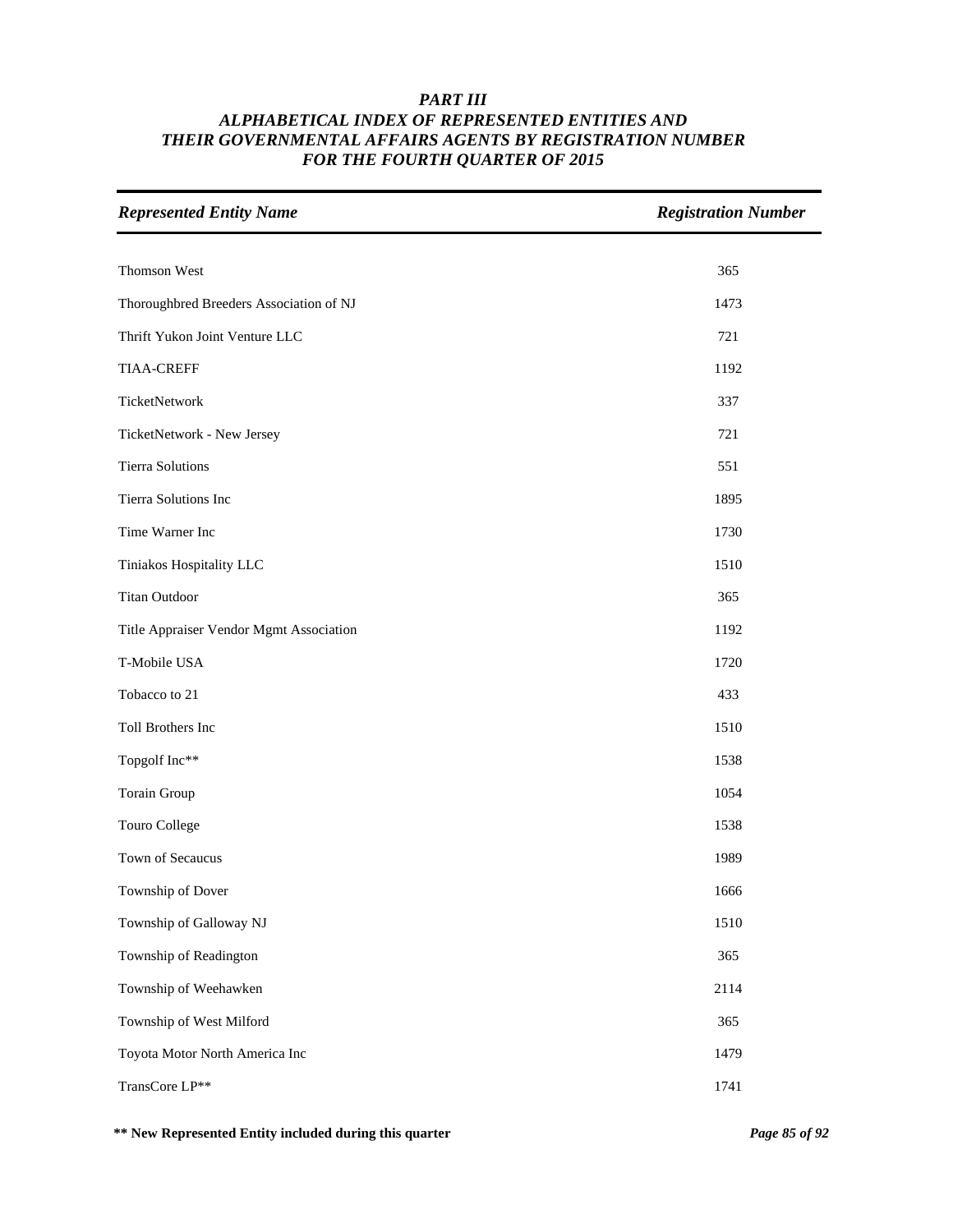| <b>Represented Entity Name</b>               | <b>Registration Number</b> |
|----------------------------------------------|----------------------------|
|                                              | 1826                       |
| Travelers Companies Inc and Subsidiaries The |                            |
| <b>Travelers Marketing</b>                   | 1413                       |
| Treated Wood Council                         | 721                        |
| TreCom Systems Group                         | 1781                       |
| Treecycle                                    | 1781                       |
| Trefoil Properties Inc                       | 1607                       |
| Trenton Area YMCA                            | 944                        |
| Trinet                                       | 1950                       |
| Trinitas Hospital                            | 1882                       |
| Tri-State Transportation Campaign            | 1395                       |
| Truck and Engine Manufacturers Assoc         | 365                        |
| Trump Entertainment Resorts Inc              | 1562                       |
| Trustees of the University of Pennsylvania   | 365                        |
| <b>TTP Government Relations</b>              | 944                        |
| <b>Tuckerton Seaport</b>                     | 2080                       |
| Turning Point Inc                            | 1473                       |
| Turning Point Inc                            | 1494                       |
| Tutor Perini Corp                            | 1284                       |
| <b>Twin Oaks</b>                             | 433                        |
| Tyco/Simplex Grinnell                        | 433                        |
| Tyler & Carmeli PC                           | 1382                       |
| Tyler Technologies - AT&T Division           | 1895                       |
| UA Plumbers & Pipefitters Local 9            | 1186                       |
| Uber Company                                 | 1741                       |
| Uber Technologies                            | 1950                       |
| Uber Technologies Inc                        | 1882                       |

**\*\* New Represented Entity included during this quarter** *Page 86 of 92*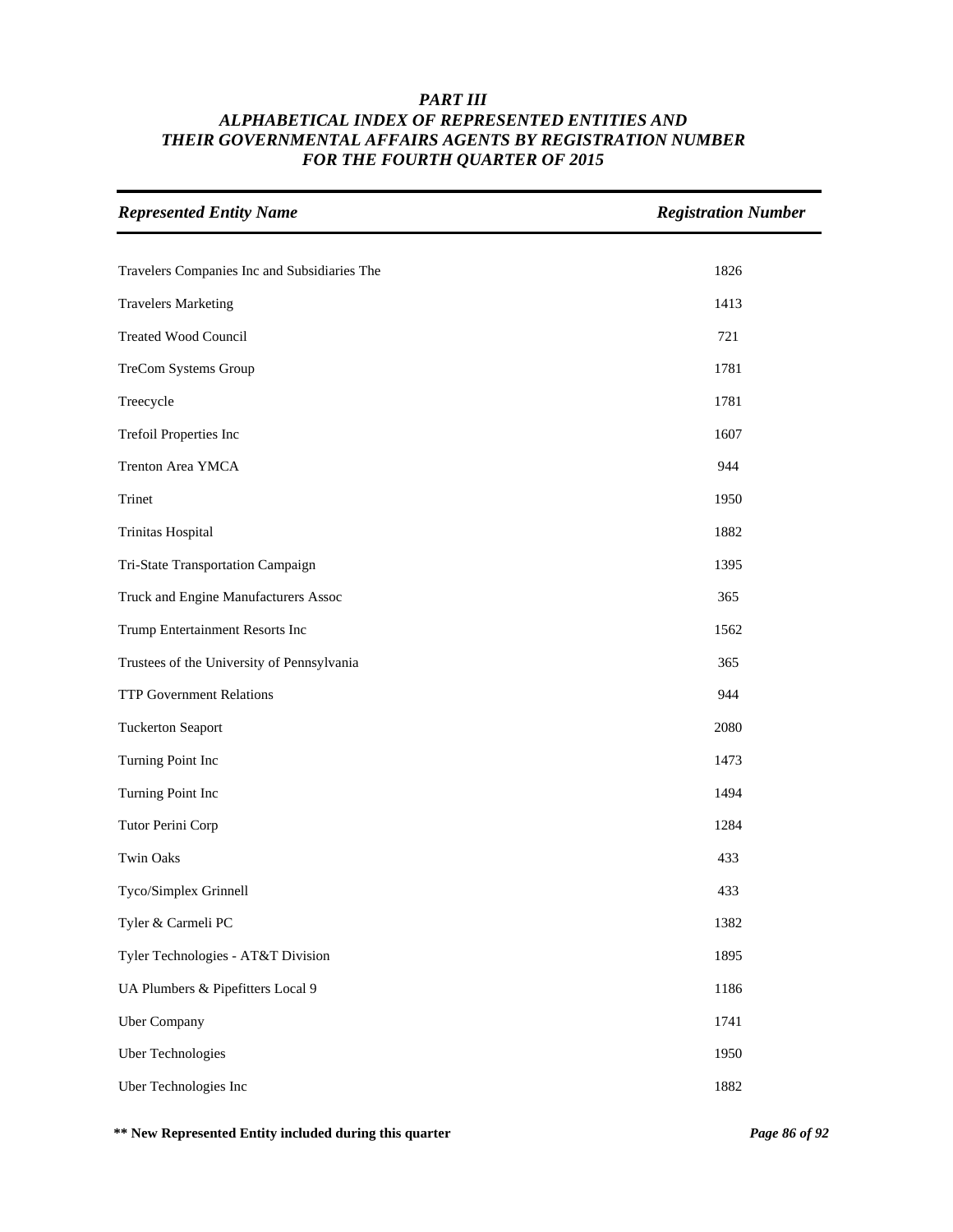| <b>Represented Entity Name</b>                                     | <b>Registration Number</b> |
|--------------------------------------------------------------------|----------------------------|
|                                                                    |                            |
| Uber Technologies Inc                                              | 2160                       |
| UHS of Delaware Inc                                                | 173                        |
| Unchained At Last Inc                                              | 2158                       |
| <b>Unifund CCR Partners</b>                                        | 1741                       |
| <b>Union County College</b>                                        | 800                        |
| Union Paving & Construction                                        | 1587                       |
| Unitarian Universalist Legislative Ministry of NJ                  | 1960                       |
| United Continental Holdings Inc                                    | 1735                       |
| United Distillers & Vintners North America Inc                     | 1192                       |
| <b>United Health Care</b>                                          | 1192                       |
| United Health Care (Oxford Health Plans)                           | 1192                       |
| United Health Group                                                | 1882                       |
| United HealthCare Services In/AmeriChoice of NJ Inc                | 2028                       |
| United HealthCare Services In/OptumInsight Inc                     | 2028                       |
| United HealthCare Services In/OptumRx inc                          | 2028                       |
| United HealthCare Services In/Oxford Health Insurance Inc          | 2028                       |
| United HealthCare Services In/Oxford Health Plans (NJ) Inc         | 2028                       |
| United HealthCare Services Inc/OptumHealth Care Solutions Inc      | 2028                       |
| United HealthCare Services Inc/United Healthcare Insurance Company | 2028                       |
| United Naturals Inc                                                | 365                        |
| United New Jersey Sandy Hook Pilots Benevolent Association         | 2115                       |
| United Parcel Service (UPS)                                        | 1720                       |
| United Parcel Service (UPS)**                                      | 1562                       |
| United Services Automobile Association                             | 885                        |
| United Services Automobile Association (USAA)                      | 1744                       |
| United Surgical Partners International                             | 1473                       |

**\*\* New Represented Entity included during this quarter** *Page 87 of 92*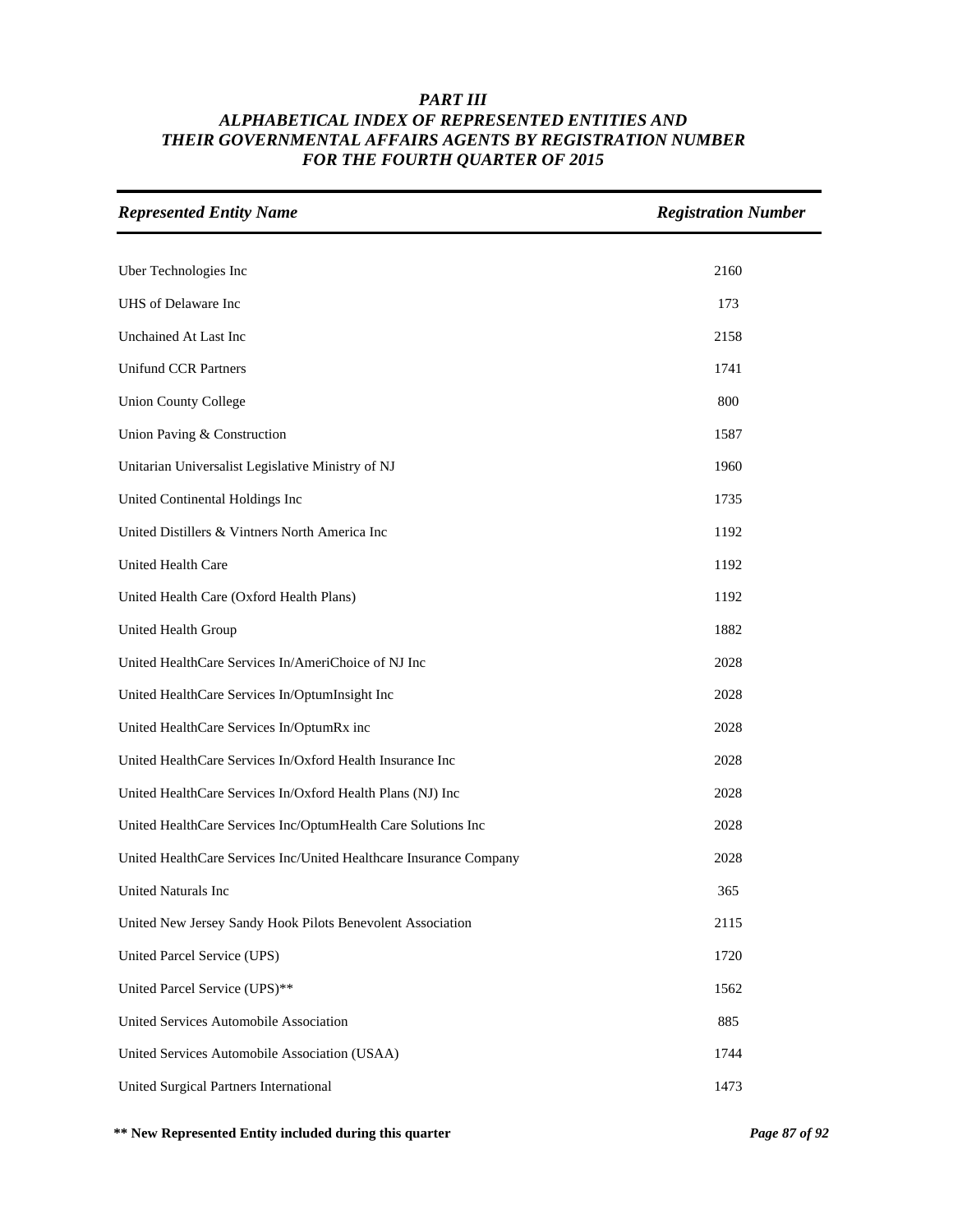| <b>Represented Entity Name</b>                   | <b>Registration Number</b> |
|--------------------------------------------------|----------------------------|
|                                                  |                            |
| United Transportation Union                      | 1038                       |
| <b>United Water</b>                              | 721                        |
| <b>United Water</b>                              | 1571                       |
| United Water Management and Services             | 1895                       |
| <b>United Water Resources</b>                    | 433                        |
| United Way of Northern NJ                        | 1720                       |
| UnitedHealthcare Community Plan                  | 365                        |
| UnitedHealthcare Inc                             | 2028                       |
| <b>UNITEHERE</b>                                 | 1781                       |
| <b>Universal Management Solutions</b>            | 1895                       |
| University Health Plans                          | 800                        |
| Univision Communications Inc                     | 365                        |
| U-Pickit Inc                                     | 365                        |
| <b>UR Vehicle Management Solutions</b>           | 1479                       |
| Urology Group of NJ LLC                          | 1364                       |
| <b>URS</b> Washington International              | 721                        |
| US 1 Industries                                  | 1741                       |
| US Coastal Insurance Company**                   | 1224                       |
| US Commission on Fireworks Safety**              | 2114                       |
| <b>US Gaming Services</b>                        | 1618                       |
| US Green Building Council - NJ Chapter           | 1950                       |
| <b>US Mortgage Insurers</b>                      | 365                        |
| Utility & Transportation Contractors Association | 433                        |
| Utility & Transportation Contractors Association | 845                        |
| Utz Quality Foods Inc                            | 433                        |
| Valley Forge Asset Management Corp               | 1781                       |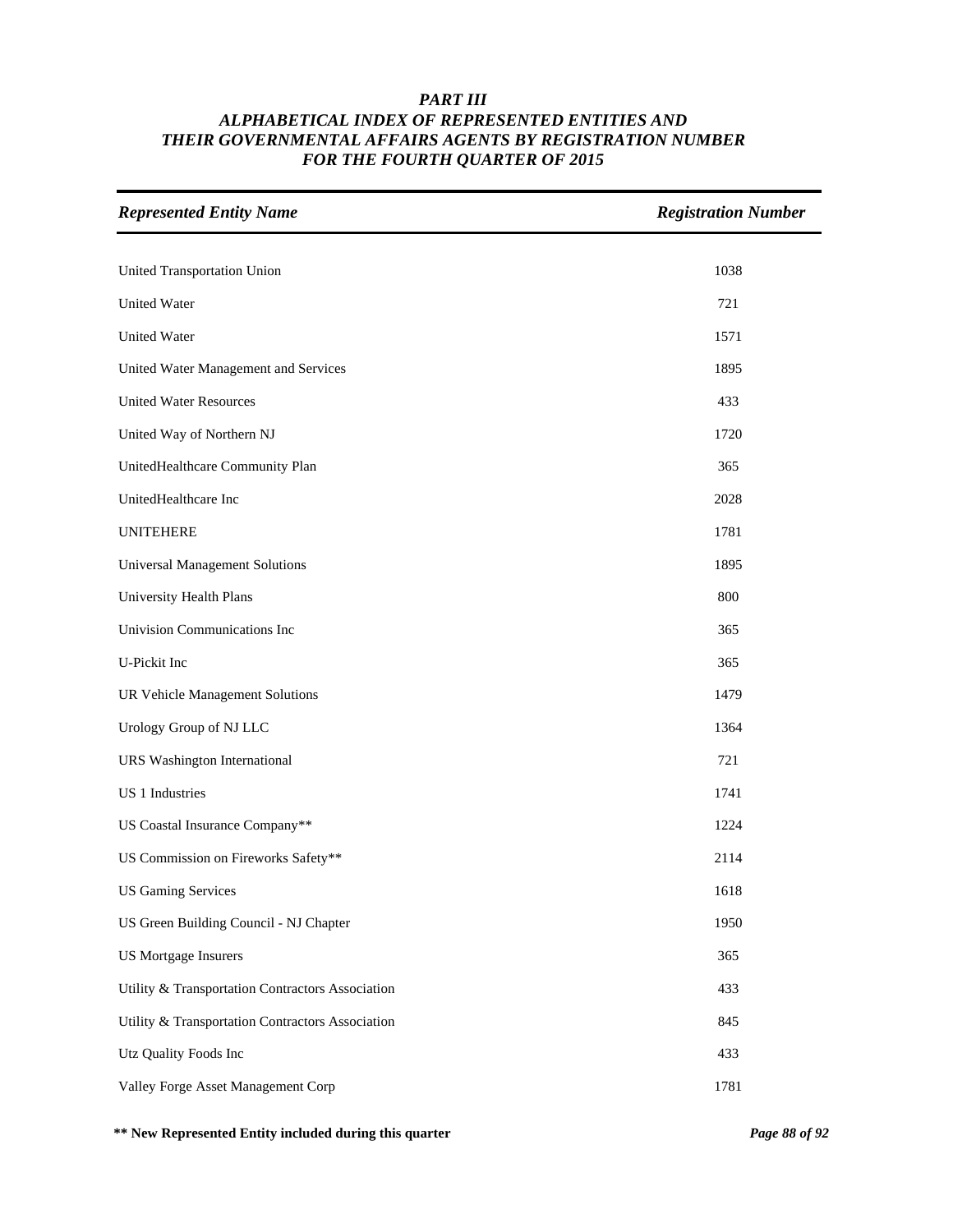| <b>Represented Entity Name</b>  | <b>Registration Number</b> |
|---------------------------------|----------------------------|
|                                 |                            |
| Valley Hospital                 | 365                        |
| ValueOptions Inc                | 173                        |
| <b>Vascular Access Centers</b>  | 365                        |
| Verizon                         | 721                        |
| Verizon                         | 1522                       |
| Verizon                         | 1781                       |
| Verizon Business                | 532                        |
| Verizon New Jersey              | 1287                       |
| Verizon NJ                      | 285                        |
| Verizon NJ                      | 1192                       |
| Verizon NJ                      | 1664                       |
| Verizon NJ                      | 1895                       |
| Verizon NJ Inc                  | 1720                       |
| Verizon Wireless                | 433                        |
| Vertex Pharmaceuticals Inc      | 2130                       |
| Vertex Pharmaceuticals Inc      | 2147                       |
| Viacom Outdoor                  | 433                        |
| Vina Auto Service               | 774                        |
| Vinson & Elkins LLP             | 1895                       |
| VINtek Inc                      | 1741                       |
| Viridian                        | 1666                       |
| Viridian Solar Energy Group LLC | 1510                       |
| Virtua                          | 433                        |
| Virtua Health                   | 1640                       |
| Virtua Health Inc               | 721                        |
| Virtua Health Inc               | 1998                       |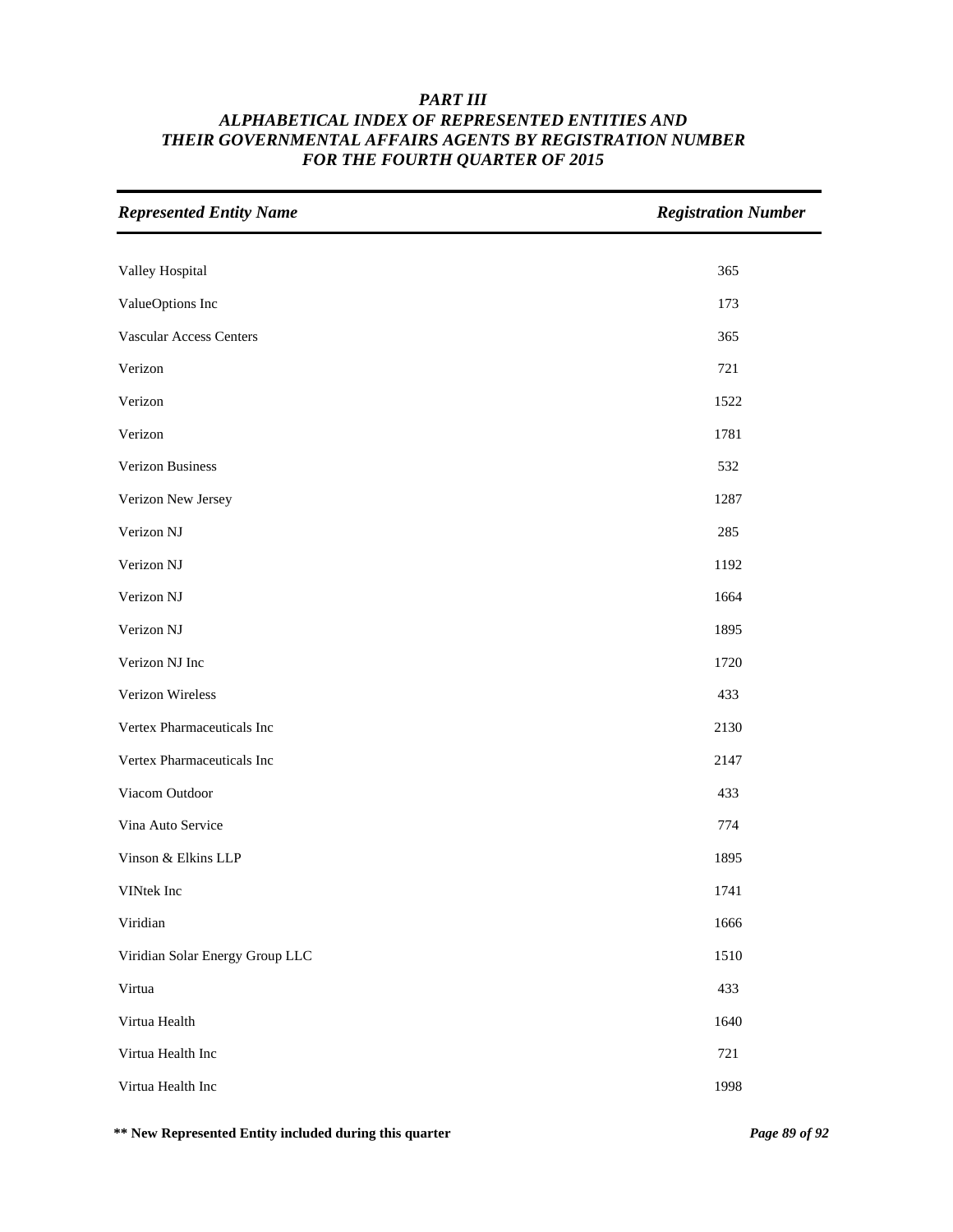| <b>Represented Entity Name</b>                | <b>Registration Number</b> |
|-----------------------------------------------|----------------------------|
|                                               |                            |
| Visa Inc                                      | 1287                       |
| Visiting Nurse Association Health Group Inc   | 1287                       |
| Vital Computers                               | 365                        |
| Volkswagen of America                         | 800                        |
| Volunteers of America-Delaware Valley (VOADV) | 1292                       |
| Voorhees Pediatric Facility                   | 1287                       |
| Vornado Realty Trust                          | 1852                       |
| W&W Steel Company                             | 1372                       |
| Wachovia / Wells Fargo                        | 433                        |
| Wakefern Food Corp                            | 815                        |
| Wakefern Food Corp                            | 2002                       |
| Walgreen Co                                   | 1913                       |
| Walgreen Co d/b/a Walgreens                   | 1413                       |
| Walgreen Co**                                 | 433                        |
| Wal-Mart Stores Inc                           | 1054                       |
| Wal-Mart Stores Inc                           | 1702                       |
| Wal-Mart Stores Inc                           | 2147                       |
| Warren Hospital                               | 1413                       |
| Warren Hospital                               | 1571                       |
| Washington Square Partners, LLC               | 774                        |
| Waste Management                              | 1479                       |
| Waste Mgmt of NJ Inc                          | 800                        |
| <b>Watson Pharmaceuticals</b>                 | 1781                       |
| Wawa                                          | 1735                       |
| WaWa Inc                                      | 721                        |
| Wawa Inc                                      | 1950                       |

**\*\* New Represented Entity included during this quarter** *Page 90 of 92*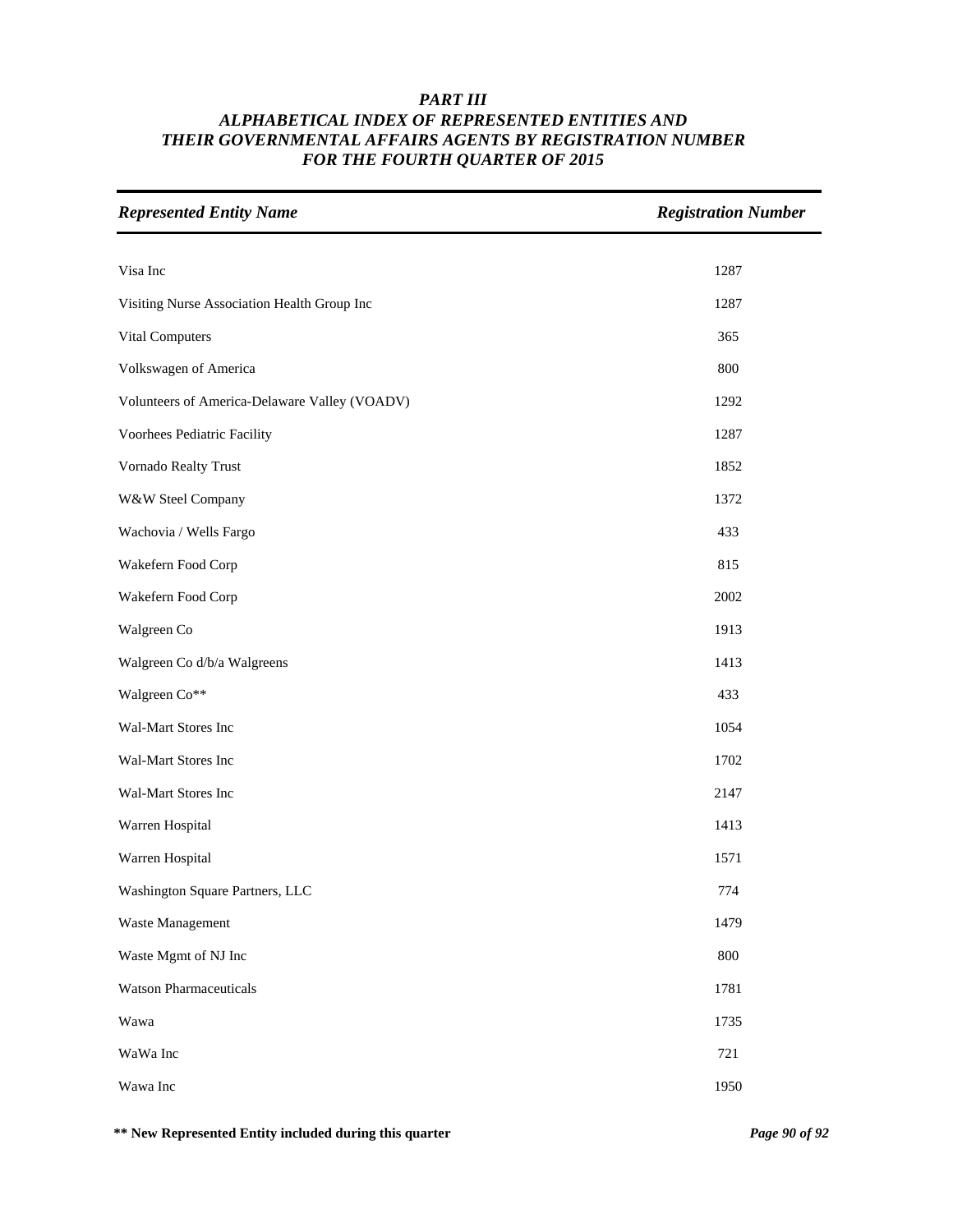| <b>Represented Entity Name</b>                                                   | <b>Registration Number</b> |
|----------------------------------------------------------------------------------|----------------------------|
|                                                                                  |                            |
| <b>WB</b> Resorts                                                                | 1895                       |
| <b>WCD Consultants</b>                                                           | 551                        |
| Weehawken Township                                                               | 721                        |
| <b>Weichert Realtors</b>                                                         | 1224                       |
| Weisman Children's Rehabilitation Hospital                                       | 1287                       |
| WellCare Health Plans Inc                                                        | 2047                       |
| WellCare Health Plans Inc                                                        | 2108                       |
| Wells Capital Management Inc                                                     | 1916                       |
| Wells Fargo Bank NA                                                              | 1971                       |
| Wells Fargo Securities LLC                                                       | 1974                       |
| West Deptford Energy LLC                                                         | 939                        |
| West New York Urban Renewal Associates II LP                                     | 939                        |
| West Publishing Co                                                               | 365                        |
| West Ward Pharmaceuticals Corp                                                   | 433                        |
| Western Union                                                                    | 1861                       |
| Westfield                                                                        | 1735                       |
| Westfield LLC                                                                    | 365                        |
| Wheelabrator                                                                     | 1479                       |
| Wheelabrator Technologies Inc                                                    | 1319                       |
| Wildlife Preserves Inc                                                           | 1413                       |
| Wildwood Beaches Hotel/Resort LLC                                                | 1534                       |
| Wilenta Feed Inc                                                                 | 939                        |
| William F Layton Consulting LLC/New Jersey Carpenters Contractors Trust          | 1741                       |
| William F Layton Consulting LLC/New Jersey Concrete and Aggregate<br>Association | 1741                       |
| William J Brennan Jr Center for Justice Inc                                      | 2159                       |